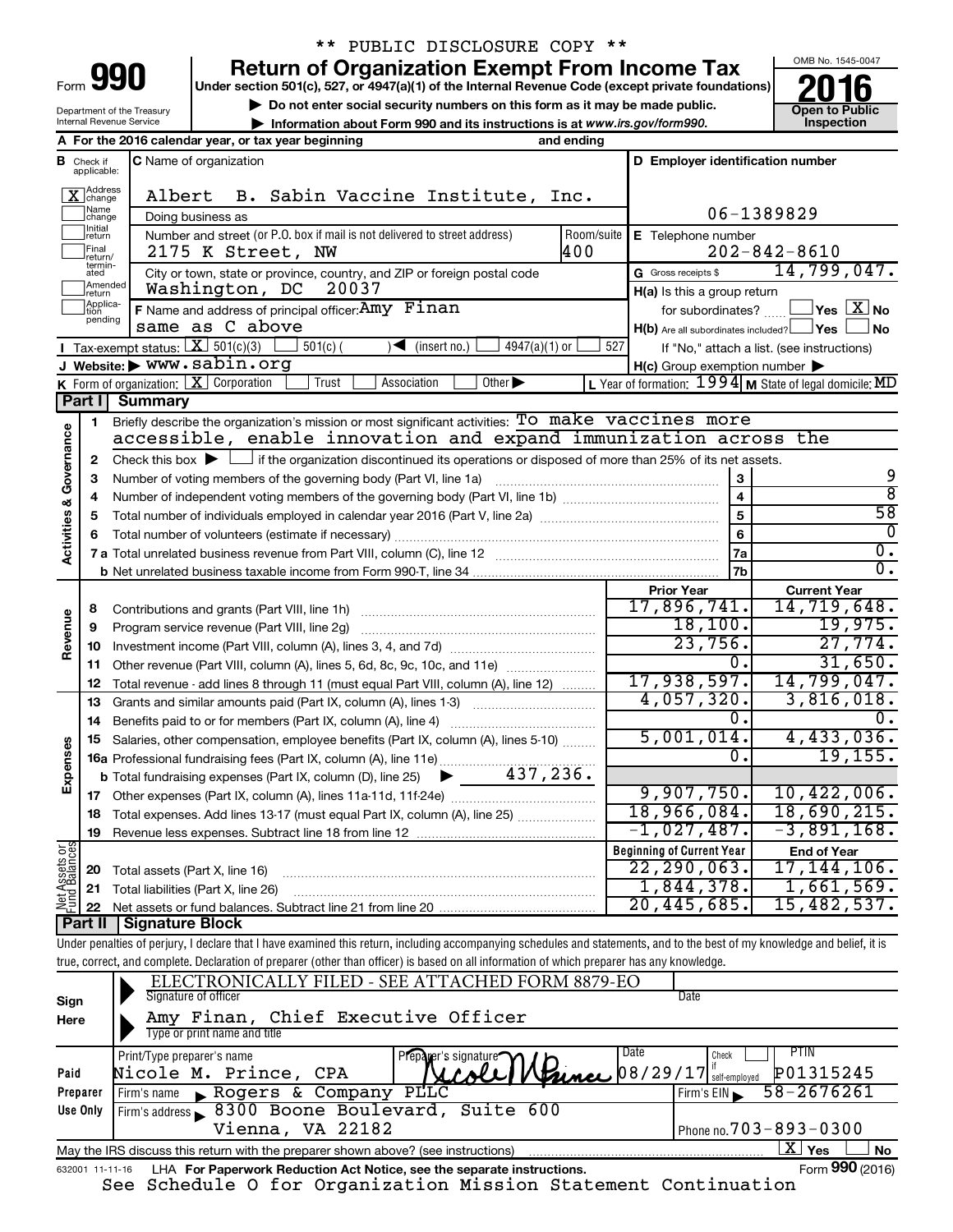|              | 06-1389829<br>Albert B. Sabin Vaccine Institute, Inc.<br>Page 2<br>Form 990 (2016)                                                                      |
|--------------|---------------------------------------------------------------------------------------------------------------------------------------------------------|
|              | <b>Part III   Statement of Program Service Accomplishments</b>                                                                                          |
|              | $\boxed{\text{X}}$<br>Check if Schedule O contains a response or note to any line in this Part III                                                      |
| $\mathbf{1}$ | Briefly describe the organization's mission:<br>To make vaccines more accessible, enable innovation and expand                                          |
|              | immunization across the globe.                                                                                                                          |
|              |                                                                                                                                                         |
|              |                                                                                                                                                         |
| $\mathbf{2}$ | Did the organization undertake any significant program services during the year which were not listed on the                                            |
|              | $\exists$ Yes $\boxed{\text{X}}$ No<br>prior Form 990 or 990-EZ?                                                                                        |
|              | If "Yes," describe these new services on Schedule O.                                                                                                    |
| 3            | $\Box$ Yes $[\overline{\mathrm{X}}]$ No<br>Did the organization cease conducting, or make significant changes in how it conducts, any program services? |
|              | If "Yes," describe these changes on Schedule O.                                                                                                         |
| 4            | Describe the organization's program service accomplishments for each of its three largest program services, as measured by expenses.                    |
|              | Section 501(c)(3) and 501(c)(4) organizations are required to report the amount of grants and allocations to others, the total expenses, and            |
| 4a           | revenue, if any, for each program service reported.<br>7, 537, 325. including grants of \$1, 779, 249. ) (Revenue \$<br>(Expenses \$<br>(Code:          |
|              | Sabin Vaccine Institute Product Development Partnership (Sabin PDP):                                                                                    |
|              | The Sabin Vaccine Institute supports innovative technologies and                                                                                        |
|              | approaches in vaccine research and development to combat infectious and                                                                                 |
|              | emerging threats to global health. Sabin leverages the expertise of                                                                                     |
|              | partners in the academic, public and private sectors, and promotes                                                                                      |
|              | open-source research.                                                                                                                                   |
|              |                                                                                                                                                         |
|              | For the past 16 years, the Sabin Vaccine Institute Product Development<br>Partnership has conducted research to develop new, low-cost vaccines          |
|              | for diseases impacting the world's most neglected and vulnerable                                                                                        |
|              | populations, including the first and only vaccine candidate for human                                                                                   |
|              | hookworm to be assessed in clinical trials, and vaccines candidates for                                                                                 |
| 4b           | 1, 401, 951. including grants of \$415, 040. ) (Revenue \$<br>) (Expenses \$<br>(Code:                                                                  |
|              | Global Network for Neglected Tropical Diseases: Nearly one in six                                                                                       |
|              | people suffer from NTDs - bacterial and parasitic diseases that disable                                                                                 |
|              | people and perpetuate poverty. The Global Network for Neglected                                                                                         |
|              | Tropical Diseases, an initiative of the Sabin Vaccine Institute, is                                                                                     |
|              | dedicated to raising the awareness, political will, and funding<br>required to eliminate these diseases as a public health threat to the                |
|              | world's poorest communities.                                                                                                                            |
|              |                                                                                                                                                         |
|              |                                                                                                                                                         |
|              |                                                                                                                                                         |
|              |                                                                                                                                                         |
|              |                                                                                                                                                         |
| 4с           | $6$ , $983$ , $330$ $\cdot$ $\,$ including grants of $\,$ $3$ $\,$ $\,$ $1$ , $621$ , $729$ $\cdot$ $\,$ $\,$ (Revenue $\,$<br>(Express \$<br>(Code:    |
|              | Vaccine Advocacy and Education Program: Despite scientific advances and<br>international support, 1.5 million children still die each year from         |
|              | diseases that could have been prevented by routine immunization. Sabin                                                                                  |
|              | works with key decision makers and immunization experts at the country                                                                                  |
|              | and global level to build resilient, sustainable national immunization                                                                                  |
|              | programs to reach every child.                                                                                                                          |
|              |                                                                                                                                                         |
|              | Sabin is an adviser, a convener and a catalyst of systemic change,                                                                                      |
|              | bringing together researchers, national government officials and                                                                                        |
|              | immunization specialists at all levels to support the introduction and                                                                                  |
|              | expansion of new and under-utilized vaccines. In order to make informed                                                                                 |
|              | decisions about vaccine introduction and implementation, countries                                                                                      |
|              | 4d Other program services (Describe in Schedule O.)                                                                                                     |
|              | (Expenses \$<br>(Revenue \$<br>including grants of \$<br>15,922,606.<br>4e Total program service expenses                                               |
|              | Form 990 (2016)                                                                                                                                         |
|              | See Schedule O for Continuation(s)<br>632002 11-11-16                                                                                                   |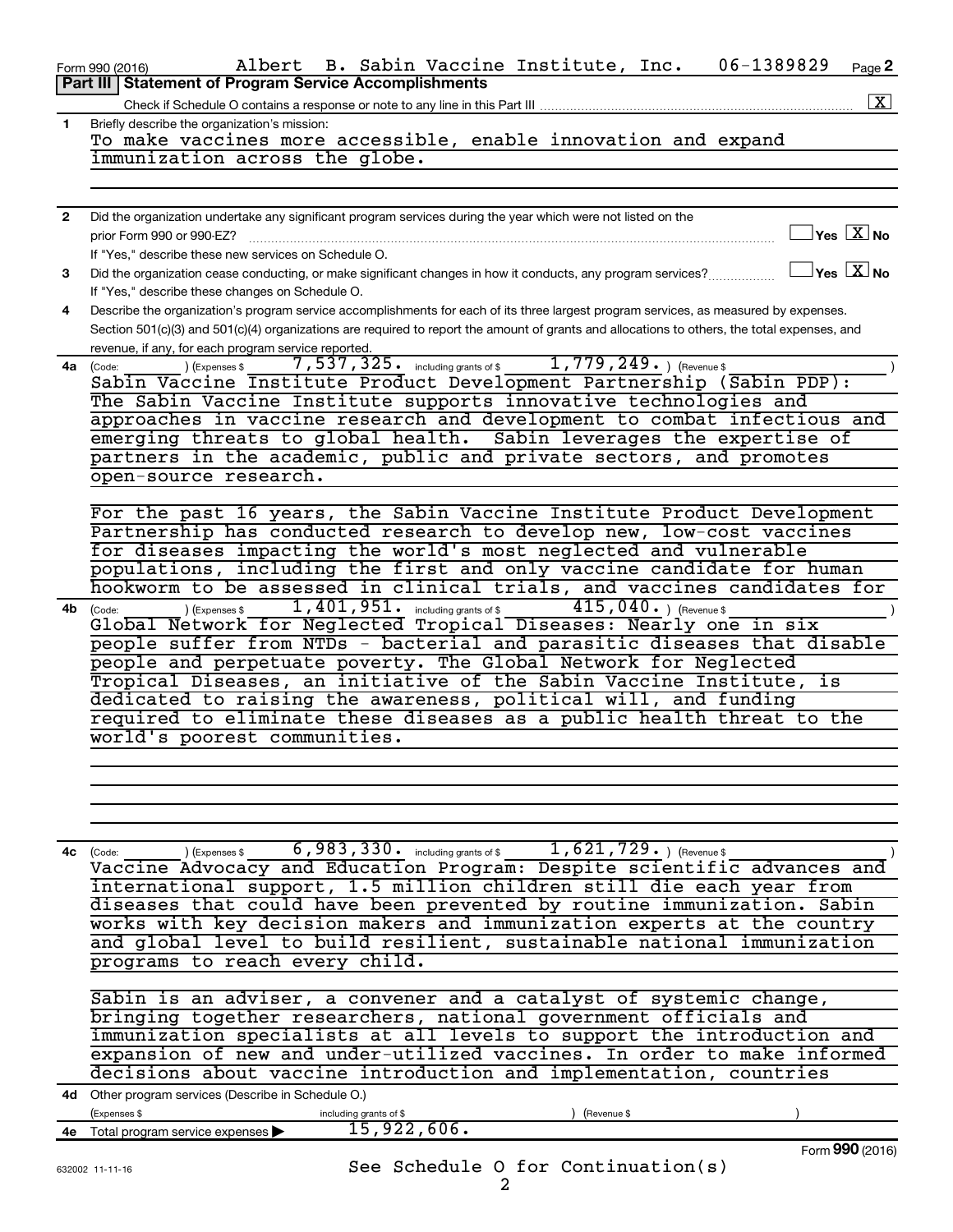|  | Form 990 (2016) |  |
|--|-----------------|--|

|     |                                                                                                                                      |                | Yes                     | No                                                 |
|-----|--------------------------------------------------------------------------------------------------------------------------------------|----------------|-------------------------|----------------------------------------------------|
| 1   | Is the organization described in section 501(c)(3) or 4947(a)(1) (other than a private foundation)?                                  |                |                         |                                                    |
|     |                                                                                                                                      | 1              | X                       |                                                    |
| 2   |                                                                                                                                      | $\overline{2}$ | $\overline{\text{x}}$   |                                                    |
| 3   | Did the organization engage in direct or indirect political campaign activities on behalf of or in opposition to candidates for      | 3              |                         | X                                                  |
| 4   | Section 501(c)(3) organizations. Did the organization engage in lobbying activities, or have a section 501(h) election in effect     |                |                         |                                                    |
|     |                                                                                                                                      | 4              | X                       |                                                    |
| 5   | Is the organization a section 501(c)(4), 501(c)(5), or 501(c)(6) organization that receives membership dues, assessments, or         |                |                         |                                                    |
|     |                                                                                                                                      | 5              |                         | x                                                  |
| 6   | Did the organization maintain any donor advised funds or any similar funds or accounts for which donors have the right to            |                |                         |                                                    |
|     | provide advice on the distribution or investment of amounts in such funds or accounts? If "Yes," complete Schedule D, Part I         | 6              |                         | X                                                  |
| 7   | Did the organization receive or hold a conservation easement, including easements to preserve open space,                            |                |                         |                                                    |
|     |                                                                                                                                      | $\overline{7}$ |                         | х                                                  |
| 8   | Did the organization maintain collections of works of art, historical treasures, or other similar assets? If "Yes," complete         | 8              |                         | X                                                  |
| 9   | Did the organization report an amount in Part X, line 21, for escrow or custodial account liability, serve as a custodian for        |                |                         |                                                    |
|     | amounts not listed in Part X; or provide credit counseling, debt management, credit repair, or debt negotiation services?            |                |                         |                                                    |
|     | If "Yes," complete Schedule D, Part IV                                                                                               | 9              |                         | X                                                  |
| 10  | Did the organization, directly or through a related organization, hold assets in temporarily restricted endowments, permanent        |                |                         |                                                    |
|     |                                                                                                                                      | 10             |                         | х                                                  |
| 11  | If the organization's answer to any of the following questions is "Yes," then complete Schedule D, Parts VI, VII, VIII, IX, or X     |                |                         |                                                    |
|     | as applicable.                                                                                                                       |                |                         |                                                    |
|     | a Did the organization report an amount for land, buildings, and equipment in Part X, line 10? If "Yes," complete Schedule D,        |                | X                       |                                                    |
|     | Part VI                                                                                                                              | 11a            |                         |                                                    |
|     | <b>b</b> Did the organization report an amount for investments - other securities in Part X, line 12 that is 5% or more of its total | 11b            |                         | x                                                  |
|     | c Did the organization report an amount for investments - program related in Part X, line 13 that is 5% or more of its total         |                |                         |                                                    |
|     |                                                                                                                                      | 11c            |                         | x                                                  |
|     | d Did the organization report an amount for other assets in Part X, line 15 that is 5% or more of its total assets reported in       |                |                         |                                                    |
|     |                                                                                                                                      | 11d            |                         | х                                                  |
|     |                                                                                                                                      | 11e            | $\overline{\textbf{x}}$ |                                                    |
| f   | Did the organization's separate or consolidated financial statements for the tax year include a footnote that addresses              |                |                         |                                                    |
|     | the organization's liability for uncertain tax positions under FIN 48 (ASC 740)? If "Yes," complete Schedule D, Part X               | 11f            | X                       |                                                    |
|     | 12a Did the organization obtain separate, independent audited financial statements for the tax year? If "Yes," complete              |                |                         |                                                    |
|     | Schedule D, Parts XI and XII                                                                                                         | 12a            | X                       |                                                    |
|     | <b>b</b> Was the organization included in consolidated, independent audited financial statements for the tax year?                   |                |                         |                                                    |
|     | If "Yes," and if the organization answered "No" to line 12a, then completing Schedule D, Parts XI and XII is optional                | 12b            |                         | Δ,                                                 |
| 13  |                                                                                                                                      | 13             |                         | $\overline{\textbf{x}}$<br>$\overline{\mathbf{X}}$ |
| 14a | Did the organization maintain an office, employees, or agents outside of the United States?                                          | 14a            |                         |                                                    |
| b   | Did the organization have aggregate revenues or expenses of more than \$10,000 from grantmaking, fundraising, business,              |                |                         |                                                    |
|     | investment, and program service activities outside the United States, or aggregate foreign investments valued at \$100,000           | 14b            | X                       |                                                    |
| 15  | Did the organization report on Part IX, column (A), line 3, more than \$5,000 of grants or other assistance to or for any            |                |                         |                                                    |
|     |                                                                                                                                      | 15             | X                       |                                                    |
| 16  | Did the organization report on Part IX, column (A), line 3, more than \$5,000 of aggregate grants or other assistance to             |                |                         |                                                    |
|     |                                                                                                                                      | 16             | X                       |                                                    |
| 17  | Did the organization report a total of more than \$15,000 of expenses for professional fundraising services on Part IX,              |                |                         |                                                    |
|     |                                                                                                                                      | 17             | X                       |                                                    |
| 18  | Did the organization report more than \$15,000 total of fundraising event gross income and contributions on Part VIII, lines         |                |                         |                                                    |
|     |                                                                                                                                      | 18             |                         | x                                                  |
| 19  | Did the organization report more than \$15,000 of gross income from gaming activities on Part VIII, line 9a? If "Yes,"               |                |                         |                                                    |
|     |                                                                                                                                      | 19             |                         | x                                                  |

Form (2016) **990**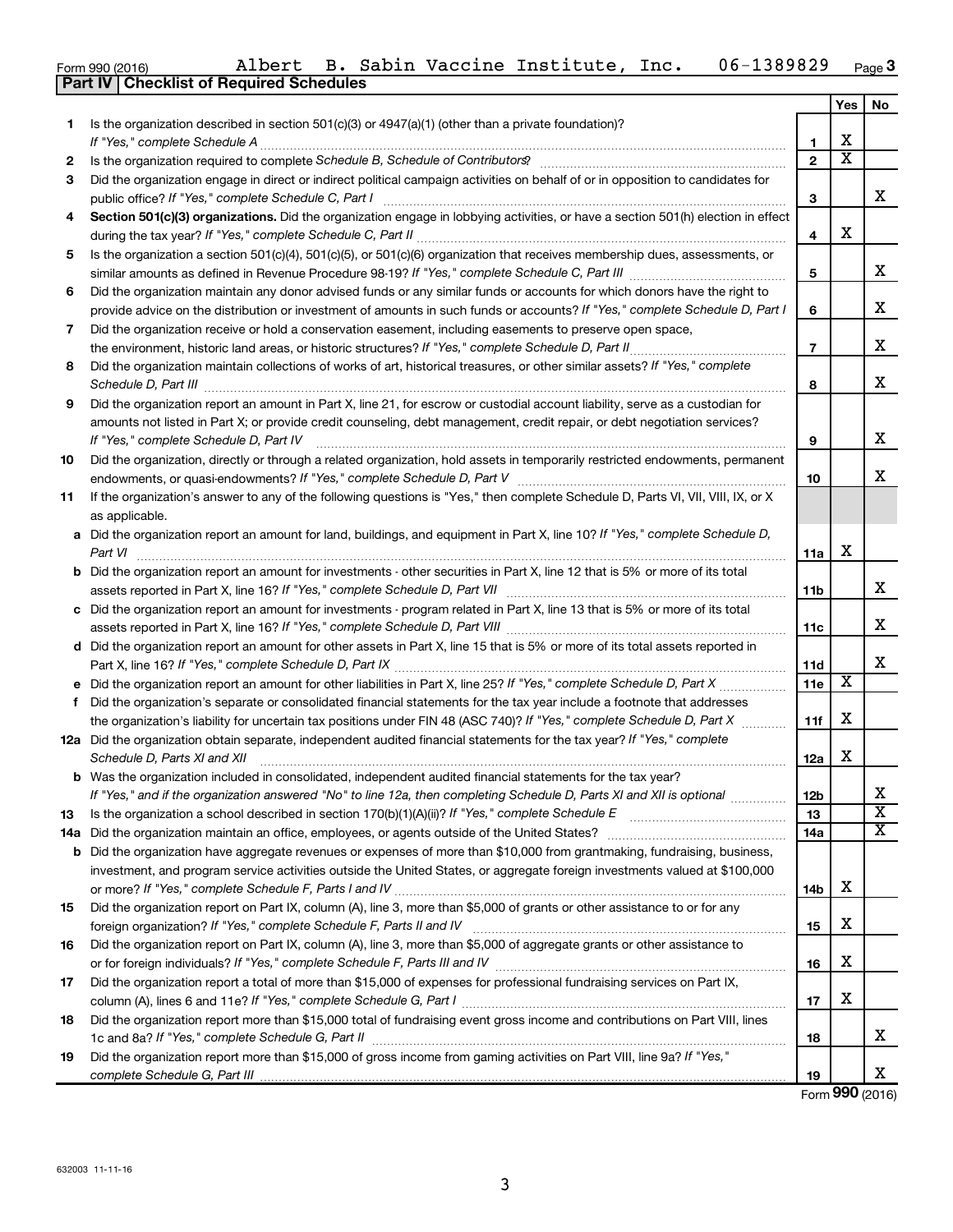| Form 990 (2016) | Albert | <b>B.</b> | Sabin | Vaccine | Institute, | Inc. | 1389829<br>$06 -$ | Page 4 |
|-----------------|--------|-----------|-------|---------|------------|------|-------------------|--------|
|-----------------|--------|-----------|-------|---------|------------|------|-------------------|--------|

|    | <b>Part IV   Checklist of Required Schedules (continued)</b>                                                                                                                                                                       |                 |     |                         |
|----|------------------------------------------------------------------------------------------------------------------------------------------------------------------------------------------------------------------------------------|-----------------|-----|-------------------------|
|    |                                                                                                                                                                                                                                    |                 | Yes | No                      |
|    | 20a Did the organization operate one or more hospital facilities? If "Yes," complete Schedule H                                                                                                                                    | <b>20a</b>      |     | $\overline{\mathbf{X}}$ |
| b  |                                                                                                                                                                                                                                    | 20 <sub>b</sub> |     |                         |
| 21 | Did the organization report more than \$5,000 of grants or other assistance to any domestic organization or                                                                                                                        |                 |     |                         |
|    |                                                                                                                                                                                                                                    | 21              | X   |                         |
| 22 | Did the organization report more than \$5,000 of grants or other assistance to or for domestic individuals on                                                                                                                      |                 |     |                         |
|    |                                                                                                                                                                                                                                    | 22              |     | X                       |
| 23 | Did the organization answer "Yes" to Part VII, Section A, line 3, 4, or 5 about compensation of the organization's current                                                                                                         |                 |     |                         |
|    | and former officers, directors, trustees, key employees, and highest compensated employees? If "Yes," complete                                                                                                                     |                 |     |                         |
|    | Schedule J <b>Execute J Execute Contract Contract Contract Contract Contract Contract Contract Contract Contract Contract Contract Contract Contract Contract Contract Contract Contract Contract Contract Contract Contract C</b> | 23              | X   |                         |
|    | 24a Did the organization have a tax-exempt bond issue with an outstanding principal amount of more than \$100,000 as of the                                                                                                        |                 |     |                         |
|    | last day of the year, that was issued after December 31, 2002? If "Yes," answer lines 24b through 24d and complete                                                                                                                 |                 |     |                         |
|    | Schedule K. If "No", go to line 25a                                                                                                                                                                                                | 24a             |     | x                       |
| b  |                                                                                                                                                                                                                                    | 24 <sub>b</sub> |     |                         |
| c  | Did the organization maintain an escrow account other than a refunding escrow at any time during the year to defease                                                                                                               |                 |     |                         |
|    |                                                                                                                                                                                                                                    | 24c             |     |                         |
|    |                                                                                                                                                                                                                                    | 24d             |     |                         |
|    | 25a Section 501(c)(3), 501(c)(4), and 501(c)(29) organizations. Did the organization engage in an excess benefit                                                                                                                   |                 |     |                         |
|    |                                                                                                                                                                                                                                    | 25a             |     | x                       |
|    | <b>b</b> Is the organization aware that it engaged in an excess benefit transaction with a disqualified person in a prior year, and                                                                                                |                 |     |                         |
|    | that the transaction has not been reported on any of the organization's prior Forms 990 or 990-EZ? If "Yes," complete                                                                                                              |                 |     |                         |
|    | Schedule L, Part I                                                                                                                                                                                                                 | 25b             |     | X                       |
| 26 | Did the organization report any amount on Part X, line 5, 6, or 22 for receivables from or payables to any current or                                                                                                              |                 |     |                         |
|    | former officers, directors, trustees, key employees, highest compensated employees, or disqualified persons? If "Yes,"                                                                                                             |                 |     |                         |
|    | complete Schedule L, Part II                                                                                                                                                                                                       | 26              |     | X                       |
| 27 | Did the organization provide a grant or other assistance to an officer, director, trustee, key employee, substantial                                                                                                               |                 |     |                         |
|    | contributor or employee thereof, a grant selection committee member, or to a 35% controlled entity or family member                                                                                                                |                 |     |                         |
|    |                                                                                                                                                                                                                                    | 27              |     | X                       |
| 28 | Was the organization a party to a business transaction with one of the following parties (see Schedule L, Part IV                                                                                                                  |                 |     |                         |
|    | instructions for applicable filing thresholds, conditions, and exceptions):                                                                                                                                                        |                 |     |                         |
| а  | A current or former officer, director, trustee, or key employee? If "Yes," complete Schedule L, Part IV                                                                                                                            | 28a             |     | х                       |
| b  | A family member of a current or former officer, director, trustee, or key employee? If "Yes," complete Schedule L, Part IV                                                                                                         | 28 <sub>b</sub> |     | $\overline{\mathtt{x}}$ |
|    | c An entity of which a current or former officer, director, trustee, or key employee (or a family member thereof) was an officer,                                                                                                  |                 |     |                         |
|    | director, trustee, or direct or indirect owner? If "Yes," complete Schedule L, Part IV                                                                                                                                             | 28c             |     | х                       |
| 29 |                                                                                                                                                                                                                                    | 29              |     | $\overline{\mathtt{x}}$ |
| 30 | Did the organization receive contributions of art, historical treasures, or other similar assets, or qualified conservation                                                                                                        |                 |     |                         |
|    |                                                                                                                                                                                                                                    | 30              |     | Χ                       |
| 31 | Did the organization liquidate, terminate, or dissolve and cease operations?                                                                                                                                                       |                 |     |                         |
|    |                                                                                                                                                                                                                                    | 31              |     | x                       |
| 32 | Did the organization sell, exchange, dispose of, or transfer more than 25% of its net assets? If "Yes," complete                                                                                                                   |                 |     |                         |
|    |                                                                                                                                                                                                                                    | 32              |     | x                       |
| 33 | Did the organization own 100% of an entity disregarded as separate from the organization under Regulations                                                                                                                         |                 |     |                         |
|    |                                                                                                                                                                                                                                    | 33              |     | x                       |
| 34 | Was the organization related to any tax-exempt or taxable entity? If "Yes," complete Schedule R, Part II, III, or IV, and                                                                                                          |                 |     |                         |
|    | Part V, line 1                                                                                                                                                                                                                     | 34              |     | х                       |
|    |                                                                                                                                                                                                                                    | 35a             |     | $\overline{\mathtt{x}}$ |
| b  | If "Yes" to line 35a, did the organization receive any payment from or engage in any transaction with a controlled entity                                                                                                          |                 |     |                         |
|    |                                                                                                                                                                                                                                    | 35 <sub>b</sub> |     |                         |
| 36 | Section 501(c)(3) organizations. Did the organization make any transfers to an exempt non-charitable related organization?                                                                                                         |                 |     |                         |
|    |                                                                                                                                                                                                                                    | 36              |     | x                       |
| 37 | Did the organization conduct more than 5% of its activities through an entity that is not a related organization                                                                                                                   |                 |     |                         |
|    |                                                                                                                                                                                                                                    | 37              |     | x                       |
| 38 | Did the organization complete Schedule O and provide explanations in Schedule O for Part VI, lines 11b and 19?                                                                                                                     |                 |     |                         |
|    |                                                                                                                                                                                                                                    | 38              | X   |                         |

Form (2016) **990**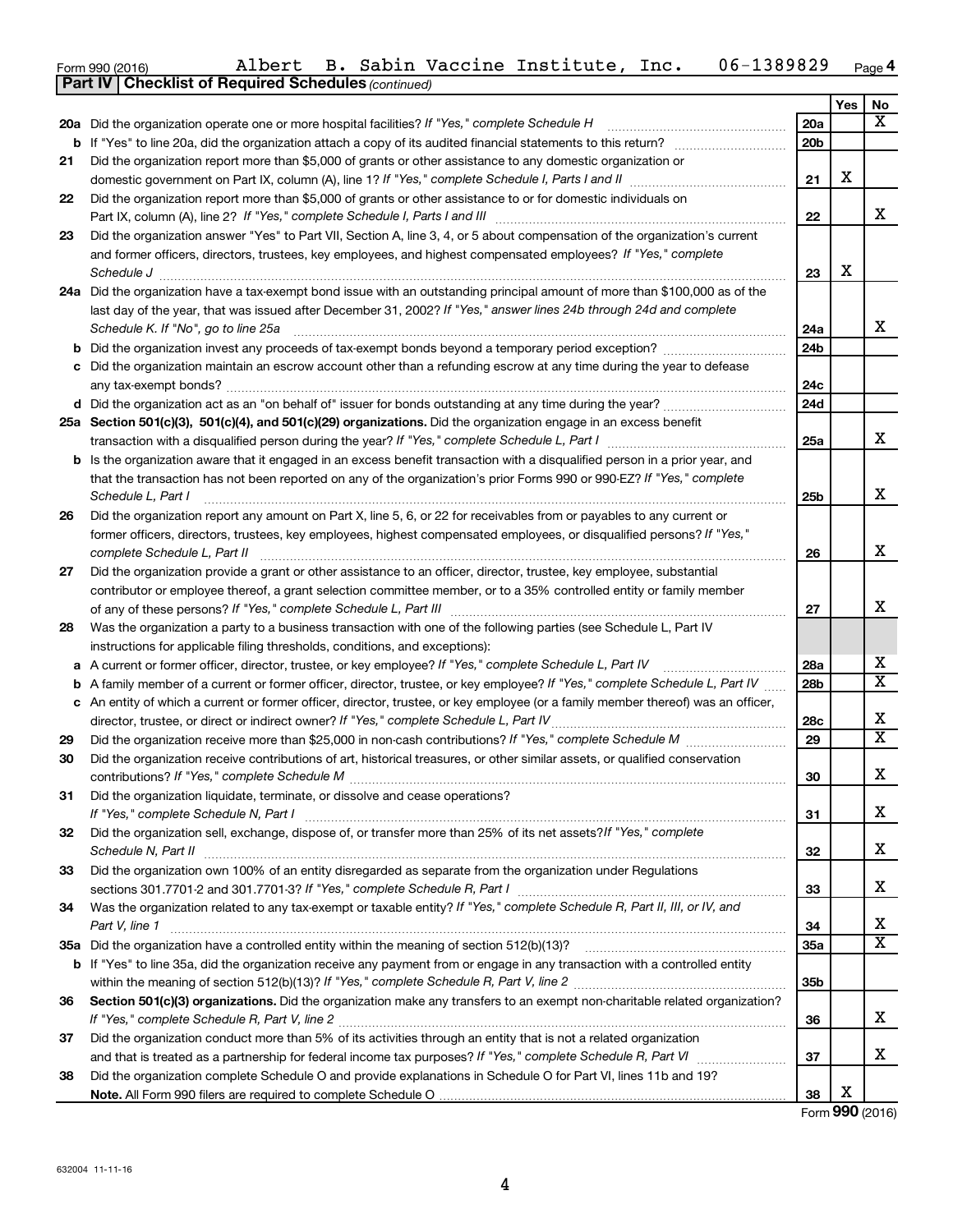|    | 06-1389829<br>Albert B. Sabin Vaccine Institute, Inc.<br>Form 990 (2016)                                                                                 |     |     | Page 5                  |  |  |  |
|----|----------------------------------------------------------------------------------------------------------------------------------------------------------|-----|-----|-------------------------|--|--|--|
|    | <b>Statements Regarding Other IRS Filings and Tax Compliance</b><br>Part V<br>Check if Schedule O contains a response or note to any line in this Part V |     |     |                         |  |  |  |
|    |                                                                                                                                                          |     |     |                         |  |  |  |
|    |                                                                                                                                                          |     | Yes | No                      |  |  |  |
|    | 21<br>1a Enter the number reported in Box 3 of Form 1096. Enter -0- if not applicable<br>1a<br>0                                                         |     |     |                         |  |  |  |
| b  | Enter the number of Forms W-2G included in line 1a. Enter -0- if not applicable<br>1b                                                                    |     |     |                         |  |  |  |
|    | c Did the organization comply with backup withholding rules for reportable payments to vendors and reportable gaming                                     |     |     |                         |  |  |  |
|    |                                                                                                                                                          | 1c  | х   |                         |  |  |  |
|    | 2a Enter the number of employees reported on Form W-3, Transmittal of Wage and Tax Statements,<br>58                                                     |     |     |                         |  |  |  |
|    | filed for the calendar year ending with or within the year covered by this return <i>[[[[[[[[[[[[[]]]]</i><br>2a                                         |     |     |                         |  |  |  |
|    | <b>b</b> If at least one is reported on line 2a, did the organization file all required federal employment tax returns?                                  | 2b  | х   |                         |  |  |  |
|    |                                                                                                                                                          |     |     |                         |  |  |  |
|    | 3a Did the organization have unrelated business gross income of \$1,000 or more during the year?                                                         | За  |     | х                       |  |  |  |
|    | <b>b</b> If "Yes," has it filed a Form 990-T for this year? If "No," to line 3b, provide an explanation in Schedule O                                    | 3b  |     |                         |  |  |  |
|    | 4a At any time during the calendar year, did the organization have an interest in, or a signature or other authority over, a                             |     |     |                         |  |  |  |
|    | financial account in a foreign country (such as a bank account, securities account, or other financial account)?                                         | 4a  |     | x                       |  |  |  |
|    | <b>b</b> If "Yes," enter the name of the foreign country: $\blacktriangleright$                                                                          |     |     |                         |  |  |  |
|    | See instructions for filing requirements for FinCEN Form 114, Report of Foreign Bank and Financial Accounts (FBAR).                                      |     |     |                         |  |  |  |
|    |                                                                                                                                                          | 5a  |     | х                       |  |  |  |
|    |                                                                                                                                                          | 5b  |     | $\overline{\texttt{X}}$ |  |  |  |
|    | c If "Yes," to line 5a or 5b, did the organization file Form 8886-T?                                                                                     | 5c  |     |                         |  |  |  |
|    | 6a Does the organization have annual gross receipts that are normally greater than \$100,000, and did the organization solicit                           |     |     |                         |  |  |  |
|    | any contributions that were not tax deductible as charitable contributions?                                                                              | 6a  |     | x                       |  |  |  |
|    | <b>b</b> If "Yes," did the organization include with every solicitation an express statement that such contributions or gifts                            |     |     |                         |  |  |  |
|    | were not tax deductible?                                                                                                                                 | 6b  |     |                         |  |  |  |
| 7  | Organizations that may receive deductible contributions under section 170(c).                                                                            |     |     | x                       |  |  |  |
|    | Did the organization receive a payment in excess of \$75 made partly as a contribution and partly for goods and services provided to the payor?<br>a     |     |     |                         |  |  |  |
|    | <b>b</b> If "Yes," did the organization notify the donor of the value of the goods or services provided?                                                 | 7b  |     |                         |  |  |  |
|    | c Did the organization sell, exchange, or otherwise dispose of tangible personal property for which it was required                                      |     |     |                         |  |  |  |
|    | to file Form 8282?                                                                                                                                       | 7c  |     | х                       |  |  |  |
|    | 7d<br>d If "Yes," indicate the number of Forms 8282 filed during the year                                                                                |     |     |                         |  |  |  |
| е  | Did the organization receive any funds, directly or indirectly, to pay premiums on a personal benefit contract?                                          | 7е  |     | x                       |  |  |  |
| f. | Did the organization, during the year, pay premiums, directly or indirectly, on a personal benefit contract?                                             | 7f  |     | $\overline{\texttt{X}}$ |  |  |  |
| g  | If the organization received a contribution of qualified intellectual property, did the organization file Form 8899 as required?                         | 7g  |     |                         |  |  |  |
|    | h If the organization received a contribution of cars, boats, airplanes, or other vehicles, did the organization file a Form 1098-C?                     | 7h  |     |                         |  |  |  |
| 8  | Sponsoring organizations maintaining donor advised funds. Did a donor advised fund maintained by the                                                     |     |     |                         |  |  |  |
|    | sponsoring organization have excess business holdings at any time during the year?                                                                       | 8   |     |                         |  |  |  |
| 9  | Sponsoring organizations maintaining donor advised funds.                                                                                                |     |     |                         |  |  |  |
| а  | Did the sponsoring organization make any taxable distributions under section 4966?                                                                       | 9а  |     |                         |  |  |  |
| b  |                                                                                                                                                          | 9b  |     |                         |  |  |  |
| 10 | Section 501(c)(7) organizations. Enter:                                                                                                                  |     |     |                         |  |  |  |
| a  | 10a<br>Initiation fees and capital contributions included on Part VIII, line 12                                                                          |     |     |                         |  |  |  |
| b  | 10 <sub>b</sub><br>Gross receipts, included on Form 990, Part VIII, line 12, for public use of club facilities                                           |     |     |                         |  |  |  |
| 11 | Section 501(c)(12) organizations. Enter:                                                                                                                 |     |     |                         |  |  |  |
| а  | 11a                                                                                                                                                      |     |     |                         |  |  |  |
| b  | Gross income from other sources (Do not net amounts due or paid to other sources against                                                                 |     |     |                         |  |  |  |
|    | 11b                                                                                                                                                      |     |     |                         |  |  |  |
|    | 12a Section 4947(a)(1) non-exempt charitable trusts. Is the organization filing Form 990 in lieu of Form 1041?                                           | 12a |     |                         |  |  |  |
|    | 12 <sub>b</sub><br><b>b</b> If "Yes," enter the amount of tax-exempt interest received or accrued during the year                                        |     |     |                         |  |  |  |
| 13 | Section 501(c)(29) qualified nonprofit health insurance issuers.                                                                                         |     |     |                         |  |  |  |
| а  | Is the organization licensed to issue qualified health plans in more than one state?                                                                     | 13a |     |                         |  |  |  |
|    | Note. See the instructions for additional information the organization must report on Schedule O.                                                        |     |     |                         |  |  |  |
| b  | Enter the amount of reserves the organization is required to maintain by the states in which the                                                         |     |     |                         |  |  |  |
|    | 13 <sub>b</sub>                                                                                                                                          |     |     |                         |  |  |  |
|    | 13с                                                                                                                                                      |     |     |                         |  |  |  |
|    | <b>14a</b> Did the organization receive any payments for indoor tanning services during the tax year?                                                    | 14a |     | х                       |  |  |  |
|    |                                                                                                                                                          | 14b |     |                         |  |  |  |
|    |                                                                                                                                                          |     |     | Form 990 (2016)         |  |  |  |

| Form 990 (2016) |  |
|-----------------|--|
|-----------------|--|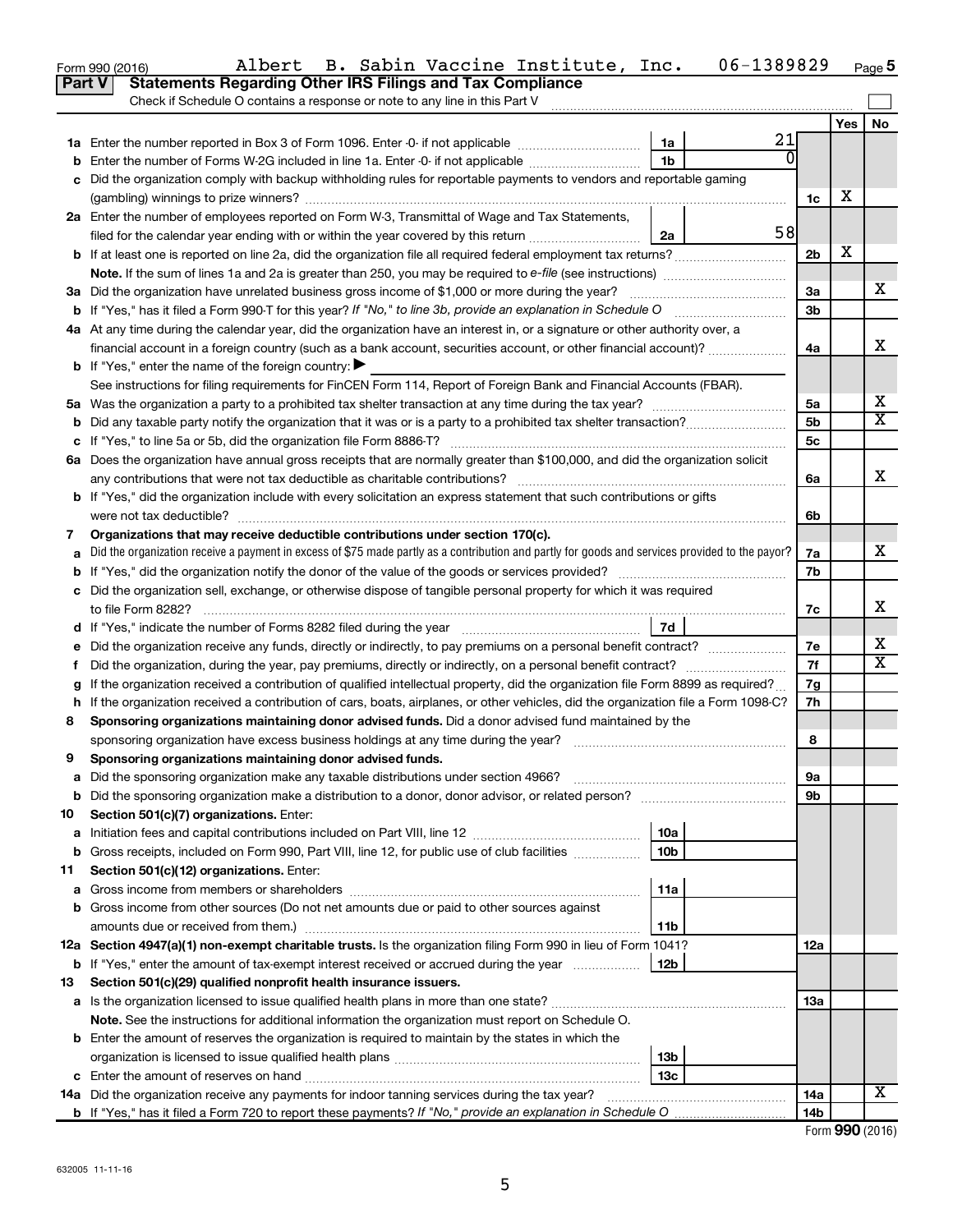| Form 990 (2016) |  |
|-----------------|--|
|-----------------|--|

## Form 990 (2016) Page Albert B. Sabin Vaccine Institute, Inc. 06-1389829

**6**

**Part VI** Governance, Management, and Disclosure For each "Yes" response to lines 2 through 7b below, and for a "No" response *to line 8a, 8b, or 10b below, describe the circumstances, processes, or changes in Schedule O. See instructions.*

|     | Check if Schedule O contains a response or note to any line in this Part VI                                                                                                                                                    |                 |                         | $\overline{\textbf{x}}$ |
|-----|--------------------------------------------------------------------------------------------------------------------------------------------------------------------------------------------------------------------------------|-----------------|-------------------------|-------------------------|
|     | <b>Section A. Governing Body and Management</b>                                                                                                                                                                                |                 |                         |                         |
|     |                                                                                                                                                                                                                                |                 | Yes                     | No                      |
|     | 1a Enter the number of voting members of the governing body at the end of the tax year<br>1a                                                                                                                                   |                 |                         |                         |
|     | If there are material differences in voting rights among members of the governing body, or if the governing                                                                                                                    |                 |                         |                         |
|     | body delegated broad authority to an executive committee or similar committee, explain in Schedule O.                                                                                                                          |                 |                         |                         |
| b   | Enter the number of voting members included in line 1a, above, who are independent<br>1b                                                                                                                                       | 8               |                         |                         |
| 2   | Did any officer, director, trustee, or key employee have a family relationship or a business relationship with any other                                                                                                       |                 |                         |                         |
|     | officer, director, trustee, or key employee?                                                                                                                                                                                   | $\mathbf{2}$    |                         | х                       |
| 3   | Did the organization delegate control over management duties customarily performed by or under the direct supervision                                                                                                          |                 |                         |                         |
|     | of officers, directors, or trustees, or key employees to a management company or other person?                                                                                                                                 | 3               |                         | х                       |
| 4   | Did the organization make any significant changes to its governing documents since the prior Form 990 was filed?                                                                                                               | 4               |                         | $\overline{\textbf{x}}$ |
| 5   |                                                                                                                                                                                                                                | 5               |                         | х                       |
| 6   |                                                                                                                                                                                                                                | 6               |                         | $\overline{\textbf{x}}$ |
| 7a  | Did the organization have members, stockholders, or other persons who had the power to elect or appoint one or                                                                                                                 |                 |                         |                         |
|     |                                                                                                                                                                                                                                | 7a              |                         | х                       |
| b   | Are any governance decisions of the organization reserved to (or subject to approval by) members, stockholders, or                                                                                                             |                 |                         |                         |
|     | persons other than the governing body?                                                                                                                                                                                         | 7b              |                         | x                       |
| 8   | Did the organization contemporaneously document the meetings held or written actions undertaken during the year by the following:                                                                                              |                 |                         |                         |
| a   |                                                                                                                                                                                                                                | 8а              | х                       |                         |
| b   |                                                                                                                                                                                                                                | 8b              | $\overline{\mathbf{x}}$ |                         |
| 9   | Is there any officer, director, trustee, or key employee listed in Part VII, Section A, who cannot be reached at the                                                                                                           |                 |                         |                         |
|     | organization's mailing address? If "Yes," provide the names and addresses in Schedule O                                                                                                                                        | 9               |                         | x                       |
|     | Section B. Policies (This Section B requests information about policies not required by the Internal Revenue Code.)                                                                                                            |                 |                         |                         |
|     |                                                                                                                                                                                                                                |                 | Yes                     | No                      |
|     |                                                                                                                                                                                                                                | 10a             |                         | х                       |
|     | <b>b</b> If "Yes," did the organization have written policies and procedures governing the activities of such chapters, affiliates,                                                                                            |                 |                         |                         |
|     |                                                                                                                                                                                                                                | 10 <sub>b</sub> |                         |                         |
|     | 11a Has the organization provided a complete copy of this Form 990 to all members of its governing body before filing the form?                                                                                                | 11a             | $\overline{\textbf{x}}$ |                         |
| b   | Describe in Schedule O the process, if any, used by the organization to review this Form 990.                                                                                                                                  |                 |                         |                         |
| 12a | Did the organization have a written conflict of interest policy? If "No," go to line 13                                                                                                                                        | 12a             | X                       |                         |
| b   | Were officers, directors, or trustees, and key employees required to disclose annually interests that could give rise to conflicts?                                                                                            | 12 <sub>b</sub> | $\overline{\textbf{x}}$ |                         |
| с   | Did the organization regularly and consistently monitor and enforce compliance with the policy? If "Yes," describe                                                                                                             |                 |                         |                         |
|     | in Schedule O how this was done                                                                                                                                                                                                | 12c             | X                       |                         |
| 13  | Did the organization have a written whistleblower policy?                                                                                                                                                                      | 13              | $\overline{\textbf{x}}$ |                         |
| 14  |                                                                                                                                                                                                                                | 14              | $\overline{\textbf{x}}$ |                         |
| 15  | Did the process for determining compensation of the following persons include a review and approval by independent                                                                                                             |                 |                         |                         |
|     | persons, comparability data, and contemporaneous substantiation of the deliberation and decision?                                                                                                                              |                 |                         |                         |
|     | The organization's CEO, Executive Director, or top management official manufactured content of the organization's CEO, Executive Director, or top management official manufactured content of the organization's CEO, Executiv | <b>15a</b>      | х                       |                         |
|     |                                                                                                                                                                                                                                | 15 <sub>b</sub> | х                       |                         |
|     | If "Yes" to line 15a or 15b, describe the process in Schedule O (see instructions).                                                                                                                                            |                 |                         |                         |
|     | 16a Did the organization invest in, contribute assets to, or participate in a joint venture or similar arrangement with a                                                                                                      |                 |                         |                         |
|     | taxable entity during the year?                                                                                                                                                                                                | <b>16a</b>      |                         | х                       |
|     | b If "Yes," did the organization follow a written policy or procedure requiring the organization to evaluate its participation                                                                                                 |                 |                         |                         |
|     | in joint venture arrangements under applicable federal tax law, and take steps to safeguard the organization's                                                                                                                 |                 |                         |                         |
|     | exempt status with respect to such arrangements?                                                                                                                                                                               | 16b             |                         |                         |
|     | <b>Section C. Disclosure</b>                                                                                                                                                                                                   |                 |                         |                         |
| 17  | List the states with which a copy of this Form 990 is required to be filed $\blacktriangleright$ MD, DC, NY, CA, FL                                                                                                            |                 |                         |                         |
| 18  | Section 6104 requires an organization to make its Forms 1023 (or 1024 if applicable), 990, and 990-T (Section 501(c)(3)s only) available                                                                                       |                 |                         |                         |
|     | for public inspection. Indicate how you made these available. Check all that apply.                                                                                                                                            |                 |                         |                         |
|     | $ \mathbf{X} $ Own website<br>$\lfloor x \rfloor$ Upon request<br>Another's website<br>Other (explain in Schedule O)                                                                                                           |                 |                         |                         |
| 19  | Describe in Schedule O whether (and if so, how) the organization made its governing documents, conflict of interest policy, and financial                                                                                      |                 |                         |                         |
|     | statements available to the public during the tax year.                                                                                                                                                                        |                 |                         |                         |
| 20  | State the name, address, and telephone number of the person who possesses the organization's books and records:<br>The Organization - $202-842-8610$                                                                           |                 |                         |                         |
|     | 2175 K Street, NW, No. 400, Washington, DC<br>20037                                                                                                                                                                            |                 |                         |                         |
|     |                                                                                                                                                                                                                                |                 |                         |                         |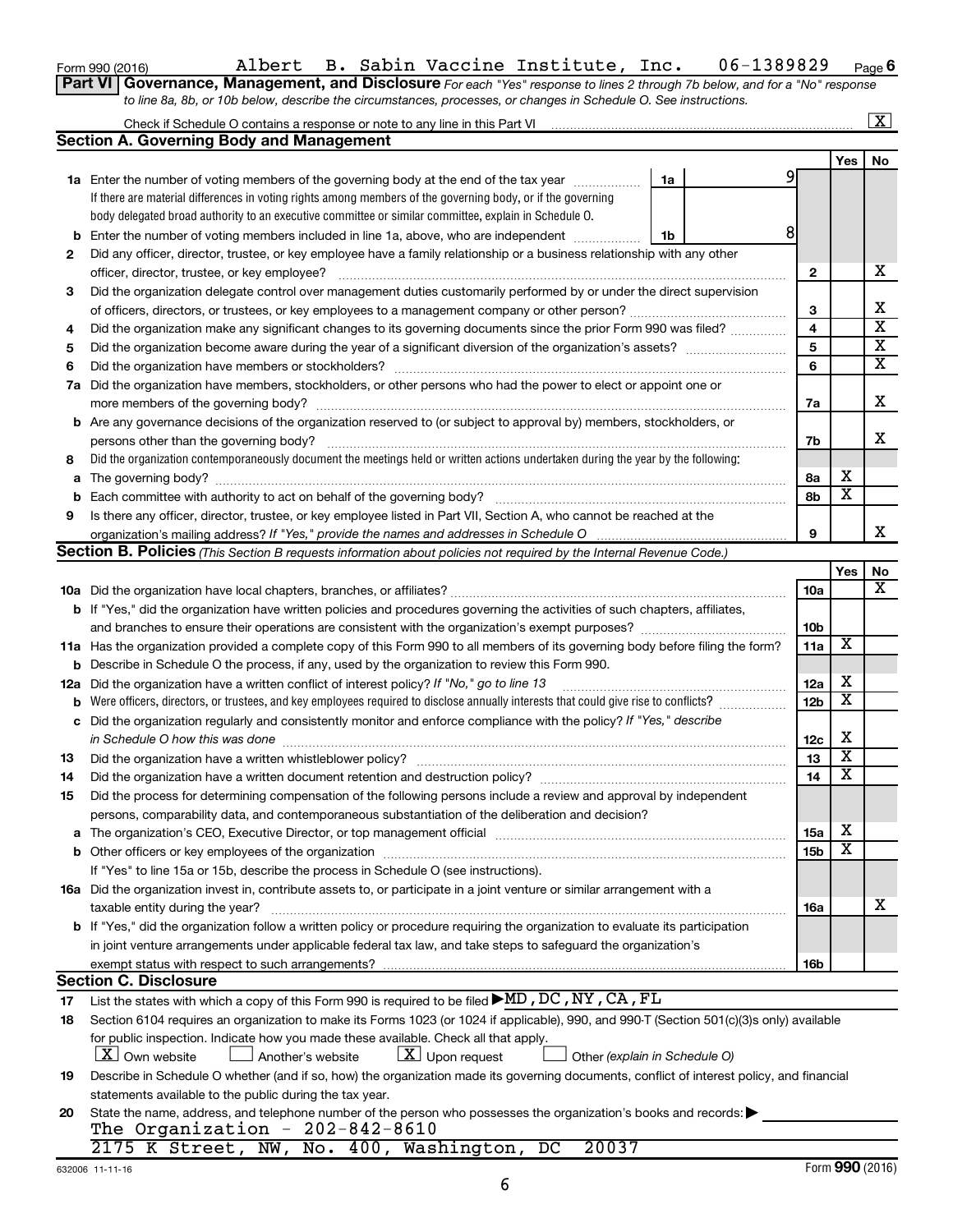Form 990 (2016) Page Albert B. Sabin Vaccine Institute, Inc. 06-1389829

| Part VII Compensation of Officers, Directors, Trustees, Key Employees, Highest Compensated |  |
|--------------------------------------------------------------------------------------------|--|
| <b>Employees, and Independent Contractors</b>                                              |  |

Check if Schedule O contains a response or note to any line in this Part VII

**Section A. Officers, Directors, Trustees, Key Employees, and Highest Compensated Employees**

**1a**  Complete this table for all persons required to be listed. Report compensation for the calendar year ending with or within the organization's tax year.

**•** List all of the organization's current officers, directors, trustees (whether individuals or organizations), regardless of amount of compensation. Enter -0- in columns  $(D)$ ,  $(E)$ , and  $(F)$  if no compensation was paid.

**•** List all of the organization's **current** key employees, if any. See instructions for definition of "key employee."

**•** List the organization's five current highest compensated employees (other than an officer, director, trustee, or key employee) who received reportable compensation (Box 5 of Form W-2 and/or Box 7 of Form 1099-MISC) of more than \$100,000 from the organization and any related organizations.

**•** List all of the organization's former officers, key employees, and highest compensated employees who received more than \$100,000 of reportable compensation from the organization and any related organizations.

**•** List all of the organization's former directors or trustees that received, in the capacity as a former director or trustee of the organization, more than \$10,000 of reportable compensation from the organization and any related organizations.

List persons in the following order: individual trustees or directors; institutional trustees; officers; key employees; highest compensated employees; and former such persons.

Check this box if neither the organization nor any related organization compensated any current officer, director, or trustee. †

| Position<br>Name and Title<br>Reportable<br>Reportable<br>Estimated<br>Average<br>(do not check more than one<br>hours per<br>compensation<br>compensation<br>amount of<br>box, unless person is both an<br>officer and a director/trustee)<br>week<br>from<br>from related<br>other<br>Individual trustee or director<br>(list any<br>the<br>organizations<br>compensation<br>organization<br>(W-2/1099-MISC)<br>hours for<br>from the<br>Highest compensated<br>employee<br>trustee<br>(W-2/1099-MISC)<br>related<br>organization<br>Key employee<br>organizations<br>and related<br>Institutional t<br>below<br>organizations<br>Former<br>Officer<br>line)<br>5.00<br>Axel Hoos<br>(1)<br>X<br>0.<br>X<br>0.<br>$0\cdot$<br>Chairman<br>1.00<br>(2)<br>Peter Thoren<br>0.<br>X<br>$\mathbf X$<br>$\mathbf 0$<br>$\mathbf 0$ . | (A)           |
|-----------------------------------------------------------------------------------------------------------------------------------------------------------------------------------------------------------------------------------------------------------------------------------------------------------------------------------------------------------------------------------------------------------------------------------------------------------------------------------------------------------------------------------------------------------------------------------------------------------------------------------------------------------------------------------------------------------------------------------------------------------------------------------------------------------------------------------|---------------|
|                                                                                                                                                                                                                                                                                                                                                                                                                                                                                                                                                                                                                                                                                                                                                                                                                                   |               |
|                                                                                                                                                                                                                                                                                                                                                                                                                                                                                                                                                                                                                                                                                                                                                                                                                                   |               |
|                                                                                                                                                                                                                                                                                                                                                                                                                                                                                                                                                                                                                                                                                                                                                                                                                                   |               |
|                                                                                                                                                                                                                                                                                                                                                                                                                                                                                                                                                                                                                                                                                                                                                                                                                                   |               |
|                                                                                                                                                                                                                                                                                                                                                                                                                                                                                                                                                                                                                                                                                                                                                                                                                                   |               |
|                                                                                                                                                                                                                                                                                                                                                                                                                                                                                                                                                                                                                                                                                                                                                                                                                                   |               |
|                                                                                                                                                                                                                                                                                                                                                                                                                                                                                                                                                                                                                                                                                                                                                                                                                                   |               |
|                                                                                                                                                                                                                                                                                                                                                                                                                                                                                                                                                                                                                                                                                                                                                                                                                                   |               |
|                                                                                                                                                                                                                                                                                                                                                                                                                                                                                                                                                                                                                                                                                                                                                                                                                                   |               |
|                                                                                                                                                                                                                                                                                                                                                                                                                                                                                                                                                                                                                                                                                                                                                                                                                                   |               |
|                                                                                                                                                                                                                                                                                                                                                                                                                                                                                                                                                                                                                                                                                                                                                                                                                                   |               |
|                                                                                                                                                                                                                                                                                                                                                                                                                                                                                                                                                                                                                                                                                                                                                                                                                                   | Vice Chairman |
| 1.00<br>Kenneth Kelley<br>(3)                                                                                                                                                                                                                                                                                                                                                                                                                                                                                                                                                                                                                                                                                                                                                                                                     |               |
| 0.<br>X<br>$\mathbf 0$ .<br>$\boldsymbol{0}$ .<br>Trustee                                                                                                                                                                                                                                                                                                                                                                                                                                                                                                                                                                                                                                                                                                                                                                         |               |
| 1.00<br>Paul Maddon<br>(4)                                                                                                                                                                                                                                                                                                                                                                                                                                                                                                                                                                                                                                                                                                                                                                                                        |               |
| $\mathbf X$<br>0.<br>$\mathbf 0$<br>0.<br>Trustee                                                                                                                                                                                                                                                                                                                                                                                                                                                                                                                                                                                                                                                                                                                                                                                 |               |
| 1.00<br>(5) Jordan Orange                                                                                                                                                                                                                                                                                                                                                                                                                                                                                                                                                                                                                                                                                                                                                                                                         |               |
| $\mathbf 0$ .<br>X<br>$\mathbf 0$<br>0.<br>Trustee                                                                                                                                                                                                                                                                                                                                                                                                                                                                                                                                                                                                                                                                                                                                                                                |               |
| 1.00<br>(6)<br>Michael Posner                                                                                                                                                                                                                                                                                                                                                                                                                                                                                                                                                                                                                                                                                                                                                                                                     |               |
| X<br>0<br>$\mathbf 0$ .<br>0.<br>Trustee                                                                                                                                                                                                                                                                                                                                                                                                                                                                                                                                                                                                                                                                                                                                                                                          |               |
| 1.00<br>Regina Rabinovhich<br>(7)                                                                                                                                                                                                                                                                                                                                                                                                                                                                                                                                                                                                                                                                                                                                                                                                 |               |
| $\mathbf 0$<br>$\mathbf 0$ .<br>X<br>0.<br>Trustee                                                                                                                                                                                                                                                                                                                                                                                                                                                                                                                                                                                                                                                                                                                                                                                |               |
| 1.00<br>Gary Rosenthal<br>(8)                                                                                                                                                                                                                                                                                                                                                                                                                                                                                                                                                                                                                                                                                                                                                                                                     |               |
| $\mathbf 0$ .<br>$\mathbf 0$ .<br>X<br>0.<br>Trustee                                                                                                                                                                                                                                                                                                                                                                                                                                                                                                                                                                                                                                                                                                                                                                              |               |
| 1.00<br>Philip Russell<br>(9)                                                                                                                                                                                                                                                                                                                                                                                                                                                                                                                                                                                                                                                                                                                                                                                                     |               |
| X<br>$\mathbf 0$ .<br>0.<br>0.<br>Trustee                                                                                                                                                                                                                                                                                                                                                                                                                                                                                                                                                                                                                                                                                                                                                                                         |               |
| 1.00<br>(10) Scott Wulfe                                                                                                                                                                                                                                                                                                                                                                                                                                                                                                                                                                                                                                                                                                                                                                                                          |               |
| X<br>$\mathbf 0$<br>$\mathbf 0$<br>0.<br>Trustee                                                                                                                                                                                                                                                                                                                                                                                                                                                                                                                                                                                                                                                                                                                                                                                  |               |
| 1.00<br>(11) Michael Whitham                                                                                                                                                                                                                                                                                                                                                                                                                                                                                                                                                                                                                                                                                                                                                                                                      |               |
| $\mathbf 0$ .<br>$\mathbf 0$ .<br>X<br>$0$ .<br>Trustee                                                                                                                                                                                                                                                                                                                                                                                                                                                                                                                                                                                                                                                                                                                                                                           |               |
| 40.00<br>(12) Michael Marine - CEO(end April)                                                                                                                                                                                                                                                                                                                                                                                                                                                                                                                                                                                                                                                                                                                                                                                     |               |
| $\mathbf 0$ .<br>3,673.<br>$\mathbf X$<br>130,103.<br>х<br>Board Secretary(start May 2016)                                                                                                                                                                                                                                                                                                                                                                                                                                                                                                                                                                                                                                                                                                                                        |               |
| 40.00<br>(13) Brian Davis                                                                                                                                                                                                                                                                                                                                                                                                                                                                                                                                                                                                                                                                                                                                                                                                         |               |
| $\mathbf X$<br>226,967.<br>$\mathbf 0$ .<br>30,790.<br>COO                                                                                                                                                                                                                                                                                                                                                                                                                                                                                                                                                                                                                                                                                                                                                                        |               |
| 40.00<br>(14) Jon Andrus                                                                                                                                                                                                                                                                                                                                                                                                                                                                                                                                                                                                                                                                                                                                                                                                          |               |
| $\mathbf X$<br>262,747.<br>$\mathbf 0$ .<br>20,601.<br>Executive Vice President                                                                                                                                                                                                                                                                                                                                                                                                                                                                                                                                                                                                                                                                                                                                                   |               |
| 10.00<br>(15) Peter Hotez                                                                                                                                                                                                                                                                                                                                                                                                                                                                                                                                                                                                                                                                                                                                                                                                         |               |
| $\mathbf X$<br>70,000.<br>$\mathbf 0$ .<br>0.<br>Ex Officio Trustee, President                                                                                                                                                                                                                                                                                                                                                                                                                                                                                                                                                                                                                                                                                                                                                    |               |
| 40.00<br>(16) Amy Finan                                                                                                                                                                                                                                                                                                                                                                                                                                                                                                                                                                                                                                                                                                                                                                                                           |               |
| 0.<br>7,167.<br>$\mathbf X$<br>230,556.<br>Ex Officio Trustee, CEO                                                                                                                                                                                                                                                                                                                                                                                                                                                                                                                                                                                                                                                                                                                                                                |               |
| 40.00<br>(17) Denise Garrett                                                                                                                                                                                                                                                                                                                                                                                                                                                                                                                                                                                                                                                                                                                                                                                                      |               |
| X<br>0.<br>21,850.<br>190,604.<br>Vice President, Typhoid Programs                                                                                                                                                                                                                                                                                                                                                                                                                                                                                                                                                                                                                                                                                                                                                                |               |

Form (2016) **990**

**7**

 $\Box$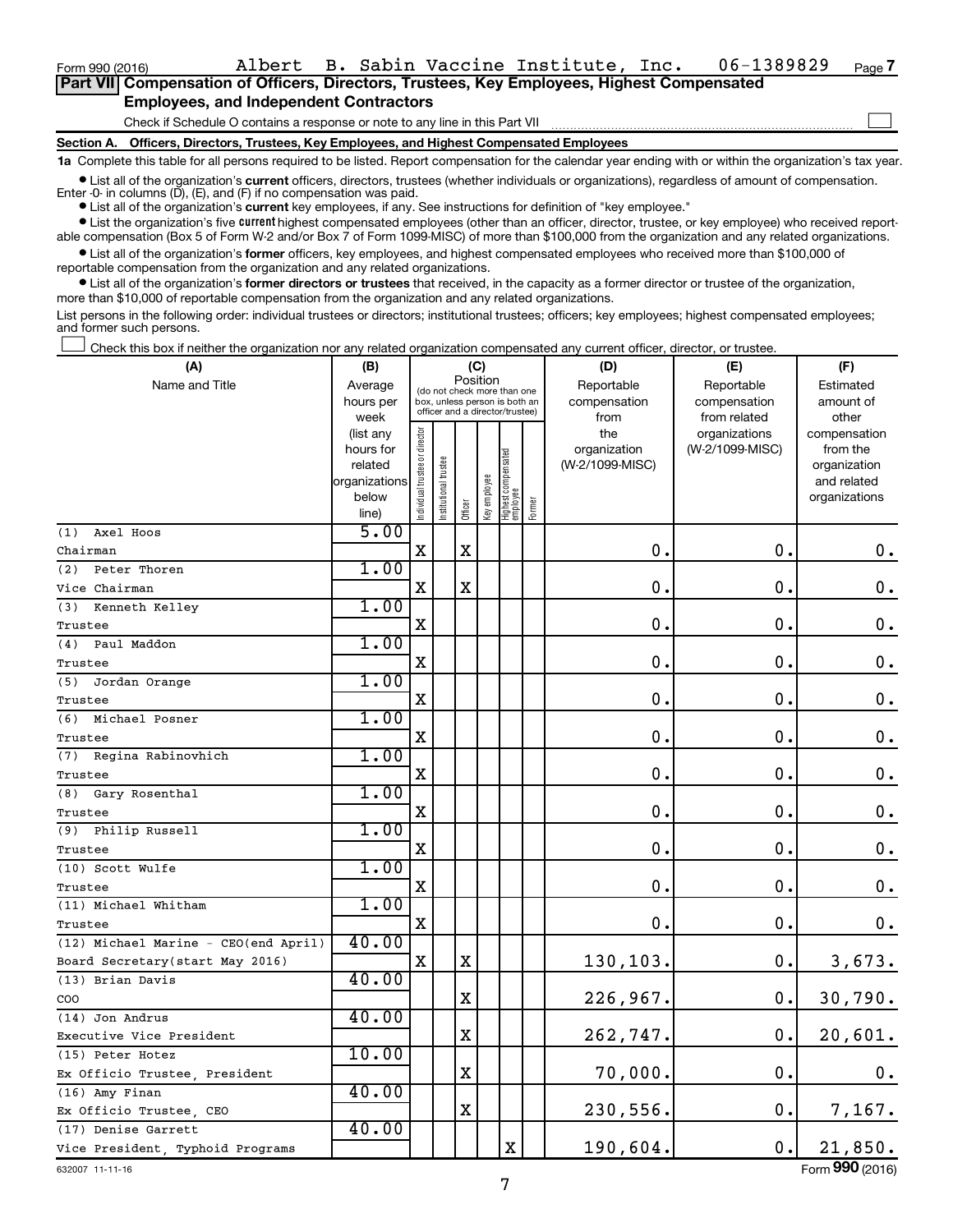| Albert<br>Form 990 (2016)                                                                                                                 |                |                                |                       |                                                              |              |                                             | B. Sabin Vaccine Institute, Inc. |                         | 06-1389829       |              |               | Page 8           |  |
|-------------------------------------------------------------------------------------------------------------------------------------------|----------------|--------------------------------|-----------------------|--------------------------------------------------------------|--------------|---------------------------------------------|----------------------------------|-------------------------|------------------|--------------|---------------|------------------|--|
| <b>Part VII</b><br>Section A. Officers, Directors, Trustees, Key Employees, and Highest Compensated Employees (continued)                 |                |                                |                       |                                                              |              |                                             |                                  |                         |                  |              |               |                  |  |
| (A)                                                                                                                                       | (B)            |                                |                       | (C)                                                          |              |                                             | (D)                              | (E)                     |                  |              | (F)           |                  |  |
| Name and title                                                                                                                            | Average        |                                |                       | Position                                                     |              |                                             | Reportable                       | Reportable              |                  |              | Estimated     |                  |  |
|                                                                                                                                           | hours per      |                                |                       | (do not check more than one<br>box, unless person is both an |              |                                             | compensation                     | compensation            |                  |              | amount of     |                  |  |
|                                                                                                                                           | week           |                                |                       | officer and a director/trustee)                              |              |                                             | from                             | from related            |                  |              | other         |                  |  |
|                                                                                                                                           | (list any      |                                |                       |                                                              |              |                                             | the                              | organizations           |                  |              | compensation  |                  |  |
|                                                                                                                                           | hours for      |                                |                       |                                                              |              |                                             | organization                     | (W-2/1099-MISC)         |                  |              | from the      |                  |  |
|                                                                                                                                           | related        |                                |                       |                                                              |              |                                             | (W-2/1099-MISC)                  |                         |                  |              | organization  |                  |  |
|                                                                                                                                           | organizations  |                                |                       |                                                              |              |                                             |                                  |                         |                  |              | and related   |                  |  |
|                                                                                                                                           | below<br>line) | Individual trustee or director | Institutional trustee | Officer                                                      | Key employee | Highest compensated<br>  employee<br>Former |                                  |                         |                  |              | organizations |                  |  |
|                                                                                                                                           |                |                                |                       |                                                              |              |                                             |                                  |                         |                  |              |               |                  |  |
| (18) Ana Carvalho                                                                                                                         | 40.00          |                                |                       |                                                              |              |                                             |                                  |                         |                  |              |               |                  |  |
| Program Director                                                                                                                          |                |                                |                       |                                                              |              | X                                           | 181,924.                         |                         | 0.               |              | 29,094.       |                  |  |
| (19) Neeraj Mistry                                                                                                                        | 40.00          |                                |                       |                                                              |              |                                             |                                  |                         |                  |              |               |                  |  |
| Program Director                                                                                                                          |                |                                |                       |                                                              |              | X                                           | 180,779.                         |                         | 0.               |              | 9,031.        |                  |  |
| (20) Michael McQuestion                                                                                                                   | 40.00          |                                |                       |                                                              |              |                                             |                                  |                         |                  |              |               |                  |  |
| Program Director                                                                                                                          |                |                                |                       |                                                              |              | X                                           | 143,732.                         |                         | 0.               |              | 20, 105.      |                  |  |
| (21) Tara Hayward                                                                                                                         | 40.00          |                                |                       |                                                              |              |                                             |                                  |                         |                  |              |               |                  |  |
| Vice President, Resource Development                                                                                                      |                |                                |                       |                                                              |              | X                                           | 130,921.                         |                         | 0.               |              | 19,879.       |                  |  |
|                                                                                                                                           |                |                                |                       |                                                              |              |                                             |                                  |                         |                  |              |               |                  |  |
|                                                                                                                                           |                |                                |                       |                                                              |              |                                             |                                  |                         |                  |              |               |                  |  |
|                                                                                                                                           |                |                                |                       |                                                              |              |                                             |                                  |                         |                  |              |               |                  |  |
|                                                                                                                                           |                |                                |                       |                                                              |              |                                             |                                  |                         |                  |              |               |                  |  |
|                                                                                                                                           |                |                                |                       |                                                              |              |                                             |                                  |                         |                  |              |               |                  |  |
|                                                                                                                                           |                |                                |                       |                                                              |              |                                             |                                  |                         |                  |              |               |                  |  |
|                                                                                                                                           |                |                                |                       |                                                              |              |                                             |                                  |                         |                  |              |               |                  |  |
|                                                                                                                                           |                |                                |                       |                                                              |              |                                             |                                  |                         |                  |              |               |                  |  |
|                                                                                                                                           |                |                                |                       |                                                              |              |                                             |                                  |                         |                  |              |               |                  |  |
|                                                                                                                                           |                |                                |                       |                                                              |              |                                             |                                  |                         |                  |              |               |                  |  |
|                                                                                                                                           |                |                                |                       |                                                              |              |                                             |                                  |                         |                  |              |               |                  |  |
| 1b Sub-total                                                                                                                              |                |                                |                       |                                                              |              |                                             | 1,748,333.                       |                         | σ.               |              | 162, 190.     |                  |  |
|                                                                                                                                           |                |                                |                       |                                                              |              |                                             |                                  | $\overline{0}$ .        | σ.               |              |               | $\overline{0}$ . |  |
|                                                                                                                                           |                |                                |                       |                                                              |              |                                             | 1,748,333.                       |                         | $\overline{0}$ . |              | 162, 190.     |                  |  |
| Total number of individuals (including but not limited to those listed above) who received more than \$100,000 of reportable<br>2         |                |                                |                       |                                                              |              |                                             |                                  |                         |                  |              |               |                  |  |
| compensation from the organization $\blacktriangleright$                                                                                  |                |                                |                       |                                                              |              |                                             |                                  |                         |                  |              |               | 13               |  |
|                                                                                                                                           |                |                                |                       |                                                              |              |                                             |                                  |                         |                  |              | Yes           | No               |  |
| 3<br>Did the organization list any former officer, director, or trustee, key employee, or highest compensated employee on                 |                |                                |                       |                                                              |              |                                             |                                  |                         |                  |              |               |                  |  |
| line 1a? If "Yes," complete Schedule J for such individual [11] manufacture manufacture in the set of the set o                           |                |                                |                       |                                                              |              |                                             |                                  |                         |                  | 3            |               | x                |  |
| For any individual listed on line 1a, is the sum of reportable compensation and other compensation from the organization                  |                |                                |                       |                                                              |              |                                             |                                  |                         |                  |              |               |                  |  |
| and related organizations greater than \$150,000? If "Yes," complete Schedule J for such individual                                       |                |                                |                       |                                                              |              |                                             |                                  |                         |                  | 4            | х             |                  |  |
|                                                                                                                                           |                |                                |                       |                                                              |              |                                             |                                  |                         |                  |              |               |                  |  |
| Did any person listed on line 1a receive or accrue compensation from any unrelated organization or individual for services<br>5           |                |                                |                       |                                                              |              |                                             |                                  |                         |                  |              |               | X                |  |
| rendered to the organization? If "Yes," complete Schedule J for such person<br><b>Section B. Independent Contractors</b>                  |                |                                |                       |                                                              |              |                                             |                                  |                         |                  | 5            |               |                  |  |
|                                                                                                                                           |                |                                |                       |                                                              |              |                                             |                                  |                         |                  |              |               |                  |  |
| Complete this table for your five highest compensated independent contractors that received more than \$100,000 of compensation from<br>1 |                |                                |                       |                                                              |              |                                             |                                  |                         |                  |              |               |                  |  |
| the organization. Report compensation for the calendar year ending with or within the organization's tax year.                            |                |                                |                       |                                                              |              |                                             |                                  |                         |                  |              |               |                  |  |
| (A)                                                                                                                                       |                |                                |                       |                                                              |              |                                             |                                  | (B)                     |                  | (C)          |               |                  |  |
| Name and business address                                                                                                                 |                |                                |                       |                                                              |              |                                             |                                  | Description of services |                  | Compensation |               |                  |  |
| Boston Consulting Group                                                                                                                   |                |                                |                       |                                                              |              |                                             |                                  |                         |                  |              |               |                  |  |
| PO Box 75200, Chicago, IL 60675                                                                                                           |                |                                |                       |                                                              |              |                                             | Strategic planning               |                         | 631,389.         |              |               |                  |  |
| Infectious Disease Research Institute,                                                                                                    |                |                                |                       |                                                              |              |                                             | Adjuvant manufacture,            |                         |                  |              |               |                  |  |
| 1616 Eastlake Ave East, Suite 400,                                                                                                        |                |                                |                       |                                                              |              |                                             | supply and storage               |                         | 240,961.         |              |               |                  |  |
| U.S. Treasury/WRAIR, 503 Robert Grant                                                                                                     |                |                                |                       |                                                              |              |                                             |                                  |                         |                  |              |               |                  |  |
| Avenue, Silver Spring, MD 20910                                                                                                           |                |                                |                       |                                                              |              |                                             | Antigen manufacture              |                         | 142,396.         |              |               |                  |  |
| DF Net Research, Inc., 140 Lakeside                                                                                                       |                |                                |                       |                                                              |              |                                             |                                  | Clinical trials data    |                  |              |               |                  |  |
| Avenue, Suite 310, Seattle, WA 98122                                                                                                      |                |                                |                       |                                                              |              |                                             | management and stat              |                         |                  |              | 132,824.      |                  |  |
| Centers for Disease Control & Prevention                                                                                                  |                |                                |                       |                                                              |              |                                             | Pertussis                        |                         |                  |              |               |                  |  |
| P.O. Box 15580, Atlanta, GA 30333                                                                                                         |                |                                |                       |                                                              |              |                                             | surveillance                     |                         |                  |              | 108,284.      |                  |  |
|                                                                                                                                           |                |                                |                       |                                                              |              |                                             |                                  |                         |                  |              |               |                  |  |
| 2 Total number of independent contractors (including but not limited to those listed above) who received more than                        |                |                                |                       |                                                              |              |                                             |                                  |                         |                  |              |               |                  |  |
| \$100,000 of compensation from the organization                                                                                           |                |                                |                       |                                                              | 5            |                                             |                                  |                         |                  |              |               |                  |  |

Form (2016) **990**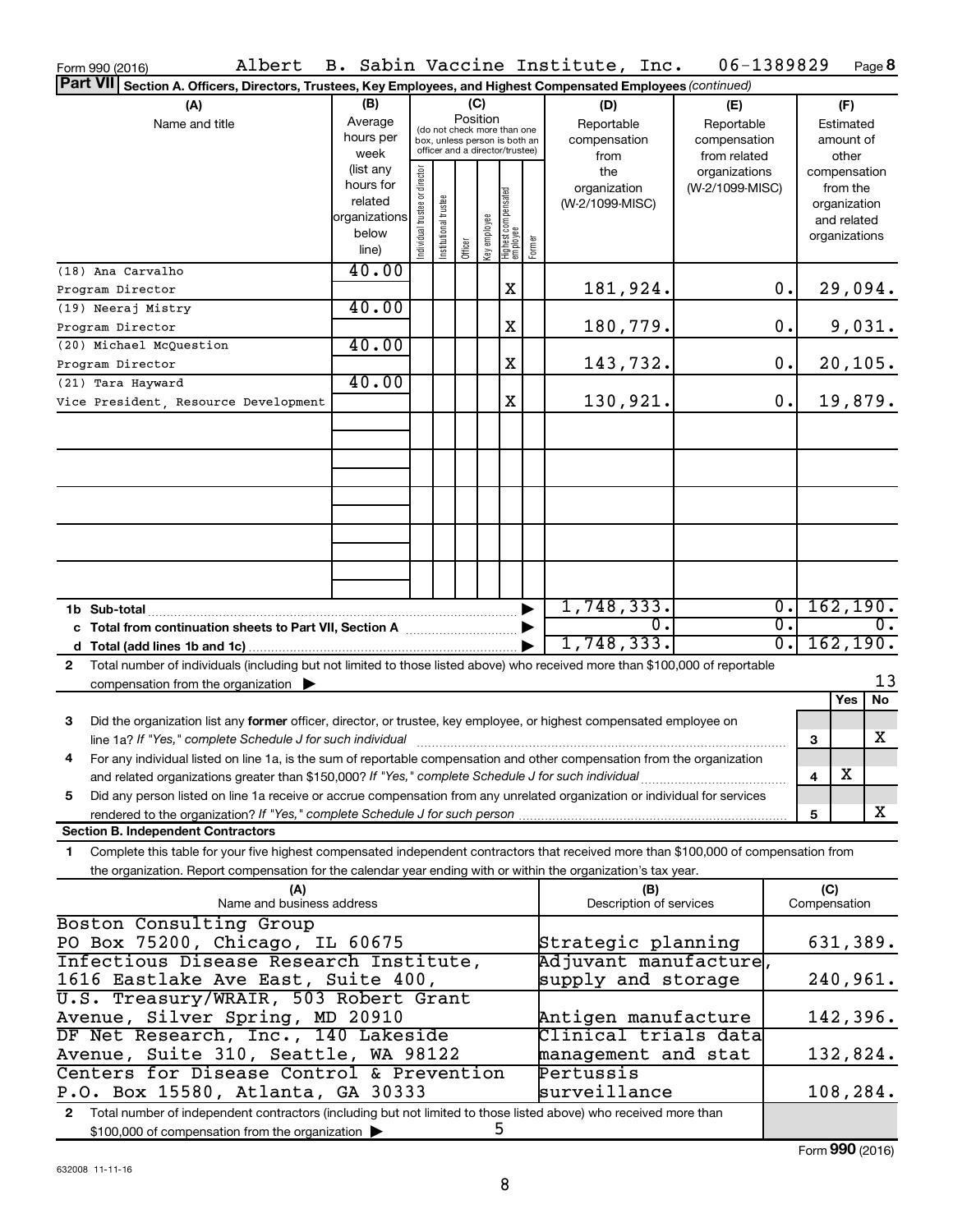|                                                           |                  |        | Albert<br>Form 990 (2016)                                                                                             |                                                  |                                | B. Sabin Vaccine Institute, Inc. |                                                 | 06-1389829                              | Page 9                                                             |
|-----------------------------------------------------------|------------------|--------|-----------------------------------------------------------------------------------------------------------------------|--------------------------------------------------|--------------------------------|----------------------------------|-------------------------------------------------|-----------------------------------------|--------------------------------------------------------------------|
|                                                           | <b>Part VIII</b> |        | <b>Statement of Revenue</b>                                                                                           |                                                  |                                |                                  |                                                 |                                         |                                                                    |
|                                                           |                  |        |                                                                                                                       |                                                  |                                |                                  |                                                 |                                         |                                                                    |
|                                                           |                  |        |                                                                                                                       |                                                  |                                | (A)<br>Total revenue             | (B)<br>Related or<br>exempt function<br>revenue | (C)<br>Unrelated<br>business<br>revenue | (D)<br>Revenue excluded<br>from tax under<br>sections<br>512 - 514 |
|                                                           |                  |        | 1 a Federated campaigns                                                                                               | 1a                                               |                                |                                  |                                                 |                                         |                                                                    |
|                                                           |                  |        |                                                                                                                       | 1b                                               |                                |                                  |                                                 |                                         |                                                                    |
| Contributions, Gifts, Grants<br>and Other Similar Amounts |                  |        |                                                                                                                       | 1c                                               |                                |                                  |                                                 |                                         |                                                                    |
|                                                           |                  |        | d Related organizations                                                                                               | 1 <sub>d</sub>                                   |                                |                                  |                                                 |                                         |                                                                    |
|                                                           |                  |        | e Government grants (contributions)                                                                                   | 1e                                               | 446,629.                       |                                  |                                                 |                                         |                                                                    |
|                                                           |                  |        | f All other contributions, gifts, grants, and                                                                         |                                                  |                                |                                  |                                                 |                                         |                                                                    |
|                                                           |                  |        | similar amounts not included above                                                                                    | 1f                                               | 14, 273, 019.                  |                                  |                                                 |                                         |                                                                    |
|                                                           |                  |        | <b>g</b> Noncash contributions included in lines 1a-1f: \$                                                            |                                                  | 3,451,                         |                                  |                                                 |                                         |                                                                    |
|                                                           |                  |        |                                                                                                                       |                                                  |                                | 14,719,648.                      |                                                 |                                         |                                                                    |
|                                                           |                  |        | 2 a Membership dues                                                                                                   |                                                  | <b>Business Code</b><br>900099 | 19,975.                          |                                                 |                                         |                                                                    |
|                                                           |                  |        |                                                                                                                       |                                                  |                                |                                  | 19,975.                                         |                                         |                                                                    |
|                                                           |                  | b      |                                                                                                                       |                                                  |                                |                                  |                                                 |                                         |                                                                    |
|                                                           |                  | с<br>d | <u> 1989 - Johann Barbara, martin amerikan basal dan berasal dalam basal dalam basal dalam basal dalam basal dala</u> |                                                  |                                |                                  |                                                 |                                         |                                                                    |
| Program Service<br>Revenue                                |                  | е      | <u> 1989 - Johann Barbara, martxa alemaniar a</u>                                                                     |                                                  |                                |                                  |                                                 |                                         |                                                                    |
|                                                           |                  |        | All other program service revenue                                                                                     |                                                  |                                |                                  |                                                 |                                         |                                                                    |
|                                                           |                  |        |                                                                                                                       |                                                  | ▶                              | 19,975.                          |                                                 |                                         |                                                                    |
|                                                           | 3                |        | Investment income (including dividends, interest, and                                                                 |                                                  |                                |                                  |                                                 |                                         |                                                                    |
|                                                           |                  |        |                                                                                                                       |                                                  | ▶                              | 27,774.                          |                                                 |                                         | 27,774.                                                            |
|                                                           | 4                |        | Income from investment of tax-exempt bond proceeds                                                                    |                                                  |                                |                                  |                                                 |                                         |                                                                    |
|                                                           | 5                |        |                                                                                                                       |                                                  |                                |                                  |                                                 |                                         |                                                                    |
|                                                           |                  |        |                                                                                                                       | (i) Real                                         | (ii) Personal                  |                                  |                                                 |                                         |                                                                    |
|                                                           |                  |        | <b>6 a</b> Gross rents                                                                                                |                                                  |                                |                                  |                                                 |                                         |                                                                    |
|                                                           |                  |        | <b>b</b> Less: rental expenses  [                                                                                     |                                                  |                                |                                  |                                                 |                                         |                                                                    |
|                                                           |                  |        | c Rental income or (loss)                                                                                             |                                                  |                                |                                  |                                                 |                                         |                                                                    |
|                                                           |                  |        |                                                                                                                       |                                                  | ▶                              |                                  |                                                 |                                         |                                                                    |
|                                                           |                  |        | <b>7 a</b> Gross amount from sales of                                                                                 | (i) Securities                                   | (ii) Other                     |                                  |                                                 |                                         |                                                                    |
|                                                           |                  |        | assets other than inventory                                                                                           |                                                  |                                |                                  |                                                 |                                         |                                                                    |
|                                                           |                  |        | <b>b</b> Less: cost or other basis                                                                                    |                                                  |                                |                                  |                                                 |                                         |                                                                    |
|                                                           |                  |        | and sales expenses  [                                                                                                 |                                                  |                                |                                  |                                                 |                                         |                                                                    |
|                                                           |                  |        |                                                                                                                       |                                                  |                                |                                  |                                                 |                                         |                                                                    |
|                                                           |                  |        | 8 a Gross income from fundraising events (not                                                                         |                                                  |                                |                                  |                                                 |                                         |                                                                    |
| <b>Other Revenue</b>                                      |                  |        | including \$                                                                                                          |                                                  |                                |                                  |                                                 |                                         |                                                                    |
|                                                           |                  |        | contributions reported on line 1c). See                                                                               |                                                  |                                |                                  |                                                 |                                         |                                                                    |
|                                                           |                  |        |                                                                                                                       |                                                  |                                |                                  |                                                 |                                         |                                                                    |
|                                                           |                  |        |                                                                                                                       |                                                  | b                              |                                  |                                                 |                                         |                                                                    |
|                                                           |                  |        | c Net income or (loss) from fundraising events                                                                        |                                                  | ▶                              |                                  |                                                 |                                         |                                                                    |
|                                                           |                  |        | 9 a Gross income from gaming activities. See                                                                          |                                                  |                                |                                  |                                                 |                                         |                                                                    |
|                                                           |                  |        |                                                                                                                       |                                                  |                                |                                  |                                                 |                                         |                                                                    |
|                                                           |                  |        |                                                                                                                       |                                                  | $\mathbf b$                    |                                  |                                                 |                                         |                                                                    |
|                                                           |                  |        | c Net income or (loss) from gaming activities                                                                         |                                                  | ▶                              |                                  |                                                 |                                         |                                                                    |
|                                                           |                  |        | 10 a Gross sales of inventory, less returns                                                                           |                                                  |                                |                                  |                                                 |                                         |                                                                    |
|                                                           |                  |        |                                                                                                                       |                                                  |                                |                                  |                                                 |                                         |                                                                    |
|                                                           |                  |        |                                                                                                                       |                                                  |                                |                                  |                                                 |                                         |                                                                    |
|                                                           |                  |        | c Net income or (loss) from sales of inventory                                                                        |                                                  | ▶                              |                                  |                                                 |                                         |                                                                    |
|                                                           |                  |        | Miscellaneous Revenue<br>11 a Refunds                                                                                 |                                                  | <b>Business Code</b><br>900099 | 31,650.                          |                                                 |                                         | 31,650.                                                            |
|                                                           |                  | b      |                                                                                                                       |                                                  |                                |                                  |                                                 |                                         |                                                                    |
|                                                           |                  | с      | <u> 1980 - Jan Barbara Barbara, manazarta da </u>                                                                     |                                                  |                                |                                  |                                                 |                                         |                                                                    |
|                                                           |                  |        |                                                                                                                       | the control of the control of the control of the |                                |                                  |                                                 |                                         |                                                                    |
|                                                           |                  |        |                                                                                                                       |                                                  |                                | 31,650.                          |                                                 |                                         |                                                                    |
|                                                           | 12               |        |                                                                                                                       |                                                  |                                | 14,799,047.                      | 19,975.                                         | $\mathbf{0}$ .                          | 59,424.                                                            |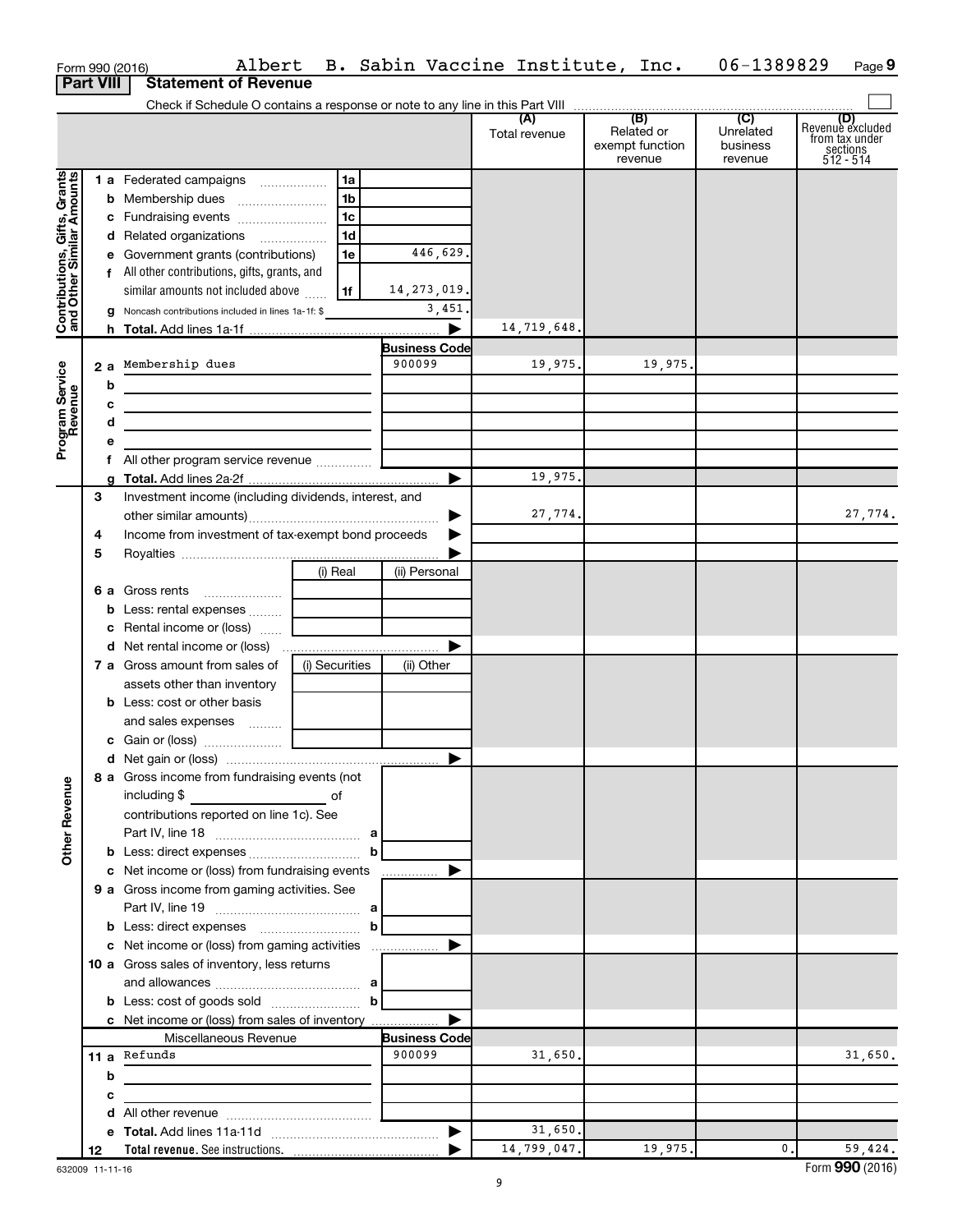#### Form 990 (2016) Albert B. Sabin Vaccine Institute, Inc. 06-1389829 Page 06-1389829 Page 10 **Part IX Statement of Functional Expenses**

*Section 501(c)(3) and 501(c)(4) organizations must complete all columns. All other organizations must complete column (A).*

|          | Check if Schedule O contains a response or note to any line in this Part IX                                                                                                                                 |                       |                                    |                                    | $\overline{\mathbf{x}}$ |
|----------|-------------------------------------------------------------------------------------------------------------------------------------------------------------------------------------------------------------|-----------------------|------------------------------------|------------------------------------|-------------------------|
|          | Do not include amounts reported on lines 6b,<br>7b, 8b, 9b, and 10b of Part VIII.                                                                                                                           | (A)<br>Total expenses | (B)<br>Program service<br>expenses | Management and<br>general expenses | Fundraising<br>expenses |
| 1.       | Grants and other assistance to domestic organizations                                                                                                                                                       |                       |                                    |                                    |                         |
|          | and domestic governments. See Part IV, line 21                                                                                                                                                              | 1,942,388.            | 1,942,388.                         |                                    |                         |
| 2        | Grants and other assistance to domestic                                                                                                                                                                     |                       |                                    |                                    |                         |
|          | individuals. See Part IV, line 22                                                                                                                                                                           |                       |                                    |                                    |                         |
| 3        | Grants and other assistance to foreign                                                                                                                                                                      |                       |                                    |                                    |                         |
|          | organizations, foreign governments, and foreign                                                                                                                                                             |                       |                                    |                                    |                         |
|          | individuals. See Part IV, lines 15 and 16                                                                                                                                                                   | 1,873,630.            | 1,873,630.                         |                                    |                         |
| 4        | Benefits paid to or for members                                                                                                                                                                             |                       |                                    |                                    |                         |
| 5        | Compensation of current officers, directors,                                                                                                                                                                | 982,605.              |                                    |                                    |                         |
|          | trustees, and key employees                                                                                                                                                                                 |                       | 739,268.                           | 167,502.                           | 75,835.                 |
| 6        | Compensation not included above, to disqualified                                                                                                                                                            |                       |                                    |                                    |                         |
|          | persons (as defined under section 4958(f)(1)) and<br>persons described in section 4958(c)(3)(B)                                                                                                             |                       |                                    |                                    |                         |
| 7        |                                                                                                                                                                                                             | 2,855,535.            | 2,146,886.                         | 485, 131.                          | 223,518.                |
| 8        | Pension plan accruals and contributions (include                                                                                                                                                            |                       |                                    |                                    |                         |
|          | section 401(k) and 403(b) employer contributions)                                                                                                                                                           | 87,887.               | 65,649.                            | 17,632.                            | 4,606.                  |
| 9        |                                                                                                                                                                                                             | 249,821.              | 191,616.                           | 41,854.                            | 16,351.                 |
| 10       |                                                                                                                                                                                                             | 257, 188.             | 195, 193.                          | 43, 250.                           | 18, 745.                |
| 11       | Fees for services (non-employees):                                                                                                                                                                          |                       |                                    |                                    |                         |
|          |                                                                                                                                                                                                             |                       |                                    |                                    |                         |
| b        |                                                                                                                                                                                                             | 5,272.                | 5,272.                             |                                    |                         |
|          |                                                                                                                                                                                                             | 15,330.               |                                    | 15,330.                            |                         |
| d        |                                                                                                                                                                                                             |                       |                                    |                                    |                         |
|          | e Professional fundraising services. See Part IV, line 17                                                                                                                                                   | 19, 155.              |                                    |                                    | 19, 155.                |
| f        |                                                                                                                                                                                                             |                       |                                    |                                    |                         |
|          | g Other. (If line 11g amount exceeds 10% of line 25,                                                                                                                                                        |                       |                                    |                                    |                         |
|          | column (A) amount, list line 11g expenses on Sch O.)                                                                                                                                                        | 6,878,529.            | 6,097,506.                         | 756,725.                           | 24,298.                 |
| 12       |                                                                                                                                                                                                             | 80,521.<br>124, 288.  | 55,305.                            | 25, 140.                           | 76.<br>2,929.           |
| 13       |                                                                                                                                                                                                             | 66,885.               | 68,811.<br>36,689.                 | 52,548.<br>26, 158.                | 4,038.                  |
| 14       |                                                                                                                                                                                                             |                       |                                    |                                    |                         |
| 15       |                                                                                                                                                                                                             | 534,844.              | 15, 263.                           | 519,581.                           |                         |
| 16<br>17 | Travel                                                                                                                                                                                                      | 689,516.              | 638, 105.                          | 15,750.                            | 35,661.                 |
| 18       | Payments of travel or entertainment expenses                                                                                                                                                                |                       |                                    |                                    |                         |
|          | for any federal, state, or local public officials                                                                                                                                                           |                       |                                    |                                    |                         |
| 19       | Conferences, conventions, and meetings                                                                                                                                                                      | 1,540,461.            | 1,496,365.                         | 43,670.                            | 426.                    |
| 20       | Interest                                                                                                                                                                                                    | 1,502.                | 1,501.                             | 1.                                 |                         |
| 21       |                                                                                                                                                                                                             |                       |                                    |                                    |                         |
| 22       | Depreciation, depletion, and amortization                                                                                                                                                                   | 268,634.              | 252,600.                           | 16,034.                            |                         |
| 23       | Insurance                                                                                                                                                                                                   | 115,090.              | $40,066$ .                         | 75,024.                            |                         |
| 24       | Other expenses. Itemize expenses not covered<br>above. (List miscellaneous expenses in line 24e. If line<br>24e amount exceeds 10% of line 25, column (A)<br>amount, list line 24e expenses on Schedule O.) |                       |                                    |                                    |                         |
| a        | Dues/subscriptions                                                                                                                                                                                          | 50, 169.              | 32,783.                            | 9,400.                             | 7,986.                  |
|          | Recruitment                                                                                                                                                                                                 | 25, 189.              | 16,322.                            | 6,160.                             | 2,707.                  |
|          | Miscellaneous                                                                                                                                                                                               | 21,000.               | 7,504.                             | 13,483.                            | 13.                     |
|          | Books & publications                                                                                                                                                                                        | 4,776.                | 3,884.                             |                                    | 892.                    |
| е        | All other expenses                                                                                                                                                                                          |                       |                                    |                                    |                         |
| 25       | Total functional expenses. Add lines 1 through 24e                                                                                                                                                          | 18,690,215.           | 15,922,606.                        | 2, 330, 373.                       | 437, 236.               |
| 26       | Joint costs. Complete this line only if the organization                                                                                                                                                    |                       |                                    |                                    |                         |
|          | reported in column (B) joint costs from a combined                                                                                                                                                          |                       |                                    |                                    |                         |
|          | educational campaign and fundraising solicitation.                                                                                                                                                          |                       |                                    |                                    |                         |
|          | Check here $\blacktriangleright$<br>if following SOP 98-2 (ASC 958-720)                                                                                                                                     |                       |                                    |                                    |                         |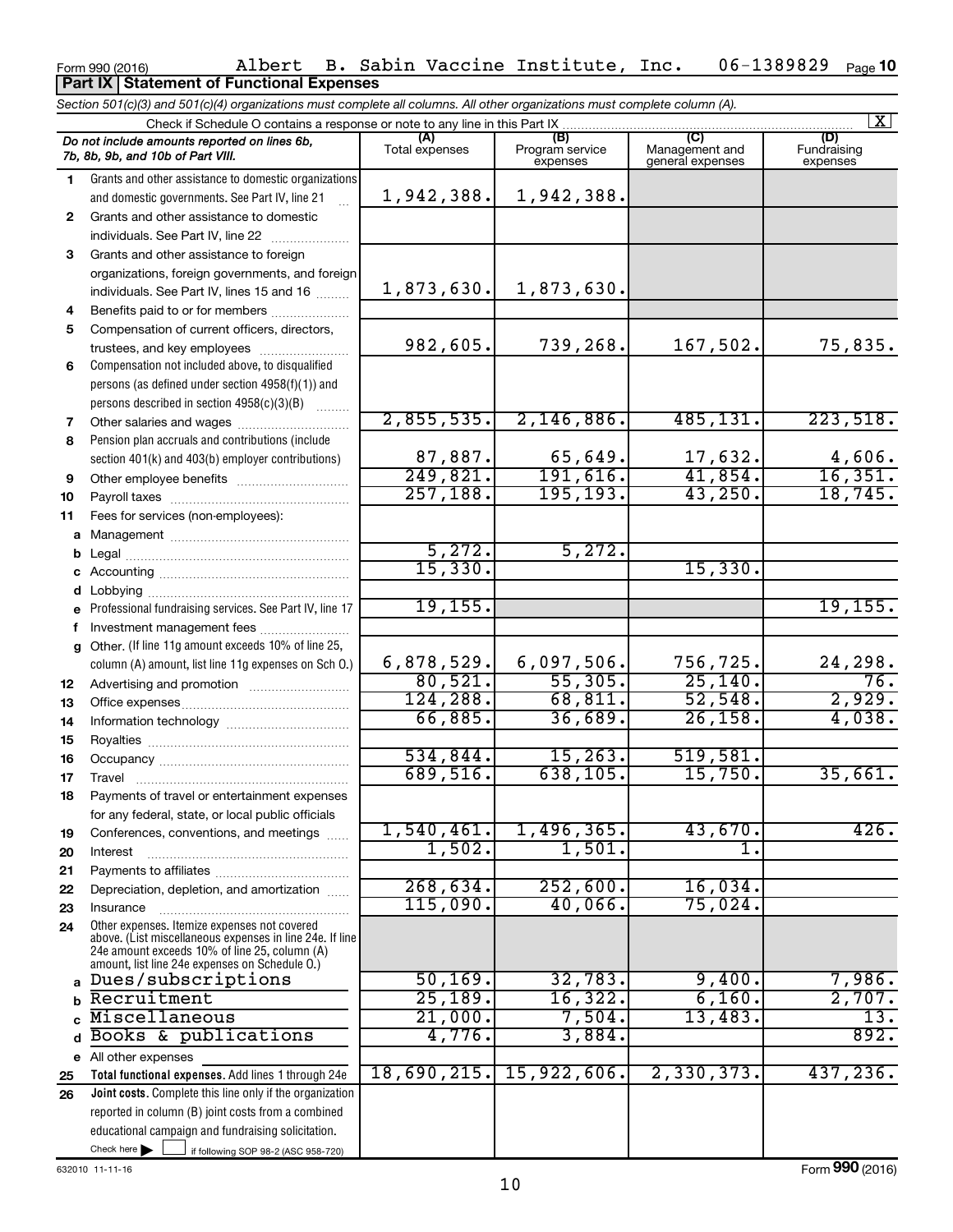$\overline{\phantom{0}}$ 

 $\overline{\phantom{0}}$ 

| Check if Schedule |
|-------------------|
|                   |

 $\overline{\phantom{a}}$ 

| Form 990 (2016) |                               |  |  | Albert B. Sabin Vaccine Institute, Inc. | 06-1389829 |
|-----------------|-------------------------------|--|--|-----------------------------------------|------------|
|                 | <b>Part X   Balance Sheet</b> |  |  |                                         |            |

|                             |          |                                                                                                                                |                 |          | (A)<br>Beginning of year  |                 | (B)<br>End of year |
|-----------------------------|----------|--------------------------------------------------------------------------------------------------------------------------------|-----------------|----------|---------------------------|-----------------|--------------------|
|                             | 1        |                                                                                                                                |                 |          | 6,552,660.                | $\mathbf{1}$    | 2,388,225.         |
|                             | 2        |                                                                                                                                |                 |          | 9,679,523.                | $\mathbf{2}$    | 9,861,579.         |
|                             | З        |                                                                                                                                |                 |          | 2,713,188.                | $\mathbf{3}$    | 1,435,208.         |
|                             | 4        |                                                                                                                                |                 | 87,026.  | $\overline{\mathbf{4}}$   | 270,584.        |                    |
|                             | 5        | Loans and other receivables from current and former officers, directors,                                                       |                 |          |                           |                 |                    |
|                             |          | trustees, key employees, and highest compensated employees. Complete                                                           |                 |          |                           |                 |                    |
|                             |          |                                                                                                                                |                 |          |                           | 5               |                    |
|                             | 6        | Loans and other receivables from other disqualified persons (as defined under                                                  |                 |          |                           |                 |                    |
|                             |          | section 4958(f)(1)), persons described in section 4958(c)(3)(B), and contributing                                              |                 |          |                           |                 |                    |
|                             |          | employers and sponsoring organizations of section 501(c)(9) voluntary                                                          |                 |          |                           |                 |                    |
|                             |          | employees' beneficiary organizations (see instr). Complete Part II of Sch L                                                    |                 |          |                           | 6               |                    |
| Assets                      | 7        |                                                                                                                                |                 |          |                           | $\overline{7}$  |                    |
|                             | 8        |                                                                                                                                |                 |          |                           | 8               |                    |
|                             | 9        | Prepaid expenses and deferred charges                                                                                          |                 |          | 218,799.                  | 9               | 142,853.           |
|                             |          | <b>10a</b> Land, buildings, and equipment: cost or other                                                                       |                 |          |                           |                 |                    |
|                             |          | basis. Complete Part VI of Schedule D                                                                                          | 10a             | 323,784. |                           |                 |                    |
|                             |          | <b>b</b> Less: accumulated depreciation <i></i>                                                                                | 10 <sub>b</sub> | 294,616. | 31, 148.                  | 10 <sub>c</sub> | 29,168.            |
|                             | 11       |                                                                                                                                |                 |          |                           | 11              | 226,583.           |
|                             | 12       |                                                                                                                                |                 |          |                           | 12              |                    |
|                             | 13       |                                                                                                                                |                 |          |                           | 13              |                    |
|                             | 14       |                                                                                                                                |                 |          | 2,970,153.                | 14              | 2,717,553.         |
|                             | 15       |                                                                                                                                |                 |          | 37,566.                   | 15              | 72, 353.           |
|                             | 16       |                                                                                                                                |                 |          | $\overline{22,290,063}$ . | 16              | 17, 144, 106.      |
|                             | 17       |                                                                                                                                |                 |          | 1,630,503.                | 17              | 1,329,780.         |
|                             | 18       |                                                                                                                                |                 |          | 128,996.                  | 18              |                    |
|                             | 19       |                                                                                                                                |                 |          |                           | 19              | 85,024.            |
|                             | 20       |                                                                                                                                |                 |          |                           | 20              |                    |
|                             | 21       | Escrow or custodial account liability. Complete Part IV of Schedule D                                                          |                 |          |                           | 21              |                    |
| Liabilities                 | 22       | Loans and other payables to current and former officers, directors, trustees,                                                  |                 |          |                           |                 |                    |
|                             |          | key employees, highest compensated employees, and disqualified persons.                                                        |                 |          |                           |                 |                    |
|                             |          |                                                                                                                                |                 |          |                           | 22<br>23        |                    |
|                             | 23<br>24 | Secured mortgages and notes payable to unrelated third parties<br>Unsecured notes and loans payable to unrelated third parties |                 |          |                           | 24              |                    |
|                             | 25       | Other liabilities (including federal income tax, payables to related third                                                     |                 |          |                           |                 |                    |
|                             |          | parties, and other liabilities not included on lines 17-24). Complete Part X of                                                |                 |          |                           |                 |                    |
|                             |          | Schedule D                                                                                                                     |                 |          | 84,879.                   | 25              | 246,765.           |
|                             | 26       | Total liabilities. Add lines 17 through 25                                                                                     |                 |          | 1,844,378.                | 26              | 1,661,569.         |
|                             |          | Organizations that follow SFAS 117 (ASC 958), check here $\blacktriangleright \begin{array}{c} \boxed{X} \\ \end{array}$ and   |                 |          |                           |                 |                    |
|                             |          | complete lines 27 through 29, and lines 33 and 34.                                                                             |                 |          |                           |                 |                    |
|                             | 27       |                                                                                                                                |                 |          | 2, 148, 552.              | 27              | 1,728,442.         |
|                             | 28       | Temporarily restricted net assets                                                                                              |                 |          | 18, 297, 133.             | 28              | 13,754,095.        |
|                             | 29       | Permanently restricted net assets                                                                                              |                 |          | 29                        |                 |                    |
| Net Assets or Fund Balances |          | Organizations that do not follow SFAS 117 (ASC 958), check here ▶                                                              |                 |          |                           |                 |                    |
|                             |          | and complete lines 30 through 34.                                                                                              |                 |          |                           |                 |                    |
|                             | 30       |                                                                                                                                |                 |          |                           | 30              |                    |
|                             | 31       | Paid-in or capital surplus, or land, building, or equipment fund                                                               |                 |          |                           | 31              |                    |
|                             | 32       | Retained earnings, endowment, accumulated income, or other funds                                                               |                 |          |                           | 32              |                    |
|                             | 33       |                                                                                                                                |                 |          | 20,445,685.               | 33              | 15,482,537.        |
|                             | 34       |                                                                                                                                |                 |          | 22, 290, 063.             | 34              | 17, 144, 106.      |

Form (2016) **990**

| 06-1389829 $_{\text{Paqe}}$ 11 |  |
|--------------------------------|--|
|--------------------------------|--|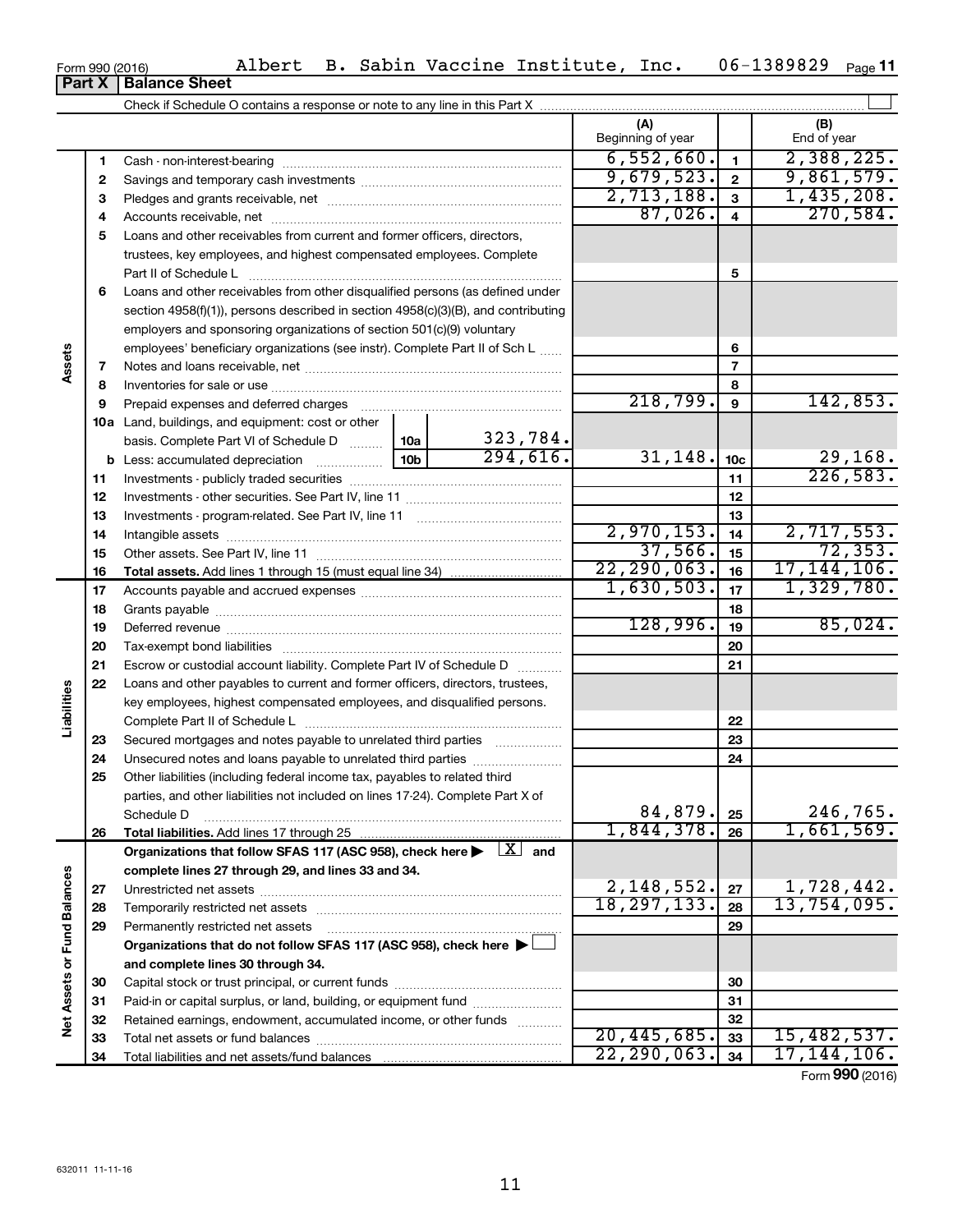|    | B. Sabin Vaccine Institute, Inc.<br>Albert<br>Form 990 (2016)                                                                   |                         | 06-1389829     |        | Page 12                 |
|----|---------------------------------------------------------------------------------------------------------------------------------|-------------------------|----------------|--------|-------------------------|
|    | Part XI<br><b>Reconciliation of Net Assets</b>                                                                                  |                         |                |        |                         |
|    | Check if Schedule O contains a response or note to any line in this Part XI                                                     |                         |                |        | $\mathbf{X}$            |
|    |                                                                                                                                 |                         |                |        |                         |
| 1  | Total revenue (must equal Part VIII, column (A), line 12)                                                                       | $\blacksquare$          | 14,799,047.    |        |                         |
| 2  |                                                                                                                                 | $\mathbf{2}$            | 18,690,215.    |        |                         |
| з  | Revenue less expenses. Subtract line 2 from line 1                                                                              | 3                       | $-3,891,168.$  |        |                         |
| 4  |                                                                                                                                 | $\overline{\mathbf{4}}$ | 20,445,685.    |        |                         |
| 5  |                                                                                                                                 | 5                       |                |        |                         |
| 6  | Donated services and use of facilities                                                                                          | 6                       |                |        |                         |
| 7  | Investment expenses                                                                                                             | $\overline{7}$          |                |        |                         |
| 8  | Prior period adjustments                                                                                                        | 8                       |                |        |                         |
| 9  |                                                                                                                                 | 9                       | $-1,071,980.$  |        |                         |
| 10 | Net assets or fund balances at end of year. Combine lines 3 through 9 (must equal Part X, line 33,                              |                         |                |        |                         |
|    | column (B))                                                                                                                     | 10                      | 15,482,537.    |        |                         |
|    | Part XII Financial Statements and Reporting                                                                                     |                         |                |        |                         |
|    |                                                                                                                                 |                         |                |        | $\overline{\mathbf{X}}$ |
|    |                                                                                                                                 |                         |                | Yes    | <b>No</b>               |
| 1  | $\boxed{\text{X}}$ Accrual<br>Accounting method used to prepare the Form 990: [130] Cash<br><b>Durier</b>                       |                         |                |        |                         |
|    | If the organization changed its method of accounting from a prior year or checked "Other," explain in Schedule O.               |                         |                |        |                         |
|    |                                                                                                                                 |                         | 2a             |        | х                       |
|    | If "Yes," check a box below to indicate whether the financial statements for the year were compiled or reviewed on a            |                         |                |        |                         |
|    | separate basis, consolidated basis, or both:                                                                                    |                         |                |        |                         |
|    | Separate basis<br>Consolidated basis<br>Both consolidated and separate basis                                                    |                         |                |        |                         |
|    |                                                                                                                                 |                         | 2 <sub>b</sub> | х      |                         |
|    | If "Yes," check a box below to indicate whether the financial statements for the year were audited on a separate basis,         |                         |                |        |                         |
|    | consolidated basis, or both:                                                                                                    |                         |                |        |                         |
|    | $\lfloor \underline{X} \rfloor$ Separate basis<br><b>Consolidated basis</b><br>Both consolidated and separate basis             |                         |                |        |                         |
|    | c If "Yes" to line 2a or 2b, does the organization have a committee that assumes responsibility for oversight of the audit,     |                         |                |        |                         |
|    |                                                                                                                                 |                         | 2c             | х      |                         |
|    | If the organization changed either its oversight process or selection process during the tax year, explain in Schedule O.       |                         |                |        |                         |
|    | 3a As a result of a federal award, was the organization required to undergo an audit or audits as set forth in the Single Audit |                         |                |        |                         |
|    | Act and OMB Circular A-133?                                                                                                     |                         | За             |        | x                       |
|    | b If "Yes," did the organization undergo the required audit or audits? If the organization did not undergo the required audit   |                         |                |        |                         |
|    | or audits, explain why in Schedule O and describe any steps taken to undergo such audits matures and the matur                  |                         | 3b             | $\sim$ |                         |

Form (2016) **990**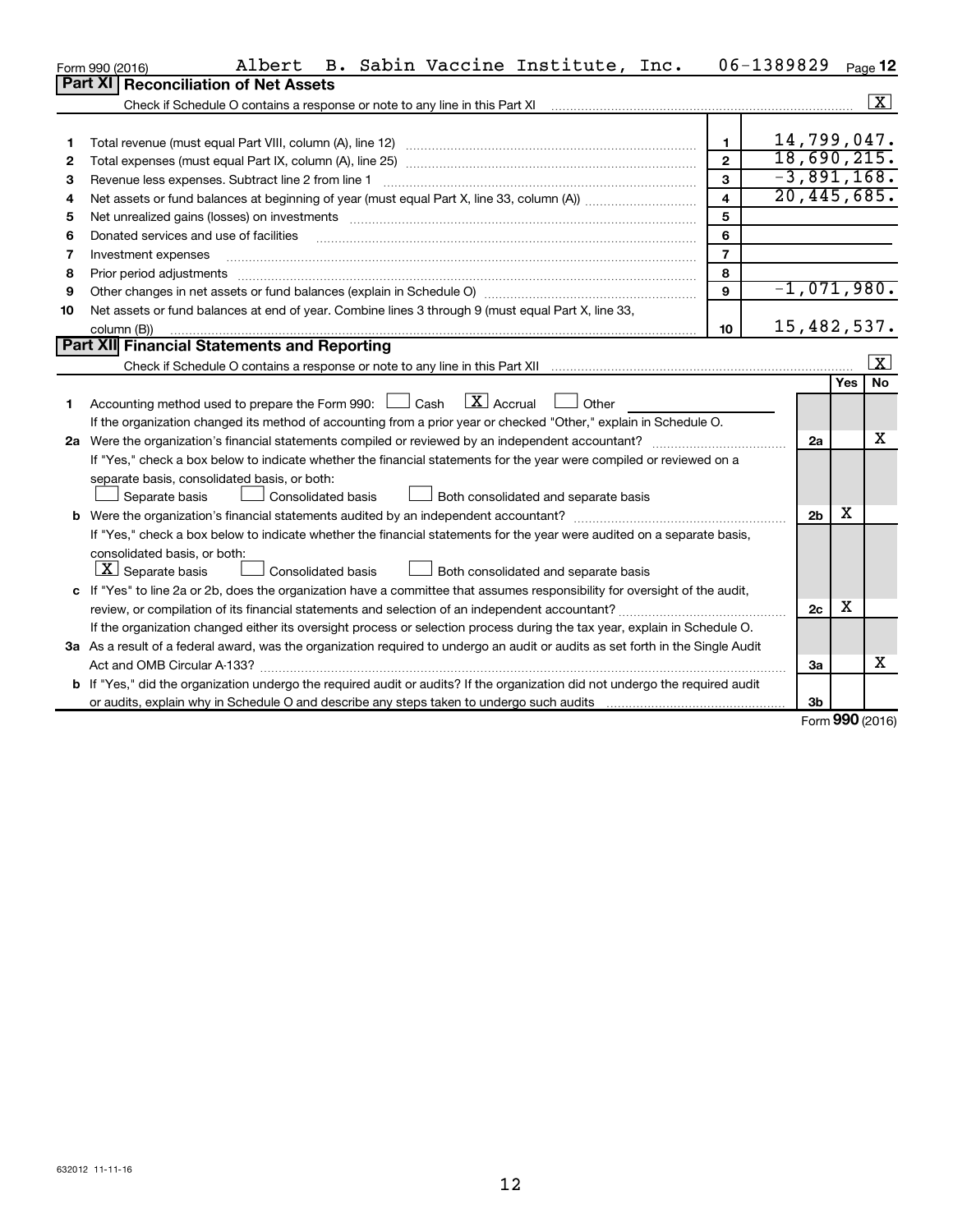| <b>SCHEDULE A</b> |  |
|-------------------|--|
|-------------------|--|

Department of the Treasury

| (Form 990 or 990-EZ |  |  |  |  |
|---------------------|--|--|--|--|
|---------------------|--|--|--|--|

# Form 990 or 990-EZ) **Public Charity Status and Public Support**<br>
Complete if the organization is a section 501(c)(3) organization or a section<br> **2016**

**4947(a)(1) nonexempt charitable trust. | Attach to Form 990 or Form 990-EZ.** 

| I                                   |
|-------------------------------------|
| <b>Open to Public</b><br>Inspection |

OMB No. 1545-0047

|                |            | Internal Revenue Service |        | Information about Schedule A (Form 990 or 990-EZ) and its instructions is at WWW.irs.gov/form990.                                                                                     |                                                        |     |                                                                |                            | Inspection                                                                                                                                    |
|----------------|------------|--------------------------|--------|---------------------------------------------------------------------------------------------------------------------------------------------------------------------------------------|--------------------------------------------------------|-----|----------------------------------------------------------------|----------------------------|-----------------------------------------------------------------------------------------------------------------------------------------------|
|                |            | Name of the organization |        |                                                                                                                                                                                       |                                                        |     |                                                                |                            | <b>Employer identification number</b>                                                                                                         |
|                |            |                          | Albert |                                                                                                                                                                                       | B. Sabin Vaccine Institute, Inc.                       |     |                                                                |                            | 06-1389829                                                                                                                                    |
|                | Part I     |                          |        | Reason for Public Charity Status (All organizations must complete this part.) See instructions.                                                                                       |                                                        |     |                                                                |                            |                                                                                                                                               |
|                |            |                          |        | The organization is not a private foundation because it is: (For lines 1 through 12, check only one box.)                                                                             |                                                        |     |                                                                |                            |                                                                                                                                               |
| 1              |            |                          |        | A church, convention of churches, or association of churches described in section 170(b)(1)(A)(i).                                                                                    |                                                        |     |                                                                |                            |                                                                                                                                               |
| 2              |            |                          |        | A school described in section 170(b)(1)(A)(ii). (Attach Schedule E (Form 990 or 990-EZ).)                                                                                             |                                                        |     |                                                                |                            |                                                                                                                                               |
| з              |            |                          |        | A hospital or a cooperative hospital service organization described in section 170(b)(1)(A)(iii).                                                                                     |                                                        |     |                                                                |                            |                                                                                                                                               |
| 4              |            |                          |        |                                                                                                                                                                                       |                                                        |     |                                                                |                            | A medical research organization operated in conjunction with a hospital described in section 170(b)(1)(A)(iii). Enter the hospital's name,    |
|                |            | city, and state:         |        |                                                                                                                                                                                       |                                                        |     |                                                                |                            |                                                                                                                                               |
| 5              |            |                          |        | An organization operated for the benefit of a college or university owned or operated by a governmental unit described in                                                             |                                                        |     |                                                                |                            |                                                                                                                                               |
|                |            |                          |        | section 170(b)(1)(A)(iv). (Complete Part II.)                                                                                                                                         |                                                        |     |                                                                |                            |                                                                                                                                               |
| 6              |            |                          |        | A federal, state, or local government or governmental unit described in section 170(b)(1)(A)(v).                                                                                      |                                                        |     |                                                                |                            |                                                                                                                                               |
| $\overline{7}$ | <u>X  </u> |                          |        |                                                                                                                                                                                       |                                                        |     |                                                                |                            | An organization that normally receives a substantial part of its support from a governmental unit or from the general public described in     |
|                |            |                          |        | section 170(b)(1)(A)(vi). (Complete Part II.)                                                                                                                                         |                                                        |     |                                                                |                            |                                                                                                                                               |
| 8              |            |                          |        | A community trust described in section 170(b)(1)(A)(vi). (Complete Part II.)                                                                                                          |                                                        |     |                                                                |                            |                                                                                                                                               |
| 9              |            |                          |        | An agricultural research organization described in section 170(b)(1)(A)(ix) operated in conjunction with a land-grant college                                                         |                                                        |     |                                                                |                            |                                                                                                                                               |
|                |            |                          |        | or university or a non-land-grant college of agriculture (see instructions). Enter the name, city, and state of the college or                                                        |                                                        |     |                                                                |                            |                                                                                                                                               |
|                |            | university:              |        |                                                                                                                                                                                       |                                                        |     |                                                                |                            |                                                                                                                                               |
| 10             |            |                          |        |                                                                                                                                                                                       |                                                        |     |                                                                |                            | An organization that normally receives: (1) more than 33 1/3% of its support from contributions, membership fees, and gross receipts from     |
|                |            |                          |        |                                                                                                                                                                                       |                                                        |     |                                                                |                            | activities related to its exempt functions - subject to certain exceptions, and (2) no more than 33 1/3% of its support from gross investment |
|                |            |                          |        |                                                                                                                                                                                       |                                                        |     |                                                                |                            | income and unrelated business taxable income (less section 511 tax) from businesses acquired by the organization after June 30, 1975.         |
|                |            |                          |        | See section 509(a)(2). (Complete Part III.)                                                                                                                                           |                                                        |     |                                                                |                            |                                                                                                                                               |
| 11             |            |                          |        | An organization organized and operated exclusively to test for public safety. See section 509(a)(4).                                                                                  |                                                        |     |                                                                |                            |                                                                                                                                               |
| 12             |            |                          |        |                                                                                                                                                                                       |                                                        |     |                                                                |                            | An organization organized and operated exclusively for the benefit of, to perform the functions of, or to carry out the purposes of one or    |
|                |            |                          |        | more publicly supported organizations described in section 509(a)(1) or section 509(a)(2). See section 509(a)(3). Check the box in                                                    |                                                        |     |                                                                |                            |                                                                                                                                               |
|                |            |                          |        | lines 12a through 12d that describes the type of supporting organization and complete lines 12e, 12f, and 12g.                                                                        |                                                        |     |                                                                |                            |                                                                                                                                               |
| а              |            |                          |        | Type I. A supporting organization operated, supervised, or controlled by its supported organization(s), typically by giving                                                           |                                                        |     |                                                                |                            |                                                                                                                                               |
|                |            |                          |        | the supported organization(s) the power to regularly appoint or elect a majority of the directors or trustees of the supporting                                                       |                                                        |     |                                                                |                            |                                                                                                                                               |
| b              |            |                          |        | organization. You must complete Part IV, Sections A and B.<br>Type II. A supporting organization supervised or controlled in connection with its supported organization(s), by having |                                                        |     |                                                                |                            |                                                                                                                                               |
|                |            |                          |        | control or management of the supporting organization vested in the same persons that control or manage the supported                                                                  |                                                        |     |                                                                |                            |                                                                                                                                               |
|                |            |                          |        | organization(s). You must complete Part IV, Sections A and C.                                                                                                                         |                                                        |     |                                                                |                            |                                                                                                                                               |
| с              |            |                          |        | Type III functionally integrated. A supporting organization operated in connection with, and functionally integrated with,                                                            |                                                        |     |                                                                |                            |                                                                                                                                               |
|                |            |                          |        | its supported organization(s) (see instructions). You must complete Part IV, Sections A, D, and E.                                                                                    |                                                        |     |                                                                |                            |                                                                                                                                               |
| d              |            |                          |        | Type III non-functionally integrated. A supporting organization operated in connection with its supported organization(s)                                                             |                                                        |     |                                                                |                            |                                                                                                                                               |
|                |            |                          |        | that is not functionally integrated. The organization generally must satisfy a distribution requirement and an attentiveness                                                          |                                                        |     |                                                                |                            |                                                                                                                                               |
|                |            |                          |        | requirement (see instructions). You must complete Part IV, Sections A and D, and Part V.                                                                                              |                                                        |     |                                                                |                            |                                                                                                                                               |
| е              |            |                          |        | Check this box if the organization received a written determination from the IRS that it is a Type I, Type II, Type III                                                               |                                                        |     |                                                                |                            |                                                                                                                                               |
|                |            |                          |        | functionally integrated, or Type III non-functionally integrated supporting organization.                                                                                             |                                                        |     |                                                                |                            |                                                                                                                                               |
| f              |            |                          |        |                                                                                                                                                                                       |                                                        |     |                                                                |                            |                                                                                                                                               |
| g              |            |                          |        | Provide the following information about the supported organization(s).                                                                                                                |                                                        |     |                                                                |                            |                                                                                                                                               |
|                |            | (i) Name of supported    |        | (ii) EIN                                                                                                                                                                              | (iii) Type of organization<br>(described on lines 1-10 |     | (iv) Is the organization listed<br>in your governing document? | (v) Amount of monetary     | (vi) Amount of other                                                                                                                          |
|                |            | organization             |        |                                                                                                                                                                                       | above (see instructions))                              | Yes | No                                                             | support (see instructions) | support (see instructions)                                                                                                                    |
|                |            |                          |        |                                                                                                                                                                                       |                                                        |     |                                                                |                            |                                                                                                                                               |
|                |            |                          |        |                                                                                                                                                                                       |                                                        |     |                                                                |                            |                                                                                                                                               |
|                |            |                          |        |                                                                                                                                                                                       |                                                        |     |                                                                |                            |                                                                                                                                               |
|                |            |                          |        |                                                                                                                                                                                       |                                                        |     |                                                                |                            |                                                                                                                                               |
|                |            |                          |        |                                                                                                                                                                                       |                                                        |     |                                                                |                            |                                                                                                                                               |
|                |            |                          |        |                                                                                                                                                                                       |                                                        |     |                                                                |                            |                                                                                                                                               |
|                |            |                          |        |                                                                                                                                                                                       |                                                        |     |                                                                |                            |                                                                                                                                               |
|                |            |                          |        |                                                                                                                                                                                       |                                                        |     |                                                                |                            |                                                                                                                                               |
|                |            |                          |        |                                                                                                                                                                                       |                                                        |     |                                                                |                            |                                                                                                                                               |
| Total          |            |                          |        |                                                                                                                                                                                       |                                                        |     |                                                                |                            |                                                                                                                                               |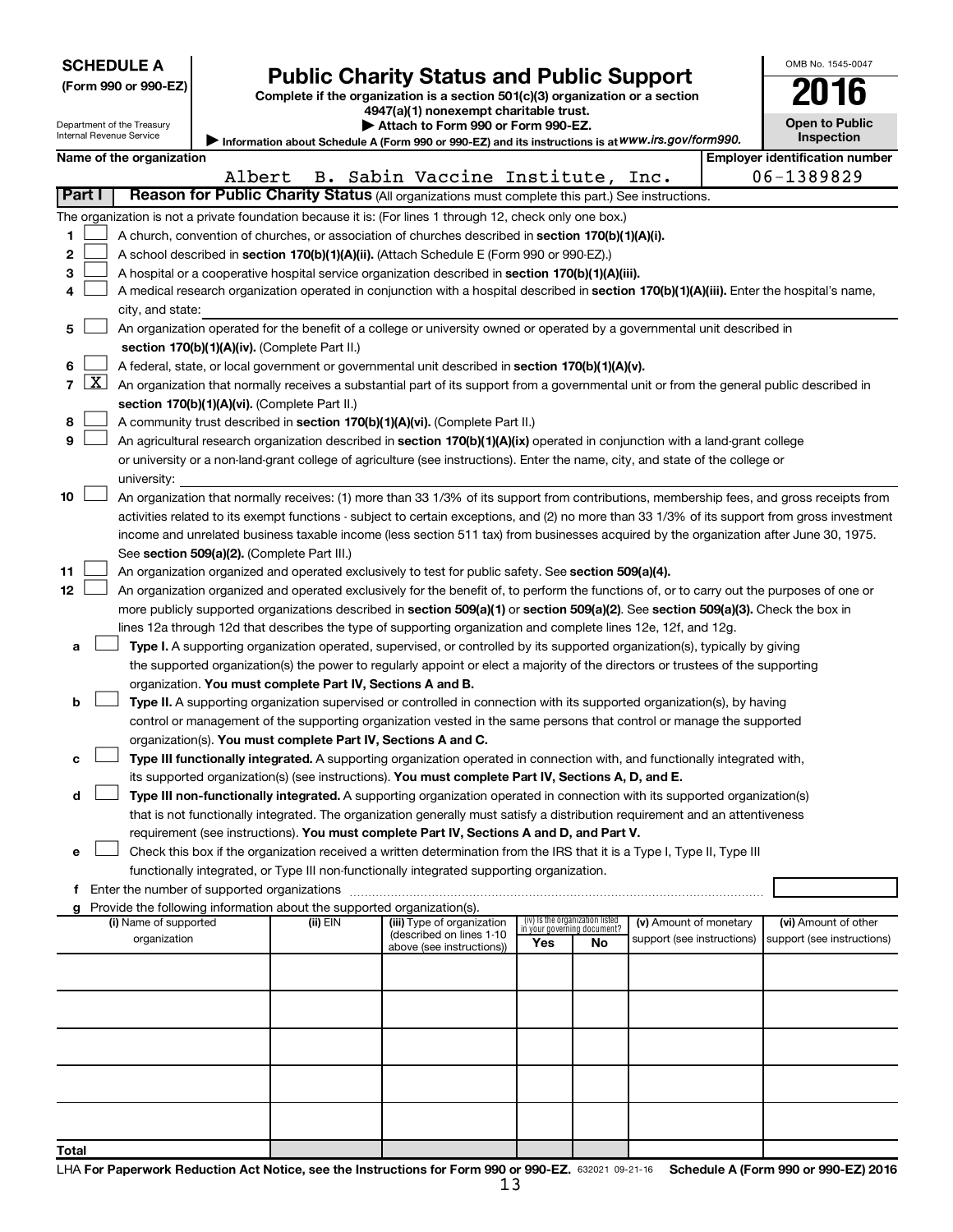#### Schedule A (Form 990 or 990-EZ) 2016 AL**Dert B. Sabin Vaccine Institute, Inc.**06-1389829 <sub>Page</sub> 2 **Part II Support Schedule for Organizations Described in Sections 170(b)(1)(A)(iv) and 170(b)(1)(A)(vi)** Albert B. Sabin Vaccine Institute, Inc.06-1389829

(Complete only if you checked the box on line 5, 7, or 8 of Part I or if the organization failed to qualify under Part III. If the organization fails to qualify under the tests listed below, please complete Part III.)

| <b>Section A. Public Support</b>                                                                                                                                                                                           |                           |             |             |             |             |                                    |
|----------------------------------------------------------------------------------------------------------------------------------------------------------------------------------------------------------------------------|---------------------------|-------------|-------------|-------------|-------------|------------------------------------|
| Calendar year (or fiscal year beginning in)                                                                                                                                                                                | (a) 2012                  | (b) 2013    | $(c)$ 2014  | $(d)$ 2015  | (e) 2016    | (f) Total                          |
| 1 Gifts, grants, contributions, and                                                                                                                                                                                        |                           |             |             |             |             |                                    |
| membership fees received. (Do not                                                                                                                                                                                          |                           |             |             |             |             |                                    |
| include any "unusual grants.")                                                                                                                                                                                             | 25, 314, 757.             | 19,979,693. | 18,983,738. | 17,896,741. | 14,719,648. | 96,894,577.                        |
| 2 Tax revenues levied for the organ-                                                                                                                                                                                       |                           |             |             |             |             |                                    |
| ization's benefit and either paid to                                                                                                                                                                                       |                           |             |             |             |             |                                    |
| or expended on its behalf                                                                                                                                                                                                  |                           |             |             |             |             |                                    |
| 3 The value of services or facilities                                                                                                                                                                                      |                           |             |             |             |             |                                    |
| furnished by a governmental unit to                                                                                                                                                                                        |                           |             |             |             |             |                                    |
| the organization without charge                                                                                                                                                                                            |                           |             |             |             |             |                                    |
| 4 Total. Add lines 1 through 3                                                                                                                                                                                             | 25, 314, 757.             | 19,979,693. | 18,983,738. | 17,896,741  | 14,719,648. | 96,894,577.                        |
| 5 The portion of total contributions                                                                                                                                                                                       |                           |             |             |             |             |                                    |
| by each person (other than a                                                                                                                                                                                               |                           |             |             |             |             |                                    |
| governmental unit or publicly                                                                                                                                                                                              |                           |             |             |             |             |                                    |
| supported organization) included                                                                                                                                                                                           |                           |             |             |             |             |                                    |
| on line 1 that exceeds 2% of the                                                                                                                                                                                           |                           |             |             |             |             |                                    |
| amount shown on line 11,                                                                                                                                                                                                   |                           |             |             |             |             |                                    |
| column (f)                                                                                                                                                                                                                 |                           |             |             |             |             |                                    |
|                                                                                                                                                                                                                            |                           |             |             |             |             | 51, 297, 812.                      |
| 6 Public support. Subtract line 5 from line 4.<br><b>Section B. Total Support</b>                                                                                                                                          |                           |             |             |             |             | 45, 596, 765.                      |
|                                                                                                                                                                                                                            |                           |             |             |             |             |                                    |
| Calendar year (or fiscal year beginning in)                                                                                                                                                                                | (a) 2012<br>25, 314, 757. | (b) 2013    | $(c)$ 2014  | $(d)$ 2015  | (e) 2016    | (f) Total                          |
| <b>7</b> Amounts from line 4                                                                                                                                                                                               |                           | 19,979,693  | 18,983,738  | 17,896,741  | 14,719,648  | 96,894,577.                        |
| 8 Gross income from interest,                                                                                                                                                                                              |                           |             |             |             |             |                                    |
| dividends, payments received on                                                                                                                                                                                            |                           |             |             |             |             |                                    |
| securities loans, rents, royalties                                                                                                                                                                                         |                           |             |             |             |             |                                    |
| and income from similar sources                                                                                                                                                                                            | 30,674.                   | 24,246.     | 28,526.     | 23,756.     | 27,774.     | 134,976.                           |
| 9 Net income from unrelated business                                                                                                                                                                                       |                           |             |             |             |             |                                    |
| activities, whether or not the                                                                                                                                                                                             |                           |             |             |             |             |                                    |
| business is regularly carried on                                                                                                                                                                                           |                           |             |             |             |             |                                    |
| 10 Other income. Do not include gain                                                                                                                                                                                       |                           |             |             |             |             |                                    |
| or loss from the sale of capital                                                                                                                                                                                           |                           |             |             |             |             |                                    |
| assets (Explain in Part VI.)                                                                                                                                                                                               |                           |             |             |             | 31,650.     | 31,650.                            |
| 11 Total support. Add lines 7 through 10                                                                                                                                                                                   |                           |             |             |             |             | 97,061,203.                        |
| 12 Gross receipts from related activities, etc. (see instructions)                                                                                                                                                         |                           |             |             |             | 12          | 57,225.                            |
| 13 First five years. If the Form 990 is for the organization's first, second, third, fourth, or fifth tax year as a section 501(c)(3)                                                                                      |                           |             |             |             |             |                                    |
| organization, check this box and stop here                                                                                                                                                                                 |                           |             |             |             |             |                                    |
| <b>Section C. Computation of Public Support Percentage</b>                                                                                                                                                                 |                           |             |             |             |             |                                    |
|                                                                                                                                                                                                                            |                           |             |             |             | 14          | 46.98<br>%                         |
|                                                                                                                                                                                                                            |                           |             |             |             | 15          | 41.89<br>%                         |
| 16a 33 1/3% support test - 2016. If the organization did not check the box on line 13, and line 14 is 33 1/3% or more, check this box and                                                                                  |                           |             |             |             |             |                                    |
| stop here. The organization qualifies as a publicly supported organization manufactured content and the organization                                                                                                       |                           |             |             |             |             | $\blacktriangleright$ $\mathbf{X}$ |
| b 33 1/3% support test - 2015. If the organization did not check a box on line 13 or 16a, and line 15 is 33 1/3% or more, check this box                                                                                   |                           |             |             |             |             |                                    |
| and stop here. The organization qualifies as a publicly supported organization [11] manuscription manuscription manuscription manuscription and stop here. The organization qualifies as a publicly supported organization |                           |             |             |             |             |                                    |
| 17a 10% -facts-and-circumstances test - 2016. If the organization did not check a box on line 13, 16a, or 16b, and line 14 is 10% or more,                                                                                 |                           |             |             |             |             |                                    |
| and if the organization meets the "facts-and-circumstances" test, check this box and stop here. Explain in Part VI how the organization                                                                                    |                           |             |             |             |             |                                    |
|                                                                                                                                                                                                                            |                           |             |             |             |             |                                    |
| b 10% -facts-and-circumstances test - 2015. If the organization did not check a box on line 13, 16a, 16b, or 17a, and line 15 is 10% or                                                                                    |                           |             |             |             |             |                                    |
| more, and if the organization meets the "facts-and-circumstances" test, check this box and stop here. Explain in Part VI how the                                                                                           |                           |             |             |             |             |                                    |
| organization meets the "facts-and-circumstances" test. The organization qualifies as a publicly supported organization                                                                                                     |                           |             |             |             |             |                                    |
| 18 Private foundation. If the organization did not check a box on line 13, 16a, 16b, 17a, or 17b, check this box and see instructions                                                                                      |                           |             |             |             |             |                                    |
|                                                                                                                                                                                                                            |                           |             |             |             |             |                                    |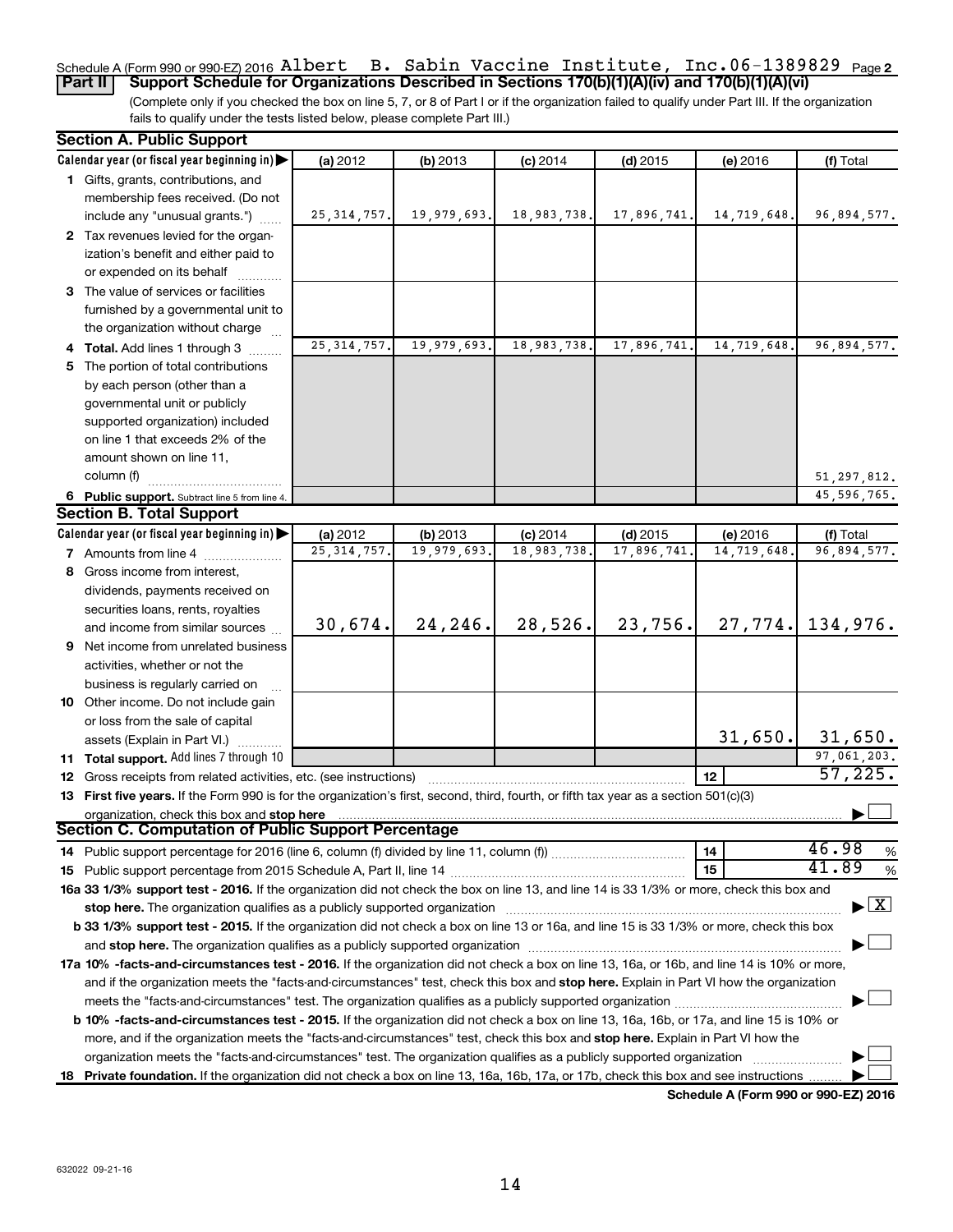### Schedule A (Form 990 or 990-EZ) 2016 <code>Albert B.</code> Sabin Vaccine Institute, Inc.06-1389829 <code>page</code>3 **Part III Support Schedule for Organizations Described in Section 509(a)(2)**

(Complete only if you checked the box on line 10 of Part I or if the organization failed to qualify under Part II. If the organization fails to qualify under the tests listed below, please complete Part II.)

| <b>Section A. Public Support</b>                                                                                                                                                                                               |          |          |                 |            |          |           |
|--------------------------------------------------------------------------------------------------------------------------------------------------------------------------------------------------------------------------------|----------|----------|-----------------|------------|----------|-----------|
| Calendar year (or fiscal year beginning in)                                                                                                                                                                                    | (a) 2012 | (b) 2013 | $(c)$ 2014      | $(d)$ 2015 | (e) 2016 | (f) Total |
| 1 Gifts, grants, contributions, and                                                                                                                                                                                            |          |          |                 |            |          |           |
| membership fees received. (Do not                                                                                                                                                                                              |          |          |                 |            |          |           |
| include any "unusual grants.")                                                                                                                                                                                                 |          |          |                 |            |          |           |
| 2 Gross receipts from admissions,                                                                                                                                                                                              |          |          |                 |            |          |           |
| merchandise sold or services per-                                                                                                                                                                                              |          |          |                 |            |          |           |
| formed, or facilities furnished in                                                                                                                                                                                             |          |          |                 |            |          |           |
| any activity that is related to the<br>organization's tax-exempt purpose                                                                                                                                                       |          |          |                 |            |          |           |
| 3 Gross receipts from activities that                                                                                                                                                                                          |          |          |                 |            |          |           |
| are not an unrelated trade or bus-                                                                                                                                                                                             |          |          |                 |            |          |           |
| iness under section 513                                                                                                                                                                                                        |          |          |                 |            |          |           |
| 4 Tax revenues levied for the organ-                                                                                                                                                                                           |          |          |                 |            |          |           |
| ization's benefit and either paid to                                                                                                                                                                                           |          |          |                 |            |          |           |
| or expended on its behalf                                                                                                                                                                                                      |          |          |                 |            |          |           |
| 5 The value of services or facilities                                                                                                                                                                                          |          |          |                 |            |          |           |
| furnished by a governmental unit to                                                                                                                                                                                            |          |          |                 |            |          |           |
| the organization without charge                                                                                                                                                                                                |          |          |                 |            |          |           |
|                                                                                                                                                                                                                                |          |          |                 |            |          |           |
| <b>6 Total.</b> Add lines 1 through 5<br>7a Amounts included on lines 1, 2, and                                                                                                                                                |          |          |                 |            |          |           |
| 3 received from disqualified persons                                                                                                                                                                                           |          |          |                 |            |          |           |
| <b>b</b> Amounts included on lines 2 and 3 received                                                                                                                                                                            |          |          |                 |            |          |           |
| from other than disqualified persons that                                                                                                                                                                                      |          |          |                 |            |          |           |
| exceed the greater of \$5,000 or 1% of the                                                                                                                                                                                     |          |          |                 |            |          |           |
| amount on line 13 for the year                                                                                                                                                                                                 |          |          |                 |            |          |           |
| c Add lines 7a and 7b                                                                                                                                                                                                          |          |          |                 |            |          |           |
| 8 Public support. (Subtract line 7c from line 6.)<br><b>Section B. Total Support</b>                                                                                                                                           |          |          |                 |            |          |           |
|                                                                                                                                                                                                                                |          |          |                 |            |          |           |
| Calendar year (or fiscal year beginning in)                                                                                                                                                                                    | (a) 2012 | (b) 2013 | <b>(c)</b> 2014 | $(d)$ 2015 | (e) 2016 | (f) Total |
| 9 Amounts from line 6                                                                                                                                                                                                          |          |          |                 |            |          |           |
| <b>10a</b> Gross income from interest,<br>dividends, payments received on                                                                                                                                                      |          |          |                 |            |          |           |
| securities loans, rents, royalties                                                                                                                                                                                             |          |          |                 |            |          |           |
| and income from similar sources                                                                                                                                                                                                |          |          |                 |            |          |           |
| <b>b</b> Unrelated business taxable income                                                                                                                                                                                     |          |          |                 |            |          |           |
| (less section 511 taxes) from businesses                                                                                                                                                                                       |          |          |                 |            |          |           |
| acquired after June 30, 1975<br>$\frac{1}{2}$                                                                                                                                                                                  |          |          |                 |            |          |           |
| c Add lines 10a and 10b                                                                                                                                                                                                        |          |          |                 |            |          |           |
| 11 Net income from unrelated business                                                                                                                                                                                          |          |          |                 |            |          |           |
| activities not included in line 10b.<br>whether or not the business is                                                                                                                                                         |          |          |                 |            |          |           |
| regularly carried on                                                                                                                                                                                                           |          |          |                 |            |          |           |
| <b>12</b> Other income. Do not include gain                                                                                                                                                                                    |          |          |                 |            |          |           |
| or loss from the sale of capital<br>assets (Explain in Part VI.)                                                                                                                                                               |          |          |                 |            |          |           |
| <b>13</b> Total support. (Add lines 9, 10c, 11, and 12.)                                                                                                                                                                       |          |          |                 |            |          |           |
| 14 First five years. If the Form 990 is for the organization's first, second, third, fourth, or fifth tax year as a section 501(c)(3) organization,                                                                            |          |          |                 |            |          |           |
| check this box and stop here manufactured and stop here and stop here are manufactured and stop here and stop here and stop here and stop here and stop here and stop here and stop here are all the stop of the stop of the s |          |          |                 |            |          |           |
| Section C. Computation of Public Support Percentage                                                                                                                                                                            |          |          |                 |            |          |           |
|                                                                                                                                                                                                                                |          |          |                 |            | 15       | %         |
| 16 Public support percentage from 2015 Schedule A, Part III, line 15                                                                                                                                                           |          |          |                 |            | 16       | %         |
| Section D. Computation of Investment Income Percentage                                                                                                                                                                         |          |          |                 |            |          |           |
| 17 Investment income percentage for 2016 (line 10c, column (f) divided by line 13, column (f))                                                                                                                                 |          |          |                 |            | 17       | %         |
| 18 Investment income percentage from 2015 Schedule A, Part III, line 17                                                                                                                                                        |          |          |                 |            | 18       | %         |
| 19a 33 1/3% support tests - 2016. If the organization did not check the box on line 14, and line 15 is more than 33 1/3%, and line 17 is not                                                                                   |          |          |                 |            |          |           |
| more than 33 1/3%, check this box and stop here. The organization qualifies as a publicly supported organization                                                                                                               |          |          |                 |            |          |           |
| b 33 1/3% support tests - 2015. If the organization did not check a box on line 14 or line 19a, and line 16 is more than 33 1/3%, and                                                                                          |          |          |                 |            |          |           |
| line 18 is not more than 33 1/3%, check this box and stop here. The organization qualifies as a publicly supported organization                                                                                                |          |          |                 |            |          |           |
|                                                                                                                                                                                                                                |          |          |                 |            |          |           |
|                                                                                                                                                                                                                                |          |          |                 |            |          |           |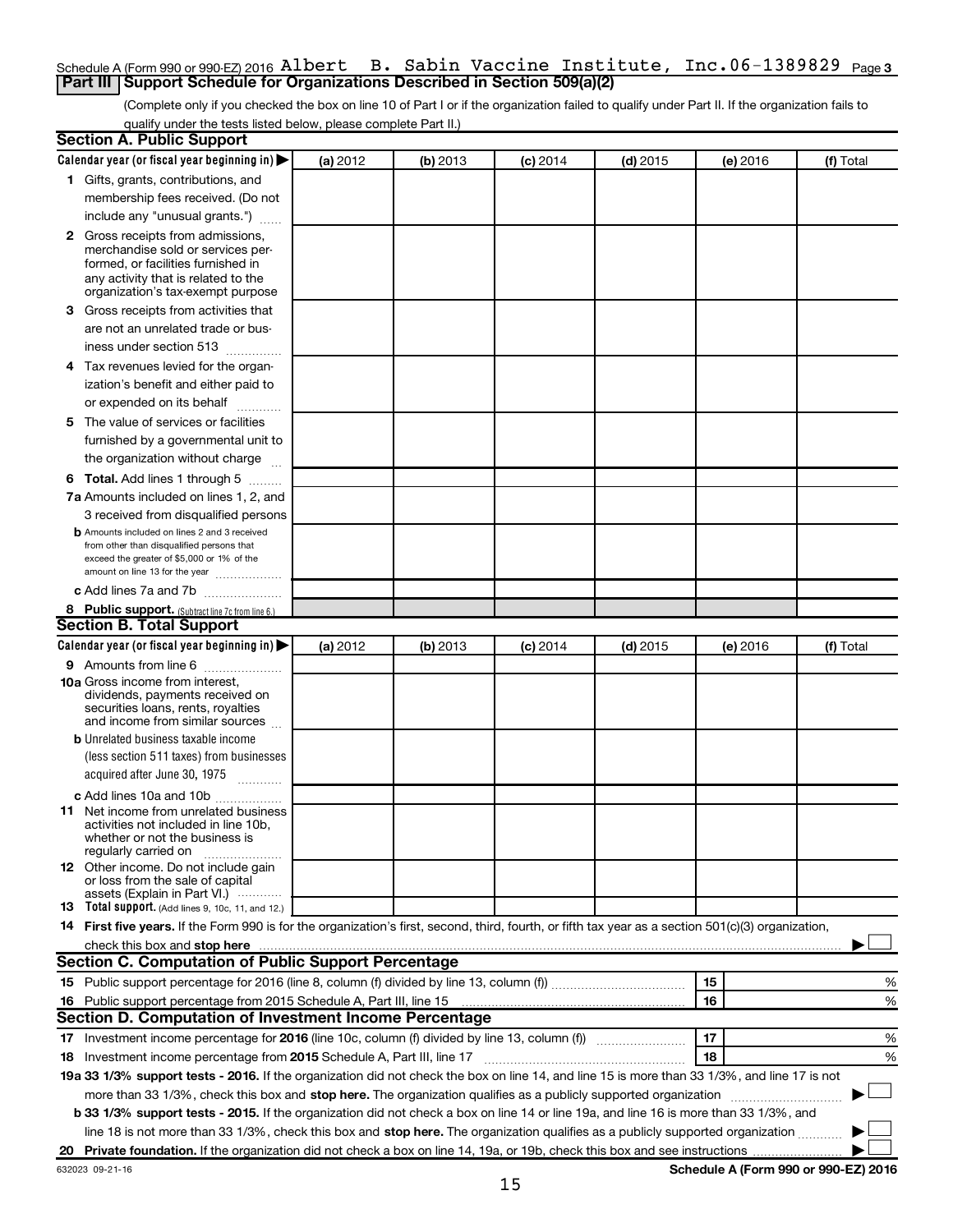## Schedule A (Form 990 or 990-EZ) 2016 <code>Albert B.</code> Sabin Vaccine Institute, Inc.06-1389829 <code>page4</code>

## **Part IV Supporting Organizations**

(Complete only if you checked a box in line 12 on Part I. If you checked 12a of Part I, complete Sections A and B. If you checked 12b of Part I, complete Sections A and C. If you checked 12c of Part I, complete Sections A, D, and E. If you checked 12d of Part I, complete Sections A and D, and complete Part V.)

### **Section A. All Supporting Organizations**

- **1** Are all of the organization's supported organizations listed by name in the organization's governing documents? If "No," describe in Part VI how the supported organizations are designated. If designated by *class or purpose, describe the designation. If historic and continuing relationship, explain.*
- **2** Did the organization have any supported organization that does not have an IRS determination of status under section 509(a)(1) or (2)? If "Yes," explain in Part VI how the organization determined that the supported *organization was described in section 509(a)(1) or (2).*
- **3a** Did the organization have a supported organization described in section 501(c)(4), (5), or (6)? If "Yes," answer *(b) and (c) below.*
- **b** Did the organization confirm that each supported organization qualified under section 501(c)(4), (5), or (6) and satisfied the public support tests under section 509(a)(2)? If "Yes," describe in Part VI when and how the *organization made the determination.*
- **c** Did the organization ensure that all support to such organizations was used exclusively for section 170(c)(2)(B) purposes? If "Yes," explain in Part VI what controls the organization put in place to ensure such use.
- **4 a** *If* Was any supported organization not organized in the United States ("foreign supported organization")? *"Yes," and if you checked 12a or 12b in Part I, answer (b) and (c) below.*
- **b** Did the organization have ultimate control and discretion in deciding whether to make grants to the foreign supported organization? If "Yes," describe in Part VI how the organization had such control and discretion *despite being controlled or supervised by or in connection with its supported organizations.*
- **c** Did the organization support any foreign supported organization that does not have an IRS determination under sections 501(c)(3) and 509(a)(1) or (2)? If "Yes," explain in Part VI what controls the organization used *to ensure that all support to the foreign supported organization was used exclusively for section 170(c)(2)(B) purposes.*
- **5a** Did the organization add, substitute, or remove any supported organizations during the tax year? If "Yes," answer (b) and (c) below (if applicable). Also, provide detail in Part VI, including (i) the names and EIN *numbers of the supported organizations added, substituted, or removed; (ii) the reasons for each such action; (iii) the authority under the organization's organizing document authorizing such action; and (iv) how the action was accomplished (such as by amendment to the organizing document).*
- **b** Type I or Type II only. Was any added or substituted supported organization part of a class already designated in the organization's organizing document?
- **c Substitutions only.**  Was the substitution the result of an event beyond the organization's control?
- **6** Did the organization provide support (whether in the form of grants or the provision of services or facilities) to support or benefit one or more of the filing organization's supported organizations? If "Yes," provide detail in anyone other than (i) its supported organizations, (ii) individuals that are part of the charitable class benefited by one or more of its supported organizations, or (iii) other supporting organizations that also *Part VI.*
- **7** Did the organization provide a grant, loan, compensation, or other similar payment to a substantial contributor regard to a substantial contributor? If "Yes," complete Part I of Schedule L (Form 990 or 990-EZ). (defined in section 4958(c)(3)(C)), a family member of a substantial contributor, or a 35% controlled entity with
- **8** Did the organization make a loan to a disqualified person (as defined in section 4958) not described in line 7? *If "Yes," complete Part I of Schedule L (Form 990 or 990-EZ).*
- **9 a** Was the organization controlled directly or indirectly at any time during the tax year by one or more in section 509(a)(1) or (2))? If "Yes," provide detail in Part VI. disqualified persons as defined in section 4946 (other than foundation managers and organizations described
- **b** Did one or more disqualified persons (as defined in line 9a) hold a controlling interest in any entity in which the supporting organization had an interest? If "Yes," provide detail in Part VI.
- **c** Did a disqualified person (as defined in line 9a) have an ownership interest in, or derive any personal benefit from, assets in which the supporting organization also had an interest? If "Yes," provide detail in Part VI.
- **10 a** Was the organization subject to the excess business holdings rules of section 4943 because of section supporting organizations)? If "Yes," answer 10b below. 4943(f) (regarding certain Type II supporting organizations, and all Type III non-functionally integrated
	- **b** Did the organization have any excess business holdings in the tax year? (Use Schedule C, Form 4720, to *determine whether the organization had excess business holdings.)*

**Yes No 1 2 3a 3b 3c 4a 4b 4c 5a 5b 5c 6 7 8 9a 9b 9c 10a**

**10b**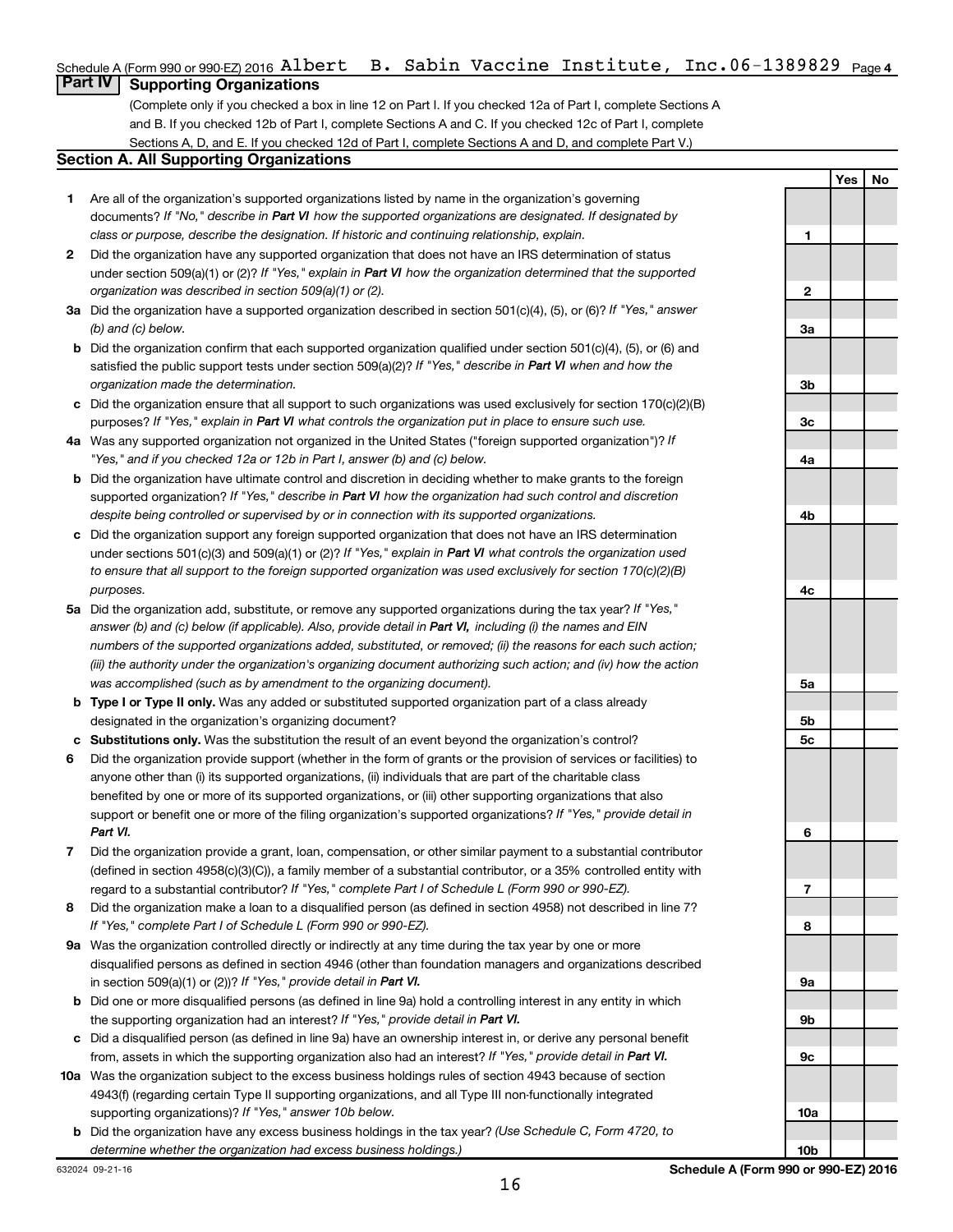#### Schedule A (Form 990 or 990-EZ) 2016 <code>AlDert B.</code> Sabin Vaccine Institute, Inc.06-1389829  $_{\text{Page 5}}$ **Part IV Supporting Organizations** *(continued)* Albert B. Sabin Vaccine Institute, Inc.06-1389829

|    |                                                                                                                                 |     | Yes | No |
|----|---------------------------------------------------------------------------------------------------------------------------------|-----|-----|----|
| 11 | Has the organization accepted a gift or contribution from any of the following persons?                                         |     |     |    |
|    | a A person who directly or indirectly controls, either alone or together with persons described in (b) and (c)                  |     |     |    |
|    | below, the governing body of a supported organization?                                                                          | 11a |     |    |
|    | <b>b</b> A family member of a person described in (a) above?                                                                    | 11b |     |    |
|    | c A 35% controlled entity of a person described in (a) or (b) above? If "Yes" to a, b, or c, provide detail in Part VI.         | 11c |     |    |
|    | <b>Section B. Type I Supporting Organizations</b>                                                                               |     |     |    |
|    |                                                                                                                                 |     | Yes | No |
| 1  | Did the directors, trustees, or membership of one or more supported organizations have the power to                             |     |     |    |
|    | regularly appoint or elect at least a majority of the organization's directors or trustees at all times during the              |     |     |    |
|    | tax year? If "No," describe in Part VI how the supported organization(s) effectively operated, supervised, or                   |     |     |    |
|    | controlled the organization's activities. If the organization had more than one supported organization,                         |     |     |    |
|    | describe how the powers to appoint and/or remove directors or trustees were allocated among the supported                       |     |     |    |
|    | organizations and what conditions or restrictions, if any, applied to such powers during the tax year.                          | 1   |     |    |
| 2  | Did the organization operate for the benefit of any supported organization other than the supported                             |     |     |    |
|    | organization(s) that operated, supervised, or controlled the supporting organization? If "Yes," explain in                      |     |     |    |
|    | Part VI how providing such benefit carried out the purposes of the supported organization(s) that operated,                     |     |     |    |
|    | supervised, or controlled the supporting organization.                                                                          | 2   |     |    |
|    | <b>Section C. Type II Supporting Organizations</b>                                                                              |     |     |    |
|    |                                                                                                                                 |     | Yes | No |
| 1. | Were a majority of the organization's directors or trustees during the tax year also a majority of the directors                |     |     |    |
|    | or trustees of each of the organization's supported organization(s)? If "No," describe in Part VI how control                   |     |     |    |
|    | or management of the supporting organization was vested in the same persons that controlled or managed                          |     |     |    |
|    | the supported organization(s).                                                                                                  | 1   |     |    |
|    | <b>Section D. All Type III Supporting Organizations</b>                                                                         |     |     |    |
|    |                                                                                                                                 |     | Yes | No |
| 1  | Did the organization provide to each of its supported organizations, by the last day of the fifth month of the                  |     |     |    |
|    | organization's tax year, (i) a written notice describing the type and amount of support provided during the prior tax           |     |     |    |
|    | year, (ii) a copy of the Form 990 that was most recently filed as of the date of notification, and (iii) copies of the          |     |     |    |
|    | organization's governing documents in effect on the date of notification, to the extent not previously provided?                | 1   |     |    |
| 2  | Were any of the organization's officers, directors, or trustees either (i) appointed or elected by the supported                |     |     |    |
|    | organization(s) or (ii) serving on the governing body of a supported organization? If "No," explain in Part VI how              |     |     |    |
|    | the organization maintained a close and continuous working relationship with the supported organization(s).                     | 2   |     |    |
| 3  | By reason of the relationship described in (2), did the organization's supported organizations have a                           |     |     |    |
|    | significant voice in the organization's investment policies and in directing the use of the organization's                      |     |     |    |
|    | income or assets at all times during the tax year? If "Yes," describe in Part VI the role the organization's                    |     |     |    |
|    | supported organizations played in this regard.                                                                                  | З   |     |    |
|    | Section E. Type III Functionally Integrated Supporting Organizations                                                            |     |     |    |
| 1  | Check the box next to the method that the organization used to satisfy the Integral Part Test during the yealsee instructions). |     |     |    |
| а  | The organization satisfied the Activities Test. Complete line 2 below.                                                          |     |     |    |
| b  | The organization is the parent of each of its supported organizations. Complete line 3 below.                                   |     |     |    |
| с  | The organization supported a governmental entity. Describe in Part VI how you supported a government entity (see instructions). |     |     |    |
| 2  | Activities Test. Answer (a) and (b) below.                                                                                      |     | Yes | No |
| а  | Did substantially all of the organization's activities during the tax year directly further the exempt purposes of              |     |     |    |
|    | the supported organization(s) to which the organization was responsive? If "Yes," then in Part VI identify                      |     |     |    |
|    | how these activities directly furthered their exempt purposes,<br>those supported organizations and explain                     |     |     |    |
|    | how the organization was responsive to those supported organizations, and how the organization determined                       |     |     |    |
|    | that these activities constituted substantially all of its activities.                                                          | 2a  |     |    |
|    | <b>b</b> Did the activities described in (a) constitute activities that, but for the organization's involvement, one or more    |     |     |    |
|    | of the organization's supported organization(s) would have been engaged in? If "Yes," explain in Part VI the                    |     |     |    |
|    | reasons for the organization's position that its supported organization(s) would have engaged in these                          |     |     |    |
|    | activities but for the organization's involvement.                                                                              | 2b  |     |    |
| з  | Parent of Supported Organizations. Answer (a) and (b) below.                                                                    |     |     |    |
|    | a Did the organization have the power to regularly appoint or elect a majority of the officers, directors, or                   |     |     |    |
|    | trustees of each of the supported organizations? Provide details in Part VI.                                                    | За  |     |    |
|    | <b>b</b> Did the organization exercise a substantial degree of direction over the policies, programs, and activities of each    |     |     |    |
|    | of its supported organizations? If "Yes," describe in Part VI the role played by the organization in this regard.               | Зb  |     |    |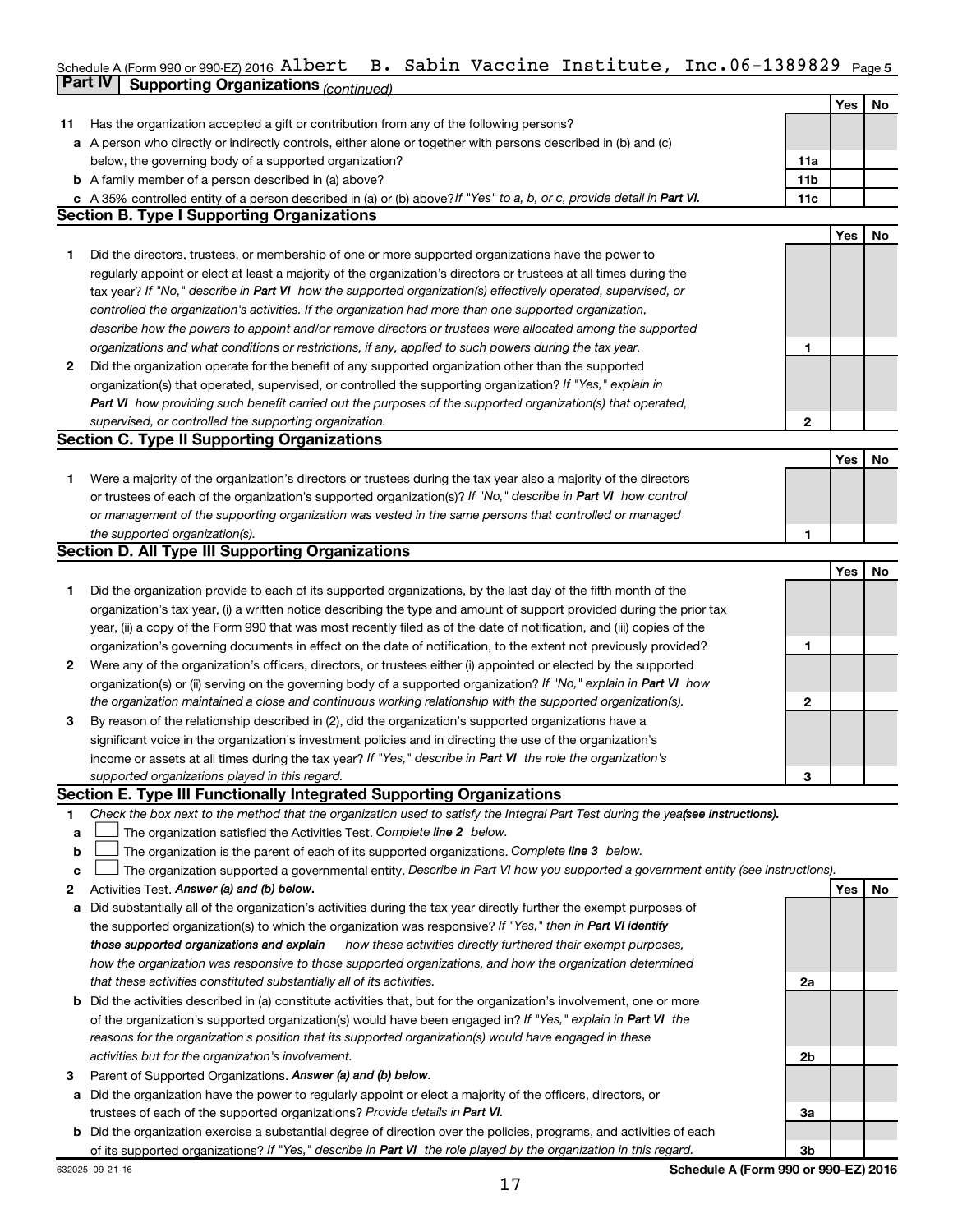|                                                                                         |  |  | Schedule A (Form 990 or 990-EZ) 2016 Albert B. Sabin Vaccine Institute, Inc. $06-1389829$ Page 6 |  |
|-----------------------------------------------------------------------------------------|--|--|--------------------------------------------------------------------------------------------------|--|
| <b>Part V</b>   Type III Non-Functionally Integrated 509(a)(3) Supporting Organizations |  |  |                                                                                                  |  |

1 **Letter See instructions.** All Check here if the organization satisfied the Integral Part Test as a qualifying trust on Nov. 20, 1970 (explain in Part VI.) See instructions. All other Type III non-functionally integrated supporting organizations must complete Sections A through E.

|   | Section A - Adjusted Net Income                                              | (A) Prior Year | (B) Current Year<br>(optional) |                                |
|---|------------------------------------------------------------------------------|----------------|--------------------------------|--------------------------------|
| 1 | Net short-term capital gain                                                  | 1              |                                |                                |
| 2 | Recoveries of prior-year distributions                                       | $\mathbf{2}$   |                                |                                |
| 3 | Other gross income (see instructions)                                        | 3              |                                |                                |
| 4 | Add lines 1 through 3                                                        | 4              |                                |                                |
| 5 | Depreciation and depletion                                                   | 5              |                                |                                |
| 6 | Portion of operating expenses paid or incurred for production or             |                |                                |                                |
|   | collection of gross income or for management, conservation, or               |                |                                |                                |
|   | maintenance of property held for production of income (see instructions)     | 6              |                                |                                |
| 7 | Other expenses (see instructions)                                            | $\overline{7}$ |                                |                                |
| 8 | Adjusted Net Income (subtract lines 5, 6, and 7 from line 4)                 | 8              |                                |                                |
|   | <b>Section B - Minimum Asset Amount</b>                                      |                | (A) Prior Year                 | (B) Current Year<br>(optional) |
| 1 | Aggregate fair market value of all non-exempt-use assets (see                |                |                                |                                |
|   | instructions for short tax year or assets held for part of year):            |                |                                |                                |
|   | a Average monthly value of securities                                        | 1a             |                                |                                |
|   | <b>b</b> Average monthly cash balances                                       | 1b             |                                |                                |
|   | <b>c</b> Fair market value of other non-exempt-use assets                    | 1c             |                                |                                |
|   | d Total (add lines 1a, 1b, and 1c)                                           | 1d             |                                |                                |
|   | e Discount claimed for blockage or other                                     |                |                                |                                |
|   | factors (explain in detail in <b>Part VI</b> ):                              |                |                                |                                |
| 2 | Acquisition indebtedness applicable to non-exempt-use assets                 | $\mathbf{2}$   |                                |                                |
| 3 | Subtract line 2 from line 1d                                                 | 3              |                                |                                |
| 4 | Cash deemed held for exempt use. Enter 1-1/2% of line 3 (for greater amount, |                |                                |                                |
|   | see instructions)                                                            | 4              |                                |                                |
| 5 | Net value of non-exempt-use assets (subtract line 4 from line 3)             | 5              |                                |                                |
| 6 | Multiply line 5 by .035                                                      | 6              |                                |                                |
| 7 | Recoveries of prior-year distributions                                       | $\overline{7}$ |                                |                                |
| 8 | <b>Minimum Asset Amount (add line 7 to line 6)</b>                           | 8              |                                |                                |
|   | <b>Section C - Distributable Amount</b>                                      |                |                                | <b>Current Year</b>            |
| 1 | Adjusted net income for prior year (from Section A, line 8, Column A)        | 1              |                                |                                |
| 2 | Enter 85% of line 1                                                          | $\overline{2}$ |                                |                                |
| 3 | Minimum asset amount for prior year (from Section B, line 8, Column A)       | 3              |                                |                                |
| 4 | Enter greater of line 2 or line 3                                            | 4              |                                |                                |
| 5 | Income tax imposed in prior year                                             | 5              |                                |                                |
| 6 | Distributable Amount. Subtract line 5 from line 4, unless subject to         |                |                                |                                |
|   | emergency temporary reduction (see instructions)                             | 6              |                                |                                |
|   |                                                                              |                |                                |                                |

**7** Let Check here if the current year is the organization's first as a non-functionally integrated Type III supporting organization (see instructions).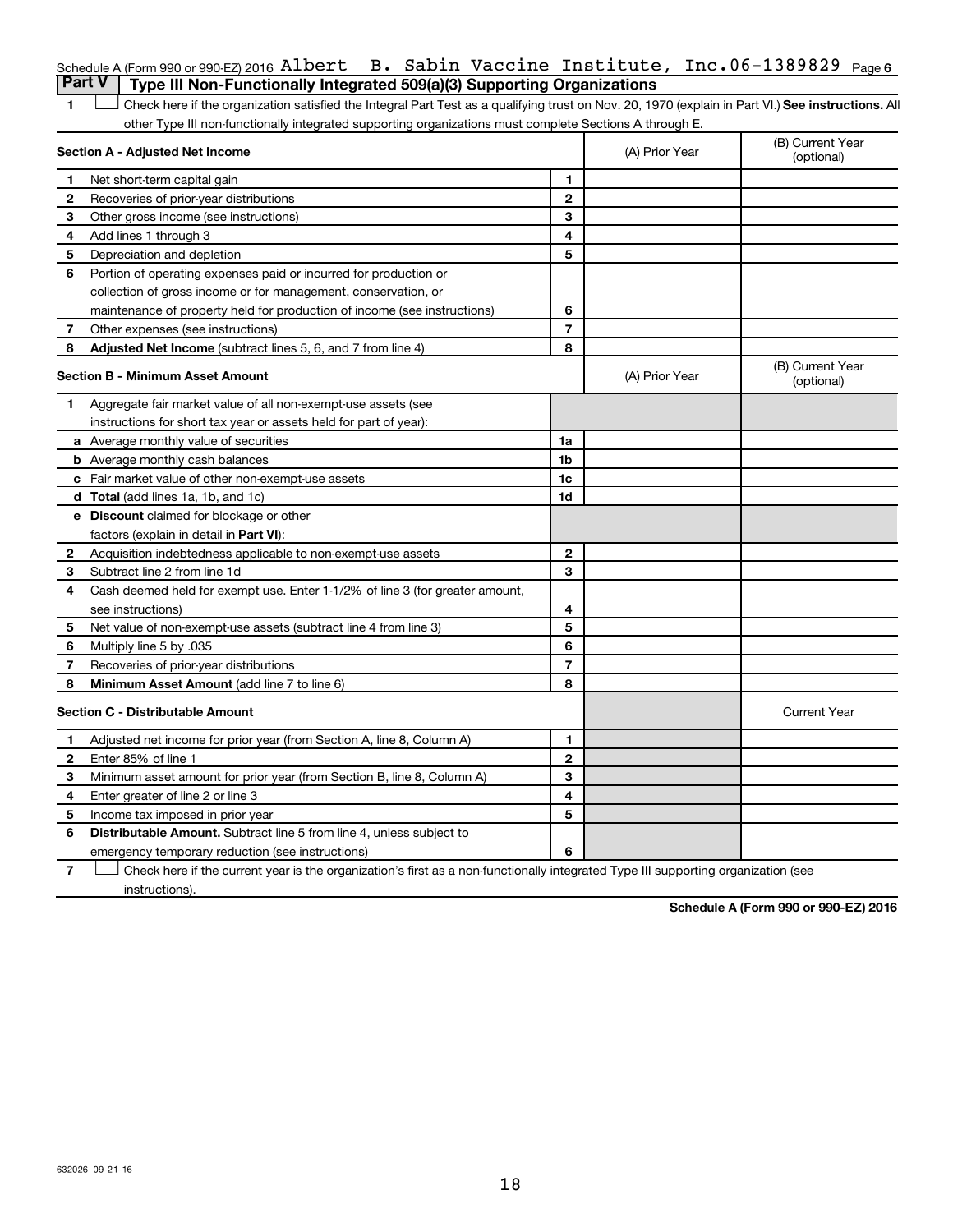#### Schedule A (Form 990 or 990-EZ) 2016 <code>Albert B.</code> Sabin Vaccine Institute, Inc.06-1389829 <code>page 7</code> **Part V Type III Non-Functional Part III Non-Function**<br> **Part V Type III Non-Function**

| <b>Fail V</b> | Type III Non-Functionally Integrated 509(a)(3) Supporting Organizations <sub>(continued)</sub> |                             |                           |                      |
|---------------|------------------------------------------------------------------------------------------------|-----------------------------|---------------------------|----------------------|
|               | <b>Section D - Distributions</b>                                                               |                             |                           | <b>Current Year</b>  |
| 1.            | Amounts paid to supported organizations to accomplish exempt purposes                          |                             |                           |                      |
| 2             | Amounts paid to perform activity that directly furthers exempt purposes of supported           |                             |                           |                      |
|               | organizations, in excess of income from activity                                               |                             |                           |                      |
| 3             | Administrative expenses paid to accomplish exempt purposes of supported organizations          |                             |                           |                      |
| 4             | Amounts paid to acquire exempt-use assets                                                      |                             |                           |                      |
| 5             | Qualified set-aside amounts (prior IRS approval required)                                      |                             |                           |                      |
| 6             | Other distributions (describe in Part VI). See instructions                                    |                             |                           |                      |
| 7             | <b>Total annual distributions.</b> Add lines 1 through 6                                       |                             |                           |                      |
| 8             | Distributions to attentive supported organizations to which the organization is responsive     |                             |                           |                      |
|               | (provide details in Part VI). See instructions                                                 |                             |                           |                      |
| 9             | Distributable amount for 2016 from Section C, line 6                                           |                             |                           |                      |
| 10            | Line 8 amount divided by Line 9 amount                                                         |                             |                           |                      |
|               |                                                                                                | (i)                         | (ii)                      | (iii)                |
|               |                                                                                                | <b>Excess Distributions</b> | <b>Underdistributions</b> | <b>Distributable</b> |
|               | Section E - Distribution Allocations (see instructions)                                        |                             | Pre-2016                  | Amount for 2016      |
| 1.            | Distributable amount for 2016 from Section C, line 6                                           |                             |                           |                      |
| 2             | Underdistributions, if any, for years prior to 2016 (reason-                                   |                             |                           |                      |
|               | able cause required- explain in Part VI). See instructions                                     |                             |                           |                      |
| 3             | Excess distributions carryover, if any, to 2016:                                               |                             |                           |                      |
| а             |                                                                                                |                             |                           |                      |
| b             |                                                                                                |                             |                           |                      |
|               | c From 2013                                                                                    |                             |                           |                      |
|               | <b>d</b> From 2014                                                                             |                             |                           |                      |
|               | e From 2015                                                                                    |                             |                           |                      |
|               | f Total of lines 3a through e                                                                  |                             |                           |                      |
|               | <b>g</b> Applied to underdistributions of prior years                                          |                             |                           |                      |
|               | h Applied to 2016 distributable amount                                                         |                             |                           |                      |
| Ť.            | Carryover from 2011 not applied (see instructions)                                             |                             |                           |                      |
|               | Remainder. Subtract lines 3g, 3h, and 3i from 3f.                                              |                             |                           |                      |
| 4             | Distributions for 2016 from Section D,                                                         |                             |                           |                      |
|               | line $7:$<br>\$                                                                                |                             |                           |                      |
|               | a Applied to underdistributions of prior years                                                 |                             |                           |                      |
|               | <b>b</b> Applied to 2016 distributable amount                                                  |                             |                           |                      |
|               | c Remainder. Subtract lines 4a and 4b from 4                                                   |                             |                           |                      |
| 5             | Remaining underdistributions for years prior to 2016, if                                       |                             |                           |                      |
|               | any. Subtract lines 3g and 4a from line 2. For result greater                                  |                             |                           |                      |
|               | than zero, explain in Part VI. See instructions                                                |                             |                           |                      |
| 6             | Remaining underdistributions for 2016. Subtract lines 3h                                       |                             |                           |                      |
|               | and 4b from line 1. For result greater than zero, explain in                                   |                             |                           |                      |
|               | Part VI. See instructions                                                                      |                             |                           |                      |
| 7             | Excess distributions carryover to 2017. Add lines 3j                                           |                             |                           |                      |
|               | and 4c                                                                                         |                             |                           |                      |
| 8             | Breakdown of line 7:                                                                           |                             |                           |                      |
| a             |                                                                                                |                             |                           |                      |
|               | <b>b</b> Excess from 2013                                                                      |                             |                           |                      |
|               | c Excess from 2014                                                                             |                             |                           |                      |
|               | d Excess from 2015                                                                             |                             |                           |                      |
|               | e Excess from 2016                                                                             |                             |                           |                      |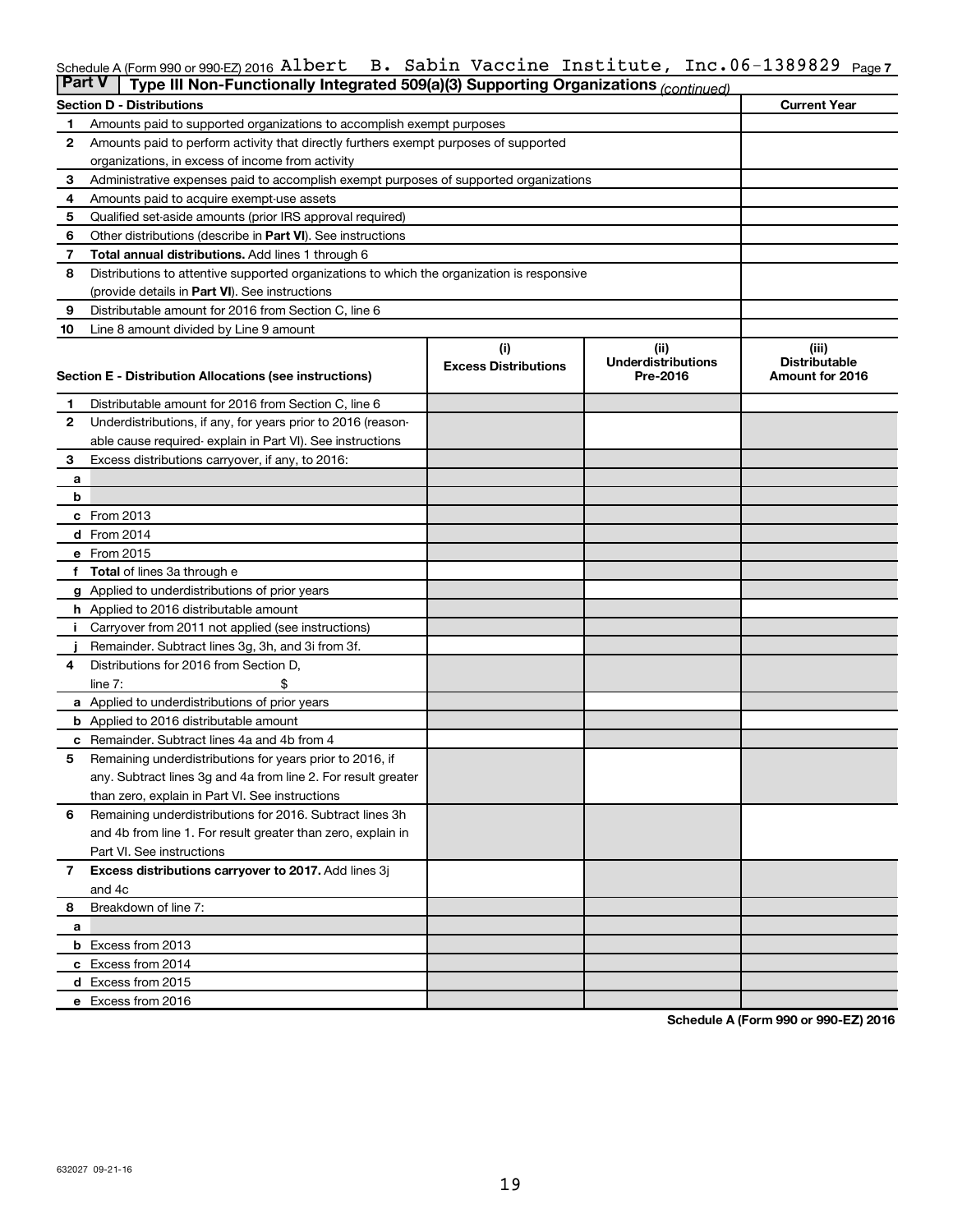|                | Schedule A (Form 990 or 990-EZ) 2016 Albert |  |  |  | B. Sabin Vaccine Institute, Inc.06-1389829 Page8                                                                                                                                                                                                                                                 |  |
|----------------|---------------------------------------------|--|--|--|--------------------------------------------------------------------------------------------------------------------------------------------------------------------------------------------------------------------------------------------------------------------------------------------------|--|
| <b>Part VI</b> |                                             |  |  |  | Supplemental Information. Provide the explanations required by Part II, line 10; Part II, line 17a or 17b; Part III, line 12;                                                                                                                                                                    |  |
|                |                                             |  |  |  | Part IV, Section A, lines 1, 2, 3b, 3c, 4b, 4c, 5a, 6, 9a, 9b, 9c, 11a, 11b, and 11c; Part IV, Section B, lines 1 and 2; Part IV, Section C,<br>line 1; Part IV, Section D, lines 2 and 3; Part IV, Section E, lines 1c, 2a, 2b, 3a, and 3b; Part V, line 1; Part V, Section B, line 1e; Part V, |  |
|                |                                             |  |  |  | Section D, lines 5, 6, and 8; and Part V, Section E, lines 2, 5, and 6. Also complete this part for any additional information.                                                                                                                                                                  |  |
|                | (See instructions.)                         |  |  |  |                                                                                                                                                                                                                                                                                                  |  |
|                |                                             |  |  |  |                                                                                                                                                                                                                                                                                                  |  |
|                |                                             |  |  |  |                                                                                                                                                                                                                                                                                                  |  |
|                |                                             |  |  |  |                                                                                                                                                                                                                                                                                                  |  |
|                |                                             |  |  |  |                                                                                                                                                                                                                                                                                                  |  |
|                |                                             |  |  |  |                                                                                                                                                                                                                                                                                                  |  |
|                |                                             |  |  |  |                                                                                                                                                                                                                                                                                                  |  |
|                |                                             |  |  |  |                                                                                                                                                                                                                                                                                                  |  |
|                |                                             |  |  |  |                                                                                                                                                                                                                                                                                                  |  |
|                |                                             |  |  |  |                                                                                                                                                                                                                                                                                                  |  |
|                |                                             |  |  |  |                                                                                                                                                                                                                                                                                                  |  |
|                |                                             |  |  |  |                                                                                                                                                                                                                                                                                                  |  |
|                |                                             |  |  |  |                                                                                                                                                                                                                                                                                                  |  |
|                |                                             |  |  |  |                                                                                                                                                                                                                                                                                                  |  |
|                |                                             |  |  |  |                                                                                                                                                                                                                                                                                                  |  |
|                |                                             |  |  |  |                                                                                                                                                                                                                                                                                                  |  |
|                |                                             |  |  |  |                                                                                                                                                                                                                                                                                                  |  |
|                |                                             |  |  |  |                                                                                                                                                                                                                                                                                                  |  |
|                |                                             |  |  |  |                                                                                                                                                                                                                                                                                                  |  |
|                |                                             |  |  |  |                                                                                                                                                                                                                                                                                                  |  |
|                |                                             |  |  |  |                                                                                                                                                                                                                                                                                                  |  |
|                |                                             |  |  |  |                                                                                                                                                                                                                                                                                                  |  |
|                |                                             |  |  |  |                                                                                                                                                                                                                                                                                                  |  |
|                |                                             |  |  |  |                                                                                                                                                                                                                                                                                                  |  |
|                |                                             |  |  |  |                                                                                                                                                                                                                                                                                                  |  |
|                |                                             |  |  |  |                                                                                                                                                                                                                                                                                                  |  |
|                |                                             |  |  |  |                                                                                                                                                                                                                                                                                                  |  |
|                |                                             |  |  |  |                                                                                                                                                                                                                                                                                                  |  |
|                |                                             |  |  |  |                                                                                                                                                                                                                                                                                                  |  |
|                |                                             |  |  |  |                                                                                                                                                                                                                                                                                                  |  |
|                |                                             |  |  |  |                                                                                                                                                                                                                                                                                                  |  |
|                |                                             |  |  |  |                                                                                                                                                                                                                                                                                                  |  |
|                |                                             |  |  |  |                                                                                                                                                                                                                                                                                                  |  |
|                |                                             |  |  |  |                                                                                                                                                                                                                                                                                                  |  |
|                |                                             |  |  |  |                                                                                                                                                                                                                                                                                                  |  |
|                |                                             |  |  |  |                                                                                                                                                                                                                                                                                                  |  |
|                |                                             |  |  |  |                                                                                                                                                                                                                                                                                                  |  |
|                |                                             |  |  |  |                                                                                                                                                                                                                                                                                                  |  |
|                |                                             |  |  |  |                                                                                                                                                                                                                                                                                                  |  |
|                |                                             |  |  |  |                                                                                                                                                                                                                                                                                                  |  |
|                |                                             |  |  |  |                                                                                                                                                                                                                                                                                                  |  |
|                |                                             |  |  |  |                                                                                                                                                                                                                                                                                                  |  |
|                |                                             |  |  |  |                                                                                                                                                                                                                                                                                                  |  |
|                |                                             |  |  |  |                                                                                                                                                                                                                                                                                                  |  |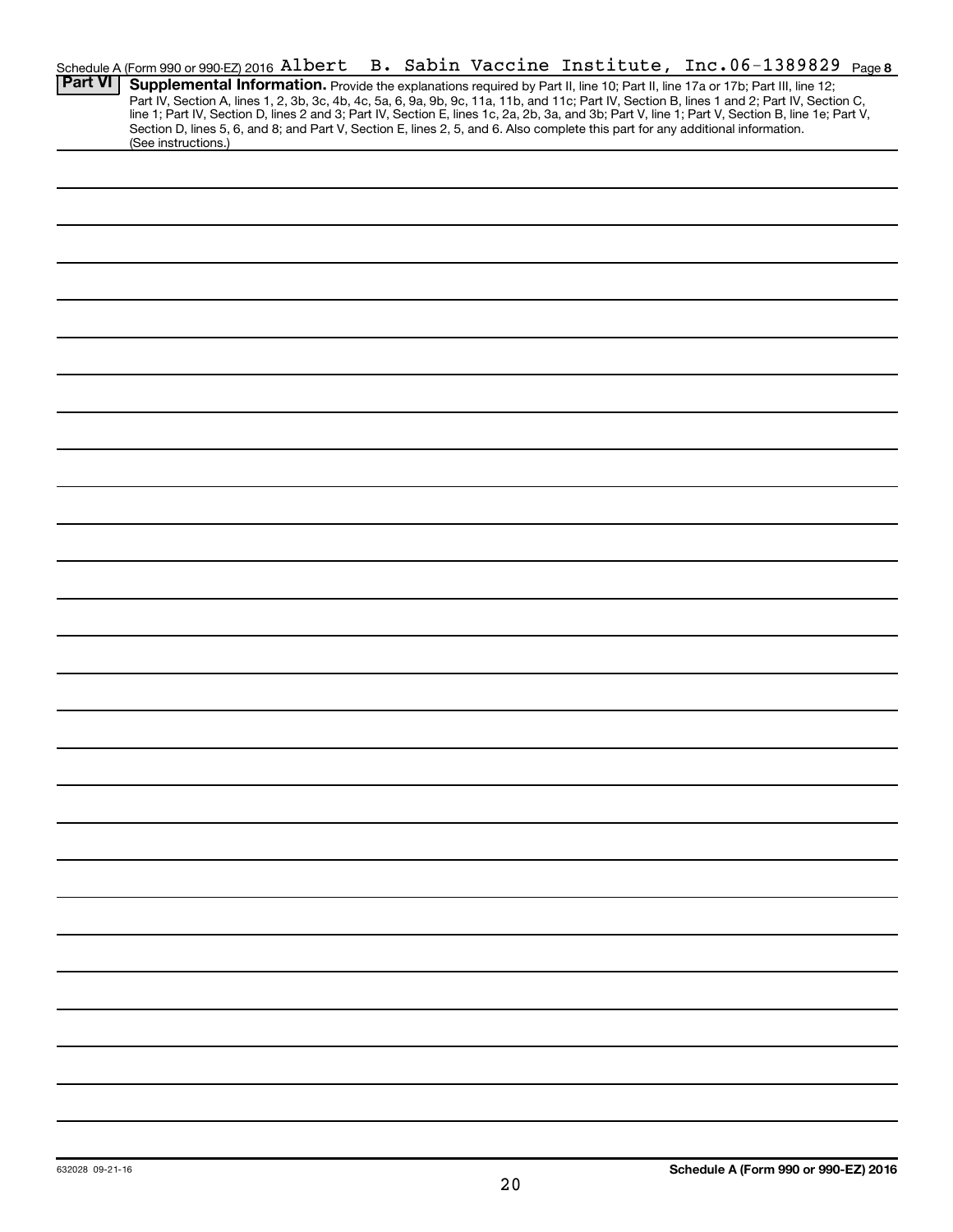\*\* PUBLIC DISCLOSURE COPY \*\*

# Department of the Treasury Internal Revenue Service **(Form 990, 990-EZ,**

# **Schedule B Schedule of Contributors**

**or 990-PF) | Attach to Form 990, Form 990-EZ, or Form 990-PF. | Information about Schedule B (Form 990, 990-EZ, or 990-PF) and** its instructions is at www.irs.gov/form990.

OMB No. 1545-0047 **2016**

**Name of the organization Employer identification number**

|                                       | Albert B. Sabin Vaccine Institute, Inc.                                                                                                   | 06-1389829 |  |  |  |  |  |  |
|---------------------------------------|-------------------------------------------------------------------------------------------------------------------------------------------|------------|--|--|--|--|--|--|
| <b>Organization type (check one):</b> |                                                                                                                                           |            |  |  |  |  |  |  |
| Filers of:                            | Section:                                                                                                                                  |            |  |  |  |  |  |  |
| Form 990 or 990-EZ                    | $\underline{X}$ 501(c)( 3) (enter number) organization                                                                                    |            |  |  |  |  |  |  |
|                                       | $4947(a)(1)$ nonexempt charitable trust not treated as a private foundation                                                               |            |  |  |  |  |  |  |
|                                       | 527 political organization                                                                                                                |            |  |  |  |  |  |  |
| Form 990-PF                           | 501(c)(3) exempt private foundation                                                                                                       |            |  |  |  |  |  |  |
|                                       | 4947(a)(1) nonexempt charitable trust treated as a private foundation                                                                     |            |  |  |  |  |  |  |
|                                       | 501(c)(3) taxable private foundation                                                                                                      |            |  |  |  |  |  |  |
|                                       |                                                                                                                                           |            |  |  |  |  |  |  |
|                                       | Check if your organization is covered by the General Rule or a Special Rule.                                                              |            |  |  |  |  |  |  |
|                                       | Note: Only a section 501(c)(7), (8), or (10) organization can check boxes for both the General Rule and a Special Rule. See instructions. |            |  |  |  |  |  |  |

#### **General Rule**

 $\Box$ 

For an organization filing Form 990, 990-EZ, or 990-PF that received, during the year, contributions totaling \$5,000 or more (in money or property) from any one contributor. Complete Parts I and II. See instructions for determining a contributor's total contributions.

#### **Special Rules**

any one contributor, during the year, total contributions of the greater of **(1)** \$5,000 or **(2)** 2% of the amount on (i) Form 990, Part VIII, line 1h,  $\boxed{\text{X}}$  For an organization described in section 501(c)(3) filing Form 990 or 990-EZ that met the 33 1/3% support test of the regulations under sections 509(a)(1) and 170(b)(1)(A)(vi), that checked Schedule A (Form 990 or 990-EZ), Part II, line 13, 16a, or 16b, and that received from or (ii) Form 990-EZ, line 1. Complete Parts I and II.

year, total contributions of more than \$1,000 *exclusively* for religious, charitable, scientific, literary, or educational purposes, or for For an organization described in section 501(c)(7), (8), or (10) filing Form 990 or 990-EZ that received from any one contributor, during the the prevention of cruelty to children or animals. Complete Parts I, II, and III.  $\Box$ 

purpose. Don't complete any of the parts unless the General Rule applies to this organization because it received nonexclusively year, contributions exclusively for religious, charitable, etc., purposes, but no such contributions totaled more than \$1,000. If this box is checked, enter here the total contributions that were received during the year for an exclusively religious, charitable, etc., For an organization described in section 501(c)(7), (8), or (10) filing Form 990 or 990-EZ that received from any one contributor, during the religious, charitable, etc., contributions totaling \$5,000 or more during the year  $\ldots$  $\ldots$  $\ldots$  $\ldots$  $\ldots$  $\ldots$  $\Box$ 

**Caution:**  An organization that isn't covered by the General Rule and/or the Special Rules doesn't file Schedule B (Form 990, 990-EZ, or 990-PF),  **must** but it answer "No" on Part IV, line 2, of its Form 990; or check the box on line H of its Form 990-EZ or on its Form 990-PF, Part I, line 2, to certify that it doesn't meet the filing requirements of Schedule B (Form 990, 990-EZ, or 990-PF).

LHA For Paperwork Reduction Act Notice, see the Instructions for Form 990, 990-EZ, or 990-PF. Schedule B (Form 990, 990-EZ, or 990-PF) (2016)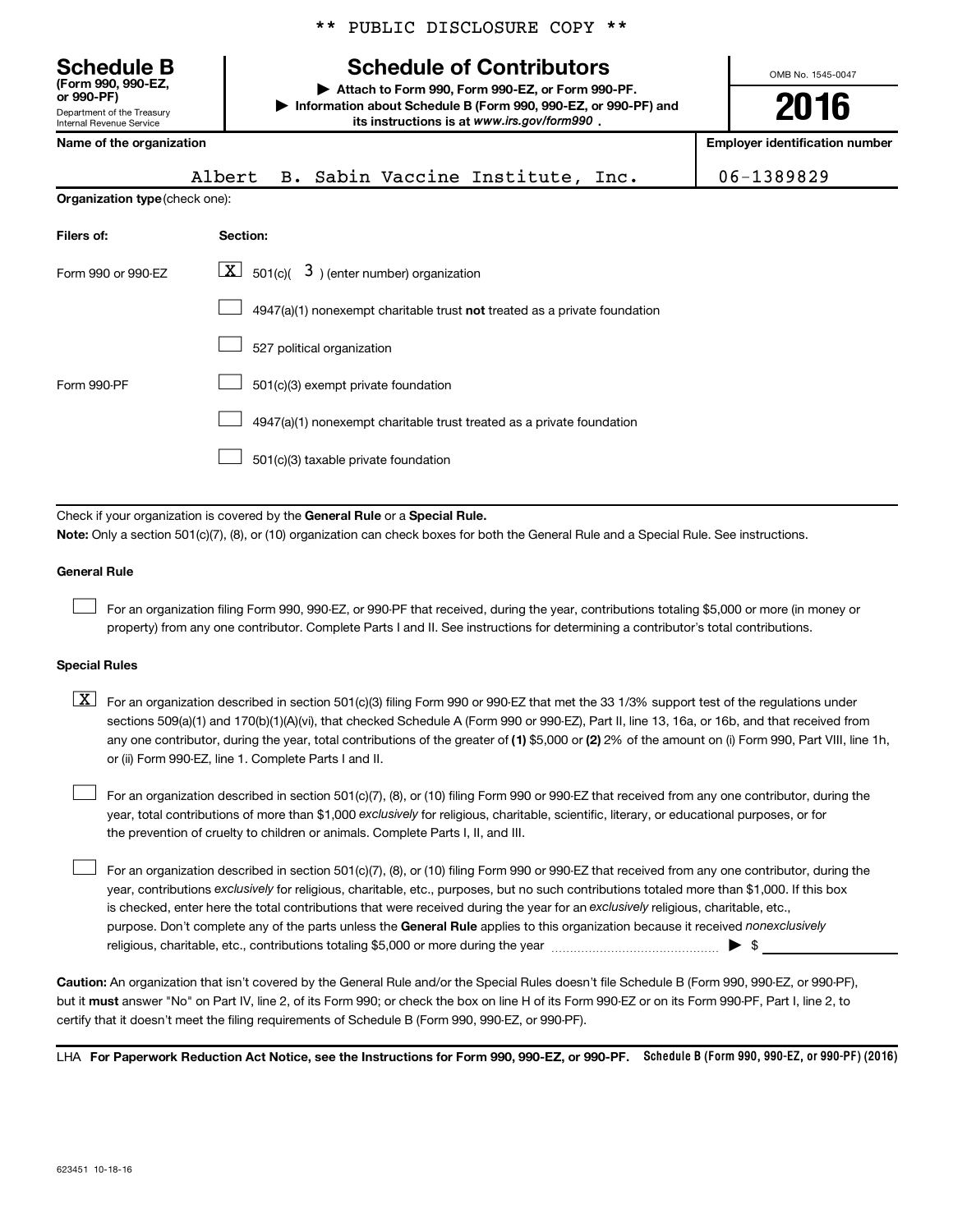| (a)              | (b)                        |                |         |
|------------------|----------------------------|----------------|---------|
| No.              | Name, address, and ZIP + 4 |                | Total c |
|                  |                            |                |         |
| $\mathbf{1}$     |                            |                |         |
|                  |                            |                |         |
|                  |                            | $$\mathbb{S}$$ | 4,      |
|                  |                            |                |         |
|                  |                            |                |         |
|                  |                            |                |         |
| (a)              | (b)                        |                |         |
| No.              | Name, address, and ZIP + 4 |                | Total c |
|                  |                            |                |         |
| $\boldsymbol{2}$ |                            |                |         |
|                  |                            |                |         |
|                  |                            | \$             | 1,      |
|                  |                            |                |         |
|                  |                            |                |         |
|                  |                            |                |         |
| (a)              | (b)                        |                |         |
| N <sub>1</sub>   | Nome oddross and ZID J.A.  |                | Total o |

**Part I** Contributors (See instructions). Use duplicate copies of Part I if additional space is needed.

**Name of organization Employer identification number**

**(d)**

Albert B. Sabin Vaccine Institute, Inc. 1989829

**(c)**

| No.        | Name, address, and ZIP + 4        | <b>Total contributions</b>        | Type of contribution                                                                                               |
|------------|-----------------------------------|-----------------------------------|--------------------------------------------------------------------------------------------------------------------|
| 1          |                                   | 4,554,822.<br>$$\mathbb{S}$$      | $\overline{\text{X}}$<br>Person<br>Payroll<br><b>Noncash</b><br>(Complete Part II for<br>noncash contributions.)   |
| (a)<br>No. | (b)<br>Name, address, and ZIP + 4 | (c)<br><b>Total contributions</b> | (d)<br>Type of contribution                                                                                        |
| 2          |                                   | 1,529,606.<br>$$\mathbb{S}$$      | $\overline{\mathbf{X}}$<br>Person<br>Payroll<br><b>Noncash</b><br>(Complete Part II for<br>noncash contributions.) |
| (a)<br>No. | (b)<br>Name, address, and ZIP + 4 | (c)<br><b>Total contributions</b> | (d)<br>Type of contribution                                                                                        |
| 3          |                                   | 1,239,021.<br>\$                  | $\overline{\text{X}}$<br>Person<br>Payroll<br><b>Noncash</b><br>(Complete Part II for<br>noncash contributions.)   |
| (a)<br>No. | (b)<br>Name, address, and ZIP + 4 | (c)<br><b>Total contributions</b> | (d)<br>Type of contribution                                                                                        |
| 4          |                                   | 1,071,949.<br>$\mathfrak{S}$      | $\overline{\textbf{X}}$<br>Person<br>Payroll<br><b>Noncash</b><br>(Complete Part II for<br>noncash contributions.) |
| (a)<br>No. | (b)<br>Name, address, and ZIP + 4 | (c)<br><b>Total contributions</b> | (d)<br>Type of contribution                                                                                        |
| 5          |                                   | 599,825.<br>\$                    | $\overline{\mathbf{X}}$<br>Person<br>Payroll<br><b>Noncash</b><br>(Complete Part II for<br>noncash contributions.) |
| (a)<br>No. | (b)<br>Name, address, and ZIP + 4 | (c)<br><b>Total contributions</b> | (d)<br>Type of contribution                                                                                        |
| 6          |                                   | 869,597.<br>\$                    | $\overline{\mathbf{X}}$<br>Person<br>Payroll<br>Noncash<br>(Complete Part II for<br>noncash contributions.)        |

**Schedule B (Form 990, 990-EZ, or 990-PF) (2016)**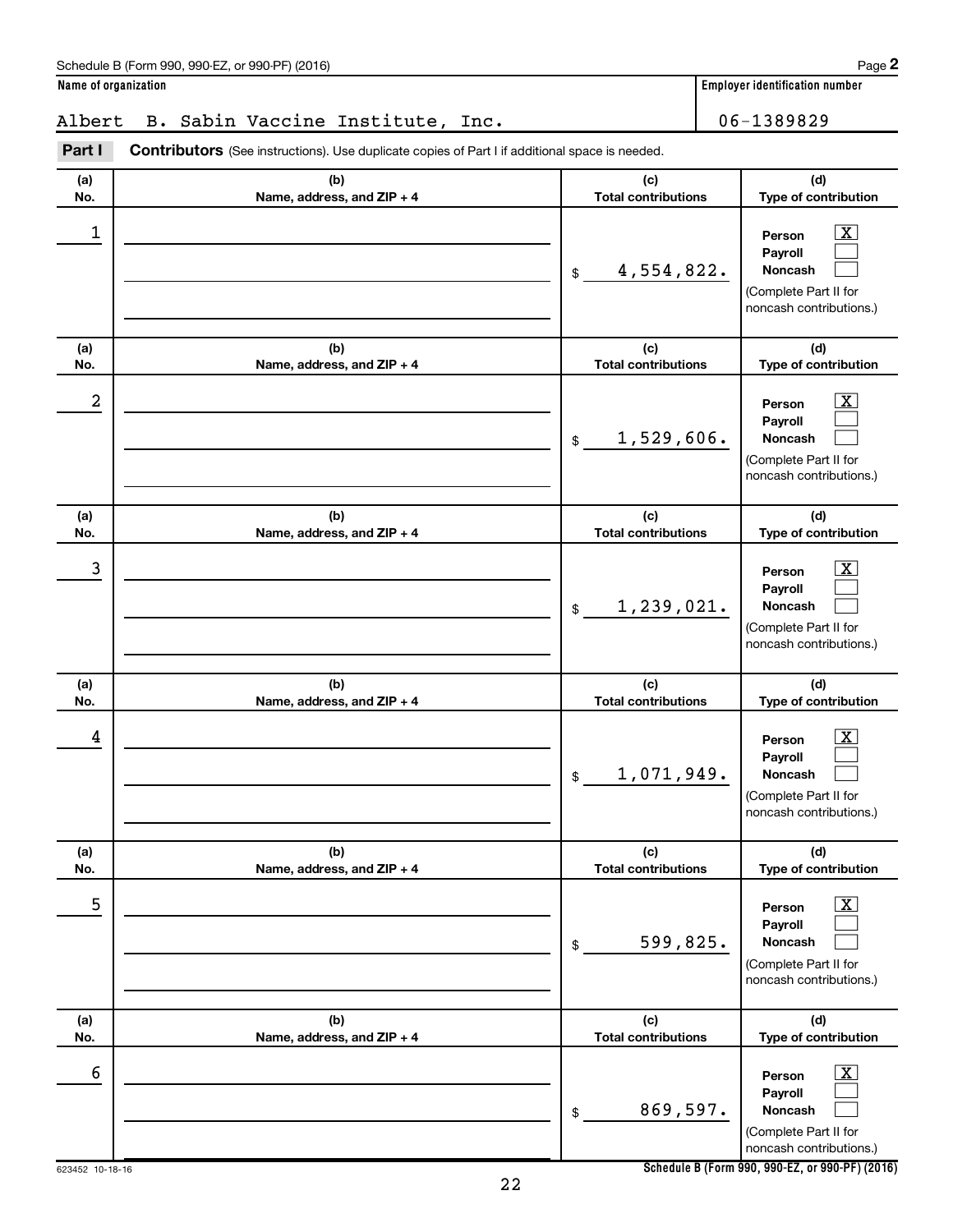| Schedule<br>. 990-F <sup><math>-</math></sup><br>(2016)<br>n 990<br>or 990-PF<br>$-0rm$ | Page |
|-----------------------------------------------------------------------------------------|------|
|                                                                                         |      |

**Name of organization Employer identification number**

Albert B. Sabin Vaccine Institute, Inc. 1989829

| Part I     | <b>Contributors</b> (See instructions). Use duplicate copies of Part I if additional space is needed. |                                                                                                                                                                           |
|------------|-------------------------------------------------------------------------------------------------------|---------------------------------------------------------------------------------------------------------------------------------------------------------------------------|
| (a)<br>No. | (b)<br>Name, address, and ZIP + 4                                                                     | (d)<br>(c)<br><b>Total contributions</b><br>Type of contribution                                                                                                          |
| $\sqrt{ }$ |                                                                                                       | $\boxed{\textbf{X}}$<br>Person<br>Payroll<br>435,251.<br>Noncash<br>\$<br>(Complete Part II for<br>noncash contributions.)                                                |
| (a)<br>No. | (b)<br>Name, address, and ZIP + 4                                                                     | (c)<br>(d)<br>Type of contribution<br><b>Total contributions</b>                                                                                                          |
| 8          |                                                                                                       | $\boxed{\text{X}}$<br>Person<br>Payroll<br>1,000,000.<br>Noncash<br>\$<br>(Complete Part II for<br>noncash contributions.)                                                |
| (a)<br>No. | (b)<br>Name, address, and ZIP + 4                                                                     | (c)<br>(d)<br><b>Total contributions</b><br>Type of contribution                                                                                                          |
| 9          |                                                                                                       | $\boxed{\textbf{X}}$<br>Person<br>Payroll<br>760,348.<br>Noncash<br>\$<br>(Complete Part II for<br>noncash contributions.)                                                |
| (a)        | (b)                                                                                                   | (c)<br>(d)                                                                                                                                                                |
| No.<br>10  | Name, address, and ZIP + 4                                                                            | <b>Total contributions</b><br>Type of contribution<br>$\mathbf{X}$<br>Person<br>Payroll<br>361, 361.<br>Noncash<br>\$<br>(Complete Part II for<br>noncash contributions.) |
| (a)<br>No. | (b)<br>Name, address, and ZIP + 4                                                                     | (d)<br>(c)<br>Type of contribution<br><b>Total contributions</b>                                                                                                          |
| 11         |                                                                                                       | $\boxed{\textbf{X}}$<br>Person<br>Payroll<br>312,700.<br><b>Noncash</b><br>\$<br>(Complete Part II for<br>noncash contributions.)                                         |
| (a)<br>No. | (b)<br>Name, address, and ZIP + 4                                                                     | (c)<br>(d)<br><b>Total contributions</b><br>Type of contribution                                                                                                          |
|            |                                                                                                       | Person<br>Payroll<br>Noncash<br>\$<br>(Complete Part II for<br>noncash contributions.)                                                                                    |

**Schedule B (Form 990, 990-EZ, or 990-PF) (2016)**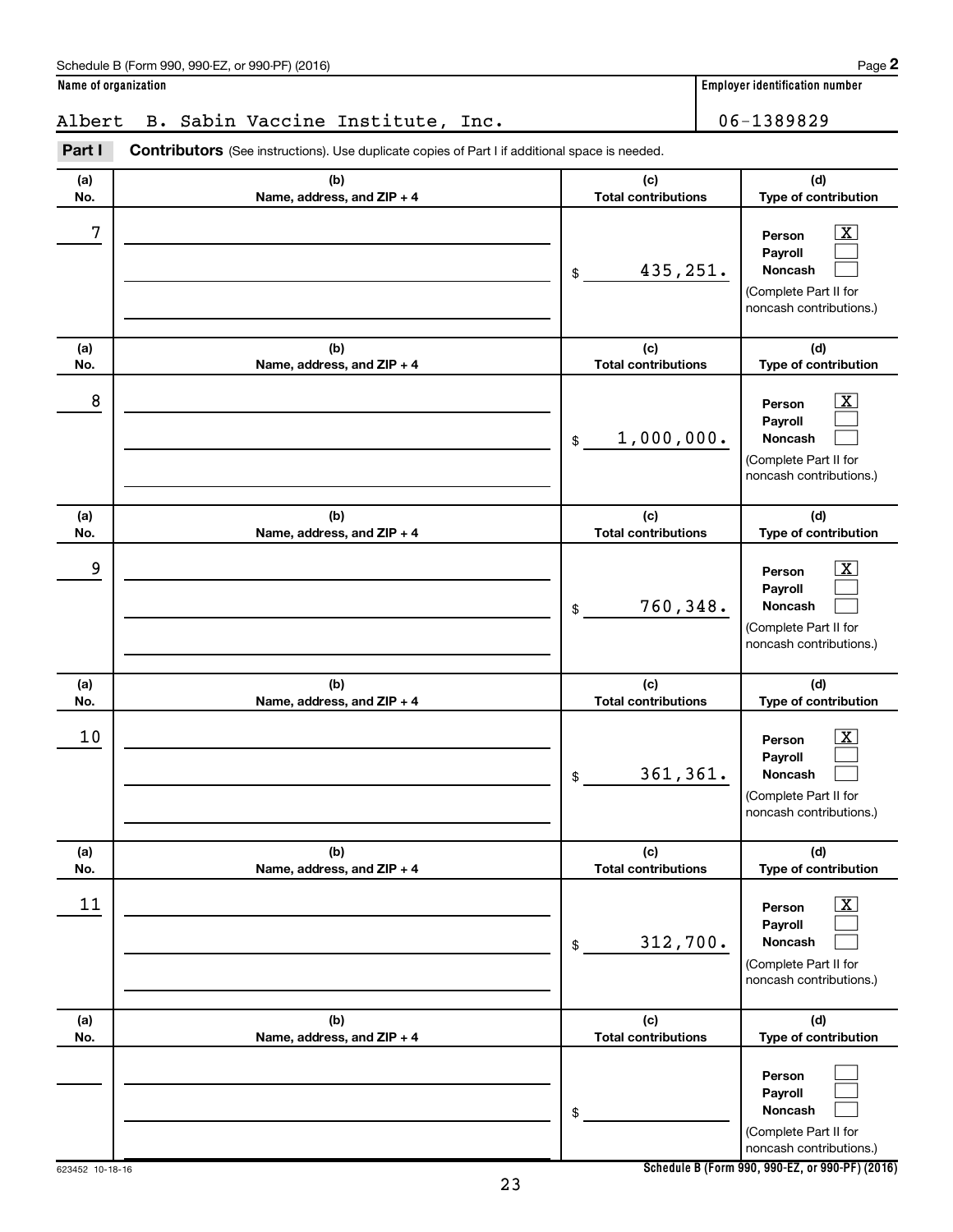| NO.<br>from<br>Part I        | (D)<br>Description of noncash property given | FMV (or estimate)<br>(See instructions)        | (d)<br>Date received                            |
|------------------------------|----------------------------------------------|------------------------------------------------|-------------------------------------------------|
|                              |                                              | \$                                             |                                                 |
| (a)<br>No.<br>from<br>Part I | (b)<br>Description of noncash property given | (c)<br>FMV (or estimate)<br>(See instructions) | (d)<br>Date received                            |
|                              |                                              | \$                                             |                                                 |
| (a)<br>No.<br>from<br>Part I | (b)<br>Description of noncash property given | (c)<br>FMV (or estimate)<br>(See instructions) | (d)<br>Date received                            |
|                              |                                              | \$                                             |                                                 |
| (a)<br>No.<br>from<br>Part I | (b)<br>Description of noncash property given | (c)<br>FMV (or estimate)<br>(See instructions) | (d)<br>Date received                            |
|                              |                                              | \$                                             |                                                 |
| (a)<br>No.<br>from<br>Part I | (b)<br>Description of noncash property given | (c)<br>FMV (or estimate)<br>(See instructions) | (d)<br>Date received                            |
|                              |                                              | \$                                             |                                                 |
| (a)<br>No.<br>from<br>Part I | (b)<br>Description of noncash property given | (c)<br>FMV (or estimate)<br>(See instructions) | (d)<br>Date received                            |
| 623453 10-18-16              | $2\Lambda$                                   | \$                                             | Schedule B (Form 990, 990-EZ, or 990-PF) (2016) |

**3**

**(d)**

**(c)**

Albert B. Sabin Vaccine Institute, Inc. 1989829

Part II Noncash Property (See instructions). Use duplicate copies of Part II if additional space is needed.

**(b)**

**(a) No.**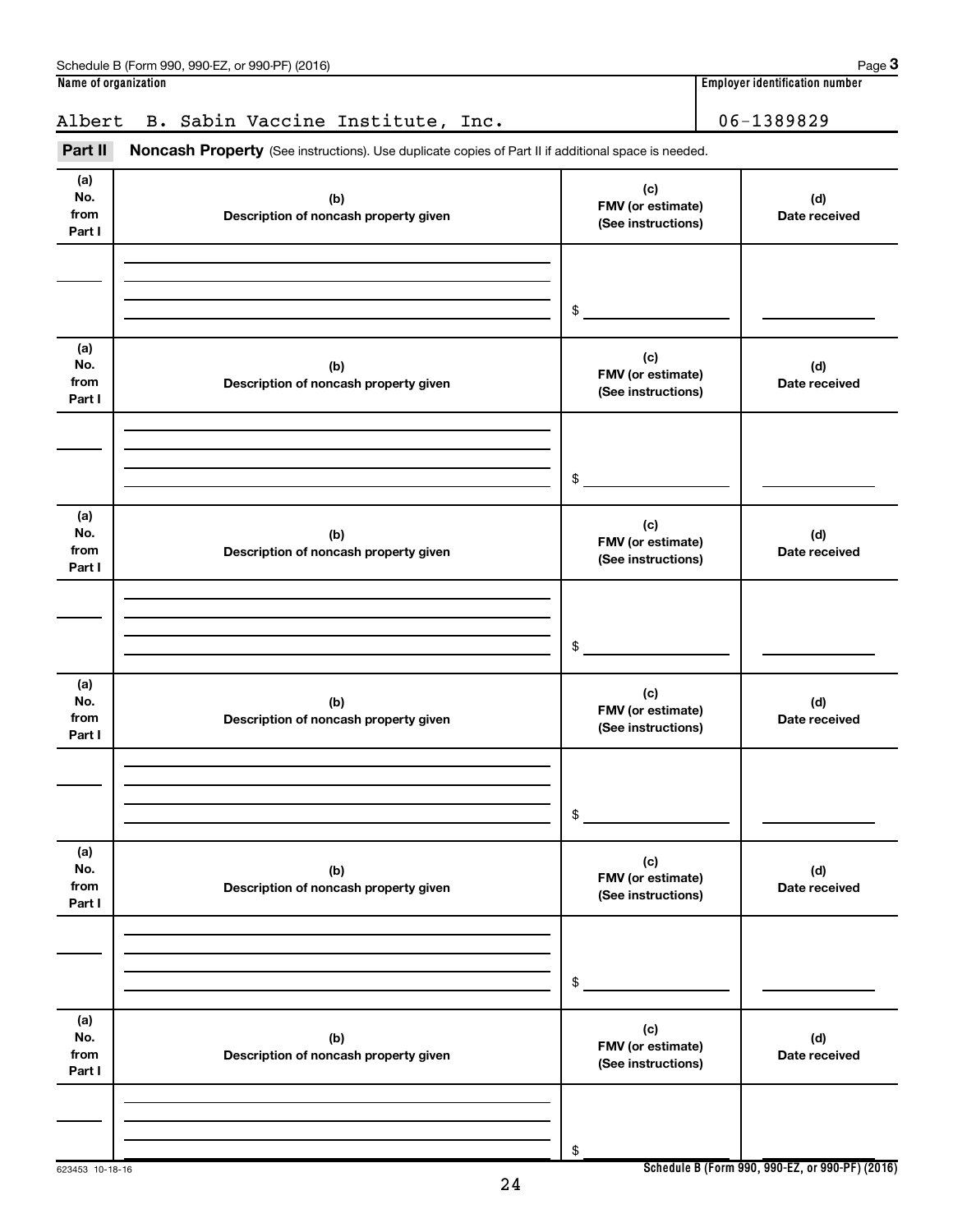| Name of organization |                                                                                                                                                          |                      | <b>Employer identification number</b>                                                                                                                    |
|----------------------|----------------------------------------------------------------------------------------------------------------------------------------------------------|----------------------|----------------------------------------------------------------------------------------------------------------------------------------------------------|
| Albert               | B. Sabin Vaccine Institute, Inc.                                                                                                                         |                      | 06-1389829                                                                                                                                               |
| Part III             | the year from any one contributor. Complete columns (a) through (e) and the following line entry. For organizations                                      |                      | Exclusively religious, charitable, etc., contributions to organizations described in section $501(c)(7)$ , (8), or (10) that total more than \$1,000 for |
|                      | completing Part III, enter the total of exclusively religious, charitable, etc., contributions of \$1,000 or less for the year. (Enter this info. once.) |                      |                                                                                                                                                          |
| (a) No.              | Use duplicate copies of Part III if additional space is needed.                                                                                          |                      |                                                                                                                                                          |
| from<br>Part I       | (b) Purpose of gift                                                                                                                                      | (c) Use of gift      | (d) Description of how gift is held                                                                                                                      |
|                      |                                                                                                                                                          |                      |                                                                                                                                                          |
|                      |                                                                                                                                                          |                      |                                                                                                                                                          |
|                      |                                                                                                                                                          |                      |                                                                                                                                                          |
|                      |                                                                                                                                                          |                      |                                                                                                                                                          |
|                      |                                                                                                                                                          | (e) Transfer of gift |                                                                                                                                                          |
|                      | Transferee's name, address, and ZIP + 4                                                                                                                  |                      | Relationship of transferor to transferee                                                                                                                 |
|                      |                                                                                                                                                          |                      |                                                                                                                                                          |
|                      |                                                                                                                                                          |                      |                                                                                                                                                          |
|                      |                                                                                                                                                          |                      |                                                                                                                                                          |
| (a) No.              |                                                                                                                                                          |                      |                                                                                                                                                          |
| from<br>Part I       | (b) Purpose of gift                                                                                                                                      | (c) Use of gift      | (d) Description of how gift is held                                                                                                                      |
|                      |                                                                                                                                                          |                      |                                                                                                                                                          |
|                      |                                                                                                                                                          |                      |                                                                                                                                                          |
|                      |                                                                                                                                                          |                      |                                                                                                                                                          |
|                      |                                                                                                                                                          |                      |                                                                                                                                                          |
|                      |                                                                                                                                                          | (e) Transfer of gift |                                                                                                                                                          |
|                      | Transferee's name, address, and ZIP + 4                                                                                                                  |                      | Relationship of transferor to transferee                                                                                                                 |
|                      |                                                                                                                                                          |                      |                                                                                                                                                          |
|                      |                                                                                                                                                          |                      |                                                                                                                                                          |
|                      |                                                                                                                                                          |                      |                                                                                                                                                          |
| (a) No.              |                                                                                                                                                          |                      |                                                                                                                                                          |
| from<br>Part I       | (b) Purpose of gift                                                                                                                                      | (c) Use of gift      | (d) Description of how gift is held                                                                                                                      |
|                      |                                                                                                                                                          |                      |                                                                                                                                                          |
|                      |                                                                                                                                                          |                      |                                                                                                                                                          |
|                      |                                                                                                                                                          |                      |                                                                                                                                                          |
|                      |                                                                                                                                                          | (e) Transfer of gift |                                                                                                                                                          |
|                      |                                                                                                                                                          |                      |                                                                                                                                                          |
|                      | Transferee's name, address, and ZIP + 4                                                                                                                  |                      | Relationship of transferor to transferee                                                                                                                 |
|                      |                                                                                                                                                          |                      |                                                                                                                                                          |
|                      |                                                                                                                                                          |                      |                                                                                                                                                          |
|                      |                                                                                                                                                          |                      |                                                                                                                                                          |
| (a) No.<br>from      | (b) Purpose of gift                                                                                                                                      | (c) Use of gift      | (d) Description of how gift is held                                                                                                                      |
| Part I               |                                                                                                                                                          |                      |                                                                                                                                                          |
|                      |                                                                                                                                                          |                      |                                                                                                                                                          |
|                      |                                                                                                                                                          |                      |                                                                                                                                                          |
|                      |                                                                                                                                                          |                      |                                                                                                                                                          |
|                      |                                                                                                                                                          | (e) Transfer of gift |                                                                                                                                                          |
|                      |                                                                                                                                                          |                      |                                                                                                                                                          |
|                      | Transferee's name, address, and ZIP + 4                                                                                                                  |                      | Relationship of transferor to transferee                                                                                                                 |
|                      |                                                                                                                                                          |                      |                                                                                                                                                          |
|                      |                                                                                                                                                          |                      |                                                                                                                                                          |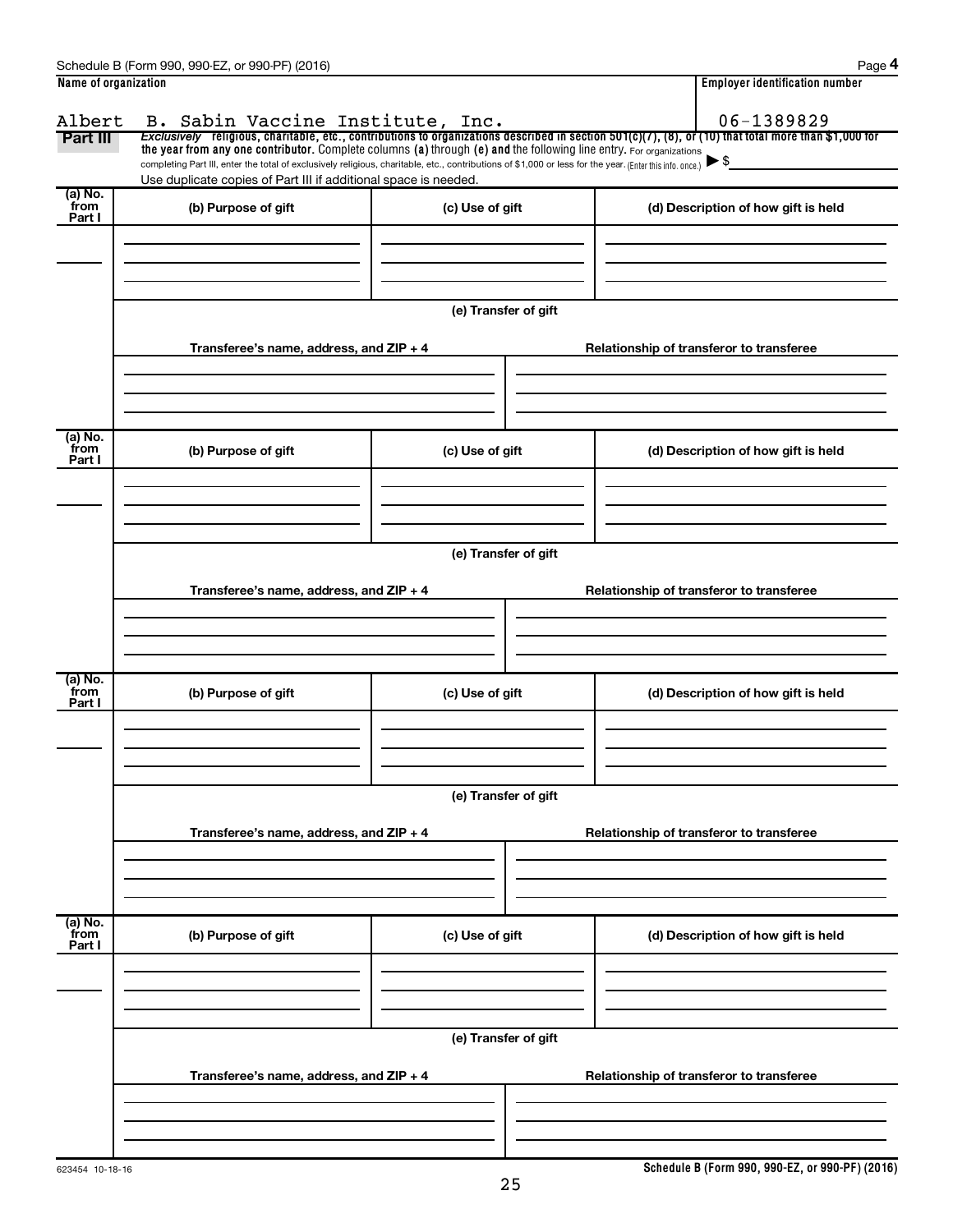# **SCHEDULE C**

Department of the Treasury Internal Revenue Service

# **Political Campaign and Lobbying Activities**<br> **Drganizations Exempt From Income Tax Under section 501(c) and section 527**

**Information about Schedule C (Form 990 or 990-EZ) and its instructions is at |**  *www.irs.gov/form990.* **(Form 990 or 990-EZ) For Organizations Exempt From Income Tax Under section 501(c) and section 527** Complete if the organization is described below. > Attach to Form 990 or Form 990-EZ. OMB No. 1545-0047 **Open to Public**

**Inspection**

**Employer identification number**

**If the organization answered "Yes," on Form 990, Part IV, line 3, or Form 990-EZ, Part V, line 46 (Political Campaign Activities), then**

- Section 501(c)(3) organizations: Complete Parts I-A and B. Do not complete Part I-C.
- Section 501(c) (other than section 501(c)(3)) organizations: Complete Parts I-A and C below. Do not complete Part I-B.
- Section 527 organizations: Complete Part I-A only.

#### **If the organization answered "Yes," on Form 990, Part IV, line 4, or Form 990-EZ, Part VI, line 47 (Lobbying Activities), then**

- Section 501(c)(3) organizations that have filed Form 5768 (election under section 501(h)): Complete Part II-A. Do not complete Part II-B.
- Section 501(c)(3) organizations that have NOT filed Form 5768 (election under section 501(h)): Complete Part II-B. Do not complete Part II-A.

**If the organization answered "Yes," on Form 990, Part IV, line 5 (Proxy Tax) (see separate instructions) or Form 990-EZ, Part V, line 35c (Proxy Tax) (see separate instructions), then**

|                      | ● Section 501(c)(4), (5), or (6) organizations: Complete Part III. |
|----------------------|--------------------------------------------------------------------|
| Name of organization |                                                                    |

|    |                                         | Albert B. Sabin Vaccine Institute, Inc.                                                                                                         |           |                       | 06-1389829                  |
|----|-----------------------------------------|-------------------------------------------------------------------------------------------------------------------------------------------------|-----------|-----------------------|-----------------------------|
|    | <b>Part I-A</b>                         | Complete if the organization is exempt under section 501(c) or is a section 527 organization.                                                   |           |                       |                             |
|    |                                         | Provide a description of the organization's direct and indirect political campaign activities in Part IV.                                       |           |                       |                             |
|    | Part I-B                                | Complete if the organization is exempt under section 501(c)(3).                                                                                 |           |                       |                             |
| 1. |                                         |                                                                                                                                                 |           |                       |                             |
| 2  |                                         |                                                                                                                                                 |           |                       |                             |
|    |                                         |                                                                                                                                                 |           |                       | Yes<br><b>No</b>            |
|    |                                         |                                                                                                                                                 |           |                       | Yes<br><b>No</b>            |
|    | <b>b</b> If "Yes." describe in Part IV. |                                                                                                                                                 |           |                       |                             |
|    | <b>Part I-CI</b>                        | Complete if the organization is exempt under section 501(c), except section 501(c)(3).                                                          |           |                       |                             |
|    |                                         | Enter the amount directly expended by the filing organization for section 527 exempt function activities                                        |           | $\triangleright$ s    |                             |
| 2  |                                         | Enter the amount of the filing organization's funds contributed to other organizations for section 527                                          |           |                       |                             |
|    |                                         |                                                                                                                                                 |           | ▶ \$                  |                             |
|    |                                         | 3 Total exempt function expenditures. Add lines 1 and 2. Enter here and on Form 1120-POL,                                                       |           |                       |                             |
|    |                                         |                                                                                                                                                 |           |                       | >                           |
|    |                                         |                                                                                                                                                 |           |                       | Yes<br><b>No</b>            |
| 5  |                                         | Enter the names, addresses and employer identification number (EIN) of all section 527 political organizations to which the filing organization |           |                       |                             |
|    |                                         | made payments. For each organization listed, enter the amount paid from the filing organization's funds. Also enter the amount of political     |           |                       |                             |
|    |                                         | contributions received that were promptly and directly delivered to a separate political organization, such as a separate segregated fund or a  |           |                       |                             |
|    |                                         | political action committee (PAC). If additional space is needed, provide information in Part IV.                                                |           |                       |                             |
|    | (a) Name                                | (b) Address                                                                                                                                     | $(c)$ EIN | (d) Amount paid from  | (e) Amount of political     |
|    |                                         |                                                                                                                                                 |           | filing organization's | Lcontributions received and |

| (a) Name | (b) Address | (c) EIN | (d) Amount paid from<br>filing organization's<br>funds. If none, enter -0-. | (e) Amount of political<br>contributions received and<br>promptly and directly<br>delivered to a separate<br>political organization.<br>If none, enter -0-. |
|----------|-------------|---------|-----------------------------------------------------------------------------|-------------------------------------------------------------------------------------------------------------------------------------------------------------|
|          |             |         |                                                                             |                                                                                                                                                             |
|          |             |         |                                                                             |                                                                                                                                                             |
|          |             |         |                                                                             |                                                                                                                                                             |
|          |             |         |                                                                             |                                                                                                                                                             |
|          |             |         |                                                                             |                                                                                                                                                             |
|          |             |         |                                                                             |                                                                                                                                                             |

632041 11-10-16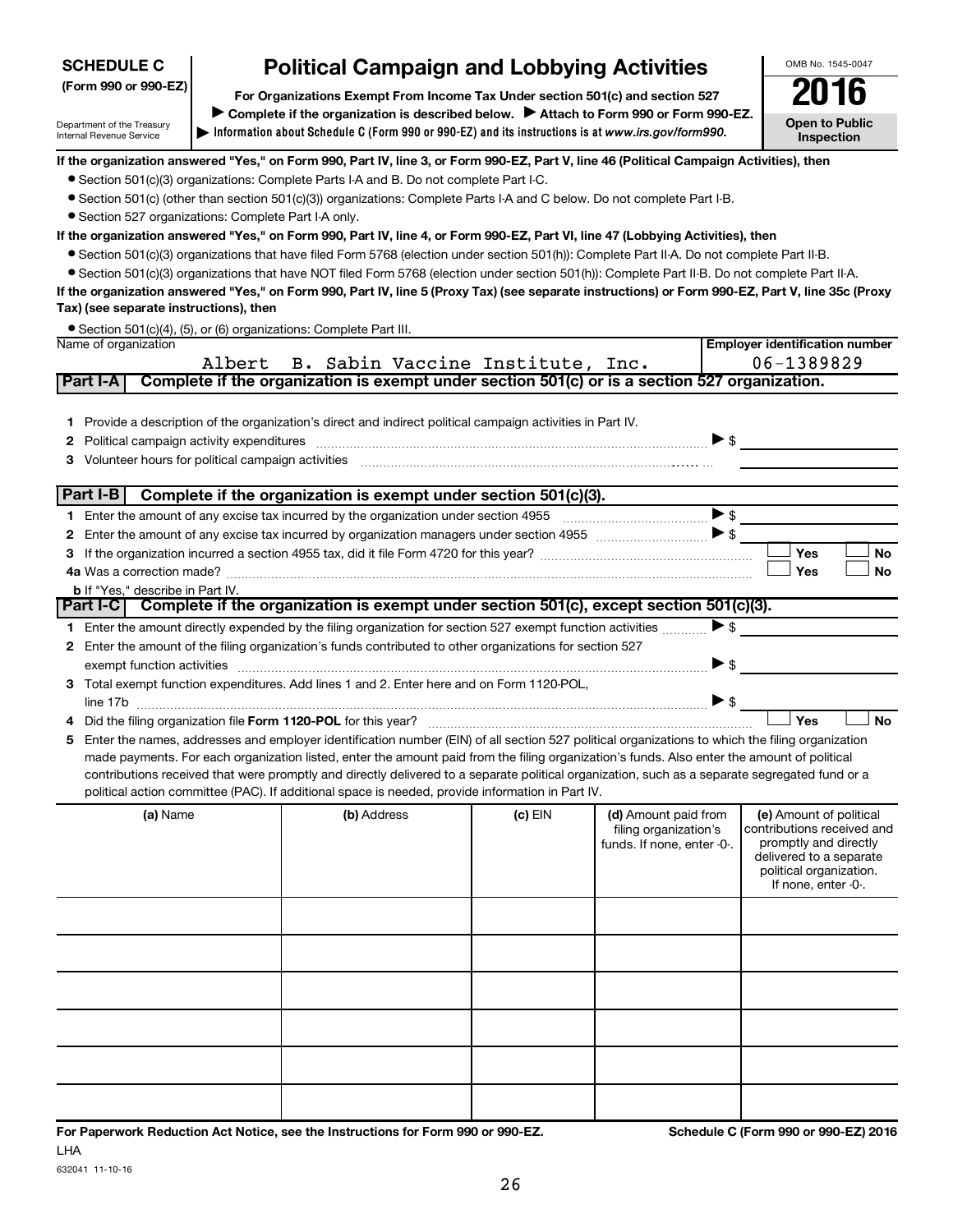| Schedule C (Form 990 or 990-EZ) 2016 Albert B. Sabin Vaccine Institute, Inc 06-1389829 Page2<br>Complete if the organization is exempt under section 501(c)(3) and filed Form 5768 (election under<br>Part II-A<br>section 501(h)). |                                        |                                                                                  |            |                                                                                                                                   |                                |
|-------------------------------------------------------------------------------------------------------------------------------------------------------------------------------------------------------------------------------------|----------------------------------------|----------------------------------------------------------------------------------|------------|-----------------------------------------------------------------------------------------------------------------------------------|--------------------------------|
| A Check $\blacktriangleright$                                                                                                                                                                                                       |                                        |                                                                                  |            | if the filing organization belongs to an affiliated group (and list in Part IV each affiliated group member's name, address, EIN, |                                |
| expenses, and share of excess lobbying expenditures).                                                                                                                                                                               |                                        |                                                                                  |            |                                                                                                                                   |                                |
| <b>B</b> Check $\blacktriangleright$                                                                                                                                                                                                |                                        | if the filing organization checked box A and "limited control" provisions apply. |            |                                                                                                                                   |                                |
|                                                                                                                                                                                                                                     | <b>Limits on Lobbying Expenditures</b> | (The term "expenditures" means amounts paid or incurred.)                        |            | (a) Filing<br>organization's<br>totals                                                                                            | (b) Affiliated group<br>totals |
|                                                                                                                                                                                                                                     |                                        |                                                                                  |            | 784.                                                                                                                              |                                |
| 1a Total lobbying expenditures to influence public opinion (grass roots lobbying)                                                                                                                                                   |                                        |                                                                                  |            | 3,479.                                                                                                                            |                                |
| <b>b</b> Total lobbying expenditures to influence a legislative body (direct lobbying)                                                                                                                                              |                                        |                                                                                  |            | 4,263.                                                                                                                            |                                |
| d Other exempt purpose expenditures                                                                                                                                                                                                 |                                        |                                                                                  |            | 18,666,797.                                                                                                                       |                                |
|                                                                                                                                                                                                                                     |                                        |                                                                                  |            | 18,671,060.                                                                                                                       |                                |
| f Lobbying nontaxable amount. Enter the amount from the following table in both columns.                                                                                                                                            |                                        |                                                                                  |            | 1,000,000.                                                                                                                        |                                |
| If the amount on line 1e, column $(a)$ or $(b)$ is:                                                                                                                                                                                 |                                        |                                                                                  |            |                                                                                                                                   |                                |
| Not over \$500,000                                                                                                                                                                                                                  |                                        | The lobbying nontaxable amount is:<br>20% of the amount on line 1e.              |            |                                                                                                                                   |                                |
| Over \$500,000 but not over \$1,000,000                                                                                                                                                                                             |                                        | \$100,000 plus 15% of the excess over \$500,000.                                 |            |                                                                                                                                   |                                |
| Over \$1,000,000 but not over \$1,500,000                                                                                                                                                                                           |                                        | \$175,000 plus 10% of the excess over \$1,000,000                                |            |                                                                                                                                   |                                |
| Over \$1,500,000 but not over \$17,000,000                                                                                                                                                                                          |                                        | \$225,000 plus 5% of the excess over \$1,500,000.                                |            |                                                                                                                                   |                                |
| Over \$17,000,000                                                                                                                                                                                                                   | \$1,000,000.                           |                                                                                  |            |                                                                                                                                   |                                |
|                                                                                                                                                                                                                                     |                                        |                                                                                  |            |                                                                                                                                   |                                |
| g Grassroots nontaxable amount (enter 25% of line 1f)                                                                                                                                                                               |                                        |                                                                                  |            | 250,000.                                                                                                                          |                                |
| h Subtract line 1q from line 1a. If zero or less, enter -0-                                                                                                                                                                         |                                        |                                                                                  |            | $\overline{0}$ .                                                                                                                  |                                |
| i Subtract line 1f from line 1c. If zero or less, enter -0-                                                                                                                                                                         |                                        |                                                                                  |            | 0.                                                                                                                                |                                |
| If there is an amount other than zero on either line 1h or line 1i, did the organization file Form 4720<br>Î.                                                                                                                       |                                        |                                                                                  |            |                                                                                                                                   |                                |
| reporting section 4911 tax for this year?                                                                                                                                                                                           |                                        |                                                                                  |            |                                                                                                                                   | Yes<br>No                      |
|                                                                                                                                                                                                                                     |                                        | 4-Year Averaging Period Under section 501(h)                                     |            |                                                                                                                                   |                                |
| (Some organizations that made a section 501(h) election do not have to complete all of the five columns below.                                                                                                                      |                                        | See the separate instructions for lines 2a through 2f.)                          |            |                                                                                                                                   |                                |
|                                                                                                                                                                                                                                     |                                        | Lobbying Expenditures During 4-Year Averaging Period                             |            |                                                                                                                                   |                                |
| Calendar year<br>(or fiscal year beginning in)                                                                                                                                                                                      | (a) 2013                               | (b) 2014                                                                         | $(c)$ 2015 | $(d)$ 2016                                                                                                                        | (e) Total                      |
| 2a Lobbying nontaxable amount                                                                                                                                                                                                       |                                        | $1,000,000.$ $1,000,000.$ $1,000,000.$                                           |            | 1,000,000.                                                                                                                        | 4,000,000.                     |
| <b>b</b> Lobbying ceiling amount<br>(150% of line 2a, column(e))                                                                                                                                                                    |                                        |                                                                                  |            |                                                                                                                                   | 6,000,000.                     |
| c Total lobbying expenditures                                                                                                                                                                                                       | 2,130.                                 | 2,692.                                                                           | 5,538.     | 4,263.                                                                                                                            | 14,623.                        |
|                                                                                                                                                                                                                                     | 250,000.                               | 250,000.                                                                         | 250,000.   | 250,000.                                                                                                                          | 1,000,000.                     |
| d Grassroots nontaxable amount<br>e Grassroots ceiling amount                                                                                                                                                                       |                                        |                                                                                  |            |                                                                                                                                   |                                |
| (150% of line 2d, column (e))                                                                                                                                                                                                       |                                        |                                                                                  |            |                                                                                                                                   | 1,500,000.                     |
| f Grassroots lobbying expenditures                                                                                                                                                                                                  | 719.                                   | 1,217.                                                                           | 1,897.     | 784.                                                                                                                              | 4,617.                         |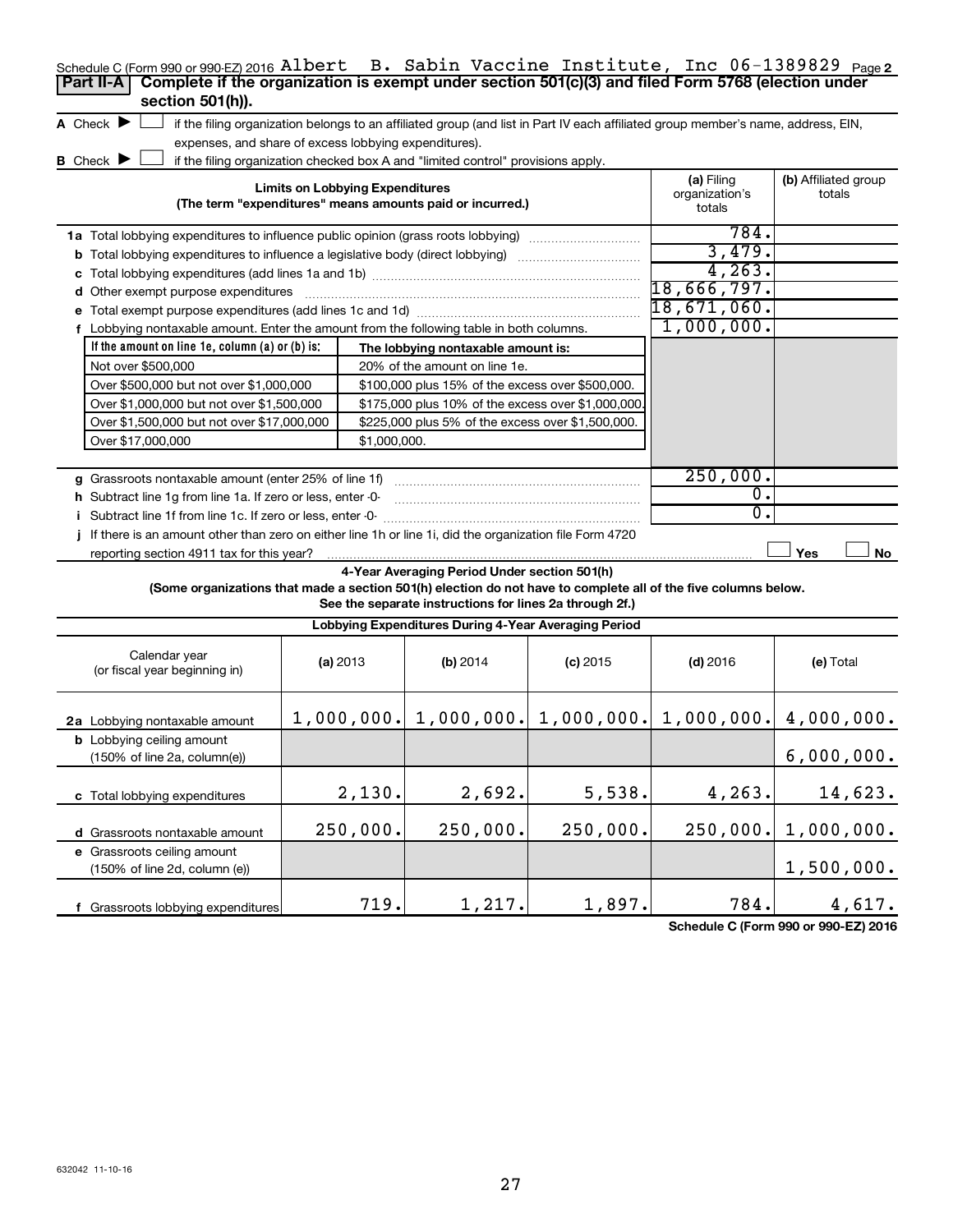#### Schedule C (Form 990 or 990-EZ) 2016 AL**Dert B. Sabin Vaccine Institute, Inc 06-**1389829 <sub>Page</sub> 3 **Part II-B Complete if the organization is exempt under section 501(c)(3) and has NOT filed Form 5768 (election under section 501(h)).** Albert B. Sabin Vaccine Institute, Inc 06-1389829

|    | For each "Yes," response on lines 1a through 1i below, provide in Part IV a detailed description                                                                                                                                    | (a) |                | (b)    |    |
|----|-------------------------------------------------------------------------------------------------------------------------------------------------------------------------------------------------------------------------------------|-----|----------------|--------|----|
|    | of the lobbying activity.                                                                                                                                                                                                           | Yes | No             | Amount |    |
| 1  | During the year, did the filing organization attempt to influence foreign, national, state or<br>local legislation, including any attempt to influence public opinion on a legislative matter<br>or referendum, through the use of: |     |                |        |    |
|    | <b>b</b> Paid staff or management (include compensation in expenses reported on lines 1c through 1i)?                                                                                                                               |     |                |        |    |
|    |                                                                                                                                                                                                                                     |     |                |        |    |
|    |                                                                                                                                                                                                                                     |     |                |        |    |
|    |                                                                                                                                                                                                                                     |     |                |        |    |
|    | g Direct contact with legislators, their staffs, government officials, or a legislative body?                                                                                                                                       |     |                |        |    |
|    | h Rallies, demonstrations, seminars, conventions, speeches, lectures, or any similar means?                                                                                                                                         |     |                |        |    |
|    | <i>i</i> Other activities?                                                                                                                                                                                                          |     |                |        |    |
|    |                                                                                                                                                                                                                                     |     |                |        |    |
|    | 2a Did the activities in line 1 cause the organization to be not described in section 501(c)(3)?                                                                                                                                    |     |                |        |    |
|    |                                                                                                                                                                                                                                     |     |                |        |    |
|    | c If "Yes," enter the amount of any tax incurred by organization managers under section 4912                                                                                                                                        |     |                |        |    |
|    | d If the filing organization incurred a section 4912 tax, did it file Form 4720 for this year?                                                                                                                                      |     |                |        |    |
|    | Part III-A Complete if the organization is exempt under section 501(c)(4), section 501(c)(5), or section                                                                                                                            |     |                |        |    |
|    | $501(c)(6)$ .                                                                                                                                                                                                                       |     |                |        |    |
|    |                                                                                                                                                                                                                                     |     |                | Yes    | No |
| 1  |                                                                                                                                                                                                                                     |     | $\mathbf{1}$   |        |    |
| 2  |                                                                                                                                                                                                                                     |     | $\mathbf{2}$   |        |    |
| 3  | Did the organization agree to carry over lobbying and political campaign activity expenditures from the prior year?                                                                                                                 |     | 3              |        |    |
|    | Complete if the organization is exempt under section 501(c)(4), section 501(c)(5), or section<br>Part III-B                                                                                                                         |     |                |        |    |
|    | 501(c)(6) and if either (a) BOTH Part III-A, lines 1 and 2, are answered "No," OR (b) Part III-A, line 3, is<br>answered "Yes."                                                                                                     |     |                |        |    |
| 1. | Dues, assessments and similar amounts from members [111] [12] matter and stream and similar amounts from members [11] matter and similar amounts from members [11] matter and stream and stream and stream and stream and stre      |     | 1              |        |    |
| 2  | Section 162(e) nondeductible lobbying and political expenditures (do not include amounts of political                                                                                                                               |     |                |        |    |
|    | expenses for which the section 527(f) tax was paid).                                                                                                                                                                                |     |                |        |    |
|    |                                                                                                                                                                                                                                     |     | 2a             |        |    |
|    | b Carryover from last year manufactured and content to content the content of the content of the content of the content of the content of the content of the content of the content of the content of the content of the conte      |     | 2 <sub>b</sub> |        |    |
|    |                                                                                                                                                                                                                                     |     | 2c             |        |    |
| З  |                                                                                                                                                                                                                                     |     | 3              |        |    |
| 4  | If notices were sent and the amount on line 2c exceeds the amount on line 3, what portion of the excess                                                                                                                             |     |                |        |    |
|    | does the organization agree to carryover to the reasonable estimate of nondeductible lobbying and political                                                                                                                         |     |                |        |    |
|    |                                                                                                                                                                                                                                     |     | 4              |        |    |
| 5  |                                                                                                                                                                                                                                     |     | 5              |        |    |
|    | Part IV  <br><b>Supplemental Information</b>                                                                                                                                                                                        |     |                |        |    |
|    | Provide the descriptions required for Part I-A, line 1; Part I-B, line 4; Part I-C, line 5; Part II-A (affiliated group list); Part II-A, lines 1 and 2 (see                                                                        |     |                |        |    |

instructions); and Part II-B, line 1. Also, complete this part for any additional information.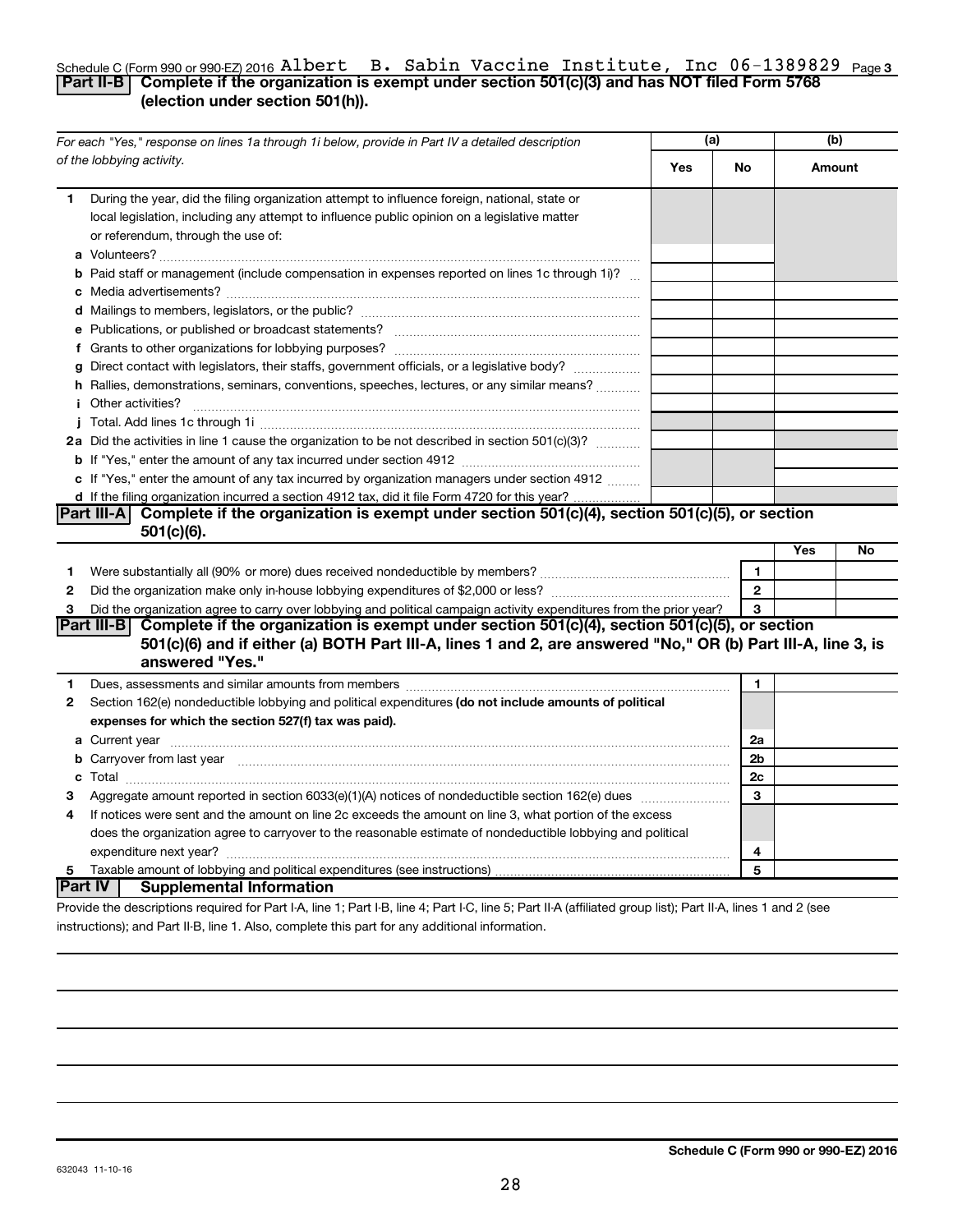|         | <b>SCHEDULE D</b>                                      |                                                                                                                                               |  |                     | <b>Supplemental Financial Statements</b>                                 |                                                    |                          | OMB No. 1545-0047                                                                                                                                         |
|---------|--------------------------------------------------------|-----------------------------------------------------------------------------------------------------------------------------------------------|--|---------------------|--------------------------------------------------------------------------|----------------------------------------------------|--------------------------|-----------------------------------------------------------------------------------------------------------------------------------------------------------|
|         | (Form 990)                                             |                                                                                                                                               |  |                     | Complete if the organization answered "Yes" on Form 990,                 |                                                    |                          |                                                                                                                                                           |
|         |                                                        |                                                                                                                                               |  |                     | Part IV, line 6, 7, 8, 9, 10, 11a, 11b, 11c, 11d, 11e, 11f, 12a, or 12b. |                                                    |                          | Open to Public                                                                                                                                            |
|         | Department of the Treasury<br>Internal Revenue Service | Information about Schedule D (Form 990) and its instructions is at www.irs.gov/form990.                                                       |  | Attach to Form 990. |                                                                          |                                                    |                          | Inspection                                                                                                                                                |
|         | Name of the organization                               |                                                                                                                                               |  |                     |                                                                          |                                                    |                          | <b>Employer identification number</b>                                                                                                                     |
|         |                                                        | Albert                                                                                                                                        |  |                     | B. Sabin Vaccine Institute, Inc.                                         |                                                    |                          | 06-1389829                                                                                                                                                |
| Part I  |                                                        | Organizations Maintaining Donor Advised Funds or Other Similar Funds or Accounts. Complete if the                                             |  |                     |                                                                          |                                                    |                          |                                                                                                                                                           |
|         |                                                        | organization answered "Yes" on Form 990, Part IV, line 6.                                                                                     |  |                     |                                                                          |                                                    |                          |                                                                                                                                                           |
|         |                                                        |                                                                                                                                               |  |                     | (a) Donor advised funds                                                  |                                                    |                          | (b) Funds and other accounts                                                                                                                              |
| 1       |                                                        |                                                                                                                                               |  |                     |                                                                          |                                                    |                          |                                                                                                                                                           |
| 2       |                                                        | Aggregate value of contributions to (during year)                                                                                             |  |                     |                                                                          |                                                    |                          |                                                                                                                                                           |
| З       |                                                        |                                                                                                                                               |  |                     |                                                                          |                                                    |                          |                                                                                                                                                           |
| 4       |                                                        |                                                                                                                                               |  |                     |                                                                          |                                                    |                          |                                                                                                                                                           |
| 5       |                                                        | Did the organization inform all donors and donor advisors in writing that the assets held in donor advised funds                              |  |                     |                                                                          |                                                    |                          | Yes<br><b>No</b>                                                                                                                                          |
| 6       |                                                        | Did the organization inform all grantees, donors, and donor advisors in writing that grant funds can be used only                             |  |                     |                                                                          |                                                    |                          |                                                                                                                                                           |
|         |                                                        | for charitable purposes and not for the benefit of the donor or donor advisor, or for any other purpose conferring                            |  |                     |                                                                          |                                                    |                          |                                                                                                                                                           |
|         | impermissible private benefit?                         |                                                                                                                                               |  |                     |                                                                          |                                                    |                          | Yes<br>No                                                                                                                                                 |
| Part II |                                                        | Conservation Easements. Complete if the organization answered "Yes" on Form 990, Part IV, line 7.                                             |  |                     |                                                                          |                                                    |                          |                                                                                                                                                           |
| 1       |                                                        | Purpose(s) of conservation easements held by the organization (check all that apply).                                                         |  |                     |                                                                          |                                                    |                          |                                                                                                                                                           |
|         |                                                        | Preservation of land for public use (e.g., recreation or education)                                                                           |  |                     |                                                                          | Preservation of a historically important land area |                          |                                                                                                                                                           |
|         |                                                        | Protection of natural habitat                                                                                                                 |  |                     |                                                                          | Preservation of a certified historic structure     |                          |                                                                                                                                                           |
|         |                                                        | Preservation of open space                                                                                                                    |  |                     |                                                                          |                                                    |                          |                                                                                                                                                           |
| 2       |                                                        |                                                                                                                                               |  |                     |                                                                          |                                                    |                          | Complete lines 2a through 2d if the organization held a qualified conservation contribution in the form of a conservation easement on the last            |
|         | day of the tax year.                                   |                                                                                                                                               |  |                     |                                                                          |                                                    |                          | Held at the End of the Tax Year                                                                                                                           |
| а       |                                                        |                                                                                                                                               |  |                     |                                                                          |                                                    | 2a                       |                                                                                                                                                           |
|         |                                                        | Total acreage restricted by conservation easements manufactured acreage restricted by conservation easements                                  |  |                     |                                                                          |                                                    | 2 <sub>b</sub>           |                                                                                                                                                           |
|         |                                                        | Number of conservation easements on a certified historic structure included in (a) manufacture included in (a)                                |  |                     |                                                                          |                                                    | 2c                       |                                                                                                                                                           |
| d       |                                                        | Number of conservation easements included in (c) acquired after 8/17/06, and not on a historic structure                                      |  |                     |                                                                          |                                                    |                          |                                                                                                                                                           |
|         |                                                        |                                                                                                                                               |  |                     |                                                                          |                                                    | 2d                       |                                                                                                                                                           |
| 3       |                                                        | Number of conservation easements modified, transferred, released, extinguished, or terminated by the organization during the tax              |  |                     |                                                                          |                                                    |                          |                                                                                                                                                           |
|         | $\vee$ ear $\blacktriangleright$                       | Number of states where property subject to conservation easement is located >                                                                 |  |                     |                                                                          |                                                    |                          |                                                                                                                                                           |
| 4<br>5  |                                                        | Does the organization have a written policy regarding the periodic monitoring, inspection, handling of                                        |  |                     |                                                                          |                                                    |                          |                                                                                                                                                           |
|         |                                                        | violations, and enforcement of the conservation easements it holds?                                                                           |  |                     |                                                                          |                                                    |                          | <b>No</b><br>Yes                                                                                                                                          |
|         |                                                        | Staff and volunteer hours devoted to monitoring, inspecting, handling of violations, and enforcing conservation easements during the year     |  |                     |                                                                          |                                                    |                          |                                                                                                                                                           |
|         |                                                        |                                                                                                                                               |  |                     |                                                                          |                                                    |                          |                                                                                                                                                           |
| 7       |                                                        | Amount of expenses incurred in monitoring, inspecting, handling of violations, and enforcing conservation easements during the year           |  |                     |                                                                          |                                                    |                          |                                                                                                                                                           |
|         | $\blacktriangleright$ \$                               |                                                                                                                                               |  |                     |                                                                          |                                                    |                          |                                                                                                                                                           |
| 8       |                                                        | Does each conservation easement reported on line 2(d) above satisfy the requirements of section 170(h)(4)(B)(i)                               |  |                     |                                                                          |                                                    |                          |                                                                                                                                                           |
|         |                                                        |                                                                                                                                               |  |                     |                                                                          |                                                    |                          | Yes<br><b>No</b>                                                                                                                                          |
| 9       |                                                        | In Part XIII, describe how the organization reports conservation easements in its revenue and expense statement, and balance sheet, and       |  |                     |                                                                          |                                                    |                          |                                                                                                                                                           |
|         |                                                        | include, if applicable, the text of the footnote to the organization's financial statements that describes the organization's accounting for  |  |                     |                                                                          |                                                    |                          |                                                                                                                                                           |
|         | conservation easements.                                |                                                                                                                                               |  |                     |                                                                          |                                                    |                          |                                                                                                                                                           |
|         | Part III                                               | Organizations Maintaining Collections of Art, Historical Treasures, or Other Similar Assets.                                                  |  |                     |                                                                          |                                                    |                          |                                                                                                                                                           |
|         |                                                        | Complete if the organization answered "Yes" on Form 990, Part IV, line 8.                                                                     |  |                     |                                                                          |                                                    |                          |                                                                                                                                                           |
|         |                                                        | 1a If the organization elected, as permitted under SFAS 116 (ASC 958), not to report in its revenue statement and balance sheet works of art, |  |                     |                                                                          |                                                    |                          |                                                                                                                                                           |
|         |                                                        | the text of the footnote to its financial statements that describes these items.                                                              |  |                     |                                                                          |                                                    |                          | historical treasures, or other similar assets held for public exhibition, education, or research in furtherance of public service, provide, in Part XIII, |
|         |                                                        |                                                                                                                                               |  |                     |                                                                          |                                                    |                          | If the organization elected, as permitted under SFAS 116 (ASC 958), to report in its revenue statement and balance sheet works of art, historical         |
| b       |                                                        |                                                                                                                                               |  |                     |                                                                          |                                                    |                          | treasures, or other similar assets held for public exhibition, education, or research in furtherance of public service, provide the following amounts     |
|         | relating to these items:                               |                                                                                                                                               |  |                     |                                                                          |                                                    |                          |                                                                                                                                                           |
|         |                                                        |                                                                                                                                               |  |                     |                                                                          |                                                    |                          |                                                                                                                                                           |
|         |                                                        |                                                                                                                                               |  |                     |                                                                          |                                                    |                          |                                                                                                                                                           |
| 2       |                                                        | If the organization received or held works of art, historical treasures, or other similar assets for financial gain, provide                  |  |                     |                                                                          |                                                    |                          |                                                                                                                                                           |
|         |                                                        | the following amounts required to be reported under SFAS 116 (ASC 958) relating to these items:                                               |  |                     |                                                                          |                                                    |                          |                                                                                                                                                           |
| а       |                                                        |                                                                                                                                               |  |                     |                                                                          |                                                    | $\blacktriangleright$ \$ |                                                                                                                                                           |
|         |                                                        |                                                                                                                                               |  |                     |                                                                          |                                                    | $\blacktriangleright$ \$ |                                                                                                                                                           |

632051 08-29-16 **For Paperwork Reduction Act Notice, see the Instructions for Form 990. Schedule D (Form 990) 2016** LHA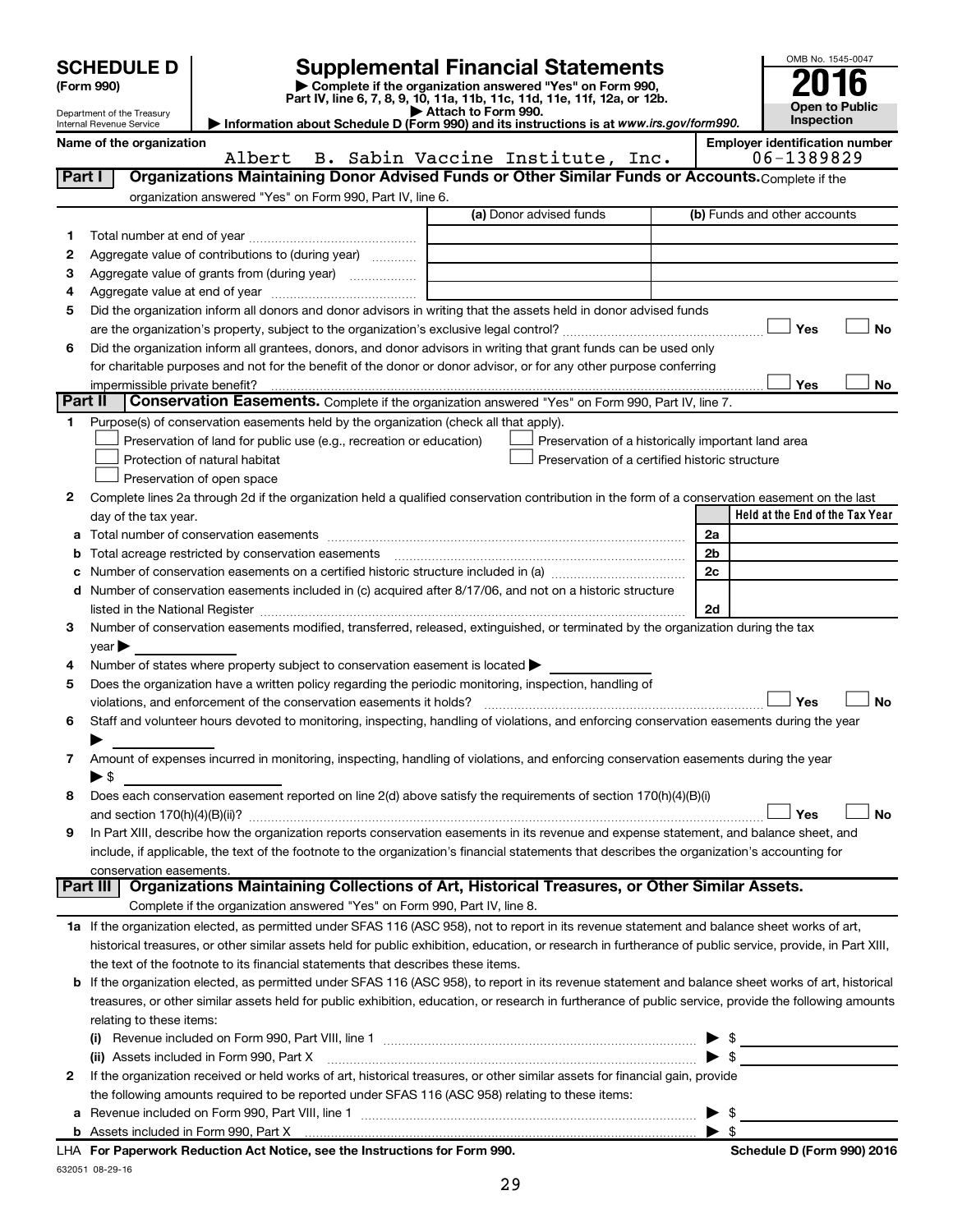|    | Albert<br>Schedule D (Form 990) 2016                                                                                                                                                                                           | B. Sabin Vaccine Institute, Inc.        |   |                |                                                                                                                                                                                                                               |                                 |                | $06 - 1389829$ Page 2 |
|----|--------------------------------------------------------------------------------------------------------------------------------------------------------------------------------------------------------------------------------|-----------------------------------------|---|----------------|-------------------------------------------------------------------------------------------------------------------------------------------------------------------------------------------------------------------------------|---------------------------------|----------------|-----------------------|
|    | Part III<br>Organizations Maintaining Collections of Art, Historical Treasures, or Other Similar Assets (continued)                                                                                                            |                                         |   |                |                                                                                                                                                                                                                               |                                 |                |                       |
| 3  | Using the organization's acquisition, accession, and other records, check any of the following that are a significant use of its collection items                                                                              |                                         |   |                |                                                                                                                                                                                                                               |                                 |                |                       |
|    | (check all that apply):                                                                                                                                                                                                        |                                         |   |                |                                                                                                                                                                                                                               |                                 |                |                       |
| a  | Public exhibition                                                                                                                                                                                                              | d                                       |   |                | Loan or exchange programs                                                                                                                                                                                                     |                                 |                |                       |
| b  | Scholarly research                                                                                                                                                                                                             | e                                       |   |                | Other and the contract of the contract of the contract of the contract of the contract of the contract of the contract of the contract of the contract of the contract of the contract of the contract of the contract of the |                                 |                |                       |
| c  | Preservation for future generations                                                                                                                                                                                            |                                         |   |                |                                                                                                                                                                                                                               |                                 |                |                       |
| 4  | Provide a description of the organization's collections and explain how they further the organization's exempt purpose in Part XIII.                                                                                           |                                         |   |                |                                                                                                                                                                                                                               |                                 |                |                       |
| 5  | During the year, did the organization solicit or receive donations of art, historical treasures, or other similar assets                                                                                                       |                                         |   |                |                                                                                                                                                                                                                               |                                 |                |                       |
|    |                                                                                                                                                                                                                                |                                         |   |                |                                                                                                                                                                                                                               |                                 | Yes            | No                    |
|    | Part IV<br>Escrow and Custodial Arrangements. Complete if the organization answered "Yes" on Form 990, Part IV, line 9, or                                                                                                     |                                         |   |                |                                                                                                                                                                                                                               |                                 |                |                       |
|    | reported an amount on Form 990, Part X, line 21.                                                                                                                                                                               |                                         |   |                |                                                                                                                                                                                                                               |                                 |                |                       |
|    | 1a Is the organization an agent, trustee, custodian or other intermediary for contributions or other assets not included                                                                                                       |                                         |   |                |                                                                                                                                                                                                                               |                                 |                |                       |
|    |                                                                                                                                                                                                                                |                                         |   |                |                                                                                                                                                                                                                               |                                 | Yes            | No                    |
|    | b If "Yes," explain the arrangement in Part XIII and complete the following table:                                                                                                                                             |                                         |   |                |                                                                                                                                                                                                                               |                                 |                |                       |
|    |                                                                                                                                                                                                                                |                                         |   |                |                                                                                                                                                                                                                               | 1c                              | Amount         |                       |
|    | c Beginning balance measurements and the contract of Beginning balance measurements are all the contract of the contract of the contract of the contract of the contract of the contract of the contract of the contract of th |                                         |   |                |                                                                                                                                                                                                                               | 1d                              |                |                       |
|    | e Distributions during the year manufactured and continuum and contact the year manufactured and contact the year manufactured and contact the year manufactured and contact the year manufactured and contact the year manufa |                                         |   |                |                                                                                                                                                                                                                               | 1e                              |                |                       |
|    |                                                                                                                                                                                                                                |                                         |   |                |                                                                                                                                                                                                                               | 1f                              |                |                       |
|    | 2a Did the organization include an amount on Form 990, Part X, line 21, for escrow or custodial account liability?                                                                                                             |                                         |   |                |                                                                                                                                                                                                                               |                                 | Yes            | No                    |
|    | <b>b</b> If "Yes," explain the arrangement in Part XIII. Check here if the explanation has been provided on Part XIII                                                                                                          |                                         |   |                |                                                                                                                                                                                                                               |                                 |                |                       |
|    | <b>Part V</b><br><b>Endowment Funds.</b> Complete if the organization answered "Yes" on Form 990, Part IV, line 10.                                                                                                            |                                         |   |                |                                                                                                                                                                                                                               |                                 |                |                       |
|    |                                                                                                                                                                                                                                | (a) Current year                        |   | (b) Prior year | (c) Two years back   (d) Three years back   (e) Four years back                                                                                                                                                               |                                 |                |                       |
| ٦а | Beginning of year balance                                                                                                                                                                                                      |                                         |   |                |                                                                                                                                                                                                                               |                                 |                |                       |
| b  |                                                                                                                                                                                                                                |                                         |   |                |                                                                                                                                                                                                                               |                                 |                |                       |
|    | Net investment earnings, gains, and losses                                                                                                                                                                                     |                                         |   |                |                                                                                                                                                                                                                               |                                 |                |                       |
|    |                                                                                                                                                                                                                                |                                         |   |                |                                                                                                                                                                                                                               |                                 |                |                       |
|    | e Other expenditures for facilities                                                                                                                                                                                            |                                         |   |                |                                                                                                                                                                                                                               |                                 |                |                       |
|    | and programs                                                                                                                                                                                                                   |                                         |   |                |                                                                                                                                                                                                                               |                                 |                |                       |
| Ť. |                                                                                                                                                                                                                                |                                         |   |                |                                                                                                                                                                                                                               |                                 |                |                       |
| g  | End of year balance                                                                                                                                                                                                            |                                         |   |                |                                                                                                                                                                                                                               |                                 |                |                       |
| 2  | Provide the estimated percentage of the current year end balance (line 1g, column (a)) held as:                                                                                                                                |                                         |   |                |                                                                                                                                                                                                                               |                                 |                |                       |
| а  | Board designated or quasi-endowment                                                                                                                                                                                            |                                         | ℅ |                |                                                                                                                                                                                                                               |                                 |                |                       |
| b  | Permanent endowment                                                                                                                                                                                                            | %                                       |   |                |                                                                                                                                                                                                                               |                                 |                |                       |
|    | c Temporarily restricted endowment $\blacktriangleright$                                                                                                                                                                       | %                                       |   |                |                                                                                                                                                                                                                               |                                 |                |                       |
|    | The percentages on lines 2a, 2b, and 2c should equal 100%.                                                                                                                                                                     |                                         |   |                |                                                                                                                                                                                                                               |                                 |                |                       |
|    | 3a Are there endowment funds not in the possession of the organization that are held and administered for the organization                                                                                                     |                                         |   |                |                                                                                                                                                                                                                               |                                 |                |                       |
|    | by:                                                                                                                                                                                                                            |                                         |   |                |                                                                                                                                                                                                                               |                                 |                | Yes<br>No             |
|    | (i)                                                                                                                                                                                                                            |                                         |   |                |                                                                                                                                                                                                                               |                                 | 3a(i)          |                       |
|    |                                                                                                                                                                                                                                |                                         |   |                |                                                                                                                                                                                                                               |                                 | 3a(ii)         |                       |
|    |                                                                                                                                                                                                                                |                                         |   |                |                                                                                                                                                                                                                               |                                 | 3b             |                       |
| 4  | Describe in Part XIII the intended uses of the organization's endowment funds.                                                                                                                                                 |                                         |   |                |                                                                                                                                                                                                                               |                                 |                |                       |
|    | Land, Buildings, and Equipment.<br>Part VI                                                                                                                                                                                     |                                         |   |                |                                                                                                                                                                                                                               |                                 |                |                       |
|    | Complete if the organization answered "Yes" on Form 990, Part IV, line 11a. See Form 990, Part X, line 10.                                                                                                                     |                                         |   |                |                                                                                                                                                                                                                               |                                 |                |                       |
|    | Description of property                                                                                                                                                                                                        | (a) Cost or other<br>basis (investment) |   |                | (b) Cost or other                                                                                                                                                                                                             | (c) Accumulated<br>depreciation | (d) Book value |                       |
|    |                                                                                                                                                                                                                                |                                         |   |                | basis (other)                                                                                                                                                                                                                 |                                 |                |                       |
|    |                                                                                                                                                                                                                                |                                         |   |                |                                                                                                                                                                                                                               |                                 |                |                       |
|    |                                                                                                                                                                                                                                |                                         |   |                |                                                                                                                                                                                                                               |                                 |                |                       |
|    |                                                                                                                                                                                                                                |                                         |   |                | 323,784.                                                                                                                                                                                                                      | 294,616.                        |                | 29,168.               |
|    |                                                                                                                                                                                                                                |                                         |   |                |                                                                                                                                                                                                                               |                                 |                | 0.                    |
|    | Total. Add lines 1a through 1e. (Column (d) must equal Form 990, Part X, column (B), line 10c.)                                                                                                                                |                                         |   |                |                                                                                                                                                                                                                               |                                 |                | 29,168.               |

**Schedule D (Form 990) 2016**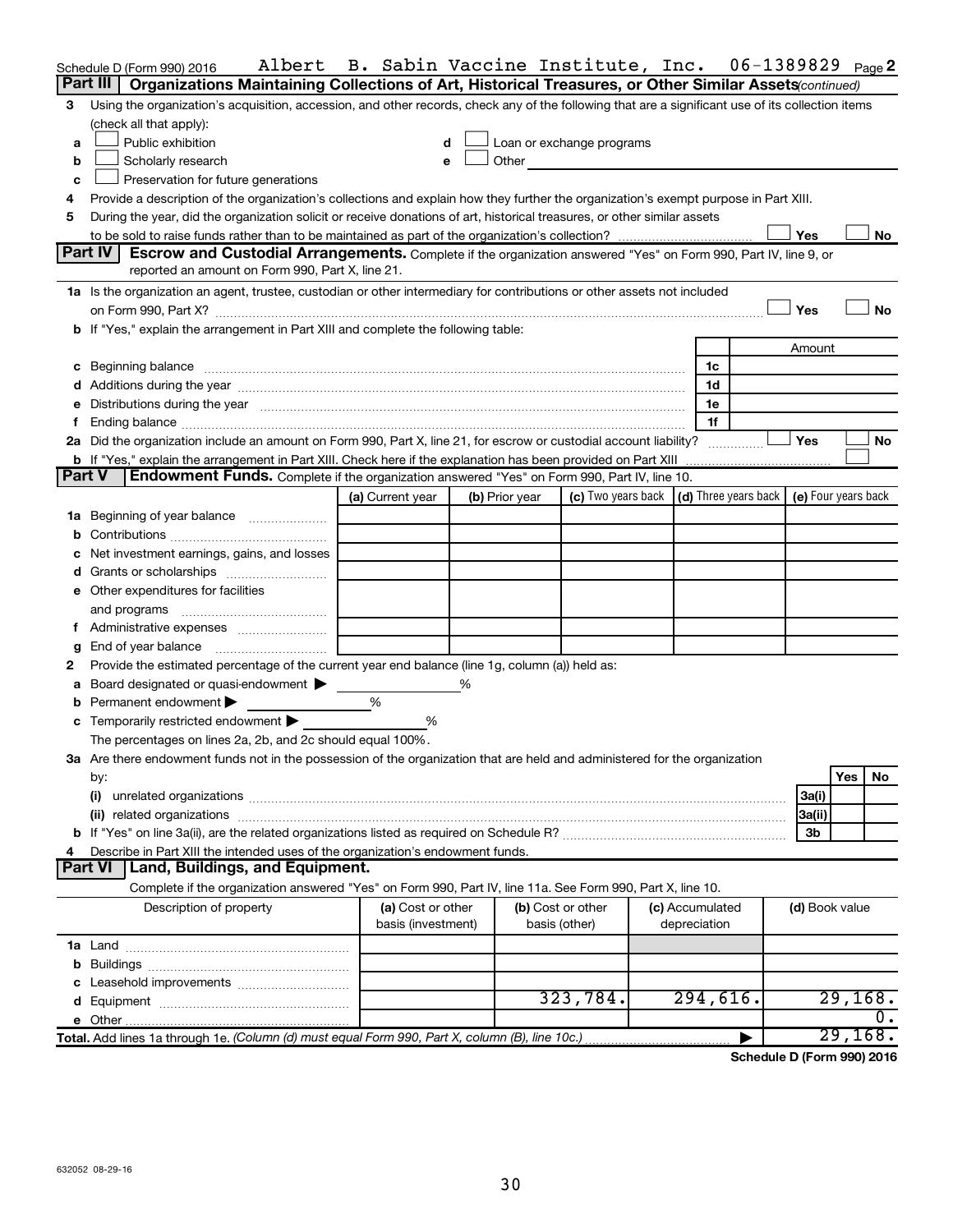| <b>Investments - Other Securities.</b><br><b>Part VIII</b><br>Complete if the organization answered "Yes" on Form 990, Part IV, line 11b. See Form 990, Part X, line 12.<br>(a) Description of security or category (including name of security)<br>(b) Book value<br>(c) Method of valuation: Cost or end-of-year market value<br>(1) Financial derivatives<br>$(3)$ Other<br>(A)<br>(B)<br>(C)<br>(D)<br>(E)<br>(F)<br>(G)<br>(H)<br>Total. (Col. (b) must equal Form 990, Part X, col. (B) line 12.) $\blacktriangleright$<br>Part VIII Investments - Program Related.<br>Complete if the organization answered "Yes" on Form 990, Part IV, line 11c. See Form 990, Part X, line 13.<br>(a) Description of investment<br>(c) Method of valuation: Cost or end-of-year market value<br>(b) Book value<br>(1)<br>(2)<br>(3)<br>(4)<br>(5)<br>(6)<br>(7)<br>(8)<br>(9)<br>Total. (Col. (b) must equal Form 990, Part X, col. (B) line 13.)<br>Part IX<br><b>Other Assets.</b><br>Complete if the organization answered "Yes" on Form 990, Part IV, line 11d. See Form 990, Part X, line 15.<br>(a) Description<br>(b) Book value<br>(1)<br>(2)<br>(3)<br>(4)<br>(5)<br>(6)<br>(7)<br>(8)<br>(9)<br>Total. (Column (b) must equal Form 990, Part X, col. (B) line 15.)<br><b>Other Liabilities.</b><br>Part X<br>Complete if the organization answered "Yes" on Form 990, Part IV, line 11e or 11f. See Form 990, Part X, line 25.<br>(a) Description of liability<br>(b) Book value<br>(1)<br>Federal income taxes<br>12,539.<br>Deferred rent<br>(2)<br>234,226.<br>Deferred compensation liability<br>(3)<br>(4)<br>(5)<br>(6)<br>(7)<br>(8)<br>(9)<br>246,765.<br>2. Liability for uncertain tax positions. In Part XIII, provide the text of the footnote to the organization's financial statements that reports the<br>organization's liability for uncertain tax positions under FIN 48 (ASC 740). Check here if the text of the footnote has been provided in Part XIII $\vert X \vert$ |    | Schedule D (Form 990) 2016 | Albert |  | B. Sabin Vaccine Institute, Inc. | 06-1389829 | Page 3 |
|-------------------------------------------------------------------------------------------------------------------------------------------------------------------------------------------------------------------------------------------------------------------------------------------------------------------------------------------------------------------------------------------------------------------------------------------------------------------------------------------------------------------------------------------------------------------------------------------------------------------------------------------------------------------------------------------------------------------------------------------------------------------------------------------------------------------------------------------------------------------------------------------------------------------------------------------------------------------------------------------------------------------------------------------------------------------------------------------------------------------------------------------------------------------------------------------------------------------------------------------------------------------------------------------------------------------------------------------------------------------------------------------------------------------------------------------------------------------------------------------------------------------------------------------------------------------------------------------------------------------------------------------------------------------------------------------------------------------------------------------------------------------------------------------------------------------------------------------------------------------------------------------------------------------------------------------------------------------------------------------------|----|----------------------------|--------|--|----------------------------------|------------|--------|
|                                                                                                                                                                                                                                                                                                                                                                                                                                                                                                                                                                                                                                                                                                                                                                                                                                                                                                                                                                                                                                                                                                                                                                                                                                                                                                                                                                                                                                                                                                                                                                                                                                                                                                                                                                                                                                                                                                                                                                                                 |    |                            |        |  |                                  |            |        |
|                                                                                                                                                                                                                                                                                                                                                                                                                                                                                                                                                                                                                                                                                                                                                                                                                                                                                                                                                                                                                                                                                                                                                                                                                                                                                                                                                                                                                                                                                                                                                                                                                                                                                                                                                                                                                                                                                                                                                                                                 |    |                            |        |  |                                  |            |        |
|                                                                                                                                                                                                                                                                                                                                                                                                                                                                                                                                                                                                                                                                                                                                                                                                                                                                                                                                                                                                                                                                                                                                                                                                                                                                                                                                                                                                                                                                                                                                                                                                                                                                                                                                                                                                                                                                                                                                                                                                 |    |                            |        |  |                                  |            |        |
|                                                                                                                                                                                                                                                                                                                                                                                                                                                                                                                                                                                                                                                                                                                                                                                                                                                                                                                                                                                                                                                                                                                                                                                                                                                                                                                                                                                                                                                                                                                                                                                                                                                                                                                                                                                                                                                                                                                                                                                                 |    |                            |        |  |                                  |            |        |
|                                                                                                                                                                                                                                                                                                                                                                                                                                                                                                                                                                                                                                                                                                                                                                                                                                                                                                                                                                                                                                                                                                                                                                                                                                                                                                                                                                                                                                                                                                                                                                                                                                                                                                                                                                                                                                                                                                                                                                                                 |    |                            |        |  |                                  |            |        |
|                                                                                                                                                                                                                                                                                                                                                                                                                                                                                                                                                                                                                                                                                                                                                                                                                                                                                                                                                                                                                                                                                                                                                                                                                                                                                                                                                                                                                                                                                                                                                                                                                                                                                                                                                                                                                                                                                                                                                                                                 |    |                            |        |  |                                  |            |        |
|                                                                                                                                                                                                                                                                                                                                                                                                                                                                                                                                                                                                                                                                                                                                                                                                                                                                                                                                                                                                                                                                                                                                                                                                                                                                                                                                                                                                                                                                                                                                                                                                                                                                                                                                                                                                                                                                                                                                                                                                 |    |                            |        |  |                                  |            |        |
|                                                                                                                                                                                                                                                                                                                                                                                                                                                                                                                                                                                                                                                                                                                                                                                                                                                                                                                                                                                                                                                                                                                                                                                                                                                                                                                                                                                                                                                                                                                                                                                                                                                                                                                                                                                                                                                                                                                                                                                                 |    |                            |        |  |                                  |            |        |
|                                                                                                                                                                                                                                                                                                                                                                                                                                                                                                                                                                                                                                                                                                                                                                                                                                                                                                                                                                                                                                                                                                                                                                                                                                                                                                                                                                                                                                                                                                                                                                                                                                                                                                                                                                                                                                                                                                                                                                                                 |    |                            |        |  |                                  |            |        |
|                                                                                                                                                                                                                                                                                                                                                                                                                                                                                                                                                                                                                                                                                                                                                                                                                                                                                                                                                                                                                                                                                                                                                                                                                                                                                                                                                                                                                                                                                                                                                                                                                                                                                                                                                                                                                                                                                                                                                                                                 |    |                            |        |  |                                  |            |        |
|                                                                                                                                                                                                                                                                                                                                                                                                                                                                                                                                                                                                                                                                                                                                                                                                                                                                                                                                                                                                                                                                                                                                                                                                                                                                                                                                                                                                                                                                                                                                                                                                                                                                                                                                                                                                                                                                                                                                                                                                 |    |                            |        |  |                                  |            |        |
|                                                                                                                                                                                                                                                                                                                                                                                                                                                                                                                                                                                                                                                                                                                                                                                                                                                                                                                                                                                                                                                                                                                                                                                                                                                                                                                                                                                                                                                                                                                                                                                                                                                                                                                                                                                                                                                                                                                                                                                                 |    |                            |        |  |                                  |            |        |
|                                                                                                                                                                                                                                                                                                                                                                                                                                                                                                                                                                                                                                                                                                                                                                                                                                                                                                                                                                                                                                                                                                                                                                                                                                                                                                                                                                                                                                                                                                                                                                                                                                                                                                                                                                                                                                                                                                                                                                                                 |    |                            |        |  |                                  |            |        |
|                                                                                                                                                                                                                                                                                                                                                                                                                                                                                                                                                                                                                                                                                                                                                                                                                                                                                                                                                                                                                                                                                                                                                                                                                                                                                                                                                                                                                                                                                                                                                                                                                                                                                                                                                                                                                                                                                                                                                                                                 |    |                            |        |  |                                  |            |        |
|                                                                                                                                                                                                                                                                                                                                                                                                                                                                                                                                                                                                                                                                                                                                                                                                                                                                                                                                                                                                                                                                                                                                                                                                                                                                                                                                                                                                                                                                                                                                                                                                                                                                                                                                                                                                                                                                                                                                                                                                 |    |                            |        |  |                                  |            |        |
|                                                                                                                                                                                                                                                                                                                                                                                                                                                                                                                                                                                                                                                                                                                                                                                                                                                                                                                                                                                                                                                                                                                                                                                                                                                                                                                                                                                                                                                                                                                                                                                                                                                                                                                                                                                                                                                                                                                                                                                                 |    |                            |        |  |                                  |            |        |
|                                                                                                                                                                                                                                                                                                                                                                                                                                                                                                                                                                                                                                                                                                                                                                                                                                                                                                                                                                                                                                                                                                                                                                                                                                                                                                                                                                                                                                                                                                                                                                                                                                                                                                                                                                                                                                                                                                                                                                                                 |    |                            |        |  |                                  |            |        |
|                                                                                                                                                                                                                                                                                                                                                                                                                                                                                                                                                                                                                                                                                                                                                                                                                                                                                                                                                                                                                                                                                                                                                                                                                                                                                                                                                                                                                                                                                                                                                                                                                                                                                                                                                                                                                                                                                                                                                                                                 |    |                            |        |  |                                  |            |        |
|                                                                                                                                                                                                                                                                                                                                                                                                                                                                                                                                                                                                                                                                                                                                                                                                                                                                                                                                                                                                                                                                                                                                                                                                                                                                                                                                                                                                                                                                                                                                                                                                                                                                                                                                                                                                                                                                                                                                                                                                 |    |                            |        |  |                                  |            |        |
|                                                                                                                                                                                                                                                                                                                                                                                                                                                                                                                                                                                                                                                                                                                                                                                                                                                                                                                                                                                                                                                                                                                                                                                                                                                                                                                                                                                                                                                                                                                                                                                                                                                                                                                                                                                                                                                                                                                                                                                                 |    |                            |        |  |                                  |            |        |
|                                                                                                                                                                                                                                                                                                                                                                                                                                                                                                                                                                                                                                                                                                                                                                                                                                                                                                                                                                                                                                                                                                                                                                                                                                                                                                                                                                                                                                                                                                                                                                                                                                                                                                                                                                                                                                                                                                                                                                                                 |    |                            |        |  |                                  |            |        |
|                                                                                                                                                                                                                                                                                                                                                                                                                                                                                                                                                                                                                                                                                                                                                                                                                                                                                                                                                                                                                                                                                                                                                                                                                                                                                                                                                                                                                                                                                                                                                                                                                                                                                                                                                                                                                                                                                                                                                                                                 |    |                            |        |  |                                  |            |        |
|                                                                                                                                                                                                                                                                                                                                                                                                                                                                                                                                                                                                                                                                                                                                                                                                                                                                                                                                                                                                                                                                                                                                                                                                                                                                                                                                                                                                                                                                                                                                                                                                                                                                                                                                                                                                                                                                                                                                                                                                 |    |                            |        |  |                                  |            |        |
|                                                                                                                                                                                                                                                                                                                                                                                                                                                                                                                                                                                                                                                                                                                                                                                                                                                                                                                                                                                                                                                                                                                                                                                                                                                                                                                                                                                                                                                                                                                                                                                                                                                                                                                                                                                                                                                                                                                                                                                                 |    |                            |        |  |                                  |            |        |
|                                                                                                                                                                                                                                                                                                                                                                                                                                                                                                                                                                                                                                                                                                                                                                                                                                                                                                                                                                                                                                                                                                                                                                                                                                                                                                                                                                                                                                                                                                                                                                                                                                                                                                                                                                                                                                                                                                                                                                                                 |    |                            |        |  |                                  |            |        |
|                                                                                                                                                                                                                                                                                                                                                                                                                                                                                                                                                                                                                                                                                                                                                                                                                                                                                                                                                                                                                                                                                                                                                                                                                                                                                                                                                                                                                                                                                                                                                                                                                                                                                                                                                                                                                                                                                                                                                                                                 |    |                            |        |  |                                  |            |        |
|                                                                                                                                                                                                                                                                                                                                                                                                                                                                                                                                                                                                                                                                                                                                                                                                                                                                                                                                                                                                                                                                                                                                                                                                                                                                                                                                                                                                                                                                                                                                                                                                                                                                                                                                                                                                                                                                                                                                                                                                 |    |                            |        |  |                                  |            |        |
|                                                                                                                                                                                                                                                                                                                                                                                                                                                                                                                                                                                                                                                                                                                                                                                                                                                                                                                                                                                                                                                                                                                                                                                                                                                                                                                                                                                                                                                                                                                                                                                                                                                                                                                                                                                                                                                                                                                                                                                                 |    |                            |        |  |                                  |            |        |
|                                                                                                                                                                                                                                                                                                                                                                                                                                                                                                                                                                                                                                                                                                                                                                                                                                                                                                                                                                                                                                                                                                                                                                                                                                                                                                                                                                                                                                                                                                                                                                                                                                                                                                                                                                                                                                                                                                                                                                                                 |    |                            |        |  |                                  |            |        |
|                                                                                                                                                                                                                                                                                                                                                                                                                                                                                                                                                                                                                                                                                                                                                                                                                                                                                                                                                                                                                                                                                                                                                                                                                                                                                                                                                                                                                                                                                                                                                                                                                                                                                                                                                                                                                                                                                                                                                                                                 |    |                            |        |  |                                  |            |        |
|                                                                                                                                                                                                                                                                                                                                                                                                                                                                                                                                                                                                                                                                                                                                                                                                                                                                                                                                                                                                                                                                                                                                                                                                                                                                                                                                                                                                                                                                                                                                                                                                                                                                                                                                                                                                                                                                                                                                                                                                 |    |                            |        |  |                                  |            |        |
|                                                                                                                                                                                                                                                                                                                                                                                                                                                                                                                                                                                                                                                                                                                                                                                                                                                                                                                                                                                                                                                                                                                                                                                                                                                                                                                                                                                                                                                                                                                                                                                                                                                                                                                                                                                                                                                                                                                                                                                                 |    |                            |        |  |                                  |            |        |
|                                                                                                                                                                                                                                                                                                                                                                                                                                                                                                                                                                                                                                                                                                                                                                                                                                                                                                                                                                                                                                                                                                                                                                                                                                                                                                                                                                                                                                                                                                                                                                                                                                                                                                                                                                                                                                                                                                                                                                                                 |    |                            |        |  |                                  |            |        |
|                                                                                                                                                                                                                                                                                                                                                                                                                                                                                                                                                                                                                                                                                                                                                                                                                                                                                                                                                                                                                                                                                                                                                                                                                                                                                                                                                                                                                                                                                                                                                                                                                                                                                                                                                                                                                                                                                                                                                                                                 |    |                            |        |  |                                  |            |        |
|                                                                                                                                                                                                                                                                                                                                                                                                                                                                                                                                                                                                                                                                                                                                                                                                                                                                                                                                                                                                                                                                                                                                                                                                                                                                                                                                                                                                                                                                                                                                                                                                                                                                                                                                                                                                                                                                                                                                                                                                 |    |                            |        |  |                                  |            |        |
|                                                                                                                                                                                                                                                                                                                                                                                                                                                                                                                                                                                                                                                                                                                                                                                                                                                                                                                                                                                                                                                                                                                                                                                                                                                                                                                                                                                                                                                                                                                                                                                                                                                                                                                                                                                                                                                                                                                                                                                                 |    |                            |        |  |                                  |            |        |
|                                                                                                                                                                                                                                                                                                                                                                                                                                                                                                                                                                                                                                                                                                                                                                                                                                                                                                                                                                                                                                                                                                                                                                                                                                                                                                                                                                                                                                                                                                                                                                                                                                                                                                                                                                                                                                                                                                                                                                                                 |    |                            |        |  |                                  |            |        |
|                                                                                                                                                                                                                                                                                                                                                                                                                                                                                                                                                                                                                                                                                                                                                                                                                                                                                                                                                                                                                                                                                                                                                                                                                                                                                                                                                                                                                                                                                                                                                                                                                                                                                                                                                                                                                                                                                                                                                                                                 |    |                            |        |  |                                  |            |        |
|                                                                                                                                                                                                                                                                                                                                                                                                                                                                                                                                                                                                                                                                                                                                                                                                                                                                                                                                                                                                                                                                                                                                                                                                                                                                                                                                                                                                                                                                                                                                                                                                                                                                                                                                                                                                                                                                                                                                                                                                 |    |                            |        |  |                                  |            |        |
|                                                                                                                                                                                                                                                                                                                                                                                                                                                                                                                                                                                                                                                                                                                                                                                                                                                                                                                                                                                                                                                                                                                                                                                                                                                                                                                                                                                                                                                                                                                                                                                                                                                                                                                                                                                                                                                                                                                                                                                                 |    |                            |        |  |                                  |            |        |
|                                                                                                                                                                                                                                                                                                                                                                                                                                                                                                                                                                                                                                                                                                                                                                                                                                                                                                                                                                                                                                                                                                                                                                                                                                                                                                                                                                                                                                                                                                                                                                                                                                                                                                                                                                                                                                                                                                                                                                                                 |    |                            |        |  |                                  |            |        |
|                                                                                                                                                                                                                                                                                                                                                                                                                                                                                                                                                                                                                                                                                                                                                                                                                                                                                                                                                                                                                                                                                                                                                                                                                                                                                                                                                                                                                                                                                                                                                                                                                                                                                                                                                                                                                                                                                                                                                                                                 |    |                            |        |  |                                  |            |        |
|                                                                                                                                                                                                                                                                                                                                                                                                                                                                                                                                                                                                                                                                                                                                                                                                                                                                                                                                                                                                                                                                                                                                                                                                                                                                                                                                                                                                                                                                                                                                                                                                                                                                                                                                                                                                                                                                                                                                                                                                 |    |                            |        |  |                                  |            |        |
|                                                                                                                                                                                                                                                                                                                                                                                                                                                                                                                                                                                                                                                                                                                                                                                                                                                                                                                                                                                                                                                                                                                                                                                                                                                                                                                                                                                                                                                                                                                                                                                                                                                                                                                                                                                                                                                                                                                                                                                                 | 1. |                            |        |  |                                  |            |        |
|                                                                                                                                                                                                                                                                                                                                                                                                                                                                                                                                                                                                                                                                                                                                                                                                                                                                                                                                                                                                                                                                                                                                                                                                                                                                                                                                                                                                                                                                                                                                                                                                                                                                                                                                                                                                                                                                                                                                                                                                 |    |                            |        |  |                                  |            |        |
|                                                                                                                                                                                                                                                                                                                                                                                                                                                                                                                                                                                                                                                                                                                                                                                                                                                                                                                                                                                                                                                                                                                                                                                                                                                                                                                                                                                                                                                                                                                                                                                                                                                                                                                                                                                                                                                                                                                                                                                                 |    |                            |        |  |                                  |            |        |
|                                                                                                                                                                                                                                                                                                                                                                                                                                                                                                                                                                                                                                                                                                                                                                                                                                                                                                                                                                                                                                                                                                                                                                                                                                                                                                                                                                                                                                                                                                                                                                                                                                                                                                                                                                                                                                                                                                                                                                                                 |    |                            |        |  |                                  |            |        |
|                                                                                                                                                                                                                                                                                                                                                                                                                                                                                                                                                                                                                                                                                                                                                                                                                                                                                                                                                                                                                                                                                                                                                                                                                                                                                                                                                                                                                                                                                                                                                                                                                                                                                                                                                                                                                                                                                                                                                                                                 |    |                            |        |  |                                  |            |        |
|                                                                                                                                                                                                                                                                                                                                                                                                                                                                                                                                                                                                                                                                                                                                                                                                                                                                                                                                                                                                                                                                                                                                                                                                                                                                                                                                                                                                                                                                                                                                                                                                                                                                                                                                                                                                                                                                                                                                                                                                 |    |                            |        |  |                                  |            |        |
|                                                                                                                                                                                                                                                                                                                                                                                                                                                                                                                                                                                                                                                                                                                                                                                                                                                                                                                                                                                                                                                                                                                                                                                                                                                                                                                                                                                                                                                                                                                                                                                                                                                                                                                                                                                                                                                                                                                                                                                                 |    |                            |        |  |                                  |            |        |
|                                                                                                                                                                                                                                                                                                                                                                                                                                                                                                                                                                                                                                                                                                                                                                                                                                                                                                                                                                                                                                                                                                                                                                                                                                                                                                                                                                                                                                                                                                                                                                                                                                                                                                                                                                                                                                                                                                                                                                                                 |    |                            |        |  |                                  |            |        |
|                                                                                                                                                                                                                                                                                                                                                                                                                                                                                                                                                                                                                                                                                                                                                                                                                                                                                                                                                                                                                                                                                                                                                                                                                                                                                                                                                                                                                                                                                                                                                                                                                                                                                                                                                                                                                                                                                                                                                                                                 |    |                            |        |  |                                  |            |        |
|                                                                                                                                                                                                                                                                                                                                                                                                                                                                                                                                                                                                                                                                                                                                                                                                                                                                                                                                                                                                                                                                                                                                                                                                                                                                                                                                                                                                                                                                                                                                                                                                                                                                                                                                                                                                                                                                                                                                                                                                 |    |                            |        |  |                                  |            |        |
|                                                                                                                                                                                                                                                                                                                                                                                                                                                                                                                                                                                                                                                                                                                                                                                                                                                                                                                                                                                                                                                                                                                                                                                                                                                                                                                                                                                                                                                                                                                                                                                                                                                                                                                                                                                                                                                                                                                                                                                                 |    |                            |        |  |                                  |            |        |
|                                                                                                                                                                                                                                                                                                                                                                                                                                                                                                                                                                                                                                                                                                                                                                                                                                                                                                                                                                                                                                                                                                                                                                                                                                                                                                                                                                                                                                                                                                                                                                                                                                                                                                                                                                                                                                                                                                                                                                                                 |    |                            |        |  |                                  |            |        |

**Schedule D (Form 990) 2016**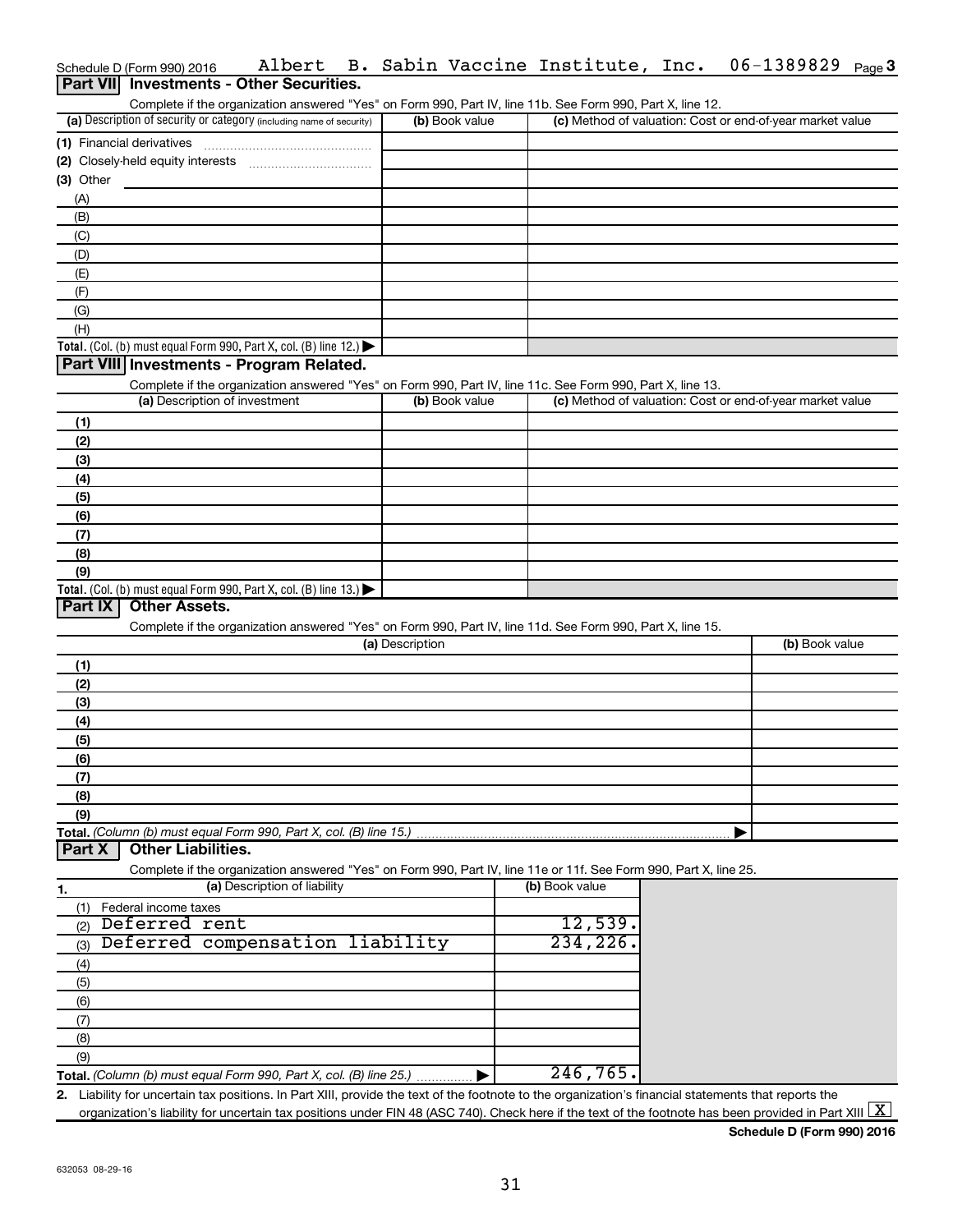|    | Albert B. Sabin Vaccine Institute, Inc. 06-1389829 Page 4<br>Schedule D (Form 990) 2016                                                                                                                                             |                |          |                |               |
|----|-------------------------------------------------------------------------------------------------------------------------------------------------------------------------------------------------------------------------------------|----------------|----------|----------------|---------------|
|    | Reconciliation of Revenue per Audited Financial Statements With Revenue per Return.<br>Part XI                                                                                                                                      |                |          |                |               |
|    | Complete if the organization answered "Yes" on Form 990, Part IV, line 12a.                                                                                                                                                         |                |          |                |               |
| 1  | Total revenue, gains, and other support per audited financial statements [[[[[[[[[[[[[[[[[[[[[[[[[]]]]]]]]]]]                                                                                                                       |                |          | $\overline{1}$ | 15, 285, 730. |
| 2  | Amounts included on line 1 but not on Form 990, Part VIII, line 12:                                                                                                                                                                 |                |          |                |               |
| a  | Net unrealized gains (losses) on investments [11] [11] Net unrealized gains (losses) on investments [11] [12]                                                                                                                       | 2a             |          |                |               |
|    |                                                                                                                                                                                                                                     | 2 <sub>b</sub> | 486,683. |                |               |
| c  |                                                                                                                                                                                                                                     | 2c             |          |                |               |
| d  | Other (Describe in Part XIII.) <b>Construction Contract Construction</b> Chemical Construction Chemical Chemical Chemical Chemical Chemical Chemical Chemical Chemical Chemical Chemical Chemical Chemical Chemical Chemical Chemic | 2d             |          |                |               |
| e  | Add lines 2a through 2d                                                                                                                                                                                                             |                |          | 2е             | 486,683.      |
| з  |                                                                                                                                                                                                                                     |                |          | $\mathbf{3}$   | 14,799,047.   |
| 4  | Amounts included on Form 990, Part VIII, line 12, but not on line 1:                                                                                                                                                                |                |          |                |               |
|    |                                                                                                                                                                                                                                     | 4a             |          |                |               |
| b  |                                                                                                                                                                                                                                     | 4 <sub>h</sub> |          |                |               |
| c. | Add lines 4a and 4b                                                                                                                                                                                                                 |                |          | 4c             | $0$ .         |
|    |                                                                                                                                                                                                                                     |                |          | 5              | 14,799,047.   |
|    |                                                                                                                                                                                                                                     |                |          |                |               |
|    | Part XII   Reconciliation of Expenses per Audited Financial Statements With Expenses per Return.                                                                                                                                    |                |          |                |               |
|    | Complete if the organization answered "Yes" on Form 990, Part IV, line 12a.                                                                                                                                                         |                |          |                |               |
| 1  |                                                                                                                                                                                                                                     |                |          | $\blacksquare$ | 19, 176, 898. |
| 2  | Amounts included on line 1 but not on Form 990, Part IX, line 25:                                                                                                                                                                   |                |          |                |               |
| a  |                                                                                                                                                                                                                                     | 2a             | 486,683. |                |               |
| b  |                                                                                                                                                                                                                                     | 2 <sub>b</sub> |          |                |               |
| C. |                                                                                                                                                                                                                                     | 2 <sub>c</sub> |          |                |               |
| d  |                                                                                                                                                                                                                                     | 2d             |          |                |               |
|    | Add lines 2a through 2d <b>must be a constructed as the constant of the constant of the constant of the construction</b>                                                                                                            |                |          | 2е             | 486,683.      |
| 3  |                                                                                                                                                                                                                                     |                |          | $\mathbf{3}$   | 18,690,215.   |
| 4  | Amounts included on Form 990, Part IX, line 25, but not on line 1:                                                                                                                                                                  |                |          |                |               |
|    | Investment expenses not included on Form 990, Part VIII, line 7b [                                                                                                                                                                  | 4a             |          |                |               |
| b  |                                                                                                                                                                                                                                     | 4 <sub>b</sub> |          |                |               |
| c. | Add lines 4a and 4b                                                                                                                                                                                                                 |                |          | 4c             |               |
|    | Part XIII Supplemental Information.                                                                                                                                                                                                 |                |          | 5              | 18,690,215.   |

Provide the descriptions required for Part II, lines 3, 5, and 9; Part III, lines 1a and 4; Part IV, lines 1b and 2b; Part V, line 4; Part X, line 2; Part XI, lines 2d and 4b; and Part XII, lines 2d and 4b. Also complete this part to provide any additional information.

## Part X, Line 2:

|  | Management evaluated the Institute's tax positions and concluded that the |  |  |  |
|--|---------------------------------------------------------------------------|--|--|--|
|  |                                                                           |  |  |  |

Institute's financial statements do not include any uncertain tax

positions.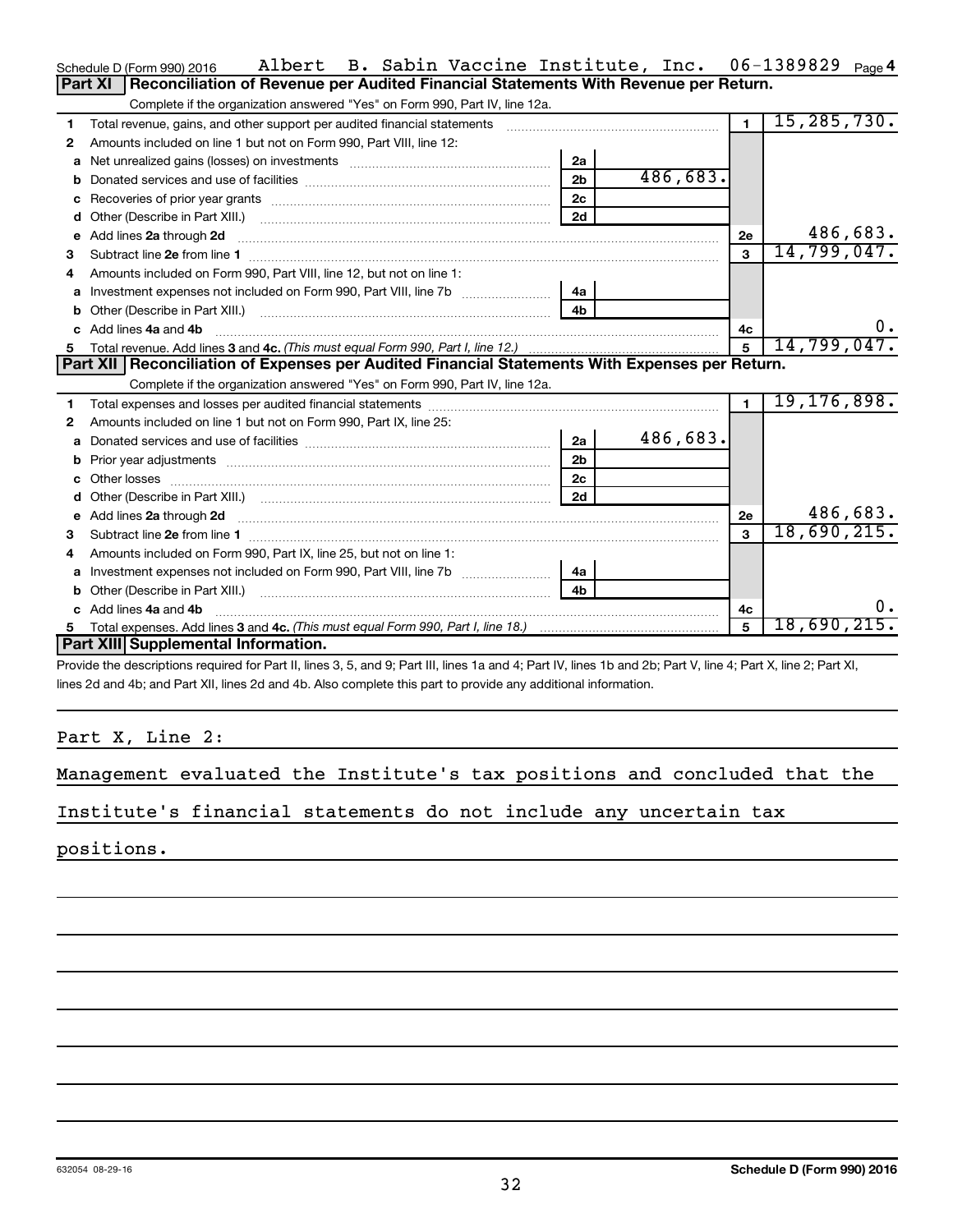| <b>SCHEDULE F</b>                                      |               |                               | <b>Statement of Activities Outside the United States</b>                                                                                                                                                                                             |                      |                                                       | OMB No. 1545-0047                     |
|--------------------------------------------------------|---------------|-------------------------------|------------------------------------------------------------------------------------------------------------------------------------------------------------------------------------------------------------------------------------------------------|----------------------|-------------------------------------------------------|---------------------------------------|
| (Form 990)                                             |               |                               | Complete if the organization answered "Yes" on Form 990, Part IV, line 14b, 15, or 16.                                                                                                                                                               |                      |                                                       |                                       |
|                                                        |               |                               | Attach to Form 990.                                                                                                                                                                                                                                  |                      |                                                       |                                       |
| Department of the Treasury<br>Internal Revenue Service |               |                               | Information about Schedule F (Form 990) and its instructions is at www.irs.gov/form990.                                                                                                                                                              |                      |                                                       | <b>Open to Public</b><br>Inspection   |
| Name of the organization                               |               |                               |                                                                                                                                                                                                                                                      |                      |                                                       | <b>Employer identification number</b> |
| Albert                                                 |               |                               | B. Sabin Vaccine Institute, Inc.                                                                                                                                                                                                                     |                      | 06-1389829                                            |                                       |
| Part I                                                 |               |                               | General Information on Activities Outside the United States. Complete if the organization answered "Yes" on                                                                                                                                          |                      |                                                       |                                       |
| Form 990, Part IV, line 14b.                           |               |                               |                                                                                                                                                                                                                                                      |                      |                                                       |                                       |
| 1                                                      |               |                               | For grantmakers. Does the organization maintain records to substantiate the amount of its grants and other assistance,<br>the grantees' eligibility for the grants or assistance, and the selection criteria used to award the grants or assistance? |                      |                                                       | $\boxed{\text{X}}$ Yes<br><b>No</b>   |
| 2                                                      |               |                               | For grantmakers. Describe in Part V the organization's procedures for monitoring the use of its grants and other assistance outside the                                                                                                              |                      |                                                       |                                       |
| United States.                                         |               |                               |                                                                                                                                                                                                                                                      |                      |                                                       |                                       |
| 3                                                      |               |                               | Activities per Region. (The following Part I, line 3 table can be duplicated if additional space is needed.)                                                                                                                                         |                      |                                                       |                                       |
| (a) Region                                             | (b) Number of | (c) Number of  <br>employees, | (d) Activities conducted in the region                                                                                                                                                                                                               |                      | (e) If activity listed in (d)                         | (f) Total                             |
|                                                        | offices       | agents, and                   | (by type) (such as, fundraising, pro-                                                                                                                                                                                                                |                      | is a program service,                                 | expenditures<br>for and               |
|                                                        | in the region | independent<br>contractors    | gram services, investments, grants to                                                                                                                                                                                                                |                      | describe specific type<br>of service(s) in the region | investments                           |
|                                                        |               | in the region                 | recipients located in the region)                                                                                                                                                                                                                    |                      |                                                       | in the region                         |
|                                                        |               |                               |                                                                                                                                                                                                                                                      |                      |                                                       |                                       |
| East Asia and the                                      |               |                               | Grants to recipients                                                                                                                                                                                                                                 | Typhoid study sites, |                                                       |                                       |
| Pacific                                                | 0             | $\mathbf 0$                   | located in region                                                                                                                                                                                                                                    | vaccine development  |                                                       | 1,430,713.                            |
|                                                        |               |                               |                                                                                                                                                                                                                                                      |                      |                                                       |                                       |
|                                                        |               |                               |                                                                                                                                                                                                                                                      |                      |                                                       |                                       |
|                                                        |               |                               | Grants to recipients                                                                                                                                                                                                                                 |                      |                                                       |                                       |
| South Asia                                             | 0             | $\mathbf 0$                   | located in region                                                                                                                                                                                                                                    | Clinical trial site  |                                                       | 257,294.                              |
|                                                        |               |                               |                                                                                                                                                                                                                                                      |                      |                                                       |                                       |
|                                                        |               |                               |                                                                                                                                                                                                                                                      |                      |                                                       |                                       |
| Europe (Including                                      |               |                               | Grants to recipients                                                                                                                                                                                                                                 |                      | Vaccine advocacy, NTD                                 |                                       |
| Iceland & Greenland)                                   | 0             |                               | 0 located in region                                                                                                                                                                                                                                  | control advocacy     |                                                       | 185,622.                              |
|                                                        |               |                               |                                                                                                                                                                                                                                                      |                      |                                                       |                                       |
|                                                        |               |                               |                                                                                                                                                                                                                                                      |                      |                                                       |                                       |
|                                                        |               |                               |                                                                                                                                                                                                                                                      |                      |                                                       |                                       |
|                                                        |               |                               |                                                                                                                                                                                                                                                      |                      |                                                       |                                       |
|                                                        |               |                               |                                                                                                                                                                                                                                                      |                      |                                                       |                                       |
|                                                        |               |                               |                                                                                                                                                                                                                                                      |                      |                                                       |                                       |
|                                                        |               |                               |                                                                                                                                                                                                                                                      |                      |                                                       |                                       |
|                                                        |               |                               |                                                                                                                                                                                                                                                      |                      |                                                       |                                       |
|                                                        |               |                               |                                                                                                                                                                                                                                                      |                      |                                                       |                                       |
|                                                        |               |                               |                                                                                                                                                                                                                                                      |                      |                                                       |                                       |
|                                                        |               |                               |                                                                                                                                                                                                                                                      |                      |                                                       |                                       |
|                                                        |               |                               |                                                                                                                                                                                                                                                      |                      |                                                       |                                       |
|                                                        |               |                               |                                                                                                                                                                                                                                                      |                      |                                                       |                                       |
|                                                        |               |                               |                                                                                                                                                                                                                                                      |                      |                                                       |                                       |
|                                                        |               |                               |                                                                                                                                                                                                                                                      |                      |                                                       |                                       |
|                                                        |               |                               |                                                                                                                                                                                                                                                      |                      |                                                       |                                       |
|                                                        |               |                               |                                                                                                                                                                                                                                                      |                      |                                                       |                                       |
|                                                        |               |                               |                                                                                                                                                                                                                                                      |                      |                                                       |                                       |
| 3 a Sub-total                                          | 01            | 0                             |                                                                                                                                                                                                                                                      |                      |                                                       | 1,873,629.                            |
| <b>b</b> Total from continuation                       |               |                               |                                                                                                                                                                                                                                                      |                      |                                                       |                                       |
| sheets to Part I                                       |               | 0                             |                                                                                                                                                                                                                                                      |                      |                                                       | 0.                                    |
| c Totals (add lines 3a                                 |               |                               |                                                                                                                                                                                                                                                      |                      |                                                       |                                       |
| and 3b)                                                |               | 0                             |                                                                                                                                                                                                                                                      |                      |                                                       | 1,873,629.                            |

**For Paperwork Reduction Act Notice, see the Instructions for Form 990. Schedule F (Form 990) 2016** LHA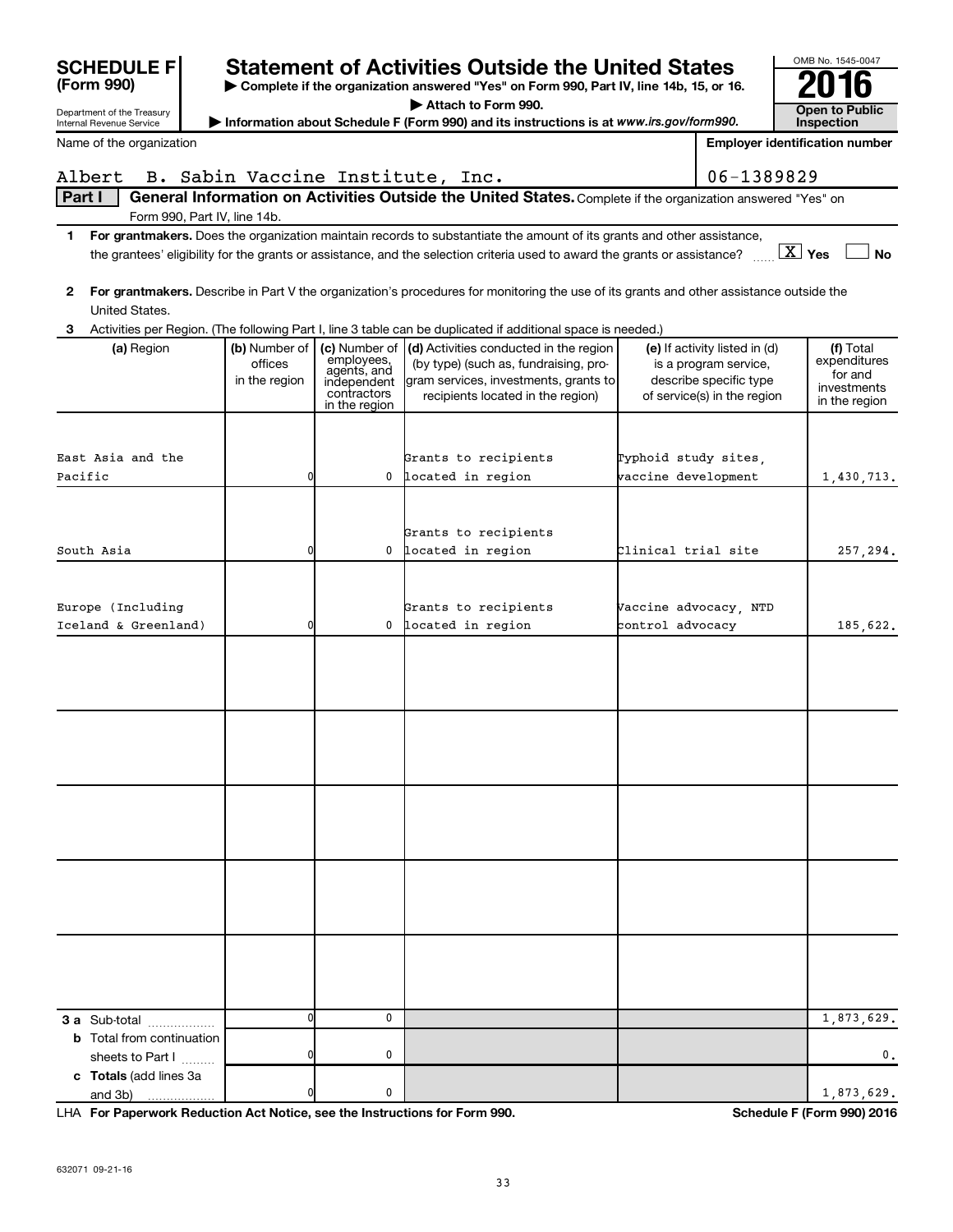Part II | Grants and Other Assistance to Organizations or Entities Outside the United States. Complete if the organization answered "Yes" on Form 990, Part IV, line 15, for any recipient who received more than \$5,000. Part II can be duplicated if additional space is needed.

| $\mathbf{1}$<br>(a) Name of organization                   | (b) IRS code section<br>and EIN (if applicable) | (c) Region                   | (d) Purpose of<br>grant                                                                                                                         | (e) Amount<br>of cash grant | (f) Manner of<br>cash disbursement | (g) Amount of<br>noncash<br>assistance | (h) Description<br>of noncash<br>assistance | (i) Method of<br>valuation (book, FMV,<br>appraisal, other) |
|------------------------------------------------------------|-------------------------------------------------|------------------------------|-------------------------------------------------------------------------------------------------------------------------------------------------|-----------------------------|------------------------------------|----------------------------------------|---------------------------------------------|-------------------------------------------------------------|
|                                                            |                                                 |                              |                                                                                                                                                 |                             |                                    |                                        |                                             |                                                             |
|                                                            |                                                 | East Asia and the            |                                                                                                                                                 |                             |                                    |                                        |                                             |                                                             |
|                                                            |                                                 | Pacific                      | Typhoid study sites                                                                                                                             | 350,000.EFT                 |                                    | $\mathbf{0}$ .                         |                                             |                                                             |
|                                                            |                                                 |                              |                                                                                                                                                 |                             |                                    |                                        |                                             |                                                             |
|                                                            |                                                 |                              |                                                                                                                                                 |                             |                                    |                                        |                                             |                                                             |
|                                                            |                                                 | East Asia and the            |                                                                                                                                                 |                             |                                    |                                        |                                             |                                                             |
|                                                            |                                                 | Pacific                      | Typhoid study sites                                                                                                                             | 725,000.EFT                 |                                    | $\mathbf{0}$ .                         |                                             |                                                             |
|                                                            |                                                 |                              |                                                                                                                                                 |                             |                                    |                                        |                                             |                                                             |
|                                                            |                                                 |                              | East Asia and the Vaccine advocacy to                                                                                                           |                             |                                    |                                        |                                             |                                                             |
|                                                            |                                                 | Pacific                      | NTD control                                                                                                                                     | 75,079.EFT                  |                                    | $\mathfrak o$ .                        |                                             |                                                             |
|                                                            |                                                 |                              |                                                                                                                                                 |                             |                                    |                                        |                                             |                                                             |
|                                                            |                                                 |                              |                                                                                                                                                 |                             |                                    |                                        |                                             |                                                             |
|                                                            |                                                 | South Asia                   | NTD control                                                                                                                                     | 60,547. EFT                 |                                    | $\mathbf{0}$                           |                                             |                                                             |
|                                                            |                                                 |                              |                                                                                                                                                 |                             |                                    |                                        |                                             |                                                             |
|                                                            |                                                 |                              |                                                                                                                                                 |                             |                                    |                                        |                                             |                                                             |
|                                                            |                                                 |                              |                                                                                                                                                 |                             |                                    |                                        |                                             |                                                             |
|                                                            |                                                 | South Asia                   | Typhoid study sites                                                                                                                             | 150,000.EFT                 |                                    | $\mathbf 0$ .                          |                                             |                                                             |
|                                                            |                                                 |                              |                                                                                                                                                 |                             |                                    |                                        |                                             |                                                             |
|                                                            |                                                 |                              |                                                                                                                                                 |                             |                                    |                                        |                                             |                                                             |
|                                                            |                                                 | East Asia and the<br>Pacific | Typhoid study sites                                                                                                                             | 249,981.EFT                 |                                    | $\mathbf{0}$ .                         |                                             |                                                             |
|                                                            |                                                 |                              |                                                                                                                                                 |                             |                                    |                                        |                                             |                                                             |
|                                                            |                                                 |                              |                                                                                                                                                 |                             |                                    |                                        |                                             |                                                             |
|                                                            |                                                 | East Asia and the            |                                                                                                                                                 |                             |                                    |                                        |                                             |                                                             |
|                                                            |                                                 | Pacific                      | NTD control                                                                                                                                     | 30,653.EFT                  |                                    | $\mathbf{0}$ .                         |                                             |                                                             |
|                                                            |                                                 |                              |                                                                                                                                                 |                             |                                    |                                        |                                             |                                                             |
|                                                            |                                                 |                              |                                                                                                                                                 |                             |                                    |                                        |                                             |                                                             |
|                                                            |                                                 | South Asia                   | Typhoid study sites                                                                                                                             | 40,448.EFT                  |                                    | $\mathbf{0}$ .                         |                                             |                                                             |
| 2                                                          |                                                 |                              | Enter total number of recipient organizations listed above that are recognized as charities by the foreign country, recognized as tax-exempt by |                             |                                    |                                        |                                             |                                                             |
|                                                            |                                                 |                              | the IRS, or for which the grantee or counsel has provided a section 501(c)(3) equivalency letter                                                |                             |                                    |                                        |                                             | $10$                                                        |
| Enter total number of other organizations or entities<br>3 |                                                 |                              |                                                                                                                                                 |                             |                                    |                                        |                                             |                                                             |

**Schedule F (Form 990) 2016**

**2**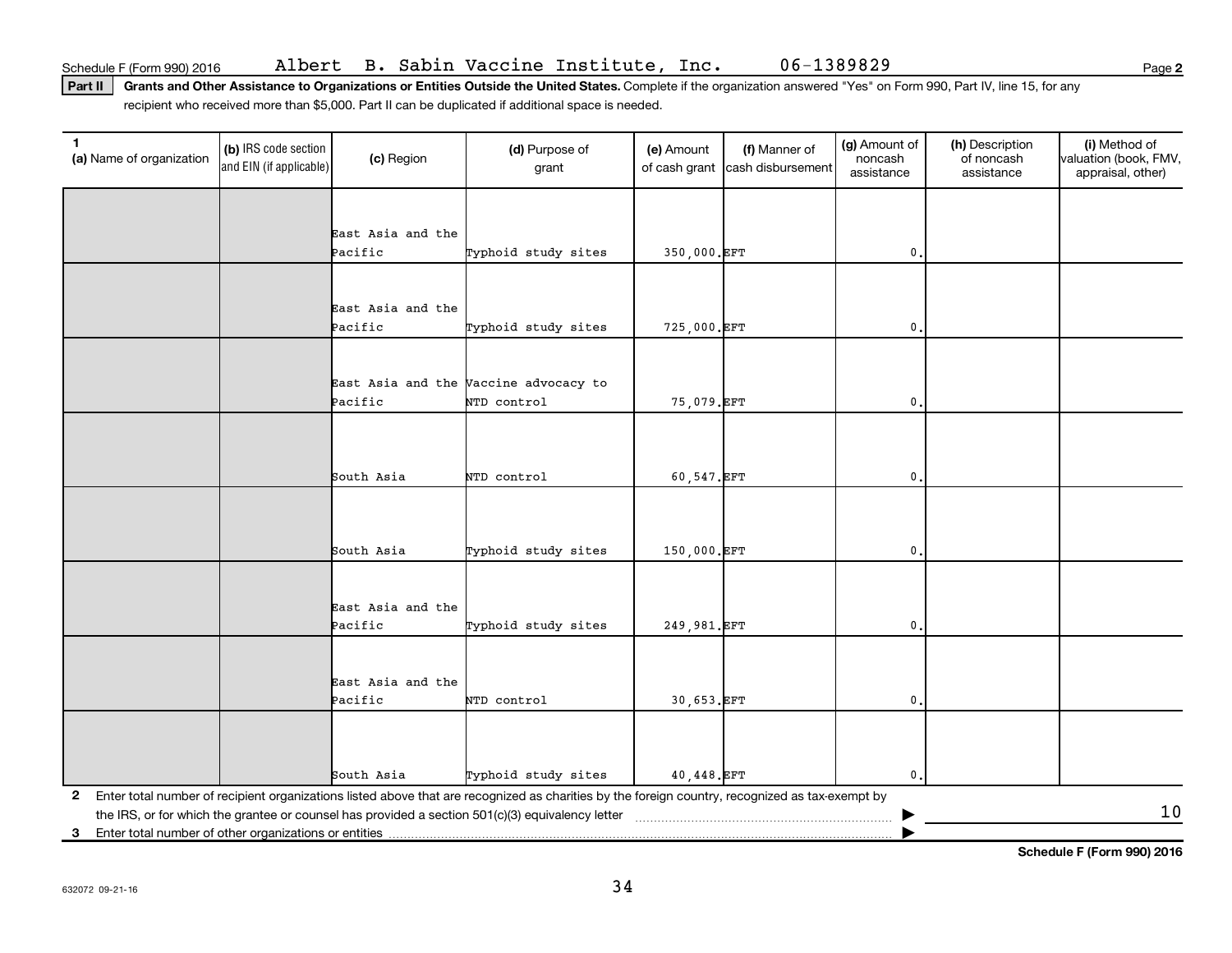| Schedule F (Form 990)    | Albert                                            |                                              | B. Sabin Vaccine Institute, Inc.                                                                                                             |                             | 06-1389829                         |                                         |                                              | Page                                                      |
|--------------------------|---------------------------------------------------|----------------------------------------------|----------------------------------------------------------------------------------------------------------------------------------------------|-----------------------------|------------------------------------|-----------------------------------------|----------------------------------------------|-----------------------------------------------------------|
| Part II                  |                                                   |                                              | Continuation of Grants and Other Assistance to Organizations or Entities Outside the United States. (Schedule F (Form 990), Part II, line 1) |                             |                                    |                                         |                                              |                                                           |
| (a) Name of organization | (b) IRS code section  <br>and EIN (if applicable) | (c) Region                                   | (d) Purpose of<br>grant                                                                                                                      | (e) Amount<br>of cash grant | (f) Manner of<br>cash disbursement | (g) Amount of<br>non-cash<br>assistance | (h) Description<br>of non-cash<br>assistance | (i) Method of<br>valuation (book, FM<br>appraisal, other) |
|                          |                                                   | Europe (Including<br>Iceland &<br>Greenland) | Vaccine and NTD<br>control advocacy                                                                                                          | 135,622.EFT                 |                                    | 0.                                      |                                              |                                                           |
|                          |                                                   | Europe (Including<br>Iceland &<br>Greenland) | NTD control                                                                                                                                  | 50,000. EFT                 |                                    | 0.                                      |                                              |                                                           |
|                          |                                                   |                                              |                                                                                                                                              |                             |                                    |                                         |                                              |                                                           |
|                          |                                                   |                                              |                                                                                                                                              |                             |                                    |                                         |                                              |                                                           |
|                          |                                                   |                                              |                                                                                                                                              |                             |                                    |                                         |                                              |                                                           |

|  | preenrand)                                   | concror advocacy | T99,022. PFI  | ັ∪ ∙            |  |
|--|----------------------------------------------|------------------|---------------|-----------------|--|
|  | Europe (Including<br>Iceland &<br>Greenland) | NTD control      | $50,000.$ EFT | $\mathfrak o$ . |  |
|  |                                              |                  |               |                 |  |
|  |                                              |                  |               |                 |  |
|  |                                              |                  |               |                 |  |
|  |                                              |                  |               |                 |  |
|  |                                              |                  |               |                 |  |
|  |                                              |                  |               |                 |  |
|  |                                              |                  |               |                 |  |
|  |                                              |                  |               |                 |  |

**2**

Method of valuation (book, FMV, appraisal, other)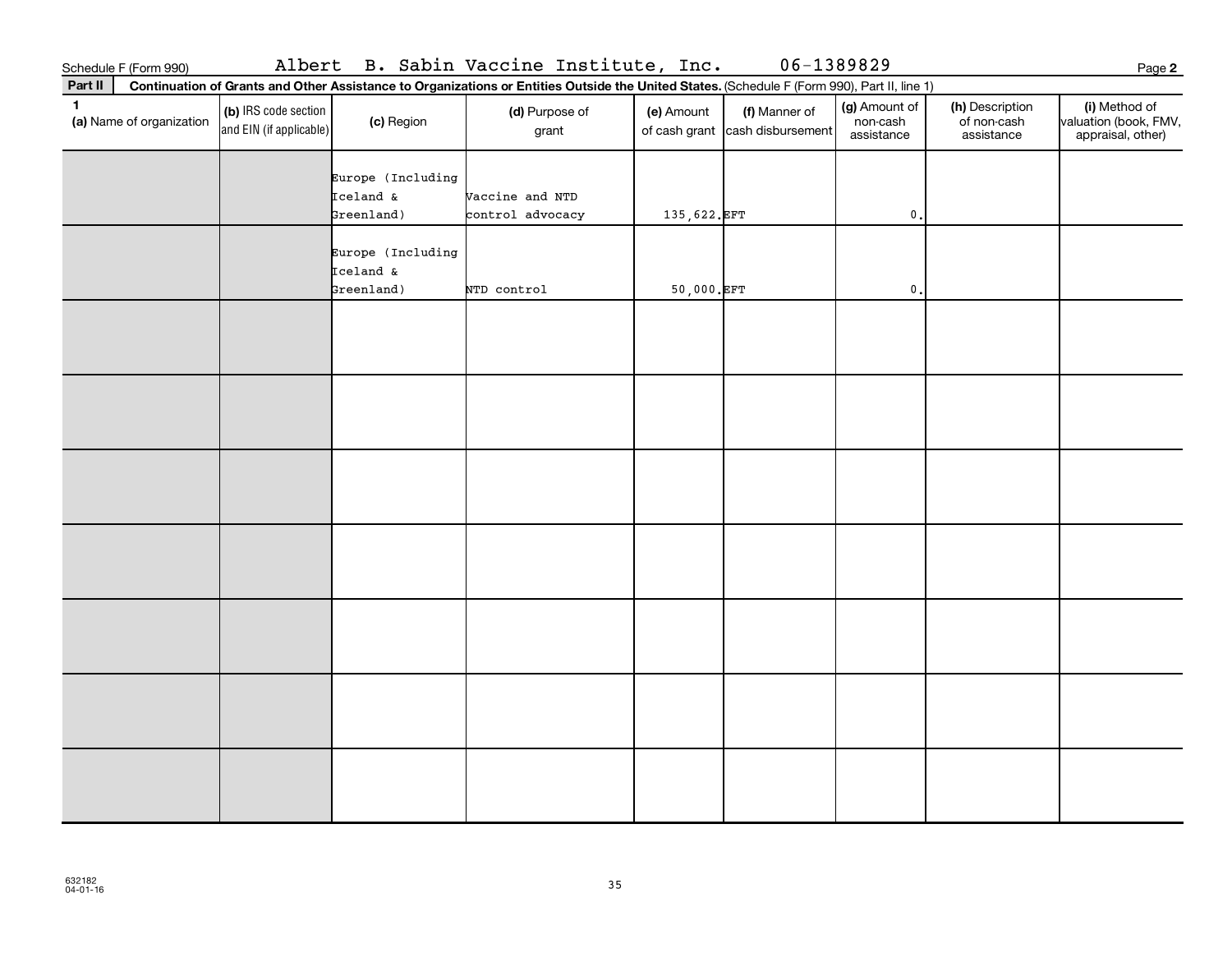**3**

Part III Grants and Other Assistance to Individuals Outside the United States. Complete if the organization answered "Yes" on Form 990, Part IV, line 16. Part III can be duplicated if additional space is needed.

| r art in car be depiled to additional space is necessary.<br>(a) Type of grant or assistance | (b) Region | recipients              | (c) Number of (d) Amount of<br>cash grant | (e) Manner of<br>cash disbursement | (f) Amount of<br>noncash<br>assistance | (g) Description of<br>noncash assistance | (h) Method of<br>valuation<br>(book, FMV,<br>appraisal, other) |
|----------------------------------------------------------------------------------------------|------------|-------------------------|-------------------------------------------|------------------------------------|----------------------------------------|------------------------------------------|----------------------------------------------------------------|
|                                                                                              |            |                         |                                           |                                    |                                        |                                          |                                                                |
| Site principal investigators South Asia                                                      |            | $\overline{\mathbf{4}}$ | $6,300.$ EFT                              |                                    | $\mathfrak o$ .                        |                                          |                                                                |
|                                                                                              |            |                         |                                           |                                    |                                        |                                          |                                                                |
|                                                                                              |            |                         |                                           |                                    |                                        |                                          |                                                                |
|                                                                                              |            |                         |                                           |                                    |                                        |                                          |                                                                |
|                                                                                              |            |                         |                                           |                                    |                                        |                                          |                                                                |
|                                                                                              |            |                         |                                           |                                    |                                        |                                          |                                                                |
|                                                                                              |            |                         |                                           |                                    |                                        |                                          |                                                                |
|                                                                                              |            |                         |                                           |                                    |                                        |                                          |                                                                |
|                                                                                              |            |                         |                                           |                                    |                                        |                                          |                                                                |
|                                                                                              |            |                         |                                           |                                    |                                        |                                          |                                                                |
|                                                                                              |            |                         |                                           |                                    |                                        |                                          |                                                                |
|                                                                                              |            |                         |                                           |                                    |                                        |                                          |                                                                |
|                                                                                              |            |                         |                                           |                                    |                                        |                                          |                                                                |
|                                                                                              |            |                         |                                           |                                    |                                        |                                          |                                                                |
|                                                                                              |            |                         |                                           |                                    |                                        |                                          |                                                                |
|                                                                                              |            |                         |                                           |                                    |                                        |                                          |                                                                |
|                                                                                              |            |                         |                                           |                                    |                                        |                                          |                                                                |

**Schedule F (Form 990) 2016**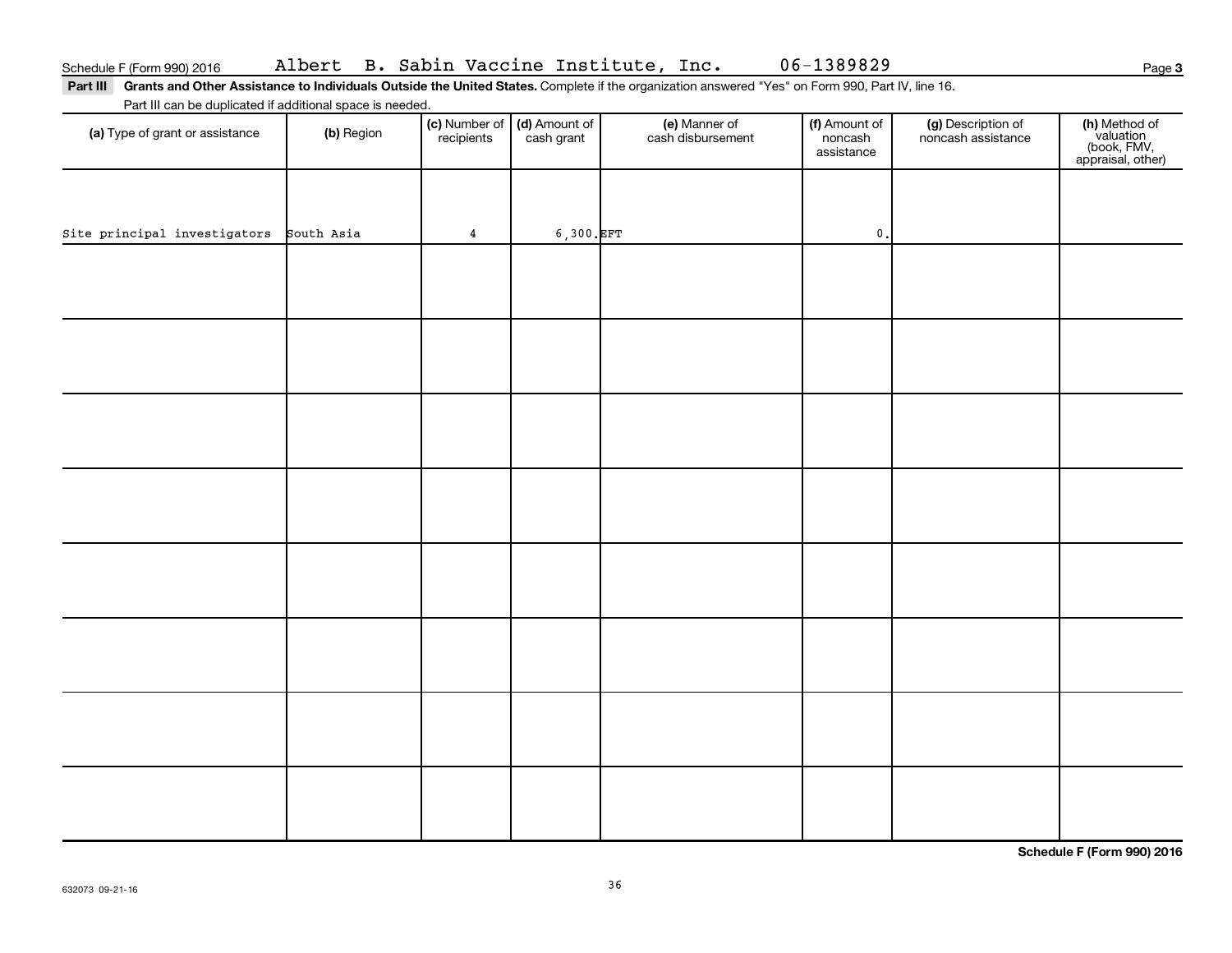#### **4** Schedule F (Form 990) 2016 Albert B. Sabin Vaccine Institute, Inc. 06-1389829 <sub>Page</sub> **Part IV F** (Form 990) 2016 *i*<br>**Part IV Foreign Forms**

| 1              | Was the organization a U.S. transferor of property to a foreign corporation during the tax year? If "Yes," the<br>organization may be required to file Form 926, Return by a U.S. Transferor of Property to a Foreign                                                                                                                                          | Yes | $\overline{X}$ No |
|----------------|----------------------------------------------------------------------------------------------------------------------------------------------------------------------------------------------------------------------------------------------------------------------------------------------------------------------------------------------------------------|-----|-------------------|
| $\overline{2}$ | Did the organization have an interest in a foreign trust during the tax year? If "Yes," the organization<br>may be required to separately file Form 3520, Annual Return To Report Transactions With Foreign<br>Trusts and Receipt of Certain Foreign Gifts, and/or Form 3520-A, Annual Information Return of Foreign                                           | Yes | $X _{\text{No}}$  |
| 3              | Did the organization have an ownership interest in a foreign corporation during the tax year? If "Yes,"<br>the organization may be required to file Form 5471, Information Return of U.S. Persons With Respect To<br>Certain Foreign Corporations (see Instructions for Form 5471) [11] [12] Certain Foreign Corporations (see Instructions for Form 5471)     | Yes | $X _{N_Q}$        |
| 4              | Was the organization a direct or indirect shareholder of a passive foreign investment company or a<br>qualified electing fund during the tax year? If "Yes," the organization may be required to file Form 8621,<br>Information Return by a Shareholder of a Passive Foreign Investment Company or Qualified Electing Fund<br>(see Instructions for Form 8621) | Yes | $X _{N_Q}$        |
| 5              | Did the organization have an ownership interest in a foreign partnership during the tax year? If "Yes,"<br>the organization may be required to file Form 8865, Return of U.S. Persons With Respect to Certain<br>Foreign Partnerships (see Instructions for Form 8865)                                                                                         | Yes | $X _{N_Q}$        |
| 6              | Did the organization have any operations in or related to any boycotting countries during the tax year? If<br>"Yes," the organization may be required to separately file Form 5713, International Boycott Report (see                                                                                                                                          | Yes | No                |

**Schedule F (Form 990) 2016**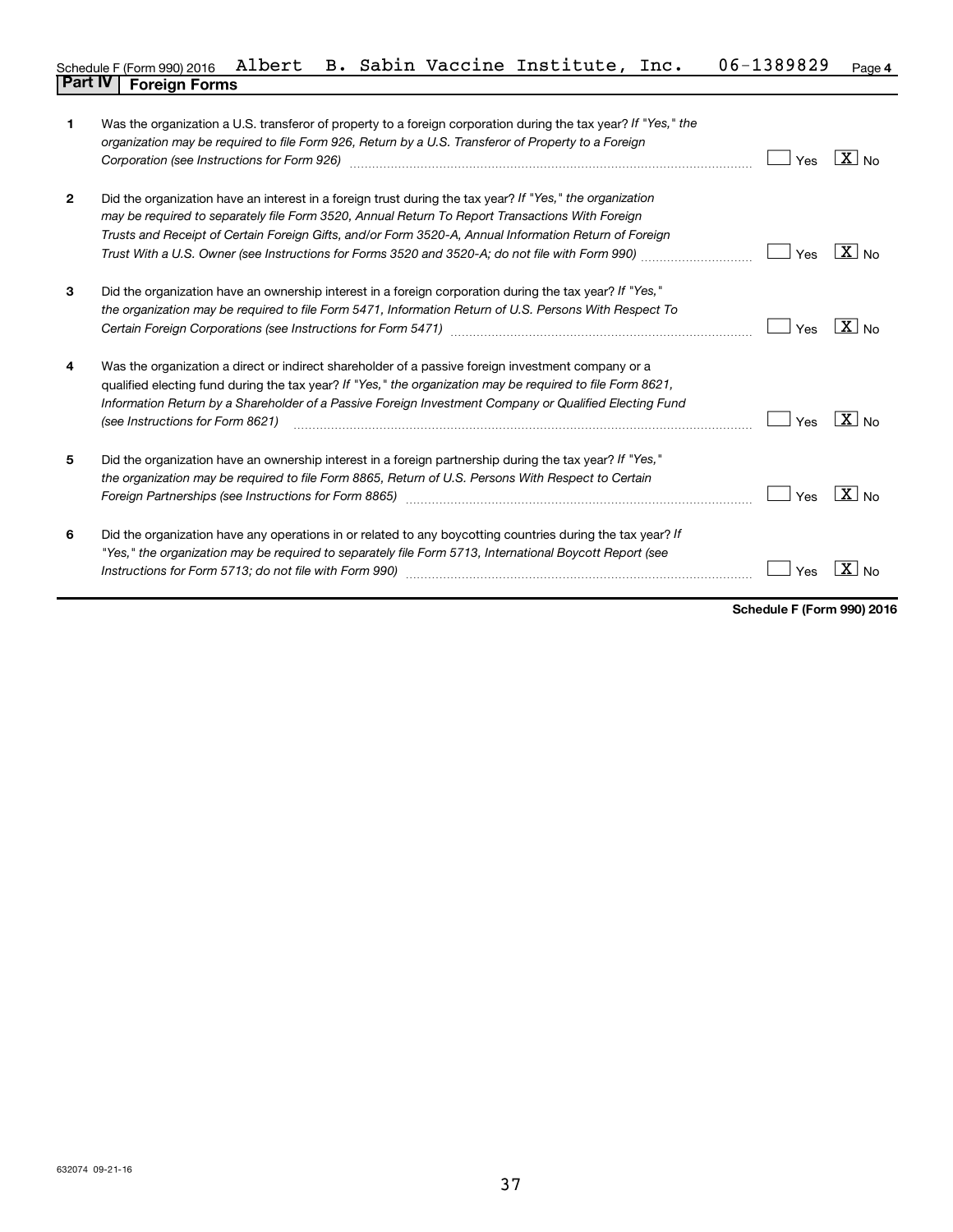|        |                                                                 |  |  |  |  | Schedule F (Form 990) 2016 Albert B. Sabin Vaccine Institute, Inc.  |  | 06-1389829                                                                                                                            | Page 5 |
|--------|-----------------------------------------------------------------|--|--|--|--|---------------------------------------------------------------------|--|---------------------------------------------------------------------------------------------------------------------------------------|--------|
| Part V | <b>Supplemental Information</b>                                 |  |  |  |  |                                                                     |  |                                                                                                                                       |        |
|        |                                                                 |  |  |  |  |                                                                     |  | Provide the information required by Part I, line 2 (monitoring of funds); Part I, line 3, column (f) (accounting method; amounts of   |        |
|        |                                                                 |  |  |  |  |                                                                     |  | investments vs. expenditures per region); Part II, line 1 (accounting method); Part III (accounting method); and Part III, column (c) |        |
|        |                                                                 |  |  |  |  |                                                                     |  | (estimated number of recipients), as applicable. Also complete this part to provide any additional information. See instructions.     |        |
|        | Part I, Line 2:                                                 |  |  |  |  |                                                                     |  |                                                                                                                                       |        |
|        |                                                                 |  |  |  |  |                                                                     |  | Grants are monitored in several ways. First, there is a due diligence                                                                 |        |
|        |                                                                 |  |  |  |  |                                                                     |  | process in awarding the grant. Second, a written and signed agreement is                                                              |        |
|        |                                                                 |  |  |  |  |                                                                     |  | executed, which includes a detailed scope of work, budget and reporting                                                               |        |
|        |                                                                 |  |  |  |  |                                                                     |  | requirements. Typically, payments are sent either when milestones are                                                                 |        |
|        |                                                                 |  |  |  |  | met or in accordance with an established payment schedule.          |  | Third, we                                                                                                                             |        |
|        |                                                                 |  |  |  |  |                                                                     |  | require monthly, quarterly, and/or annual financial and technical reports                                                             |        |
|        |                                                                 |  |  |  |  |                                                                     |  | from recipients prior to sending the subsequent payment. Fourth, and as                                                               |        |
|        |                                                                 |  |  |  |  | needed, we conduct site visits. And finally, if deemed necessary, a |  |                                                                                                                                       |        |
|        | third party reviews the accounting records of the recipient(s). |  |  |  |  |                                                                     |  |                                                                                                                                       |        |
|        |                                                                 |  |  |  |  |                                                                     |  |                                                                                                                                       |        |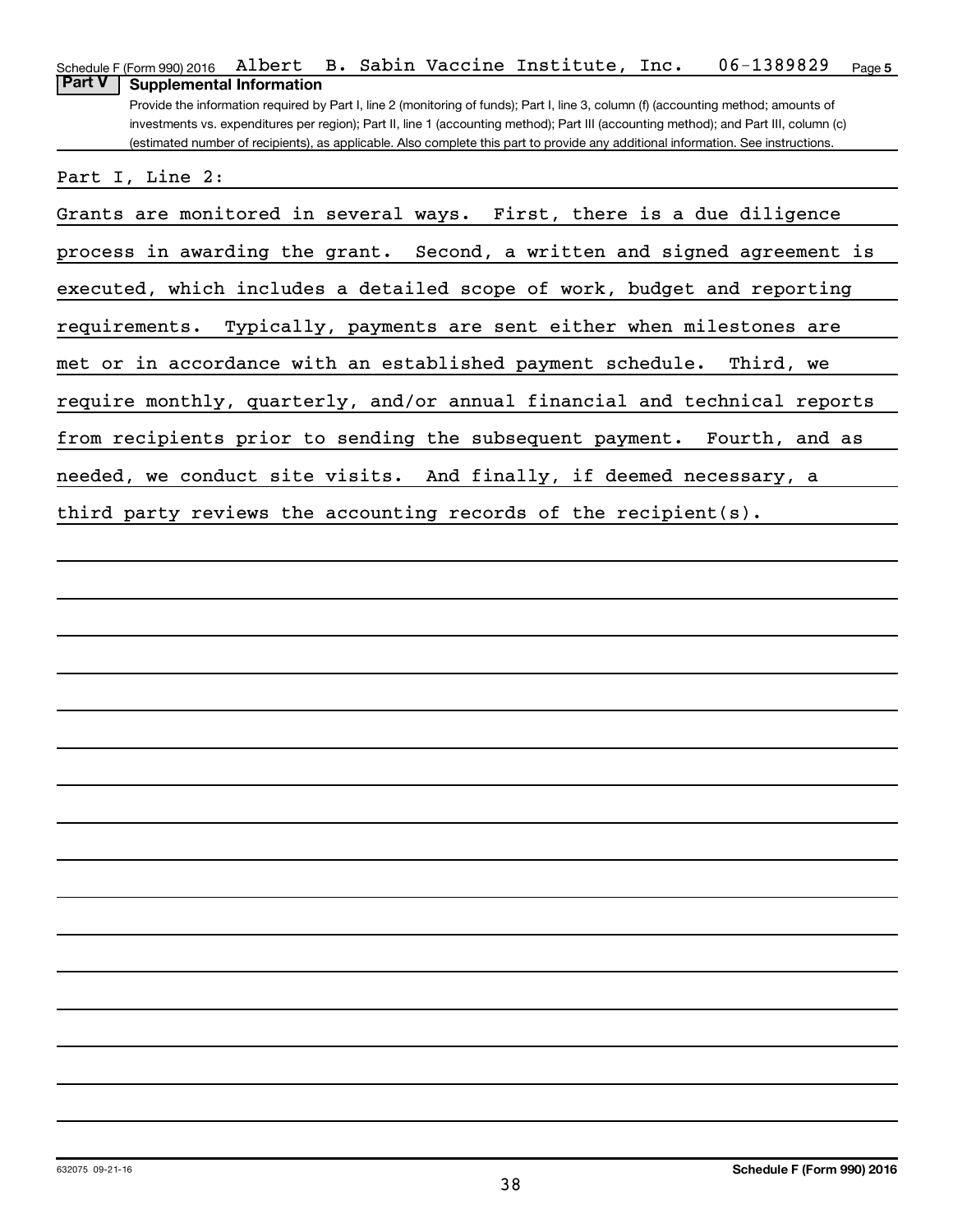| <b>SCHEDULE G</b>                                                                                                                                                                                                                                                                                                                                                                                                                                                                                                                                                                                                                                                                                                                           | <b>Supplemental Information Regarding Fundraising or Gaming Activities</b>                        |                                                                                                       |                         |                                                 |                                                              |                                                                            | OMB No. 1545-0047                                       |
|---------------------------------------------------------------------------------------------------------------------------------------------------------------------------------------------------------------------------------------------------------------------------------------------------------------------------------------------------------------------------------------------------------------------------------------------------------------------------------------------------------------------------------------------------------------------------------------------------------------------------------------------------------------------------------------------------------------------------------------------|---------------------------------------------------------------------------------------------------|-------------------------------------------------------------------------------------------------------|-------------------------|-------------------------------------------------|--------------------------------------------------------------|----------------------------------------------------------------------------|---------------------------------------------------------|
| (Form 990 or 990-EZ)                                                                                                                                                                                                                                                                                                                                                                                                                                                                                                                                                                                                                                                                                                                        | Complete if the organization answered "Yes" on Form 990, Part IV, line 17, 18, or 19, or if the   |                                                                                                       |                         |                                                 |                                                              |                                                                            |                                                         |
| Department of the Treasury                                                                                                                                                                                                                                                                                                                                                                                                                                                                                                                                                                                                                                                                                                                  | organization entered more than \$15,000 on Form 990-EZ, line 6a.                                  | Attach to Form 990 or Form 990-EZ.                                                                    |                         |                                                 |                                                              |                                                                            | <b>Open to Public</b>                                   |
| Internal Revenue Service                                                                                                                                                                                                                                                                                                                                                                                                                                                                                                                                                                                                                                                                                                                    | Information about Schedule G (Form 990 or 990-EZ) and its instructions is at WWW.irs.gov/form990. |                                                                                                       |                         |                                                 |                                                              |                                                                            | Inspection                                              |
| Name of the organization<br>Albert                                                                                                                                                                                                                                                                                                                                                                                                                                                                                                                                                                                                                                                                                                          |                                                                                                   |                                                                                                       |                         |                                                 |                                                              |                                                                            | <b>Employer identification number</b><br>06-1389829     |
| Fundraising Activities. Complete if the organization answered "Yes" on Form 990, Part IV, line 17. Form 990-EZ filers are not                                                                                                                                                                                                                                                                                                                                                                                                                                                                                                                                                                                                               |                                                                                                   |                                                                                                       |                         |                                                 | B. Sabin Vaccine Institute, Inc.                             |                                                                            |                                                         |
| Part I<br>required to complete this part.                                                                                                                                                                                                                                                                                                                                                                                                                                                                                                                                                                                                                                                                                                   |                                                                                                   |                                                                                                       |                         |                                                 |                                                              |                                                                            |                                                         |
| 1 Indicate whether the organization raised funds through any of the following activities. Check all that apply.<br>$X$ Mail solicitations<br>a<br>$\underline{\mathbf{X}}$ Internet and email solicitations<br>b<br>$X$ Phone solicitations<br>с<br>$\underline{X}$ In-person solicitations<br>d<br>2 a Did the organization have a written or oral agreement with any individual (including officers, directors, trustees, or<br>key employees listed in Form 990, Part VII) or entity in connection with professional fundraising services?<br>b If "Yes," list the 10 highest paid individuals or entities (fundraisers) pursuant to agreements under which the fundraiser is to be<br>compensated at least \$5,000 by the organization. |                                                                                                   | $f\left[\frac{X}{X}\right]$ Solicitation of government grants<br>$g\mid X$ Special fundraising events |                         |                                                 | $e$ $\boxed{\text{X}}$ Solicitation of non-government grants | $X \times$                                                                 | <b>No</b>                                               |
| (i) Name and address of individual<br>or entity (fundraiser)                                                                                                                                                                                                                                                                                                                                                                                                                                                                                                                                                                                                                                                                                | (ii) Activity                                                                                     |                                                                                                       | (iii) Did<br>fundraiser | have custody<br>or control of<br>contributions? | (iv) Gross receipts<br>from activity                         | (v) Amount paid<br>to (or retained by)<br>fundraiser<br>listed in col. (i) | (vi) Amount paid<br>to (or retained by)<br>organization |
| Bridge Consulting, PBC - 2205                                                                                                                                                                                                                                                                                                                                                                                                                                                                                                                                                                                                                                                                                                               | Development strategy and                                                                          |                                                                                                       | Yes                     | <b>No</b>                                       |                                                              |                                                                            |                                                         |
| South Holly Street, Unit 8,                                                                                                                                                                                                                                                                                                                                                                                                                                                                                                                                                                                                                                                                                                                 | butreach                                                                                          |                                                                                                       |                         | X                                               | 0.                                                           | 18,000                                                                     | $-18,000.$                                              |
|                                                                                                                                                                                                                                                                                                                                                                                                                                                                                                                                                                                                                                                                                                                                             |                                                                                                   |                                                                                                       |                         |                                                 |                                                              |                                                                            |                                                         |
|                                                                                                                                                                                                                                                                                                                                                                                                                                                                                                                                                                                                                                                                                                                                             |                                                                                                   |                                                                                                       |                         |                                                 |                                                              |                                                                            |                                                         |
|                                                                                                                                                                                                                                                                                                                                                                                                                                                                                                                                                                                                                                                                                                                                             |                                                                                                   |                                                                                                       |                         |                                                 |                                                              |                                                                            |                                                         |
|                                                                                                                                                                                                                                                                                                                                                                                                                                                                                                                                                                                                                                                                                                                                             |                                                                                                   |                                                                                                       |                         |                                                 |                                                              |                                                                            |                                                         |
|                                                                                                                                                                                                                                                                                                                                                                                                                                                                                                                                                                                                                                                                                                                                             |                                                                                                   |                                                                                                       |                         |                                                 |                                                              |                                                                            |                                                         |
|                                                                                                                                                                                                                                                                                                                                                                                                                                                                                                                                                                                                                                                                                                                                             |                                                                                                   |                                                                                                       |                         |                                                 |                                                              |                                                                            |                                                         |
|                                                                                                                                                                                                                                                                                                                                                                                                                                                                                                                                                                                                                                                                                                                                             |                                                                                                   |                                                                                                       |                         |                                                 |                                                              |                                                                            |                                                         |
|                                                                                                                                                                                                                                                                                                                                                                                                                                                                                                                                                                                                                                                                                                                                             |                                                                                                   |                                                                                                       |                         |                                                 |                                                              |                                                                            |                                                         |
|                                                                                                                                                                                                                                                                                                                                                                                                                                                                                                                                                                                                                                                                                                                                             |                                                                                                   |                                                                                                       |                         |                                                 |                                                              |                                                                            |                                                         |
|                                                                                                                                                                                                                                                                                                                                                                                                                                                                                                                                                                                                                                                                                                                                             |                                                                                                   |                                                                                                       |                         |                                                 |                                                              |                                                                            |                                                         |
|                                                                                                                                                                                                                                                                                                                                                                                                                                                                                                                                                                                                                                                                                                                                             |                                                                                                   |                                                                                                       |                         |                                                 |                                                              |                                                                            |                                                         |
|                                                                                                                                                                                                                                                                                                                                                                                                                                                                                                                                                                                                                                                                                                                                             |                                                                                                   |                                                                                                       |                         |                                                 |                                                              |                                                                            |                                                         |
|                                                                                                                                                                                                                                                                                                                                                                                                                                                                                                                                                                                                                                                                                                                                             |                                                                                                   |                                                                                                       |                         |                                                 |                                                              |                                                                            |                                                         |
| Total                                                                                                                                                                                                                                                                                                                                                                                                                                                                                                                                                                                                                                                                                                                                       |                                                                                                   |                                                                                                       |                         |                                                 |                                                              | 18,000                                                                     | $-18,000.$                                              |
| 3 List all states in which the organization is registered or licensed to solicit contributions or has been notified it is exempt from registration<br>or licensing.                                                                                                                                                                                                                                                                                                                                                                                                                                                                                                                                                                         |                                                                                                   |                                                                                                       |                         |                                                 |                                                              |                                                                            |                                                         |
| MD, NY, DC, CA, FL, TX                                                                                                                                                                                                                                                                                                                                                                                                                                                                                                                                                                                                                                                                                                                      |                                                                                                   |                                                                                                       |                         |                                                 |                                                              |                                                                            |                                                         |

632081 09-12-16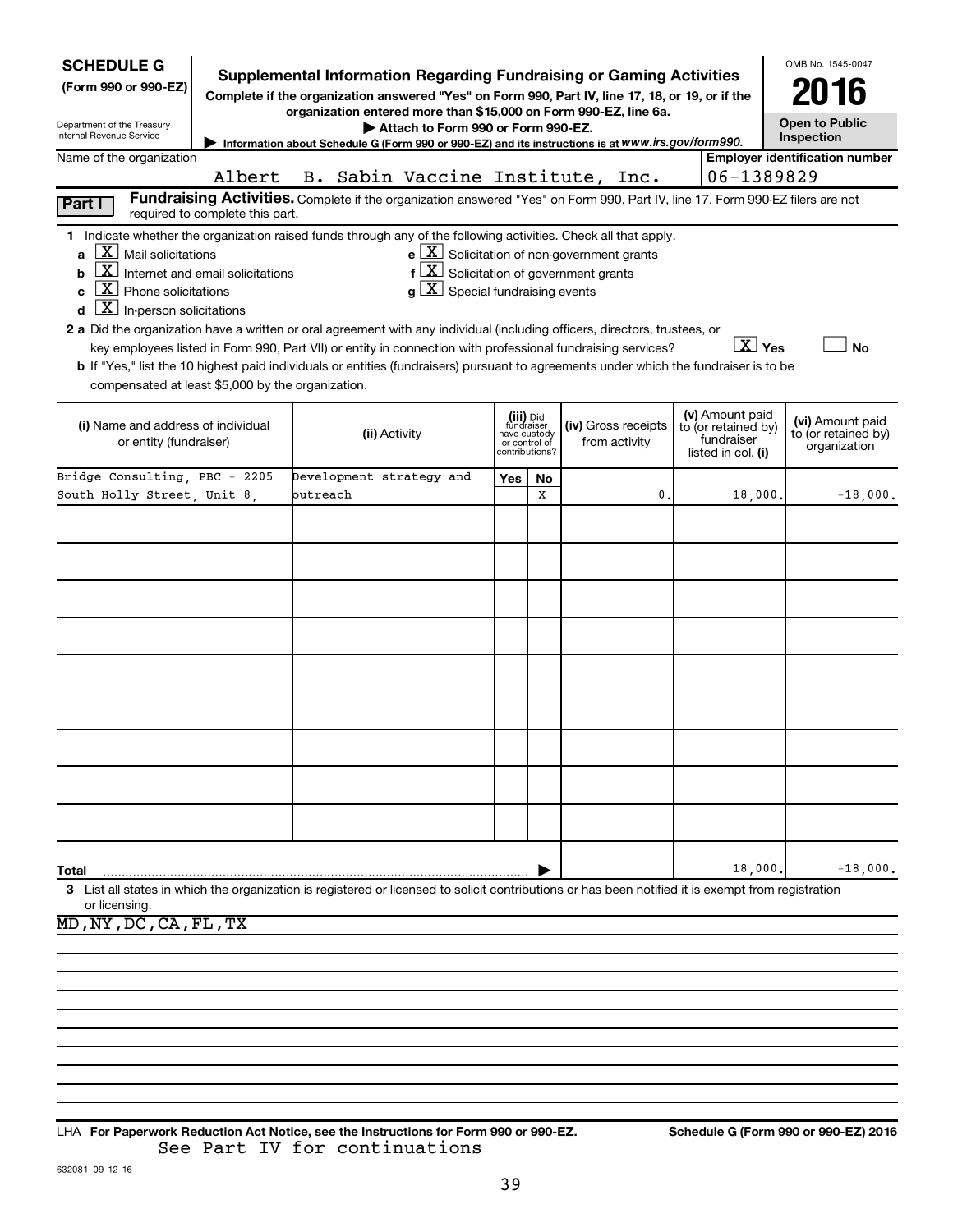| Schedule G (Form 990 or 990-EZ) 2016 Albert B. Sabin Vaccine Institute, Inc. $06-1389829$ Page 2 |  |  |  |
|--------------------------------------------------------------------------------------------------|--|--|--|
|                                                                                                  |  |  |  |

Part II | Fundraising Events. Complete if the organization answered "Yes" on Form 990, Part IV, line 18, or reported more than \$15,000 of fundraising event contributions and gross income on Form 990-EZ, lines 1 and 6b. List events with gross receipts greater than \$5,000.

|                 |    | and only over the communities of a group information is only over EE, in looking to the world with group receipto group. Than $\phi$ o,ook. |                |                         |                  |                                                       |
|-----------------|----|---------------------------------------------------------------------------------------------------------------------------------------------|----------------|-------------------------|------------------|-------------------------------------------------------|
|                 |    |                                                                                                                                             | (a) Event $#1$ | (b) Event #2            | (c) Other events | (d) Total events<br>(add col. (a) through<br>col. (c) |
|                 |    |                                                                                                                                             | (event type)   | (event type)            | (total number)   |                                                       |
| Revenue         | 1. |                                                                                                                                             |                |                         |                  |                                                       |
|                 |    |                                                                                                                                             |                |                         |                  |                                                       |
|                 |    | 3 Gross income (line 1 minus line 2)                                                                                                        |                |                         |                  |                                                       |
|                 |    |                                                                                                                                             |                |                         |                  |                                                       |
|                 | 5  |                                                                                                                                             |                |                         |                  |                                                       |
|                 | 6  |                                                                                                                                             |                |                         |                  |                                                       |
| Direct Expenses | 7  | Food and beverages                                                                                                                          |                |                         |                  |                                                       |
|                 | 8  |                                                                                                                                             |                |                         |                  |                                                       |
|                 | 9  |                                                                                                                                             |                |                         |                  |                                                       |
|                 |    |                                                                                                                                             |                |                         |                  |                                                       |
| <b>Part III</b> |    | Gaming. Complete if the organization answered "Yes" on Form 990, Part IV, line 19, or reported more than                                    |                |                         |                  |                                                       |
|                 |    | \$15,000 on Form 990-EZ, line 6a.                                                                                                           |                |                         |                  |                                                       |
|                 |    |                                                                                                                                             | (a) Bingo      | (b) Pull tabs/instant   | (c) Other gaming | (d) Total gaming (add                                 |
| Revenue         |    |                                                                                                                                             |                | bingo/progressive bingo |                  | col. (a) through col. (c))                            |
|                 |    |                                                                                                                                             |                |                         |                  |                                                       |
|                 |    |                                                                                                                                             |                |                         |                  |                                                       |
|                 |    |                                                                                                                                             |                |                         |                  |                                                       |
| Direct Expenses | 3  |                                                                                                                                             |                |                         |                  |                                                       |
|                 | 4  |                                                                                                                                             |                |                         |                  |                                                       |
|                 |    |                                                                                                                                             |                |                         |                  |                                                       |
|                 |    |                                                                                                                                             | Yes<br>%       | Yes<br>%                | Yes<br>%         |                                                       |
|                 |    | 6 Volunteer labor                                                                                                                           | No             | No                      | No               |                                                       |
|                 | 7  | Direct expense summary. Add lines 2 through 5 in column (d)                                                                                 |                |                         |                  |                                                       |
|                 | 8  |                                                                                                                                             |                |                         |                  |                                                       |
|                 |    | 9 Enter the state(s) in which the organization conducts gaming activities:                                                                  |                |                         |                  |                                                       |
|                 |    |                                                                                                                                             |                |                         |                  | Yes<br><b>No</b>                                      |
|                 |    | <b>b</b> If "No," explain:                                                                                                                  |                |                         |                  |                                                       |
|                 |    |                                                                                                                                             |                |                         |                  |                                                       |
|                 |    |                                                                                                                                             |                |                         |                  |                                                       |
|                 |    | <b>b</b> If "Yes," explain:                                                                                                                 |                |                         |                  | Yes<br>No                                             |
|                 |    |                                                                                                                                             |                |                         |                  |                                                       |
|                 |    |                                                                                                                                             |                |                         |                  |                                                       |

632082 09-12-16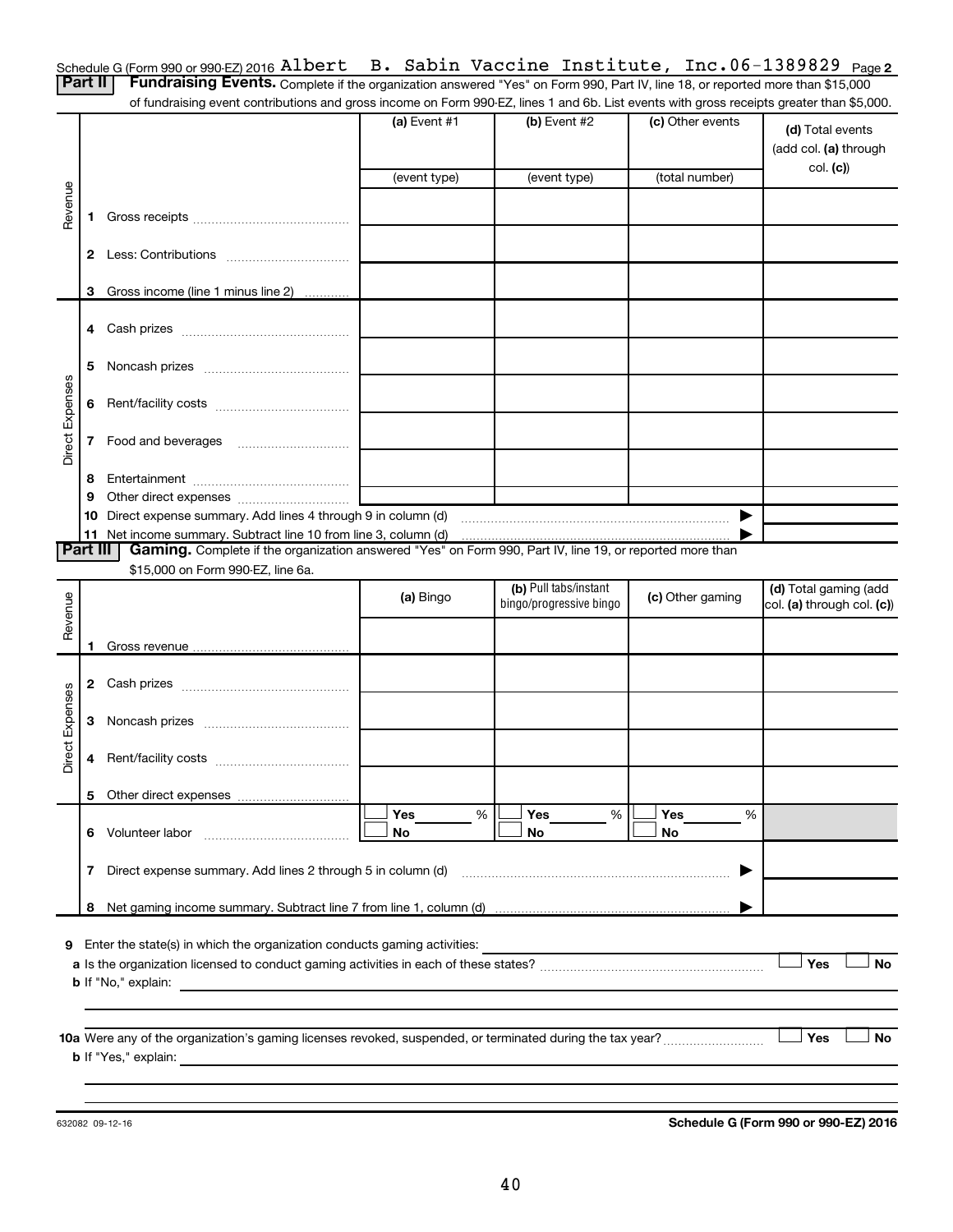|     | Schedule G (Form 990 or 990-EZ) 2016 Albert B. Sabin Vaccine Institute, Inc.06-1389829                                                                                                                                         |                        | Page 3    |
|-----|--------------------------------------------------------------------------------------------------------------------------------------------------------------------------------------------------------------------------------|------------------------|-----------|
|     |                                                                                                                                                                                                                                | Yes                    | No        |
|     | 12 Is the organization a grantor, beneficiary or trustee of a trust, or a member of a partnership or other entity formed                                                                                                       |                        |           |
|     |                                                                                                                                                                                                                                | Yes                    | <b>No</b> |
|     | 13 Indicate the percentage of gaming activity conducted in:                                                                                                                                                                    |                        |           |
|     |                                                                                                                                                                                                                                | 13а<br>13 <sub>b</sub> | %<br>%    |
|     | 14 Enter the name and address of the person who prepares the organization's gaming/special events books and records:                                                                                                           |                        |           |
|     |                                                                                                                                                                                                                                |                        |           |
|     | Name $\blacktriangleright$<br><u> 1989 - Johann Barn, mars et al. (b. 1989)</u>                                                                                                                                                |                        |           |
|     |                                                                                                                                                                                                                                |                        |           |
|     | Address $\blacktriangleright$<br>and the control of the control of the control of the control of the control of the control of the control of the                                                                              |                        |           |
|     | 15a Does the organization have a contract with a third party from whom the organization receives gaming revenue?                                                                                                               | Yes                    | <b>No</b> |
|     |                                                                                                                                                                                                                                |                        |           |
|     | of gaming revenue retained by the third party $\triangleright$ \$                                                                                                                                                              |                        |           |
|     | c If "Yes," enter name and address of the third party:                                                                                                                                                                         |                        |           |
|     |                                                                                                                                                                                                                                |                        |           |
|     | Name $\blacktriangleright$<br><u> 1980 - Andrea Andrew Maria (h. 1980).</u>                                                                                                                                                    |                        |           |
|     | Address $\blacktriangleright$                                                                                                                                                                                                  |                        |           |
|     |                                                                                                                                                                                                                                |                        |           |
|     | <b>16</b> Gaming manager information:                                                                                                                                                                                          |                        |           |
|     |                                                                                                                                                                                                                                |                        |           |
|     | Name $\blacktriangleright$<br><u> 1989 - John Stein, Amerikaansk politiker (</u>                                                                                                                                               |                        |           |
|     |                                                                                                                                                                                                                                |                        |           |
|     | Gaming manager compensation > \$                                                                                                                                                                                               |                        |           |
|     | Description of services provided > The Communication of the Communication of services provided > The Communication of the Communication of the Communication of the Communication of the Communication of the Communication of |                        |           |
|     |                                                                                                                                                                                                                                |                        |           |
|     |                                                                                                                                                                                                                                |                        |           |
|     |                                                                                                                                                                                                                                |                        |           |
|     | Director/officer<br>Employee<br>Independent contractor                                                                                                                                                                         |                        |           |
|     | 17 Mandatory distributions:                                                                                                                                                                                                    |                        |           |
|     | a Is the organization required under state law to make charitable distributions from the gaming proceeds to                                                                                                                    |                        |           |
|     | retain the state gaming license?                                                                                                                                                                                               | $\Box$ Yes $\Box$ No   |           |
|     | <b>b</b> Enter the amount of distributions required under state law to be distributed to other exempt organizations or spent in the                                                                                            |                        |           |
|     | organization's own exempt activities during the tax year $\triangleright$ \$                                                                                                                                                   |                        |           |
|     | <b>Part IV</b><br>Supplemental Information. Provide the explanations required by Part I, line 2b, columns (iii) and (v); and Part III, lines 9, 9b, 10b, 15b,                                                                  |                        |           |
|     | 15c, 16, and 17b, as applicable. Also provide any additional information. See instructions                                                                                                                                     |                        |           |
|     | Schedule G, Part I, Line 2b, List of Ten Highest Paid Fundraisers:                                                                                                                                                             |                        |           |
|     |                                                                                                                                                                                                                                |                        |           |
|     |                                                                                                                                                                                                                                |                        |           |
|     |                                                                                                                                                                                                                                |                        |           |
| (i) | Name of Fundraiser: Bridge Consulting, PBC                                                                                                                                                                                     |                        |           |
|     |                                                                                                                                                                                                                                |                        |           |
| (i) | Address of Fundraiser:                                                                                                                                                                                                         |                        |           |
|     | South Holly Street, Unit 8, Denver, CO<br>80222<br>2205                                                                                                                                                                        |                        |           |
|     |                                                                                                                                                                                                                                |                        |           |
|     |                                                                                                                                                                                                                                |                        |           |
|     |                                                                                                                                                                                                                                |                        |           |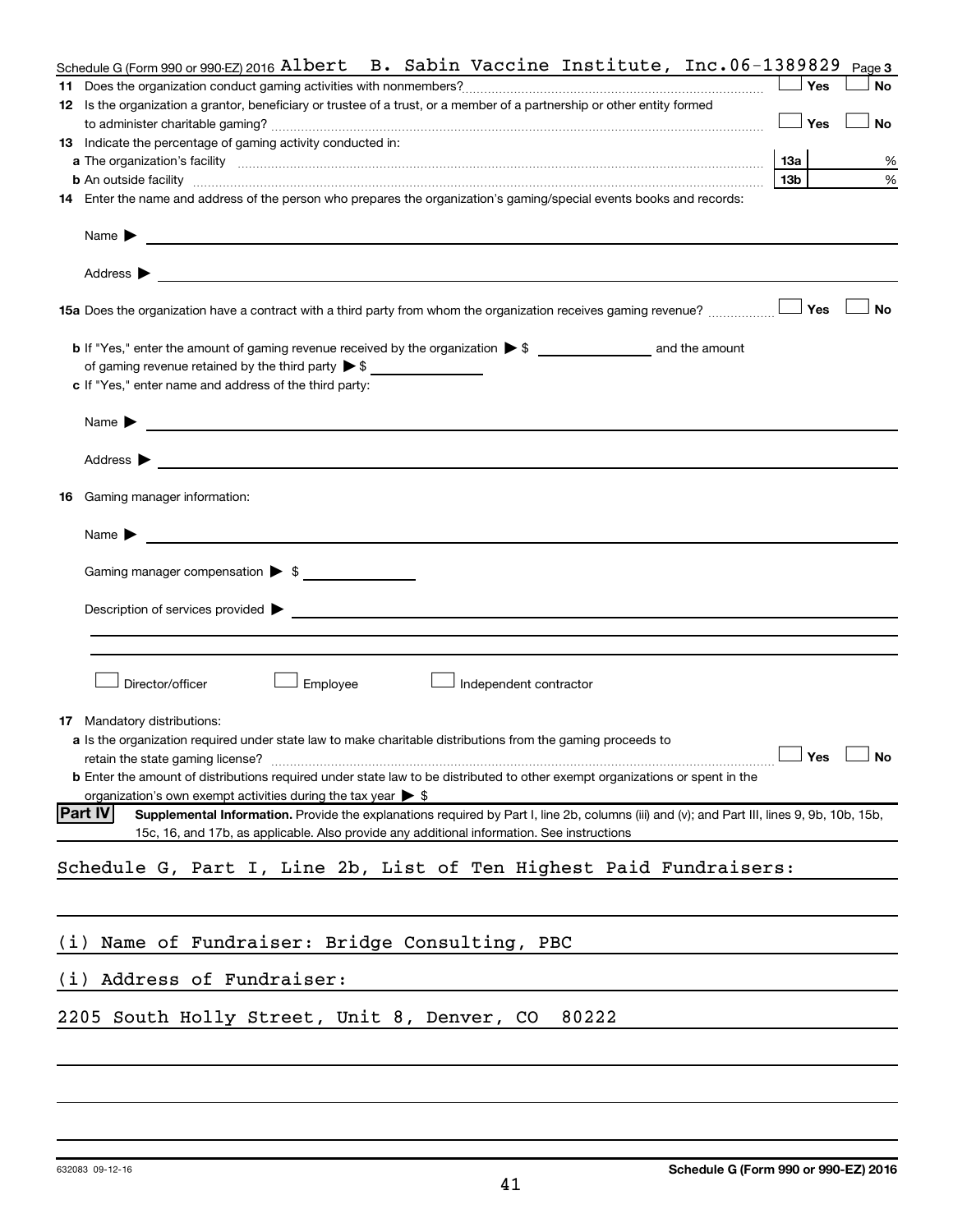| Schedule G (Form 990 or 990-EZ) Albert B.<br><b>Part IV   Supplemental Information</b> (continued) |  |  |  | Albert B. Sabin Vaccine Institute, Inc.06-1389829 Page4 |  |
|----------------------------------------------------------------------------------------------------|--|--|--|---------------------------------------------------------|--|
|                                                                                                    |  |  |  |                                                         |  |
|                                                                                                    |  |  |  |                                                         |  |
|                                                                                                    |  |  |  |                                                         |  |
|                                                                                                    |  |  |  |                                                         |  |
|                                                                                                    |  |  |  |                                                         |  |
|                                                                                                    |  |  |  |                                                         |  |
|                                                                                                    |  |  |  |                                                         |  |
|                                                                                                    |  |  |  |                                                         |  |
|                                                                                                    |  |  |  |                                                         |  |
|                                                                                                    |  |  |  |                                                         |  |
|                                                                                                    |  |  |  |                                                         |  |
|                                                                                                    |  |  |  |                                                         |  |
|                                                                                                    |  |  |  |                                                         |  |
|                                                                                                    |  |  |  |                                                         |  |
|                                                                                                    |  |  |  |                                                         |  |
|                                                                                                    |  |  |  |                                                         |  |
|                                                                                                    |  |  |  |                                                         |  |
|                                                                                                    |  |  |  |                                                         |  |
|                                                                                                    |  |  |  |                                                         |  |
|                                                                                                    |  |  |  |                                                         |  |
|                                                                                                    |  |  |  |                                                         |  |
|                                                                                                    |  |  |  |                                                         |  |
|                                                                                                    |  |  |  |                                                         |  |
|                                                                                                    |  |  |  |                                                         |  |
|                                                                                                    |  |  |  |                                                         |  |
|                                                                                                    |  |  |  |                                                         |  |
|                                                                                                    |  |  |  |                                                         |  |
|                                                                                                    |  |  |  |                                                         |  |
|                                                                                                    |  |  |  |                                                         |  |
|                                                                                                    |  |  |  |                                                         |  |
|                                                                                                    |  |  |  |                                                         |  |
|                                                                                                    |  |  |  |                                                         |  |
|                                                                                                    |  |  |  |                                                         |  |
|                                                                                                    |  |  |  |                                                         |  |
|                                                                                                    |  |  |  |                                                         |  |
|                                                                                                    |  |  |  |                                                         |  |
|                                                                                                    |  |  |  |                                                         |  |
|                                                                                                    |  |  |  |                                                         |  |
|                                                                                                    |  |  |  |                                                         |  |
|                                                                                                    |  |  |  |                                                         |  |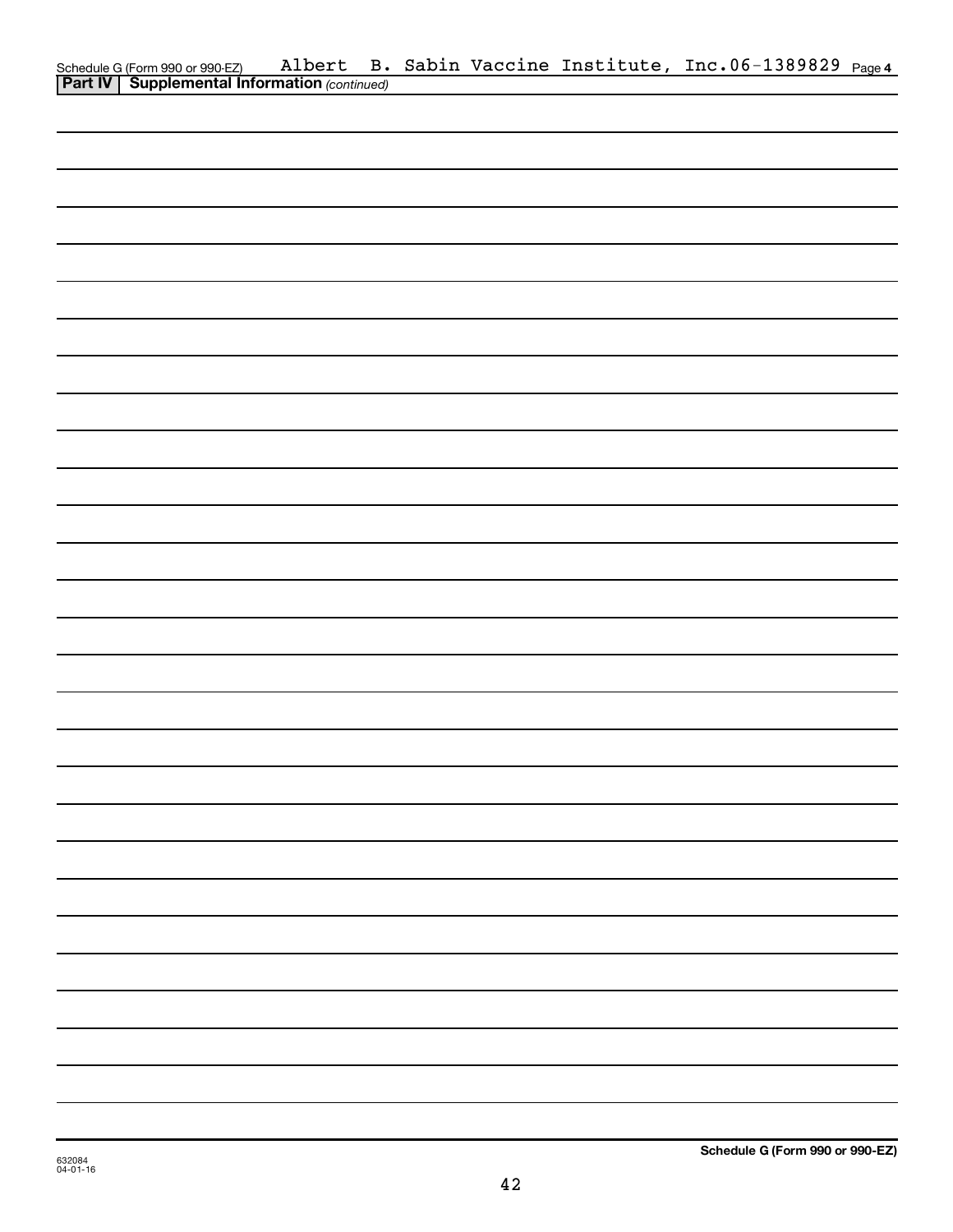| <b>SCHEDULE I</b><br>(Form 990)<br>Department of the Treasury<br>Internal Revenue Service                                                                                                                                                                                                                                 | <b>Grants and Other Assistance to Organizations,</b><br>Governments, and Individuals in the United States<br>Complete if the organization answered "Yes" on Form 990, Part IV, line 21 or 22.<br>Attach to Form 990.<br>Information about Schedule I (Form 990) and its instructions is at www.irs.gov/form990. |                                    |                             |                                         |                                               |                                          |                                                     |  |  |  |
|---------------------------------------------------------------------------------------------------------------------------------------------------------------------------------------------------------------------------------------------------------------------------------------------------------------------------|-----------------------------------------------------------------------------------------------------------------------------------------------------------------------------------------------------------------------------------------------------------------------------------------------------------------|------------------------------------|-----------------------------|-----------------------------------------|-----------------------------------------------|------------------------------------------|-----------------------------------------------------|--|--|--|
| Name of the organization<br>Albert                                                                                                                                                                                                                                                                                        |                                                                                                                                                                                                                                                                                                                 | B. Sabin Vaccine Institute, Inc.   |                             |                                         |                                               |                                          | <b>Employer identification number</b><br>06-1389829 |  |  |  |
| Part I<br><b>General Information on Grants and Assistance</b>                                                                                                                                                                                                                                                             |                                                                                                                                                                                                                                                                                                                 |                                    |                             |                                         |                                               |                                          |                                                     |  |  |  |
| Does the organization maintain records to substantiate the amount of the grants or assistance, the grantees' eligibility for the grants or assistance, and the selection<br>$\mathbf{1}$<br>Describe in Part IV the organization's procedures for monitoring the use of grant funds in the United States.<br>$\mathbf{2}$ |                                                                                                                                                                                                                                                                                                                 |                                    |                             |                                         |                                               |                                          | $\lceil \text{X} \rceil$ Yes<br>  No                |  |  |  |
| Part II<br>Grants and Other Assistance to Domestic Organizations and Domestic Governments. Complete if the organization answered "Yes" on Form 990, Part IV, line 21, for any                                                                                                                                             |                                                                                                                                                                                                                                                                                                                 |                                    |                             |                                         |                                               |                                          |                                                     |  |  |  |
| recipient that received more than \$5,000. Part II can be duplicated if additional space is needed                                                                                                                                                                                                                        |                                                                                                                                                                                                                                                                                                                 |                                    |                             |                                         | (f) Method of                                 |                                          |                                                     |  |  |  |
| 1 (a) Name and address of organization<br>or government                                                                                                                                                                                                                                                                   | $(b)$ EIN                                                                                                                                                                                                                                                                                                       | (c) IRC section<br>(if applicable) | (d) Amount of<br>cash grant | (e) Amount of<br>non-cash<br>assistance | valuation (book,<br>FMV, appraisal,<br>other) | (g) Description of<br>noncash assistance | (h) Purpose of grant<br>or assistance               |  |  |  |
| Baylor College of Medicine<br>1 Baylor Plaza<br>Houston, TX 77030                                                                                                                                                                                                                                                         | 74-1613878                                                                                                                                                                                                                                                                                                      | 501C3                              | 645,970.                    | $\mathbf 0$ .                           |                                               |                                          | Vaccine research                                    |  |  |  |
| IDT Biologika<br>1405 Research Blvd.<br>Rockville, MD 20850                                                                                                                                                                                                                                                               | $26 - 4435218$                                                                                                                                                                                                                                                                                                  |                                    | 417.241.                    | 0.                                      |                                               |                                          | Antigen manufacture                                 |  |  |  |
| The George Washington University<br>2300 I Street, NW<br>Washington, DC 20147                                                                                                                                                                                                                                             | 53-0196584                                                                                                                                                                                                                                                                                                      | 501C3                              | 711, 315.                   | 0                                       |                                               |                                          | Vaccine clinical trials                             |  |  |  |
| Helen Keller International<br>352 Park Avenue South, Suite 1200<br>New York, NY 10010                                                                                                                                                                                                                                     | 13-5562162                                                                                                                                                                                                                                                                                                      | 501C3                              | 28,788.                     | 0                                       |                                               |                                          | NTD control                                         |  |  |  |
| Pan American Health Organization<br>525 23rd Street NW.<br>Washington, DC 20037                                                                                                                                                                                                                                           | $23 - 7072046$                                                                                                                                                                                                                                                                                                  |                                    | 39,074.                     | $\mathbf{0}$ .                          |                                               |                                          | NTD control                                         |  |  |  |
| Stanford University<br>P.O. Box 44253<br>San Francisco, CA 94144                                                                                                                                                                                                                                                          | 94-1156365                                                                                                                                                                                                                                                                                                      | 501C3                              | 100,000.                    | $\mathbf{0}$ .                          |                                               |                                          | Typhoid study sites                                 |  |  |  |
| 2 Enter total number of section $501(c)(3)$ and government organizations listed in the line 1 table<br>3 Enter total number of other organizations listed in the line 1 table                                                                                                                                             |                                                                                                                                                                                                                                                                                                                 |                                    |                             |                                         |                                               |                                          | 5.<br>$\overline{1}$ .                              |  |  |  |

**For Paperwork Reduction Act Notice, see the Instructions for Form 990. Schedule I (Form 990) (2016)** LHA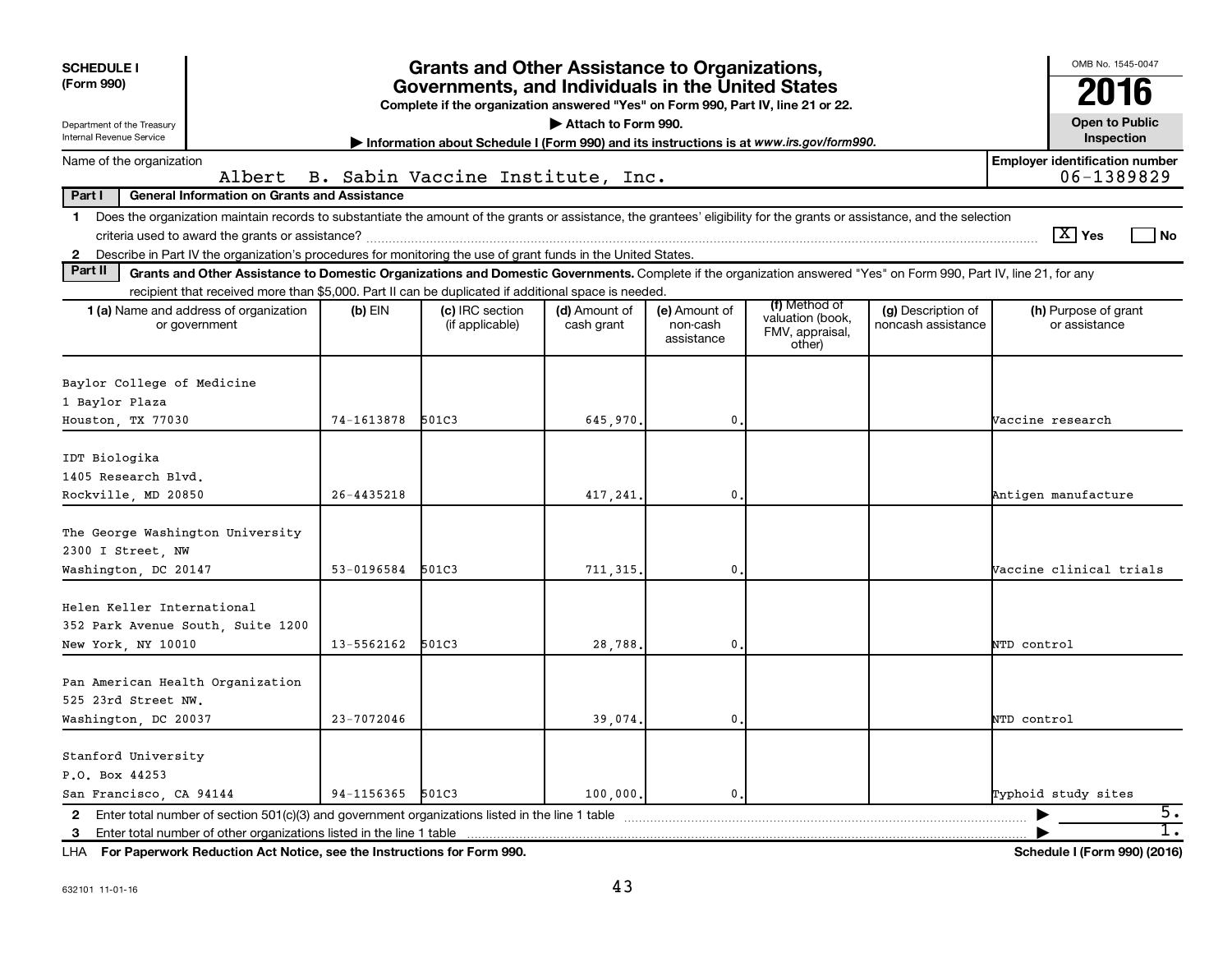**2**

Part III | Grants and Other Assistance to Domestic Individuals. Complete if the organization answered "Yes" on Form 990, Part IV, line 22. Part III can be duplicated if additional space is needed.

| (a) Type of grant or assistance                                                                                                                      | (b) Number of<br>recipients | (c) Amount of<br>cash grant | (d) Amount of non-<br>cash assistance | (e) Method of valuation<br>(book, FMV, appraisal, other) | (f) Description of noncash assistance |  |  |  |  |
|------------------------------------------------------------------------------------------------------------------------------------------------------|-----------------------------|-----------------------------|---------------------------------------|----------------------------------------------------------|---------------------------------------|--|--|--|--|
|                                                                                                                                                      |                             |                             |                                       |                                                          |                                       |  |  |  |  |
|                                                                                                                                                      |                             |                             |                                       |                                                          |                                       |  |  |  |  |
|                                                                                                                                                      |                             |                             |                                       |                                                          |                                       |  |  |  |  |
|                                                                                                                                                      |                             |                             |                                       |                                                          |                                       |  |  |  |  |
|                                                                                                                                                      |                             |                             |                                       |                                                          |                                       |  |  |  |  |
|                                                                                                                                                      |                             |                             |                                       |                                                          |                                       |  |  |  |  |
|                                                                                                                                                      |                             |                             |                                       |                                                          |                                       |  |  |  |  |
|                                                                                                                                                      |                             |                             |                                       |                                                          |                                       |  |  |  |  |
|                                                                                                                                                      |                             |                             |                                       |                                                          |                                       |  |  |  |  |
|                                                                                                                                                      |                             |                             |                                       |                                                          |                                       |  |  |  |  |
|                                                                                                                                                      |                             |                             |                                       |                                                          |                                       |  |  |  |  |
| Part IV<br>Supplemental Information. Provide the information required in Part I, line 2; Part III, column (b); and any other additional information. |                             |                             |                                       |                                                          |                                       |  |  |  |  |
| Part I, Line 2:                                                                                                                                      |                             |                             |                                       |                                                          |                                       |  |  |  |  |
| Grants are monitored in several ways. First, there is a due diligence                                                                                |                             |                             |                                       |                                                          |                                       |  |  |  |  |
| process in awarding the grant. Second, a written and signed agreement is                                                                             |                             |                             |                                       |                                                          |                                       |  |  |  |  |
| executed, which includes a detailed scope of work, budget and reporting                                                                              |                             |                             |                                       |                                                          |                                       |  |  |  |  |
| requirements.                                                                                                                                        |                             |                             |                                       |                                                          |                                       |  |  |  |  |
| Typically, payments are sent either when milestones are met<br>or in accordance with an established payment schedule. Third, we require              |                             |                             |                                       |                                                          |                                       |  |  |  |  |
| monthly, quarterly, and/or annual financial and technical reports from                                                                               |                             |                             |                                       |                                                          |                                       |  |  |  |  |
|                                                                                                                                                      |                             |                             |                                       |                                                          |                                       |  |  |  |  |
| recipients prior to sending the subsequent payment. Fourth, and as needed,                                                                           |                             |                             |                                       |                                                          |                                       |  |  |  |  |
| we conduct site visits. And finally, if deemed necessary, a third party                                                                              |                             |                             |                                       |                                                          |                                       |  |  |  |  |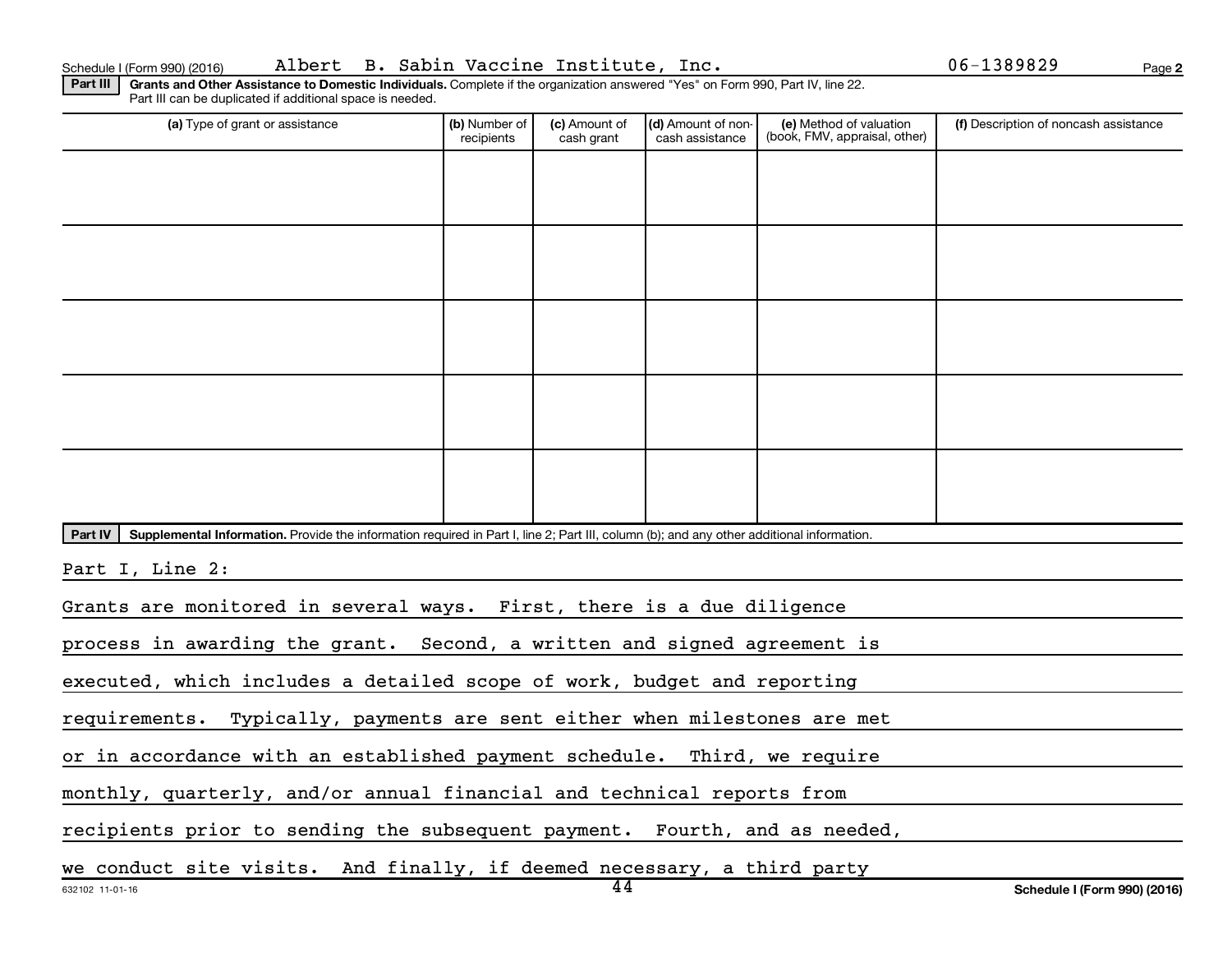|  | Schedule I (Form 990) Alber<br><b>Part IV   Supplemental Information</b> | Albert |  |  | B. Sabin Vaccine Institute, Inc. 06-1389829 Page2 |  |
|--|--------------------------------------------------------------------------|--------|--|--|---------------------------------------------------|--|
|  |                                                                          |        |  |  |                                                   |  |
|  | reviews the accounting records of the recipient(s).                      |        |  |  |                                                   |  |
|  |                                                                          |        |  |  |                                                   |  |
|  |                                                                          |        |  |  |                                                   |  |
|  |                                                                          |        |  |  |                                                   |  |
|  |                                                                          |        |  |  |                                                   |  |
|  |                                                                          |        |  |  |                                                   |  |
|  |                                                                          |        |  |  |                                                   |  |
|  |                                                                          |        |  |  |                                                   |  |
|  |                                                                          |        |  |  |                                                   |  |
|  |                                                                          |        |  |  |                                                   |  |
|  |                                                                          |        |  |  |                                                   |  |
|  |                                                                          |        |  |  |                                                   |  |
|  |                                                                          |        |  |  |                                                   |  |
|  |                                                                          |        |  |  |                                                   |  |
|  |                                                                          |        |  |  |                                                   |  |
|  |                                                                          |        |  |  |                                                   |  |
|  |                                                                          |        |  |  |                                                   |  |
|  |                                                                          |        |  |  |                                                   |  |
|  |                                                                          |        |  |  |                                                   |  |
|  |                                                                          |        |  |  |                                                   |  |
|  |                                                                          |        |  |  |                                                   |  |
|  |                                                                          |        |  |  |                                                   |  |
|  |                                                                          |        |  |  |                                                   |  |
|  |                                                                          |        |  |  |                                                   |  |
|  |                                                                          |        |  |  |                                                   |  |
|  |                                                                          |        |  |  |                                                   |  |
|  |                                                                          |        |  |  |                                                   |  |
|  |                                                                          |        |  |  |                                                   |  |
|  |                                                                          |        |  |  |                                                   |  |
|  |                                                                          |        |  |  |                                                   |  |
|  |                                                                          |        |  |  |                                                   |  |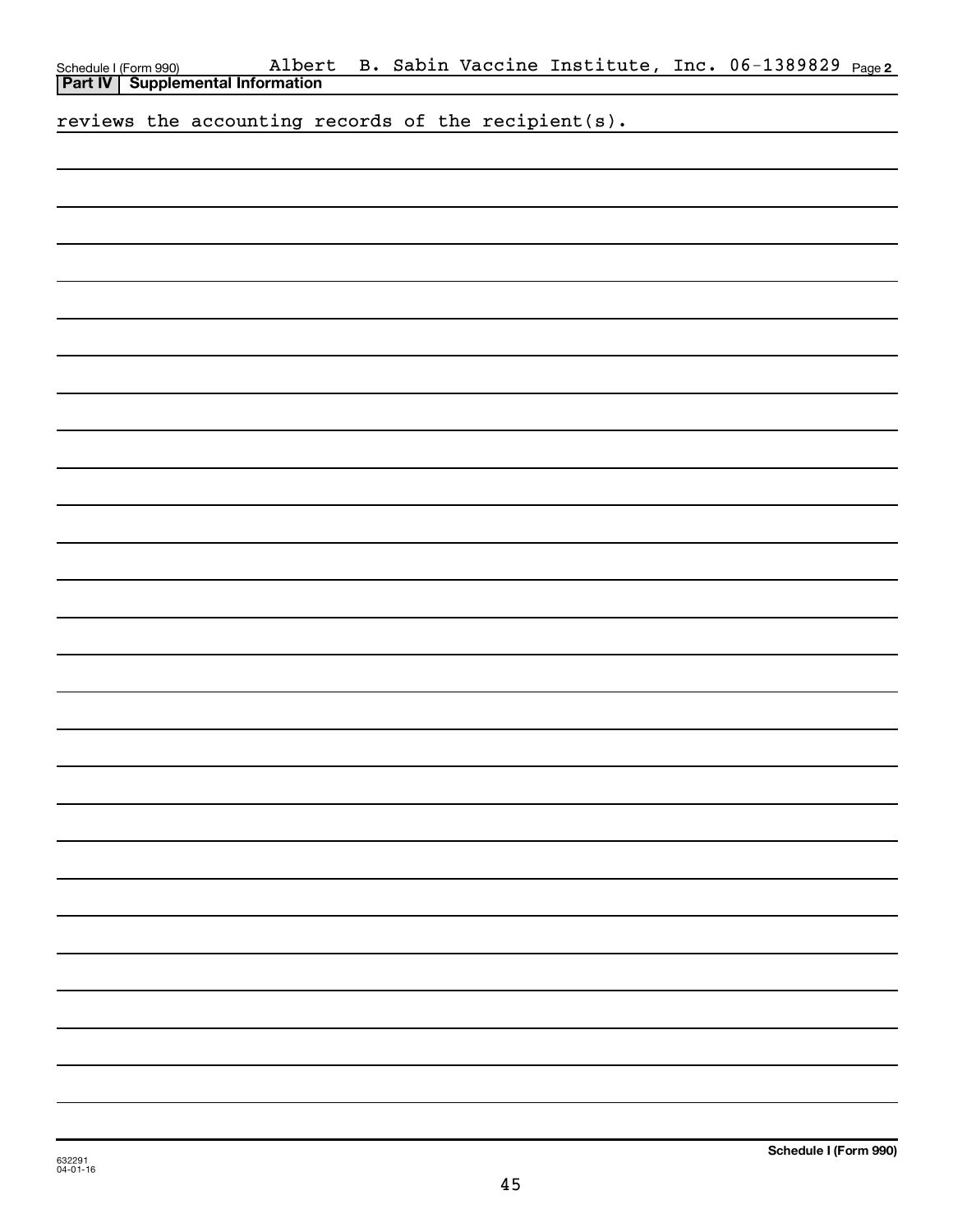|    | <b>SCHEDULE J</b>                                                                                              | <b>Compensation Information</b>                                                                                                                                                                               |                                       | OMB No. 1545-0047          |     |                         |  |
|----|----------------------------------------------------------------------------------------------------------------|---------------------------------------------------------------------------------------------------------------------------------------------------------------------------------------------------------------|---------------------------------------|----------------------------|-----|-------------------------|--|
|    | (Form 990)                                                                                                     | For certain Officers, Directors, Trustees, Key Employees, and Highest                                                                                                                                         |                                       | 2016                       |     |                         |  |
|    |                                                                                                                | <b>Compensated Employees</b>                                                                                                                                                                                  |                                       |                            |     |                         |  |
|    | Department of the Treasury                                                                                     | Complete if the organization answered "Yes" on Form 990, Part IV, line 23.<br>Attach to Form 990.                                                                                                             |                                       | <b>Open to Public</b>      |     |                         |  |
|    | Internal Revenue Service                                                                                       | Information about Schedule J (Form 990) and its instructions is at www.irs.gov/form990.                                                                                                                       |                                       | Inspection                 |     |                         |  |
|    | Name of the organization                                                                                       |                                                                                                                                                                                                               | <b>Employer identification number</b> |                            |     |                         |  |
|    |                                                                                                                | B. Sabin Vaccine Institute, Inc.<br>Albert                                                                                                                                                                    |                                       | 06-1389829                 |     |                         |  |
|    | Part I                                                                                                         | <b>Questions Regarding Compensation</b>                                                                                                                                                                       |                                       |                            |     |                         |  |
|    |                                                                                                                |                                                                                                                                                                                                               |                                       |                            | Yes | No                      |  |
| 1a |                                                                                                                | Check the appropriate box(es) if the organization provided any of the following to or for a person listed on Form 990,                                                                                        |                                       |                            |     |                         |  |
|    |                                                                                                                | Part VII, Section A, line 1a. Complete Part III to provide any relevant information regarding these items.                                                                                                    |                                       |                            |     |                         |  |
|    | First-class or charter travel                                                                                  | Housing allowance or residence for personal use                                                                                                                                                               |                                       |                            |     |                         |  |
|    | Travel for companions                                                                                          | Payments for business use of personal residence                                                                                                                                                               |                                       |                            |     |                         |  |
|    |                                                                                                                | Health or social club dues or initiation fees<br>Tax indemnification and gross-up payments                                                                                                                    |                                       |                            |     |                         |  |
|    |                                                                                                                | Discretionary spending account<br>Personal services (such as, maid, chauffeur, chef)                                                                                                                          |                                       |                            |     |                         |  |
|    |                                                                                                                |                                                                                                                                                                                                               |                                       |                            |     |                         |  |
|    |                                                                                                                | <b>b</b> If any of the boxes on line 1a are checked, did the organization follow a written policy regarding payment or                                                                                        |                                       |                            |     |                         |  |
|    |                                                                                                                |                                                                                                                                                                                                               |                                       | 1b                         |     |                         |  |
| 2  |                                                                                                                | Did the organization require substantiation prior to reimbursing or allowing expenses incurred by all directors,                                                                                              |                                       |                            |     |                         |  |
|    |                                                                                                                | trustees, and officers, including the CEO/Executive Director, regarding the items checked on line 1a?                                                                                                         |                                       | $\mathbf{2}$               |     |                         |  |
|    |                                                                                                                |                                                                                                                                                                                                               |                                       |                            |     |                         |  |
| з  |                                                                                                                | Indicate which, if any, of the following the filing organization used to establish the compensation of the organization's                                                                                     |                                       |                            |     |                         |  |
|    |                                                                                                                | CEO/Executive Director. Check all that apply. Do not check any boxes for methods used by a related organization to                                                                                            |                                       |                            |     |                         |  |
|    |                                                                                                                | establish compensation of the CEO/Executive Director, but explain in Part III.                                                                                                                                |                                       |                            |     |                         |  |
|    | $\underline{\mathbf{X}}$ Written employment contract<br>$\lfloor \underline{x} \rfloor$ Compensation committee |                                                                                                                                                                                                               |                                       |                            |     |                         |  |
|    |                                                                                                                | $ \mathbf{X} $ Compensation survey or study<br>Independent compensation consultant                                                                                                                            |                                       |                            |     |                         |  |
|    | $\lfloor x \rfloor$ Form 990 of other organizations                                                            | $\mathbf{X}$ Approval by the board or compensation committee                                                                                                                                                  |                                       |                            |     |                         |  |
|    |                                                                                                                |                                                                                                                                                                                                               |                                       |                            |     |                         |  |
| 4  |                                                                                                                | During the year, did any person listed on Form 990, Part VII, Section A, line 1a, with respect to the filing                                                                                                  |                                       |                            |     |                         |  |
|    | organization or a related organization:                                                                        |                                                                                                                                                                                                               |                                       |                            |     |                         |  |
| а  |                                                                                                                | Receive a severance payment or change-of-control payment?                                                                                                                                                     |                                       | 4a                         | х   | X                       |  |
| b  |                                                                                                                |                                                                                                                                                                                                               |                                       | 4b                         |     | $\overline{\text{x}}$   |  |
| c  |                                                                                                                |                                                                                                                                                                                                               |                                       | 4c                         |     |                         |  |
|    |                                                                                                                | If "Yes" to any of lines 4a-c, list the persons and provide the applicable amounts for each item in Part III.                                                                                                 |                                       |                            |     |                         |  |
|    |                                                                                                                |                                                                                                                                                                                                               |                                       |                            |     |                         |  |
|    |                                                                                                                | Only section 501(c)(3), 501(c)(4), and 501(c)(29) organizations must complete lines 5-9.<br>For persons listed on Form 990, Part VII, Section A, line 1a, did the organization pay or accrue any compensation |                                       |                            |     |                         |  |
|    |                                                                                                                |                                                                                                                                                                                                               |                                       |                            |     |                         |  |
|    | contingent on the revenues of:                                                                                 |                                                                                                                                                                                                               |                                       | 5а                         |     | х                       |  |
|    |                                                                                                                |                                                                                                                                                                                                               |                                       | 5b                         |     | $\overline{\mathbf{X}}$ |  |
|    |                                                                                                                | If "Yes" on line 5a or 5b, describe in Part III.                                                                                                                                                              |                                       |                            |     |                         |  |
|    |                                                                                                                | 6 For persons listed on Form 990, Part VII, Section A, line 1a, did the organization pay or accrue any compensation                                                                                           |                                       |                            |     |                         |  |
|    | contingent on the net earnings of:                                                                             |                                                                                                                                                                                                               |                                       |                            |     |                         |  |
|    |                                                                                                                |                                                                                                                                                                                                               |                                       | 6a                         |     | х                       |  |
|    |                                                                                                                |                                                                                                                                                                                                               |                                       | 6b                         |     | $\overline{\mathbf{X}}$ |  |
|    |                                                                                                                | If "Yes" on line 6a or 6b, describe in Part III.                                                                                                                                                              |                                       |                            |     |                         |  |
|    |                                                                                                                | 7 For persons listed on Form 990, Part VII, Section A, line 1a, did the organization provide any nonfixed payments                                                                                            |                                       |                            |     |                         |  |
|    |                                                                                                                |                                                                                                                                                                                                               |                                       | 7                          |     | х                       |  |
| 8. |                                                                                                                | Were any amounts reported on Form 990, Part VII, paid or accrued pursuant to a contract that was subject to the                                                                                               |                                       |                            |     |                         |  |
|    |                                                                                                                |                                                                                                                                                                                                               |                                       | 8                          |     | х                       |  |
| 9  |                                                                                                                | If "Yes" on line 8, did the organization also follow the rebuttable presumption procedure described in                                                                                                        |                                       |                            |     |                         |  |
|    |                                                                                                                |                                                                                                                                                                                                               |                                       | 9                          |     |                         |  |
|    |                                                                                                                | LHA For Paperwork Reduction Act Notice, see the Instructions for Form 990.                                                                                                                                    |                                       | Schedule J (Form 990) 2016 |     |                         |  |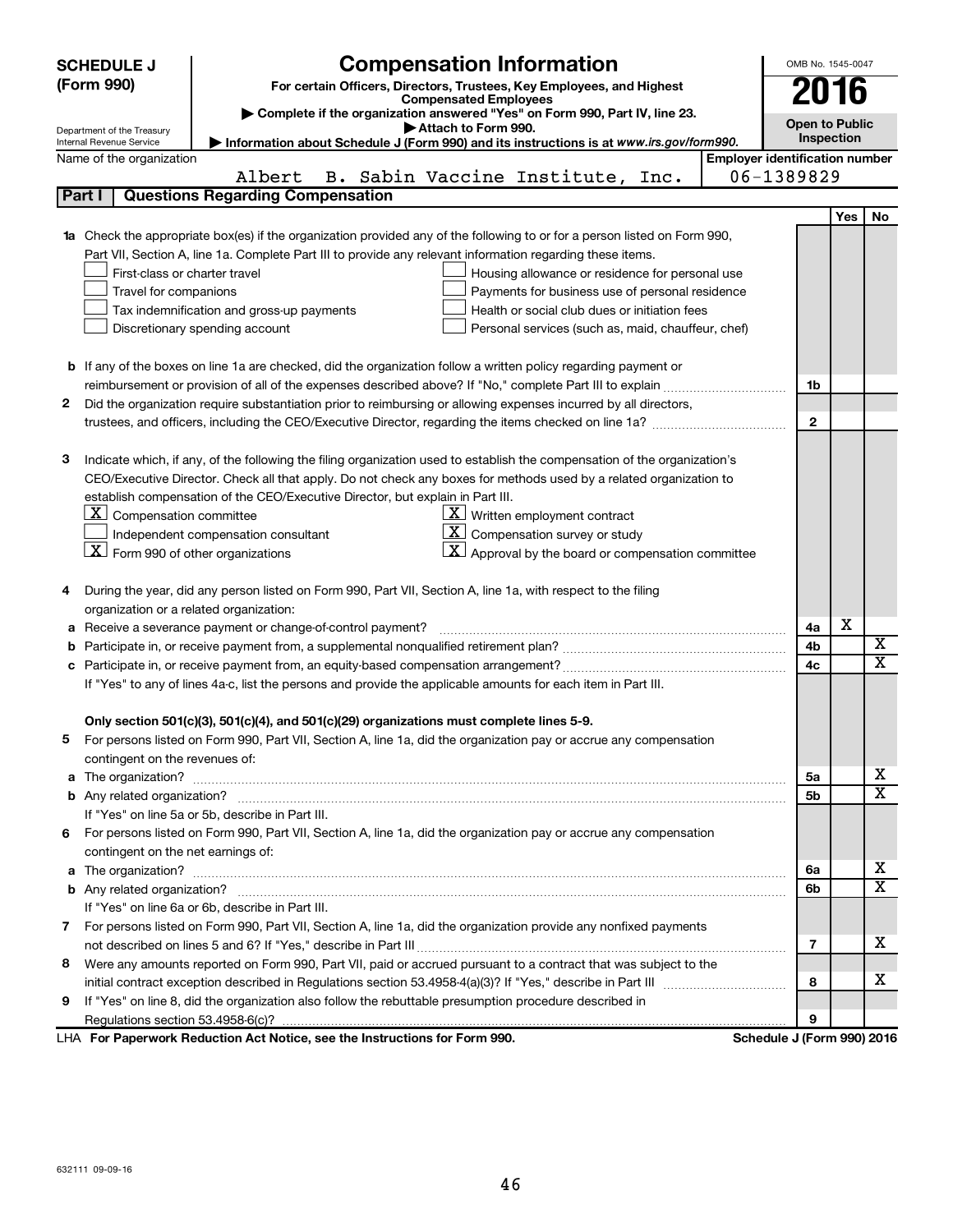#### Part II | Officers, Directors, Trustees, Key Employees, and Highest Compensated Employees. Use duplicate copies if additional space is needed.

For each individual whose compensation must be reported on Schedule J, report compensation from the organization on row (i) and from related organizations, described in the instructions, on row (ii). Do not list any individuals that aren't listed on Form 990, Part VII.

Note: The sum of columns (B)(i)-(iii) for each listed individual must equal the total amount of Form 990, Part VII, Section A, line 1a, applicable column (D) and (E) amounts for that individual.

|                                           |            |                          | (B) Breakdown of W-2 and/or 1099-MISC compensation |                                           | (C) Retirement and             | (D) Nontaxable | (E) Total of columns | (F) Compensation                                           |  |  |
|-------------------------------------------|------------|--------------------------|----------------------------------------------------|-------------------------------------------|--------------------------------|----------------|----------------------|------------------------------------------------------------|--|--|
| (A) Name and Title                        |            | (i) Base<br>compensation | (ii) Bonus &<br>incentive<br>compensation          | (iii) Other<br>reportable<br>compensation | other deferred<br>compensation | benefits       | $(B)(i)-(D)$         | in column (B)<br>reported as deferred<br>on prior Form 990 |  |  |
| Brian Davis<br>(1)                        | (i)        | 206, 967.                | 20,000.                                            | 0.                                        | 8,600.                         | 22,190         | 257,757.             | 0.                                                         |  |  |
| COO                                       | (ii)       | 0.                       | Ω.                                                 | 0.                                        | 0.                             | $\Omega$ .     | 0                    | $\overline{0}$ .                                           |  |  |
| (2)<br>Jon Andrus                         | (i)        | 247,747.                 | 15,000.                                            | 0.                                        | 10,000.                        | 10,601         | 283,348.             | $\overline{0}$ .                                           |  |  |
| Executive Vice President                  | (ii)       | 0.                       | 0.                                                 | 0.                                        | 0.                             | 0              | 0.                   | $\overline{0}$ .                                           |  |  |
| Amy Finan<br>(3)                          | (i)        | 230,556.                 | $\overline{0}$ .                                   | 0.                                        | 0.                             | 7,167.         | 237,723.             | $\overline{0}$ .                                           |  |  |
| Ex Officio Trustee, CEO                   | (ii)       | 0.                       | 0.                                                 | 0.                                        | 0.                             | 0              | $\Omega$ .           | $\overline{0}$ .                                           |  |  |
| Denise Garrett<br>(4)                     | (i)        | 190,604.                 | $\overline{0}$ .                                   | 0.                                        | 7,791.                         | 14,059         | 212,454.             | $\overline{0}$ .                                           |  |  |
| Vice President, Typhoid Programs          | (ii)       | 0.                       | 0.                                                 | 0.                                        | 0.                             | 0.             | 0.                   | $\overline{0}$ .                                           |  |  |
| Ana Carvalho<br>(5)                       | (i)        | 181,924.                 | 0.                                                 | 0.                                        | 7,696.                         | 21,398.        | 211,018.             | $\overline{0}$ .                                           |  |  |
| Program Director                          | (ii)       | 0.                       | $0$ .                                              | 0.                                        | 0.                             | 0              | 0.                   | $\overline{0}$ .                                           |  |  |
| Neeraj Mistry<br>(6)                      | (i)        | 76,946.                  | 8,000.                                             | 95,833.                                   | 2,683.                         | 6,348          | 189,810.             | $\overline{0}$ .                                           |  |  |
| Program Director                          | (i)        | 0.                       | 0.                                                 | 0.                                        | 0.                             | 0              | $\Omega$ .           | $\overline{0}$ .                                           |  |  |
| Michael McQuestion<br>(7)                 | (i)        | 123,065.                 | 4,000.                                             | 16,667.                                   | 4,667.                         | 15,438         | 163,837.             | $\overline{0}$ .                                           |  |  |
| Program Director                          | (ii)       | 0.                       | 0.                                                 | 0.                                        | 0.                             | $\Omega$ .     | 0.                   | $\overline{0}$ .                                           |  |  |
| Tara Hayward<br>(8)                       | (i)        | 130, 921.                | σ.                                                 | 0.                                        | 5,591.                         | 14,288.        | 150, 800.            | $\overline{0}$ .                                           |  |  |
| Vice President, Resource Development (ii) |            | $\overline{0}$ .         | $\overline{0}$ .                                   | $\mathbf{0}$ .                            | 0.                             | 0.             | 0.                   | $\overline{0}$ .                                           |  |  |
|                                           | (i)        |                          |                                                    |                                           |                                |                |                      |                                                            |  |  |
|                                           | (ii)       |                          |                                                    |                                           |                                |                |                      |                                                            |  |  |
|                                           | $(\sf{i})$ |                          |                                                    |                                           |                                |                |                      |                                                            |  |  |
|                                           | (ii)       |                          |                                                    |                                           |                                |                |                      |                                                            |  |  |
|                                           | (i)        |                          |                                                    |                                           |                                |                |                      |                                                            |  |  |
|                                           | (i)        |                          |                                                    |                                           |                                |                |                      |                                                            |  |  |
|                                           | (i)        |                          |                                                    |                                           |                                |                |                      |                                                            |  |  |
|                                           | (i)        |                          |                                                    |                                           |                                |                |                      |                                                            |  |  |
|                                           | (i)        |                          |                                                    |                                           |                                |                |                      |                                                            |  |  |
|                                           | (ii)       |                          |                                                    |                                           |                                |                |                      |                                                            |  |  |
|                                           | (i)        |                          |                                                    |                                           |                                |                |                      |                                                            |  |  |
|                                           | (ii)       |                          |                                                    |                                           |                                |                |                      |                                                            |  |  |
|                                           | (i)        |                          |                                                    |                                           |                                |                |                      |                                                            |  |  |
|                                           | (ii)       |                          |                                                    |                                           |                                |                |                      |                                                            |  |  |
|                                           | (i)        |                          |                                                    |                                           |                                |                |                      |                                                            |  |  |
|                                           | (ii)       |                          |                                                    |                                           |                                |                |                      |                                                            |  |  |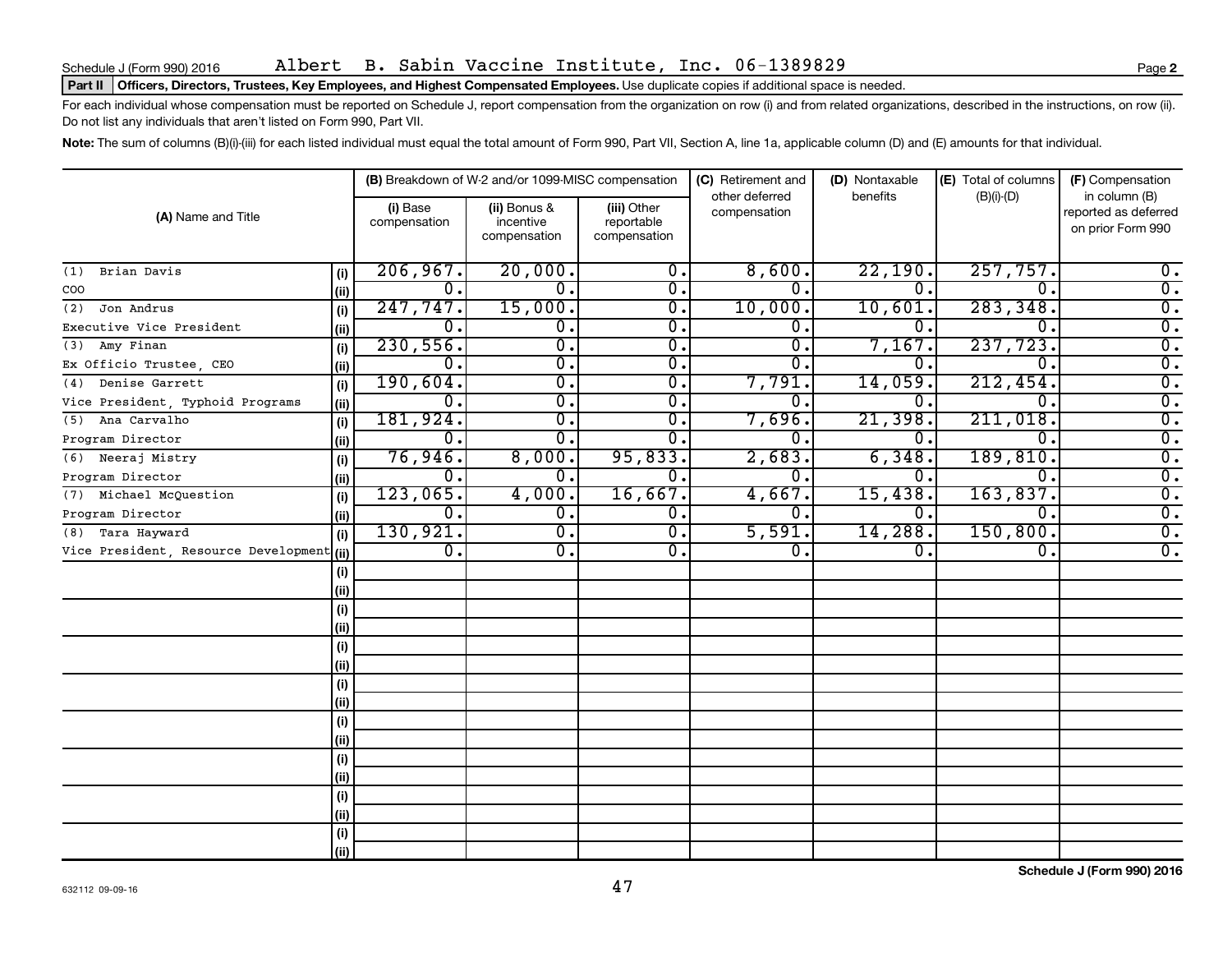**Part III Supplemental Information**

Provide the information, explanation, or descriptions required for Part I, lines 1a, 1b, 3, 4a, 4b, 4c, 5a, 5b, 6a, 6b, 7, and 8, and for Part II. Also complete this part for any additional information.

## Part I, Line 4a:

Mike McQuestion and Neeraj Mistry received severance payments.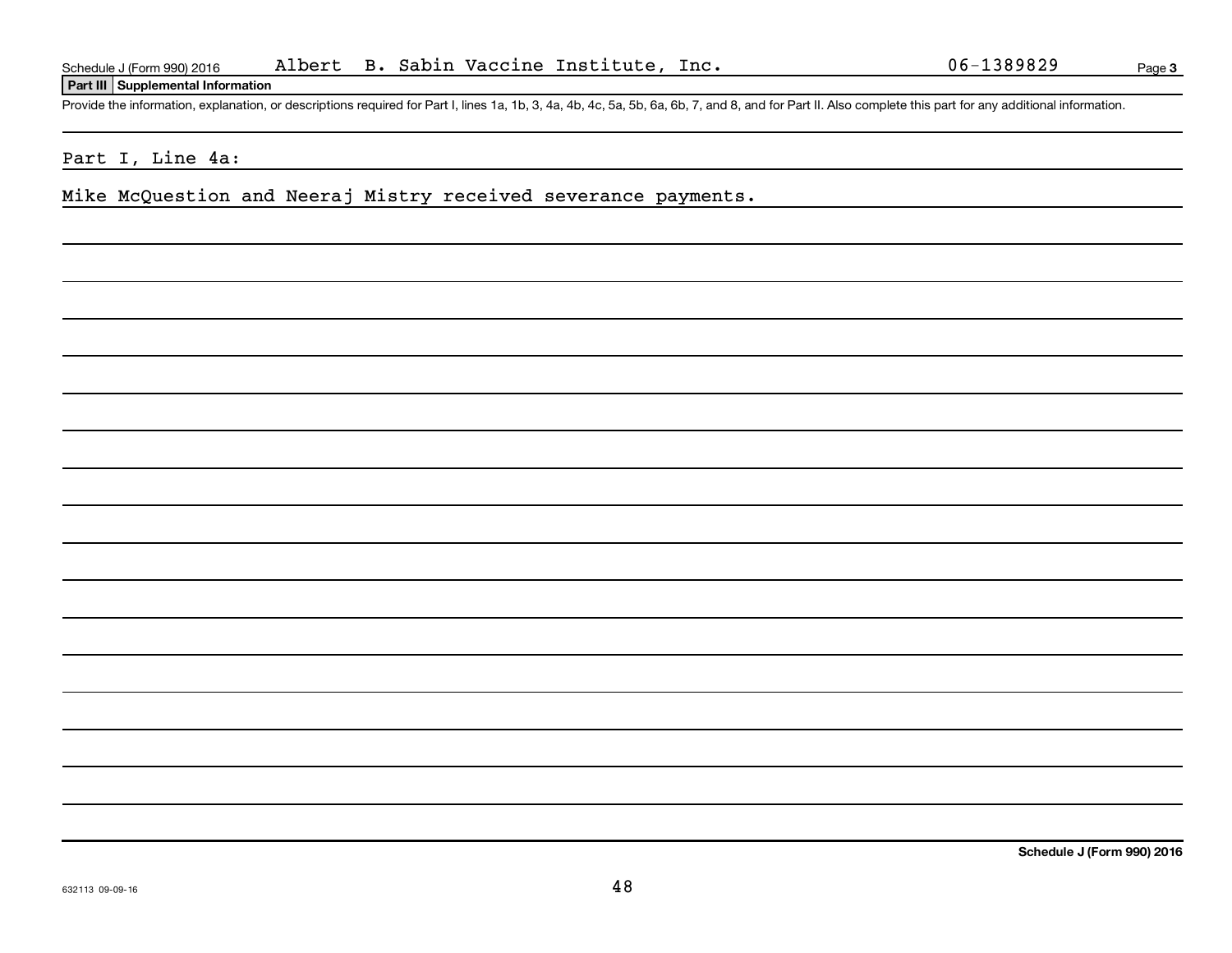| <b>SCHEDULE O</b><br>(Form 990 or 990-EZ)                                                                                  | Supplemental Information to Form 990 or 990-EZ     | OMB No. 1545-0047<br>2016 |                               |                                                                                                   |  |  |                                            |  |
|----------------------------------------------------------------------------------------------------------------------------|----------------------------------------------------|---------------------------|-------------------------------|---------------------------------------------------------------------------------------------------|--|--|--------------------------------------------|--|
| Department of the Treasury<br>Internal Revenue Service                                                                     |                                                    |                           | Attach to Form 990 or 990-EZ. | Information about Schedule O (Form 990 or 990-EZ) and its instructions is at WWW.irs.gov/form990. |  |  | <b>Open to Public</b><br><b>Inspection</b> |  |
| <b>Employer identification number</b><br>Name of the organization<br>Albert B. Sabin Vaccine Institute, Inc.<br>06-1389829 |                                                    |                           |                               |                                                                                                   |  |  |                                            |  |
| $F_{\sim r m}$ 000                                                                                                         | Part I Iino 1 Dogarintion of Organization Miggion: |                           |                               |                                                                                                   |  |  |                                            |  |

## Form 990, Part I, Line 1, Description of Organization Mission:

globe.

Form 990, Part III, Line 4a, Program Service Accomplishments:

intestinal schistosomiasis infection and Chagas disease.

The Sabin Vaccine Institute is committed to supporting research to

identify innovative solutions that will improve the lives of millions

through immunization. With new management and a renewed dedication to

improving human health through immunization, Sabin is evaluating

opportunities to engage in innovative research and form new

partnerships.

Form 990, Part III, Line 4c, Program Service Accomplishments:

require high-quality information and evidence. Sabin supports

surveillance programs and conducts research to generate essential

epidemiological data for well-designed and efficiently implemented

immunization programs. By establishing and sharing best practices, we

help countries evaluate and streamline vaccine introduction and

scale-up.

Sabin drives meaningful, well-informed conversations on emerging and established issues across the field of immunization and provides

training and education on the latest in vaccine science and policy to

immunization professionals, journalists and vaccine scientists.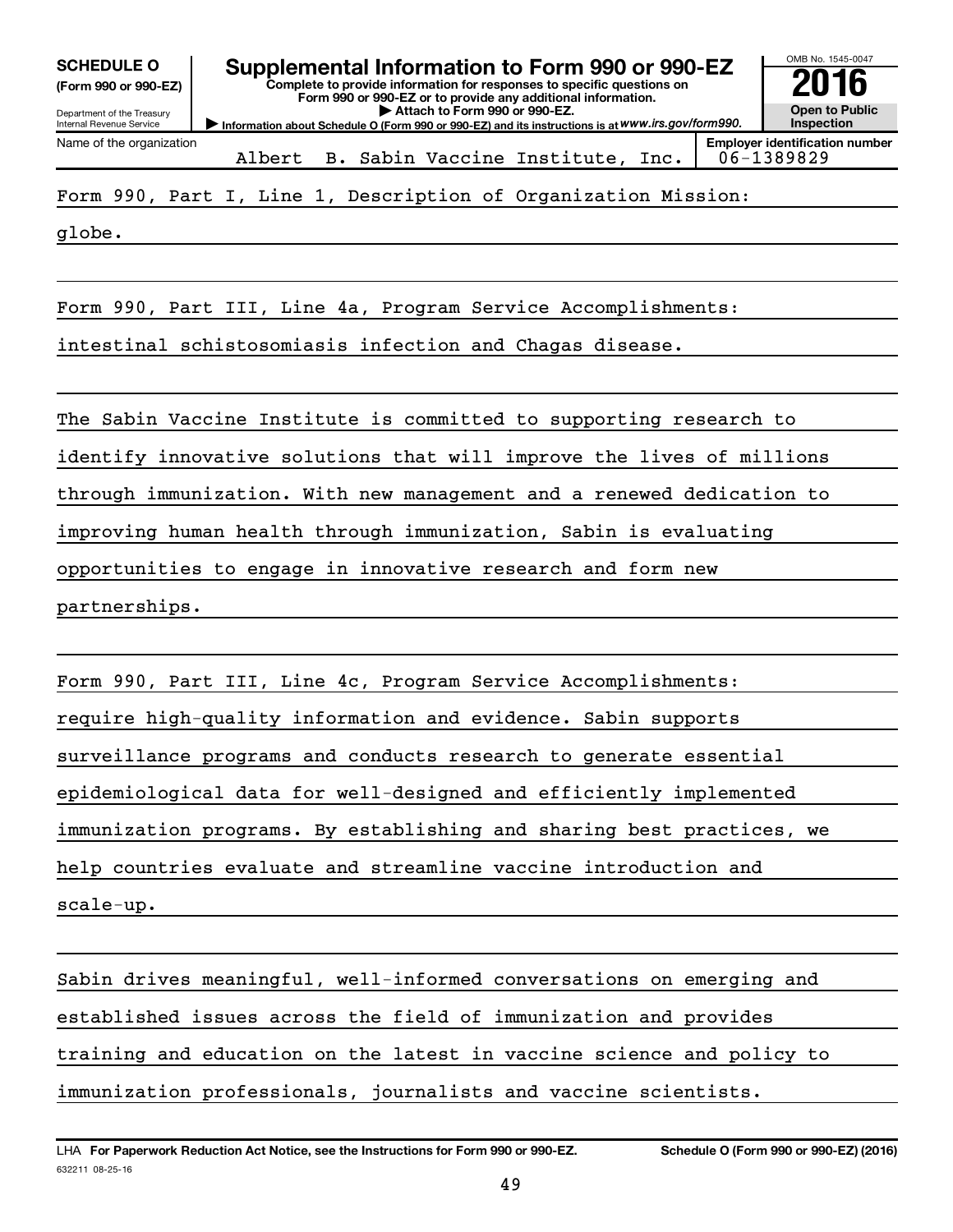| Schedule O (Form 990 or 990-EZ) (2016)                                  | Page 2                                              |
|-------------------------------------------------------------------------|-----------------------------------------------------|
| Name of the organization<br>Albert B. Sabin Vaccine Institute, Inc.     | <b>Employer identification number</b><br>06-1389829 |
| Sabin connects immunization professionals with the resources they need  |                                                     |
| to overcome barriers to vaccination and improve vaccine uptake and      |                                                     |
| coverage in their countries. Our scientific meetings, trainings and     |                                                     |
| workshops provide professionals with the skills and tools to strengthen |                                                     |
| their countries' vaccine research capabilities, foster vaccination      |                                                     |
| program resiliency and implement successful immunization campaigns.     |                                                     |
|                                                                         |                                                     |

Sabin works to shape the vaccine conversation by amplifying reliable information on vaccines. We serve as a leading voice on critical issues in global immunization, including vaccine confidence, vaccine safety and global health innovation. We also work to drive more effective, accurate media coverage on vaccines by equipping journalists with the latest information on disease burden and immunization.

Form 990, Part VI, Section B, line 11b:

The Form 990 is prepared by an outside tax accountanting firm based on independently audited financial statements. The Form 990 is then reviewed by the Director, Accounting and COO. Then the Form 990 is presented to the CEO and Finance Committee for their review and approval. Finally it is presented to the full Board of Trustees for their review before filing.

|  |  |  | Form 990, Part VI, Section B, Line 12c: |  |  |                                                                  |                                                                             |
|--|--|--|-----------------------------------------|--|--|------------------------------------------------------------------|-----------------------------------------------------------------------------|
|  |  |  |                                         |  |  |                                                                  | Sabin's management and Board Chair are reponsible for ensuring the conflict |
|  |  |  |                                         |  |  | of interest policy is up-to-date and adhered to by the Trustees. |                                                                             |
|  |  |  |                                         |  |  |                                                                  |                                                                             |

|                 |  | Form 990, Part VI, Section B, Line 15: |  |  |                                                                           |  |  |  |                                        |  |
|-----------------|--|----------------------------------------|--|--|---------------------------------------------------------------------------|--|--|--|----------------------------------------|--|
|                 |  |                                        |  |  | Compensation of officers and/or key employees is set in consultation with |  |  |  |                                        |  |
|                 |  |                                        |  |  | input from the Board or Chair as appropriate. Sabin uses a mix of data    |  |  |  |                                        |  |
| 632212 08-25-16 |  |                                        |  |  |                                                                           |  |  |  | Schedule O (Form 990 or 990-EZ) (2016) |  |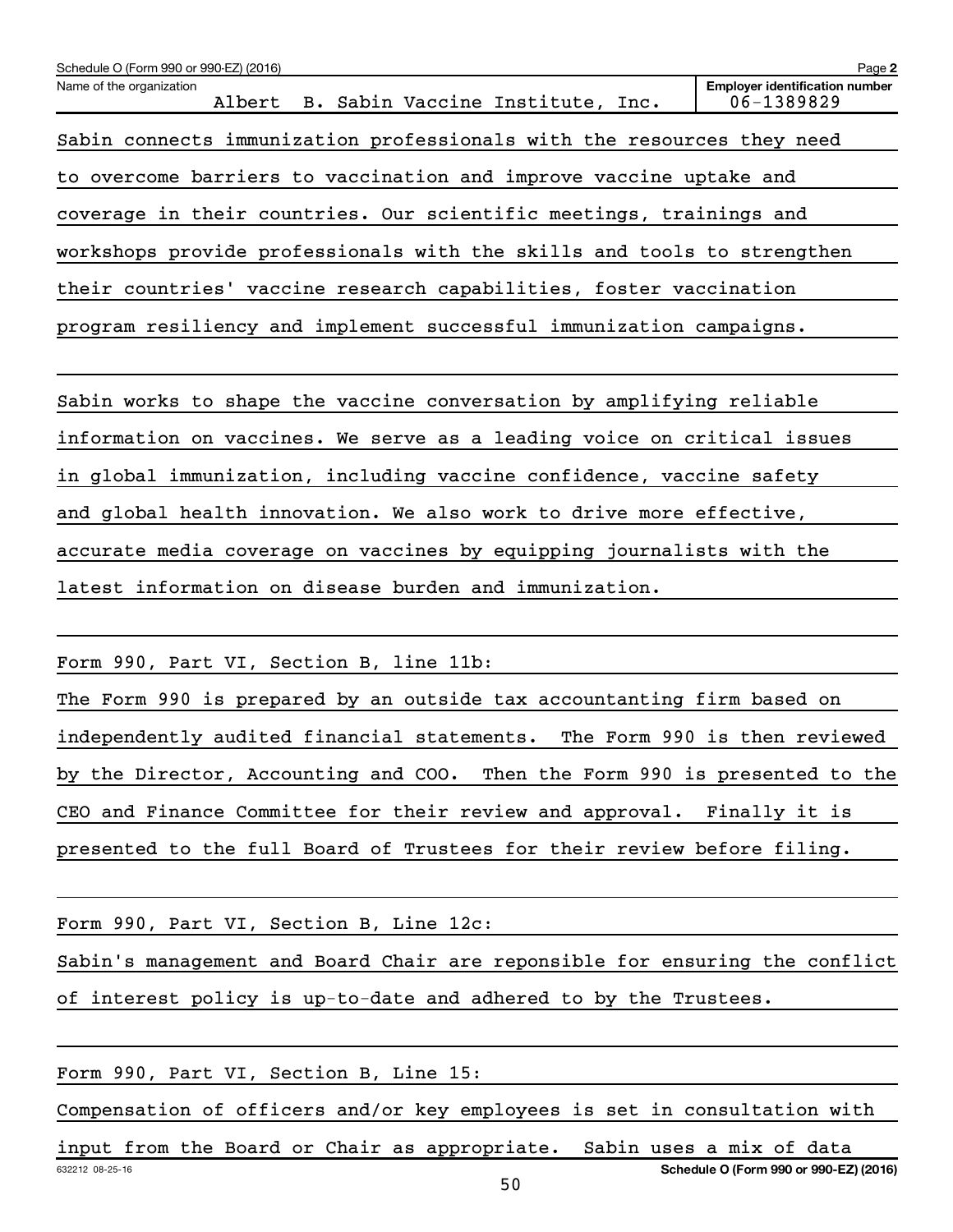| Schedule O (Form 990 or 990-EZ) (2016)                                  | Page 2                                              |
|-------------------------------------------------------------------------|-----------------------------------------------------|
| Name of the organization<br>Albert B. Sabin Vaccine Institute, Inc.     | <b>Employer identification number</b><br>06-1389829 |
| points including: independent salary surveys; comparable pay by similar |                                                     |
| organizations; compensation firms and our own internal pay scale.       |                                                     |
|                                                                         |                                                     |
| Form 990, Part VI, Section C, Line 19:                                  |                                                     |
| Governing documents (upon request), conflict of interest policy (upon   |                                                     |
| request), and financial statement and Form 990 (Sabin's website).       |                                                     |
|                                                                         |                                                     |
| Form 990, Part IX, Line 11g, Other Fees:                                |                                                     |
| Vaccine development program contract expenses:                          |                                                     |
| Program service expenses                                                | 5,003,913.                                          |
| Management and general expenses                                         | 32,897.                                             |
| Fundraising expenses                                                    | 23,949.                                             |
| Total expenses                                                          | 5,060,759.                                          |
|                                                                         |                                                     |
| Transcription Service:                                                  |                                                     |
| Program service expenses                                                | 30,795.                                             |
| Management and general expenses                                         | 0.                                                  |
| Fundraising expenses                                                    | 89.                                                 |
| Total expenses                                                          | 30,884.                                             |
|                                                                         |                                                     |
| Consultants:                                                            |                                                     |
| Program service expenses                                                | 1,062,798.                                          |
| Management and general expenses                                         | 723,828.                                            |
| Fundraising expenses                                                    | 260.                                                |
| Total expenses                                                          | 1,786,886.                                          |
| Total Other Fees on Form 990, Part IX, line 11g, Col A                  | 6,878,529.                                          |

Form 990, Part XI, line 9, Changes in Net Assets: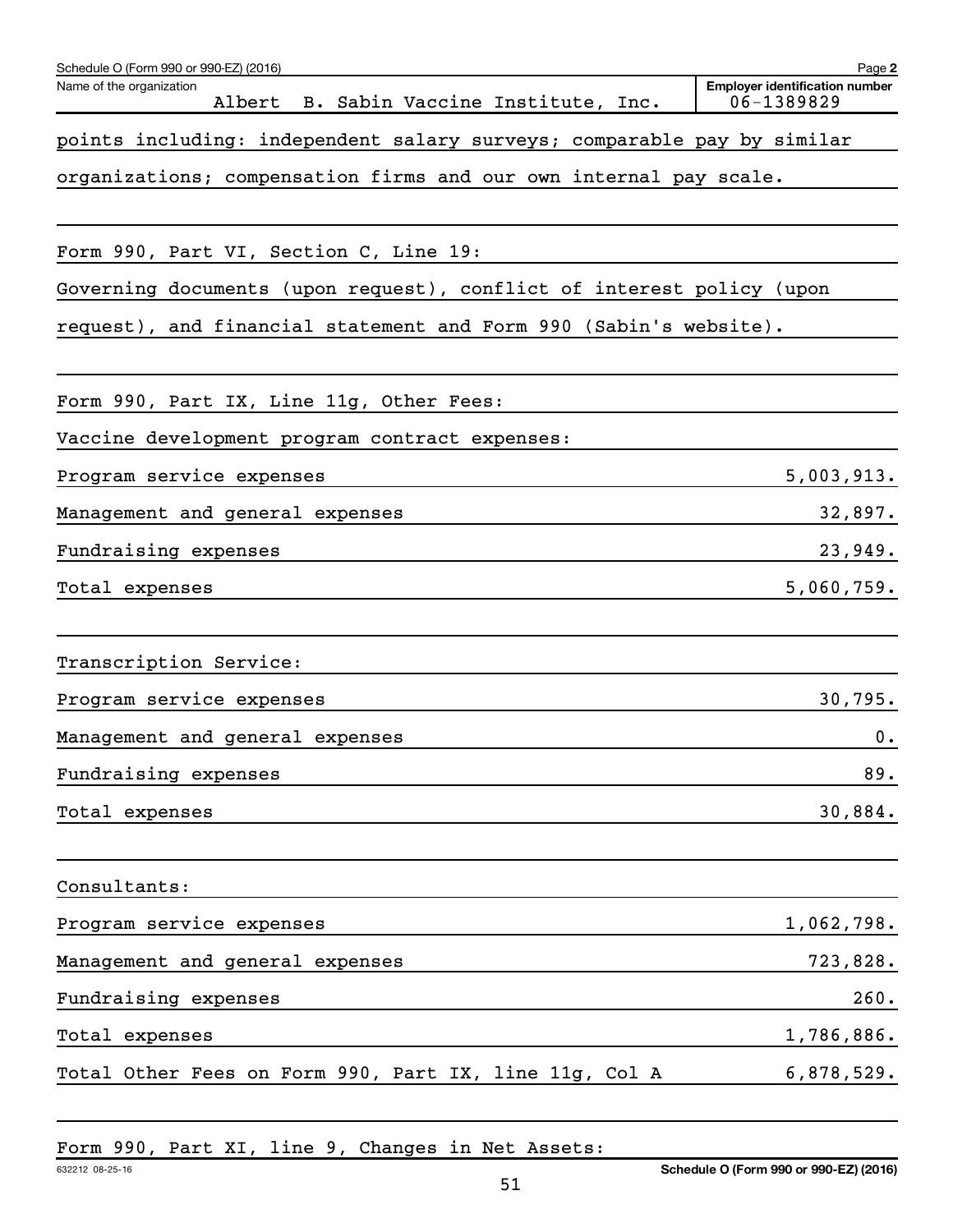| Schedule O (Form 990 or 990-EZ) (2016)                               | Page 2                                                  |
|----------------------------------------------------------------------|---------------------------------------------------------|
| Name of the organization<br>Albert B. Sabin Vaccine Institute, Inc.  | <b>Employer identification number</b><br>$06 - 1389829$ |
| Write-off of pledge rescission                                       | $-1,071,980.$                                           |
| Form 990, Part XII, Line 2c:                                         |                                                         |
| The Organization has a finance committee that assumes responsibility |                                                         |
| for oversight of the audit. This process is consistent with prior    |                                                         |
| years.                                                               |                                                         |
|                                                                      |                                                         |
|                                                                      |                                                         |
|                                                                      |                                                         |
|                                                                      |                                                         |
|                                                                      |                                                         |
|                                                                      |                                                         |
|                                                                      |                                                         |
|                                                                      |                                                         |
|                                                                      |                                                         |
|                                                                      |                                                         |
|                                                                      |                                                         |
|                                                                      |                                                         |
|                                                                      |                                                         |
|                                                                      |                                                         |
|                                                                      |                                                         |
|                                                                      |                                                         |
|                                                                      |                                                         |
|                                                                      |                                                         |
|                                                                      |                                                         |
|                                                                      |                                                         |
|                                                                      |                                                         |
|                                                                      |                                                         |
|                                                                      |                                                         |